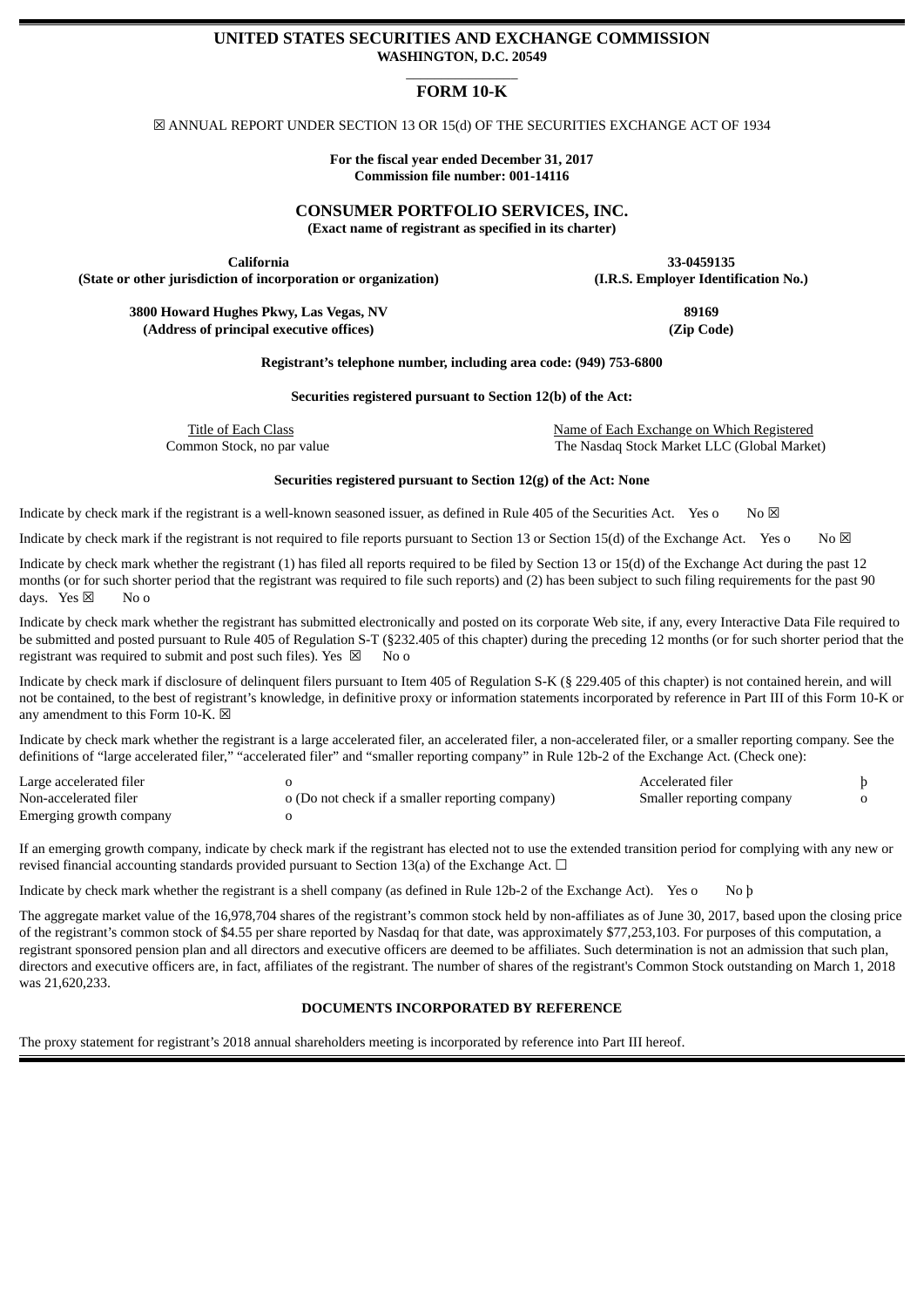# **TABLE OF CONTENTS**

|                 |                                                                                                               | Page           |
|-----------------|---------------------------------------------------------------------------------------------------------------|----------------|
| <b>PART I</b>   |                                                                                                               |                |
| Item 1.         | <b>Business</b>                                                                                               | 1              |
| Item 1A.        | <b>Risk Factors</b>                                                                                           | 12             |
| Item 1B.        | <b>Unresolved Staff Comments</b>                                                                              | not applicable |
| Item 2.         | <b>Properties</b>                                                                                             | 21             |
| Item 3.         | <b>Legal Proceedings</b>                                                                                      | 21             |
| Item 4.         | <b>Mine Safety Disclosures</b>                                                                                | not applicable |
|                 | <b>Executive Officers of the Registrant</b>                                                                   | 22             |
|                 |                                                                                                               |                |
| <b>PART II</b>  |                                                                                                               |                |
| Item 5          | Market for Registrant's Common Equity, Related Stockholder Matters, and Issuer Purchases of Equity Securities | 23             |
| Item 6.         | <b>Selected Financial Data</b>                                                                                | 24             |
| Item 7.         | <b>Management's Discussion and Analysis of Financial Condition and Results of Operations</b>                  | 26             |
| Item 7A.        | <b>Quantitative and Qualitative Disclosures About Market Risk</b>                                             | 41             |
| Item 8.         | <b>Financial Statements and Supplementary Data</b>                                                            | 41             |
| Item 9.         | Changes in and Disagreements With Accountants on Accounting and Financial Disclosure                          | 41             |
| Item 9A.        | <b>Controls and Procedures</b>                                                                                | 42             |
| Item 9B.        | <b>Other Information</b>                                                                                      | 42             |
|                 |                                                                                                               |                |
| <b>PART III</b> |                                                                                                               |                |
| Item 10.        | Directors, Executive Officers and Corporate Governance                                                        | 43             |
| Item 11.        | <b>Executive Compensation</b>                                                                                 | 43             |
| Item 12.        | <b>Security Ownership of Certain Beneficial Owners and Management and Related Stockholder Matters</b>         | 43             |
| Item 13.        | Certain Relationships and Related Transactions, and Director Independence                                     | 43             |
| Item 14.        | <b>Principal Accountant Fees and Services</b>                                                                 | 43             |
|                 |                                                                                                               |                |
| <b>PART IV</b>  |                                                                                                               |                |
| Item 15.        | <b>Exhibits, Financial Statement Schedules</b>                                                                | 44             |
|                 |                                                                                                               |                |
|                 |                                                                                                               |                |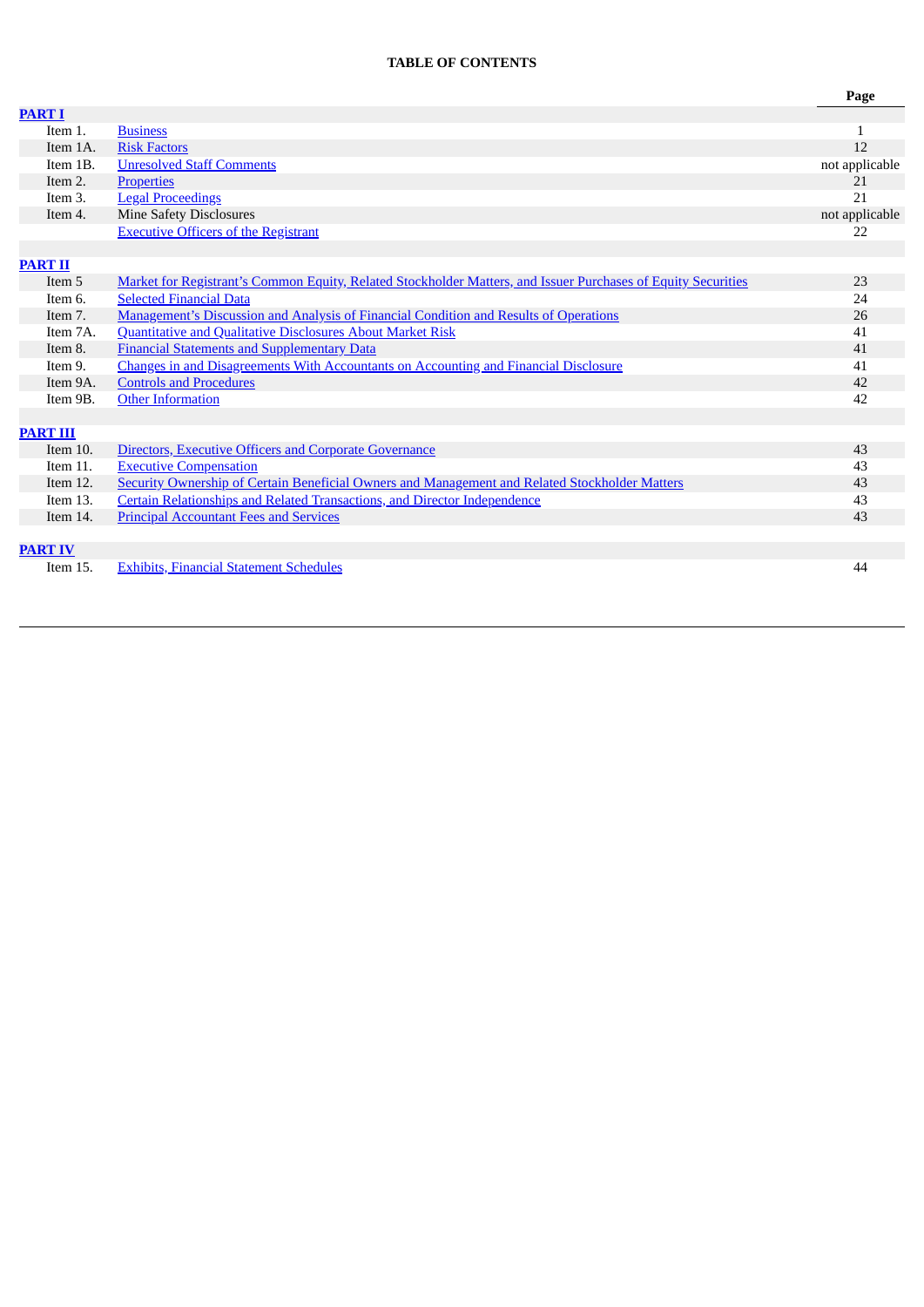# **PART I**

#### <span id="page-2-1"></span><span id="page-2-0"></span>**Item 1. Business**

# *Overview*

We are a specialty finance company. Our primary business is to purchase and service retail automobile contracts originated primarily by franchised automobile dealers and select independent dealers in the United States in the sale of new and used automobiles, light trucks and passenger vans. Through our automobile contract purchases, we provide indirect financing to the customers of dealers who have limited credit histories or past credit problems, who we refer to as sub-prime customers. We serve as an alternative source of financing for dealers, facilitating sales to customers who otherwise might not be able to obtain financing from traditional sources, such as commercial banks, credit unions and the captive finance companies affiliated with major automobile manufacturers. In addition to purchasing installment purchase contracts directly from dealers, we have also acquired installment purchase contracts in four merger and acquisition transactions. We also offer financing directly to sub-prime consumers to facilitate their purchase of a new or used automobile, light truck or passenger van. In this report, we refer to all of such contracts and loans as "automobile contracts" and all such purchases or acquisitions as "originations" or "acquisitions".

We were incorporated and began our operations in March 1991. We consist of Consumer Portfolio Services, Inc. and subsidiaries (collectively, "we," "us," "CPS" or "the Company"). From inception through December 31, 2017, we have purchased a total of approximately \$14.3 billion of automobile contracts from dealers. In addition, we acquired a total of approximately \$822.3 million of automobile contracts in mergers and acquisitions in 2002, 2003, 2004 and, most recently in September 2011. The September 2011 acquisition consisted of approximately \$217.8 million of automobile contracts that we purchased from Fireside Bank of Pleasanton, California. In 2004 and 2009, we were appointed as a third-party servicer for certain portfolios of automobile contracts originated and owned by non-affiliated entities. Contract purchase volumes and managed portfolio levels for the five years ended December 31, 2017 are shown in the table below. Managed portfolio comprises both contracts we owned and those we were servicing for non-affiliates.

# **Contract Purchases and Outstanding Managed Portfolio**

|      | \$ in thousands               |                             |  |  |  |  |  |
|------|-------------------------------|-----------------------------|--|--|--|--|--|
|      | <b>Contracts Purchased in</b> | <b>Managed Portfolio at</b> |  |  |  |  |  |
| Year | Period                        | <b>Period End</b>           |  |  |  |  |  |
| 2013 | 764,087                       | 1,231,422                   |  |  |  |  |  |
| 2014 | 944,944                       | 1,643,920                   |  |  |  |  |  |
| 2015 | 1,060,538                     | 2,031,136                   |  |  |  |  |  |
| 2016 | 1,088,785                     | 2,308,070                   |  |  |  |  |  |
| 2017 | 859,069                       | 2,333,530                   |  |  |  |  |  |

Our principal executive offices are in Las Vegas, Nevada. Most of our operational and administrative functions take place in Irvine, California. Credit and underwriting functions are performed primarily in our California branch with certain of these functions also performed in our Florida and Nevada branches. We service our automobile contracts from our California, Nevada, Virginia, Florida and Illinois branches.

The majority of our contract acquisitions volume results from our purchases of retail installment sales contracts from franchised or independent automobile dealers. We establish relationships with dealers through our employee marketing representatives, who contact prospective dealers to explain our automobile contract purchase programs, and thereafter provide dealer training and support services. Our marketing representatives represent us exclusively. They may be located in our Irvine branch, in our Las Vegas branch, or in the field, in which case they work from their homes and support dealers in their geographic area. Our marketing representatives present dealers with a marketing package, which includes our promotional material containing the terms offered by us for the purchase of automobile contracts, a copy of our standard-form dealer agreement, and required documentation relating to automobile contracts. As of December 31, 2017, we had 76 marketing representatives and in that month we received applications from 5,715 dealers in 46 states. As of December 31, 2017, approximately 73% of our active dealers were franchised new car dealers that sell both new and used vehicles, and the remainder were independent used car dealers.

We also solicit credit applications directly from prospective automobile consumers through the internet under a program we refer to as our direct lending platform. For qualified applicants we offer terms similar to those that we offer through dealers, though without a down payment requirement and with more restrictive loan-to-value and credit score requirements. Applicants approved in this fashion are free to shop for and purchase a vehicle from a dealer of their choosing, after which we enter into a note and security agreement directly with the consumer. Regardless of whether an automobile contract is originated from one of our dealers or through our direct lending platform, the discussion that follows regarding our acquisitions guidelines, procedures and demographic statistics applies to all of our originated contracts. During the year ended December 31, 2017 automobile contracts originated under the direct lending platform represented 1.8% of our total acquisitions and represented 0.9% of our outstanding managed portfolio.

1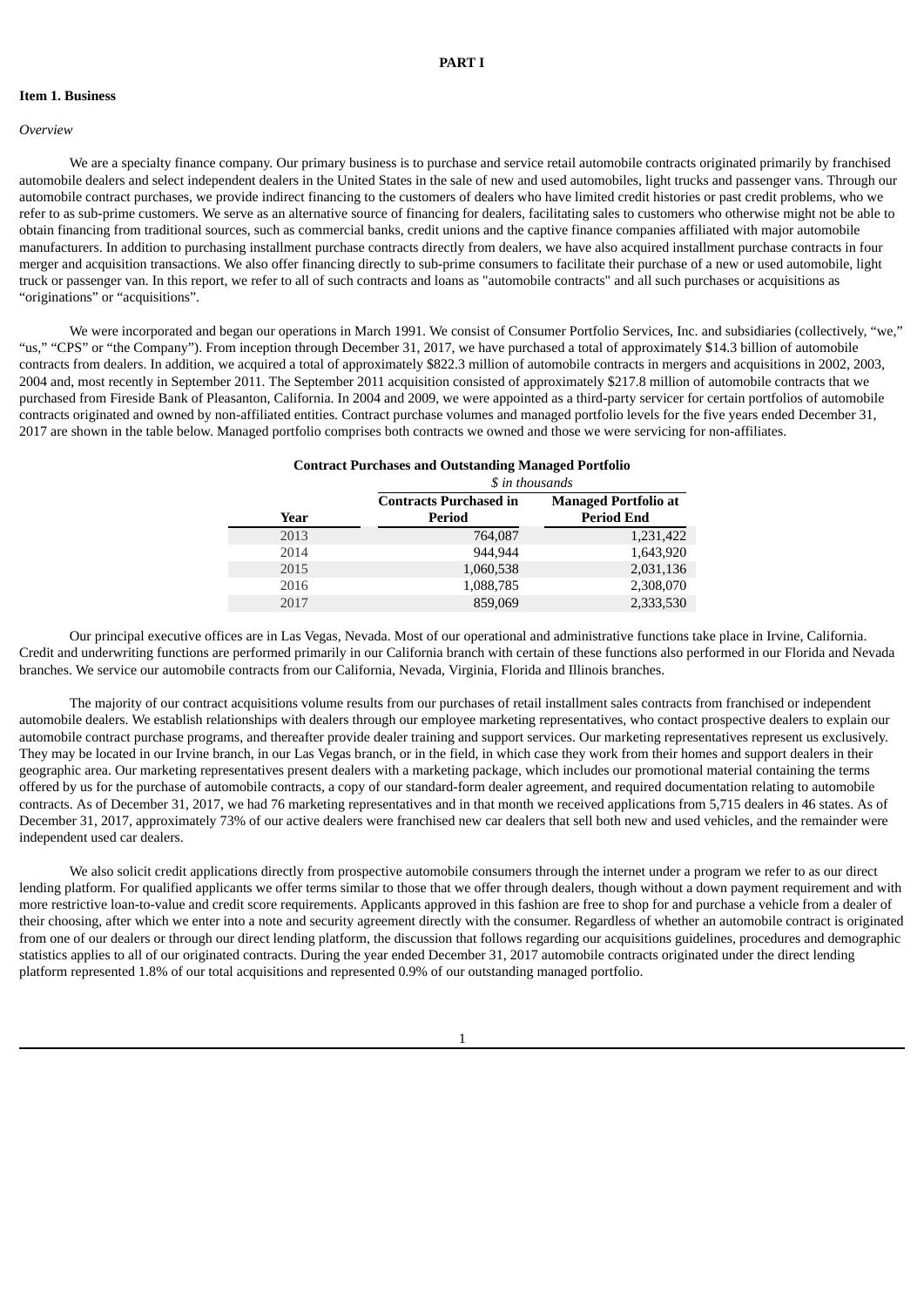For the year ended December 31, 2017, approximately 75% of the automobile contracts originated under our programs consisted of financing for used cars and 25% consisted of financing for new cars, as compared to 76% financing for used cars and 24% for new cars in the year ended December 31, 2016.

We originate automobile contracts with the intention of financing them on a long-term basis through securitizations. Securitizations are transactions in which we sell a specified pool of automobile contracts to a special purpose subsidiary of ours. The subsidiary in turn issues (or contributes to a trust that issues) asset-backed securities, which are purchased by institutional investors. Since 1994, we have completed 76 term securitizations of approximately \$12.3 billion in automobile contracts. We depend upon the availability of short-term warehouse credit facilities as interim financing for our contract purchases prior to the time we pool those contracts for a securitization. As of December 31, 2017 we have three such short-term warehouse facilities, each with a maximum borrowing amount of \$100 million.

#### *Sub-Prime Auto Finance Industry*

Automobile financing is the second largest consumer finance market in the United States. The automobile finance industry can be considered a continuum where participants choose to provide financing to consumers in various segments of the spectrum of creditworthiness depending on each participant's business strategy. We operate in a segment of the spectrum that is frequently referred to as sub-prime since we provide financing to less creditworthy borrowers at higher rates of interest than more credit-worthy borrowers are likely to obtain.

Traditional automobile finance companies, such as banks, their subsidiaries, credit unions and captive finance subsidiaries of automobile manufacturers, generally lend to the most creditworthy, or so-called prime, borrowers, although some traditional lenders are significant participants in the sub-prime segment in which we operate. Historically, independent companies specializing in sub-prime automobile financing and subsidiaries of larger financial services companies have competed in the sub-prime segment which we believe remains highly fragmented, with no single company having a dominant position in the market.

Our automobile financing programs are designed to serve sub-prime customers, who generally have limited credit histories or past credit problems. Because we serve customers who are unable to meet certain credit standards, we incur greater risks, and generally receive interest rates higher than those charged in the prime credit market. We also sustain a higher level of credit losses because of the higher risk customers we serve.

#### *Contract Acquisitions*

When a retail automobile buyer elects to obtain financing from a dealer, the dealer takes a credit application to submit to its financing sources. Typically, a dealer will submit the buyer's application to more than one financing source for review. We believe the dealer's decision to choose a financing source is based primarily on: (i) the interest rate and monthly payment made available to the dealer's customer; (ii) any fees to be charged to (or paid to) the dealer by the financing source; (iii) the timeliness, consistency and predictability of response; (iv) funding turnaround time; (v) any conditions to purchase; and (vi) the financial stability of the financing source. Dealers can send credit applications to us by entering the necessary data on our website or through one of two third-party application aggregators. For the year ended December 31, 2017, we received approximately 74% of all applications through DealerTrack (the industry leading dealership application aggregator), 3% via our website and 23% via another aggregator, Route One. Our automated application decisioning system produced our initial decision within seconds on approximately 99% of those applications.

Upon receipt of information from a dealer, we immediately order two credit reports to document the buyer's credit history. If, upon review by our proprietary automated decisioning system, or in some cases, one of our credit analysts, we determine that the automobile contract meets our underwriting criteria, we advise the dealer of our decision to approve the contract and the terms under which we will purchase it. In some cases where we don't grant an approval, we may suggest alternatives from the terms proposed by the dealer or request and review further information from the dealer.

Dealers with which we do business are under no obligation to submit any automobile contracts to us, nor are we obligated to purchase any automobile contracts from them. During the year ended December 31, 2017, no dealer accounted for as much as 1% of the total number of automobile contracts we purchased.

Under our direct lending platform, the applicant submits a credit application directly to us via our website, or in some cases, through a third-party who accepts such applications and refers them to us for a fee. In either case, we order two credit reports and process the application with the same automated application decisioning process as described above for applications from dealers. We then advise the applicant as to whether or not we would grant them credit and on what terms.

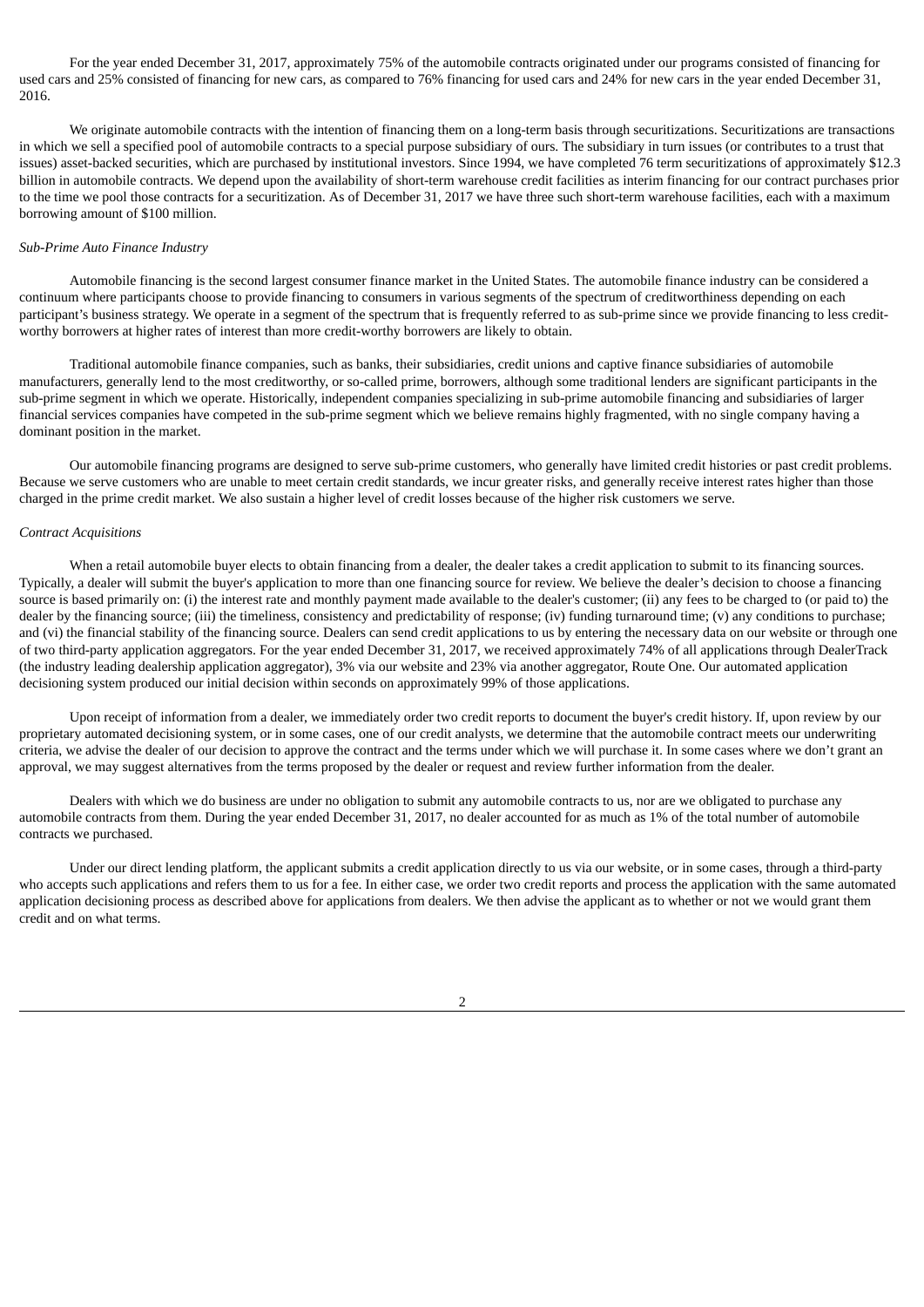The following table sets forth the geographical sources of the automobile contracts we originated (based on the addresses of the customers as stated on our records) during the years ended December 31, 2017 and 2016.

|                     | <b>Contracts Purchased During the Year Ended</b> |             |                          |             |  |  |  |  |  |
|---------------------|--------------------------------------------------|-------------|--------------------------|-------------|--|--|--|--|--|
|                     | <b>December 31, 2017</b>                         |             | <b>December 31, 2016</b> |             |  |  |  |  |  |
|                     | <b>Number</b>                                    | Percent (1) | Number                   | Percent (1) |  |  |  |  |  |
| Texas               | 3,907                                            | 7.4%        | 4,889                    | 7.3%        |  |  |  |  |  |
| Ohio                | 3,871                                            | 7.4%        | 4,492                    | $6.8\%$     |  |  |  |  |  |
| California          | 3,762                                            | 7.1%        | 4,807                    | 7.2%        |  |  |  |  |  |
| Florida             | 3,130                                            | 5.9%        | 3,750                    | 5.6%        |  |  |  |  |  |
| North Carolina      | 3,041                                            | 5.8%        | 3,539                    | 5.3%        |  |  |  |  |  |
| Pennsylvania        | 2,887                                            | 5.5%        | 3,426                    | 5.1%        |  |  |  |  |  |
| <b>Other States</b> | 32,045                                           | 60.9%       | 41,624                   | 62.6%       |  |  |  |  |  |
| Total               | 52,643                                           | 100.0%      | 66,527                   | 100.0%      |  |  |  |  |  |

*(1) Percentages may not total to 100.0% due to rounding.*

The following table sets forth the geographic concentrations of our outstanding managed portfolio as of December 31, 2017 and 2016.

|                                           |                       | <b>December 31, 2017</b> |                  |    | <b>December 31, 2016</b> |             |
|-------------------------------------------|-----------------------|--------------------------|------------------|----|--------------------------|-------------|
|                                           | Percent (1)<br>Amount |                          |                  |    | Amount                   | Percent (1) |
| <b>State Based on Obligor's Residence</b> |                       |                          | (\$ in millions) |    |                          |             |
| California                                | ╜                     | 191.8                    | 8.2%             | S. | 203.6                    | 8.8%        |
| Texas                                     |                       | 183.8                    | 7.9%             |    | 188.3                    | 8.2%        |
| Ohio                                      |                       | 150.1                    | 6.4%             |    | 138.8                    | $6.0\%$     |
| Florida                                   |                       | 129.2                    | 5.5%             |    | 119.5                    | 5.2%        |
| Georgia                                   |                       | 123.6                    | 5.3%             |    | 127.9                    | 5.5%        |
| All others                                |                       | 1,555.0                  | 66.6%            |    | 1,530.0                  | 66.3%       |
| Total                                     |                       | 2,333.5                  | 100.0%           |    | 2,308.1                  | 100.0%      |

# *(1) Percentages may not total to 100.0% due to rounding.*

We purchase automobile contracts from dealers at a price generally computed as the total amount financed under the automobile contracts, adjusted for an acquisition fee, which may either increase or decrease the automobile contract purchase price we pay. The amount of the acquisition fee, and whether it results in an increase or decrease to the automobile contract purchase price, is based on the perceived credit risk of and, in some cases, the interest rate on the automobile contract. The following table summarizes the average net acquisition fees we charged dealers and the weighted average annual percentage rate on our purchased contracts for the periods shown:

|                                                           | 2017     | 2016  | 2015    | 2014   | 2013  |
|-----------------------------------------------------------|----------|-------|---------|--------|-------|
| Average net acquisition fee charged (paid) to dealers (1) | (34)     |       | 56      | 162    | 418   |
| Average net acquisition fee as % of amount financed (1)   | $-0.2\%$ | 0.1%  | $0.3\%$ | $.0\%$ | 2.7%  |
| Weighted average annual percentage interest rate          | 19.1%    | 19.2% | 19.3%   | 19.6%  | 20.1% |

#### *(1) Not applicable to direct lending platform*

We believe that levels of acquisition fees are determined partially by competition in the marketplace, which has increased over the periods presented, and also by our pricing strategy. Our pricing strategy is driven by our objectives for new contract purchase quantities and yield.

We offer eight different financing programs, and price each program according to the relative credit risk. Our programs cover a wide band of the credit spectrum and are labeled as follows:

Bravo - this program accommodates an applicant with significant past non-performing credit including recent derogatory credit. Advance rates are lowest of all of our programs to offset the greater risk. To offset the low up-front advance to the dealer, we agree to pay the dealer a portion of future payments we receive from the obligor, depending on loan performance. The Bravo program was introduced in November of 2015. During the 12 months ended December 31, 2017 it represented only 0.9% of our total acquisitions.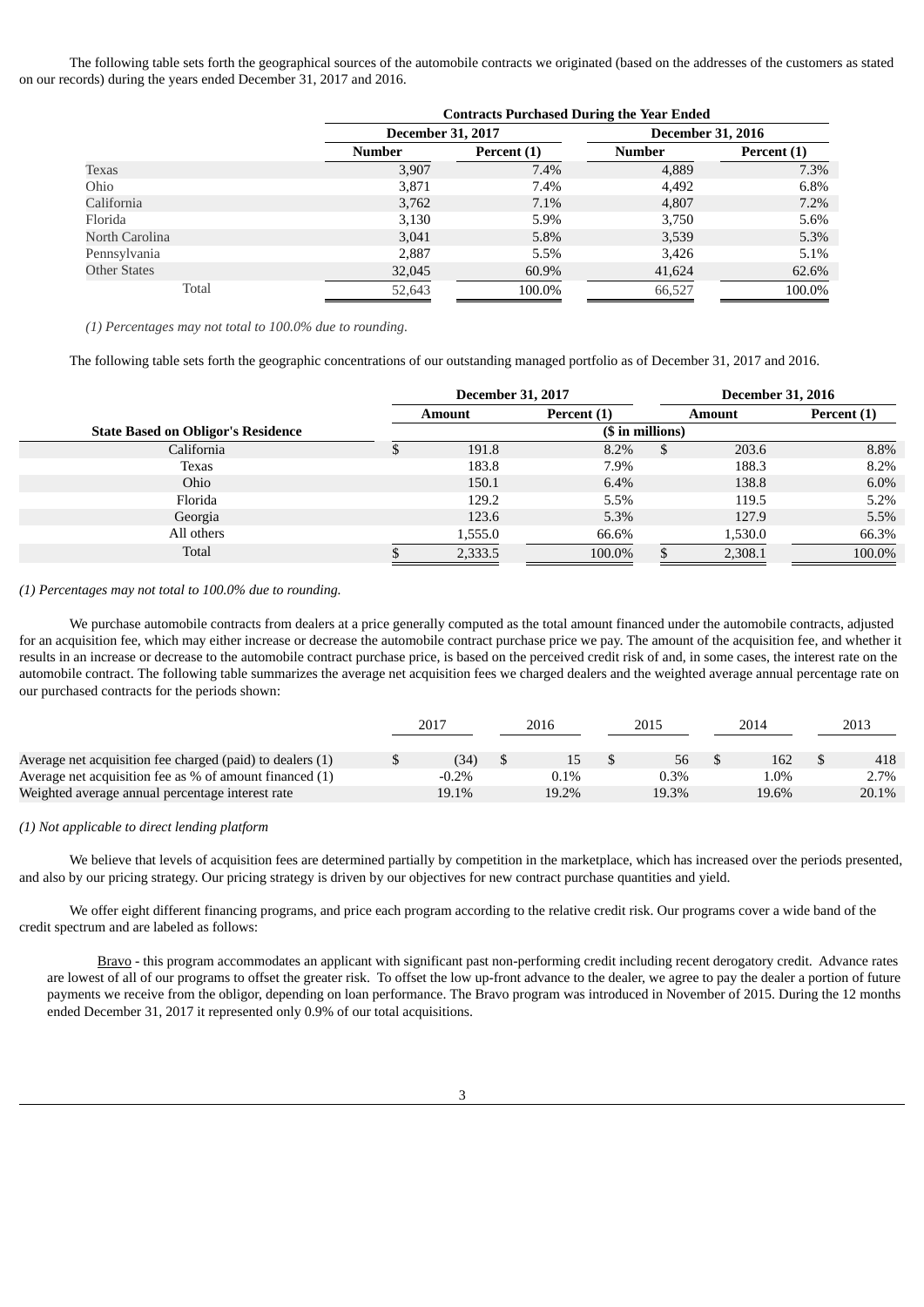First Time Buyer – This program accommodates an applicant who has limited significant past credit history, such as a previous auto loan. Since the applicant has limited credit history, the contract interest rate and dealer acquisition fees tend to be higher, and the loan amount, loan-to-value ratio, down payment and payment-to-income ratio requirements tend to be more restrictive compared to our other programs.

Mercury / Delta – This program accommodates an applicant who may have had significant past non-performing credit including recent derogatory credit. As a result, the contract interest rate and dealer acquisition fees tend to be higher, and the loan amount, loan-to-value ratio, down payment, and payment-to-income ratio requirements tend to be more restrictive compared to our other programs.

Standard – This program accommodates an applicant who may have significant past non-performing credit, but who has also exhibited some performing credit in their history. The contract interest rate and dealer acquisition fees are comparable to the First Time Buyer and Mercury/Delta programs, but the loan amount and loan-to-value ratio requirements are somewhat less restrictive.

Alpha – This program accommodates applicants who may have a discharged bankruptcy, but who have also exhibited performing credit. In addition, the program allows for homeowners who may have had other significant non-performing credit in the past. The contract interest rate and dealer acquisition fees are lower than the Standard program, down payment and payment-to-income ratio requirements are somewhat less restrictive.

Alpha Plus - This program accommodates applicants with past non-performing credit, but with a stronger history of recent performing credit, such as auto or mortgage related credit, and higher incomes than the Alpha program. Contract interest rates and dealer acquisition fees are lower than the Alpha program.

Super Alpha – This program accommodates applicants with past non-performing credit, but with a somewhat stronger history of recent performing credit, including auto or mortgage related credit, and higher incomes than the Alpha Plus program. Contract interest rates and dealer acquisition fees are lower, and the maximum loan amount is somewhat higher, than the Alpha Plus program.

Preferred - This program accommodates applicants with past non-performing credit, but who demonstrate a somewhat stronger history of recent performing credit than the Super Alpha program. Contract interest rates and dealer acquisition fees are lower, and the maximum loan amount is somewhat higher than the Super Alpha program.

Our upper credit tier products, which are our Preferred, Super Alpha, Alpha Plus and Alpha programs, accounted for approximately 73% of our new contract acquisitions in 2017, 73% in 2016 and 77% in 2015, measured by aggregate amount financed.

The following table identifies the credit program, sorted from highest to lowest credit quality, under which we originated automobile contracts during the years ended December 31, 2017 and 2016.

|                         | Contracts Purchased During the Year Ended (1)        |               |             |               |               |             |  |  |  |  |
|-------------------------|------------------------------------------------------|---------------|-------------|---------------|---------------|-------------|--|--|--|--|
|                         | <b>December 31, 2017</b><br><b>December 31, 2016</b> |               |             |               |               |             |  |  |  |  |
|                         | (dollars in thousands)                               |               |             |               |               |             |  |  |  |  |
|                         |                                                      | <b>Amount</b> |             |               | <b>Amount</b> |             |  |  |  |  |
| Program                 |                                                      | Financed      | Percent (1) |               | Financed      | Percent (1) |  |  |  |  |
| Preferred               |                                                      | 30,239        | 3.5%        | <sup>\$</sup> | 37,758        | 3.5%        |  |  |  |  |
| Super Alpha             |                                                      | 62.159        | 7.2%        |               | 99,951        | $9.2\%$     |  |  |  |  |
| Alpha Plus              |                                                      | 149,918       | 17.5%       |               | 153,826       | 14.1%       |  |  |  |  |
| Alpha                   |                                                      | 386,554       | 45.0%       |               | 506,951       | 46.6%       |  |  |  |  |
| Standard                |                                                      | 111,963       | 13.0%       |               | 148,931       | 13.7%       |  |  |  |  |
| Mercury / Delta         |                                                      | 71,453        | 8.3%        |               | 103,670       | 9.5%        |  |  |  |  |
| <b>First Time Buyer</b> |                                                      | 38,779        | 4.5%        |               | 31,992        | 2.9%        |  |  |  |  |
| <b>Bravo</b>            |                                                      | 8,004         | 0.9%        |               | 5,706         | 0.5%        |  |  |  |  |
|                         |                                                      | 859,069       | 100.0%      |               | 1,088,785     | 100.0%      |  |  |  |  |

#### *(1) Percentages may not total to 100.0% due to rounding.*

We attempt to control misrepresentation regarding the customer's credit worthiness by carefully screening the automobile contracts we originate, by establishing and maintaining professional business relationships with dealers, and by including certain representations and warranties by the dealer in the dealer agreement. Pursuant to the dealer agreement, we may require the dealer to repurchase any automobile contract in the event that the dealer breaches its representations or warranties. There can be no assurance, however, that any dealer will have the willingness or the financial resources to satisfy its repurchase obligations to us.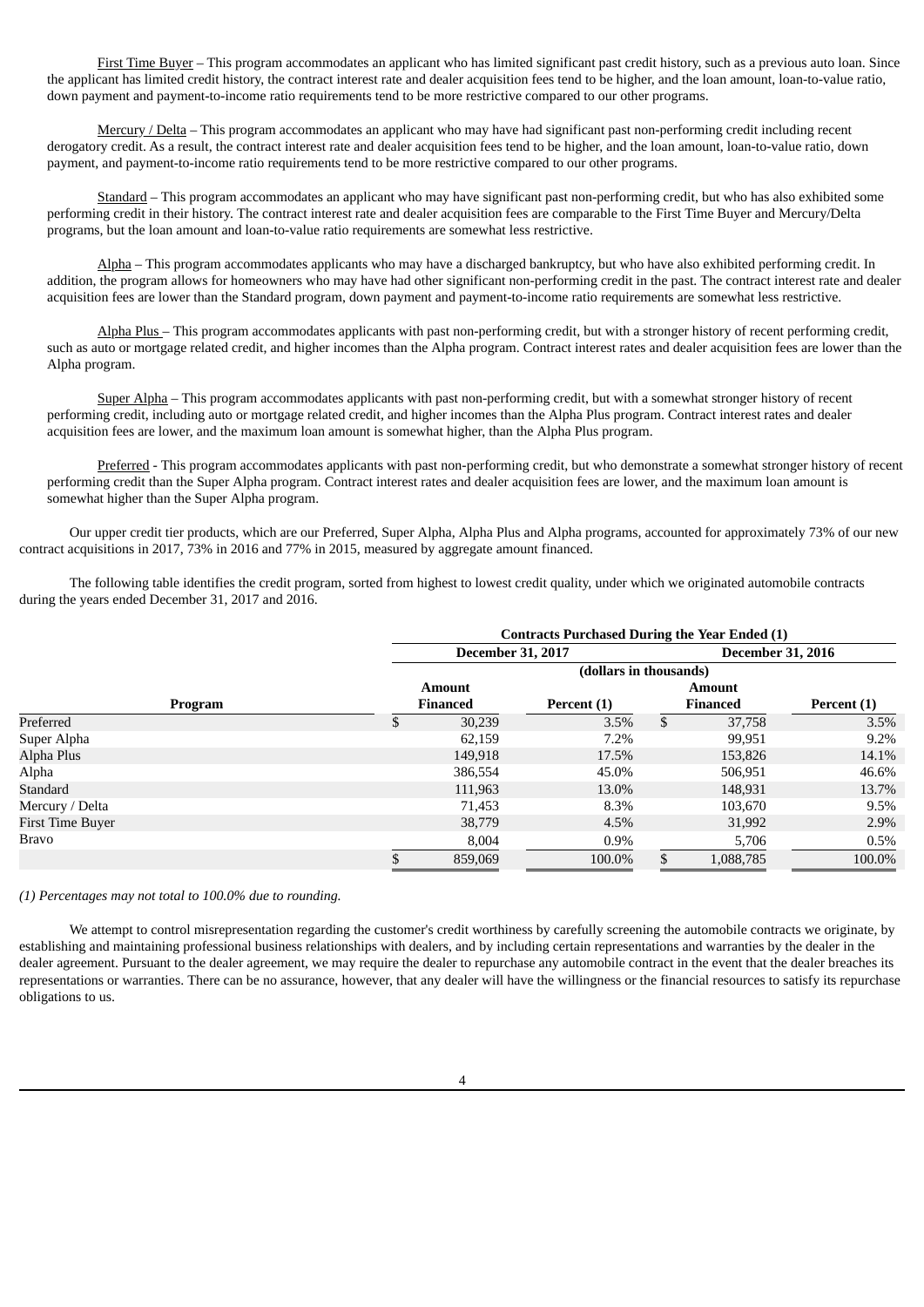# *Underwriting*

For automobile contracts that we purchase from dealers, we require that the contract be originated by a dealer that has entered into a dealer agreement with us. Under our direct lending platform, we require the customer to sign a note and security agreement. In each case, the contract is secured by a first priority lien on a new or used automobile, light truck or passenger van and must meet our underwriting criteria. In addition, each automobile contract requires the customer to maintain physical damage insurance covering the financed vehicle and naming us as a loss payee. We may, nonetheless, suffer a loss upon theft or physical damage of any financed vehicle if the customer fails to maintain insurance as required by the automobile contract and is unable to pay for repairs to or replacement of the vehicle.

We believe that our underwriting criteria enable us to evaluate effectively the creditworthiness of sub-prime customers and the adequacy of the financed vehicle as security for an automobile contract. The underwriting criteria include standards for price, term, amount of down payment, installment payment and interest rate; mileage, age and type of vehicle; principal amount of the automobile contract in relation to the value of the vehicle; customer income level, employment and residence stability, credit history and debt service ability, as well as other factors. Specifically, our underwriting guidelines generally limit the maximum principal amount of a purchased automobile contract to 115% of wholesale book value in the case of used vehicles or to 115% of the manufacturer's invoice in the case of new vehicles, plus, in each case, sales tax, licensing and, when the customer purchases such additional items, a service contract or a product to supplement the customer's casualty policy in the event of a total loss of the related vehicle. We generally do not finance vehicles that are more than 11 model years old or have in excess of 150,000 miles. The maximum term of a purchased contract is 72 months, although we consider the loan to value and mileage as significant factors in determining the maximum term of a contract. Automobile contract purchase criteria are subject to change from time to time as circumstances may warrant. Prior to purchasing an automobile contract, our underwriters verify the customer's employment, income, residency, insurance coverage, and credit information by contacting various parties noted on the customer's application, credit information bureaus and other sources. In addition, we contact each customer by telephone to confirm that the customer understands and agrees to the terms of the related automobile contract. During this "welcome call," we also ask the customer a series of open ended questions about his application and the contract, which may uncover potential misrepresentations.

*Credit Scoring*. We use proprietary scoring models to assign each automobile contract two internal "credit scores" at the time the application is received and the customer's credit information is retrieved from the credit reporting agencies. These proprietary scores are used to help determine whether or not we want to approve the application and, if so, the program and pricing we will offer either to the dealer, or in the case of our direct lending platform, directly to the customer. Our internal credit scores are based on a variety of parameters including the customer's credit history, length of employment, residence stability and total income. Once a vehicle is selected by the customer and a proposed deal structure is provided to us, our scores will then consider various deal structure parameters such as down payment amount, loan to value and the make and mileage of the vehicle. We have developed our credit scores utilizing statistical risk management techniques and historical performance data from our managed portfolio. We believe this improves our allocation of credit evaluation resources, enhances our competitiveness in the marketplace and manages the risk inherent in the sub-prime market.

*Characteristics of Contracts.* All of the automobile contracts we purchase are fully amortizing and provide for level payments over the term of the automobile contract. All automobile contracts may be prepaid at any time without penalty. The table below compares certain characteristics, at the time of origination, of our contract purchases for the years ended December 31, 2017 and 2016:

|                                  |    | <b>Contracts Purchased During the Year Ended</b> |    |                          |  |  |  |  |
|----------------------------------|----|--------------------------------------------------|----|--------------------------|--|--|--|--|
|                                  |    | <b>December 31, 2017</b>                         |    | <b>December 31, 2016</b> |  |  |  |  |
|                                  |    |                                                  |    |                          |  |  |  |  |
| Average Original Amount Financed | S  | 16,319                                           | \$ | 16,366                   |  |  |  |  |
| Average Original Term            |    | 68 months                                        |    | 67 months                |  |  |  |  |
| Average Down Payment Percent     |    | 10.6%                                            |    | 11.3%                    |  |  |  |  |
| Average Vehicle Purchase Price   | \$ | 16.044                                           | \$ | 16,273                   |  |  |  |  |
| Average Age of Vehicle           |    | 4 years                                          |    | 4 years                  |  |  |  |  |
| Average Age of Customer          |    | 43 years                                         |    | 42 years                 |  |  |  |  |
| Average Time in Current Job      |    | 6 years                                          |    | 6 years                  |  |  |  |  |
| Average Household Annual Income  |    | 51,000                                           | S  | 51,000                   |  |  |  |  |

*Dealer Compliance*. The dealer agreement and related assignment contain representations and warranties by the dealer that an application for state registration of each financed vehicle, naming us as secured party with respect to the vehicle, was effected by the time of sale of the related automobile contract to us, and that all necessary steps have been taken to obtain a perfected first priority security interest in each financed vehicle in favor of us under the laws of the state in which the financed vehicle is registered. To the extent that we do not receive such state registration within three months of purchasing the automobile contract, our dealer compliance group will work with the dealer in an attempt to rectify the situation. If these efforts are unsuccessful, we generally will require the dealer to repurchase the automobile contract.

5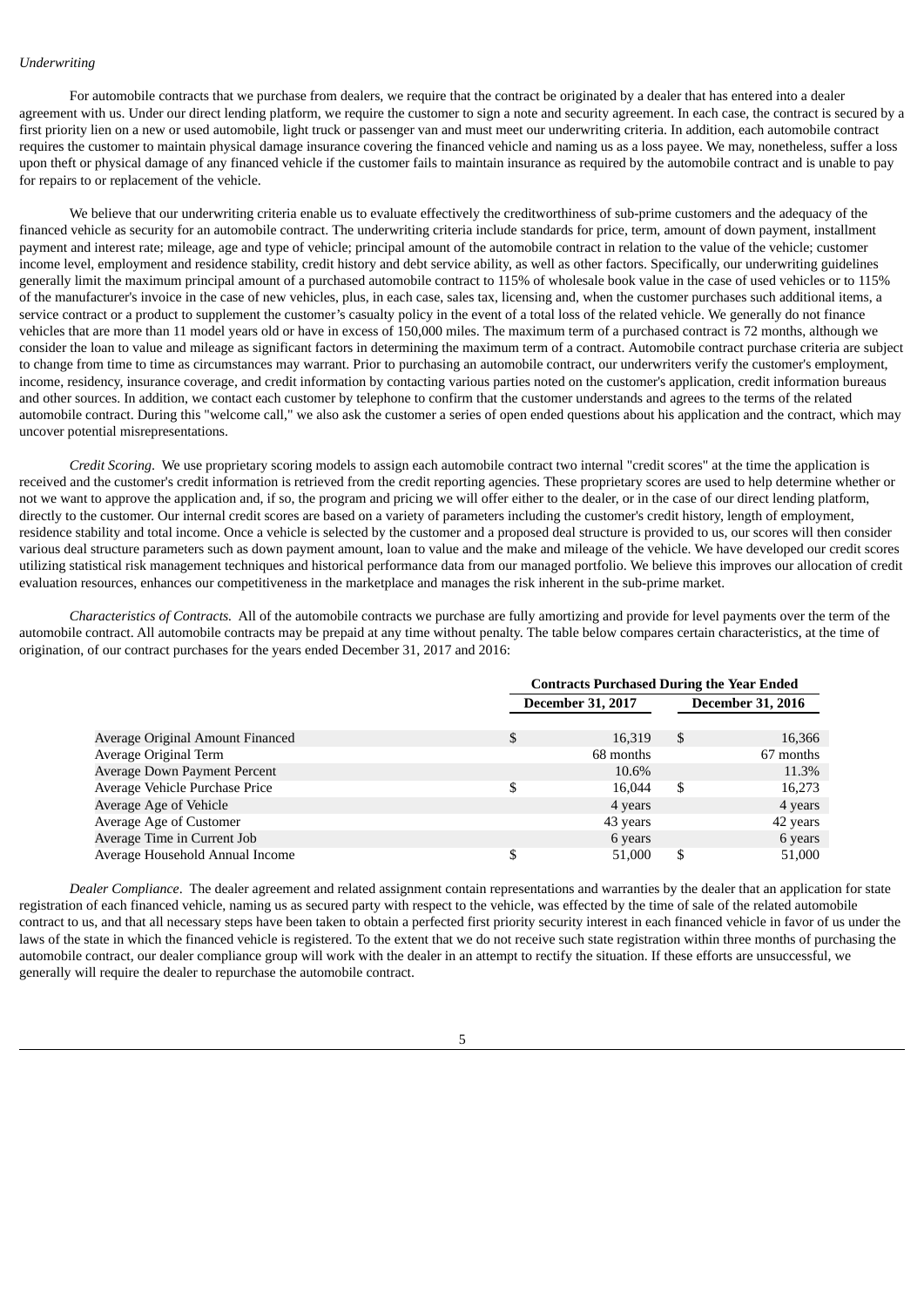# *Servicing and Collection*

We currently service all automobile contracts that we own as well as those automobile contracts that are included in portfolios that we have sold in securitizations or service for third parties. We organize our servicing activities based on the tasks performed by our personnel. Our servicing activities consist of mailing monthly billing statements; collecting, accounting for and posting of all payments received; responding to customer inquiries; taking all necessary action to maintain the security interest granted in the financed vehicle or other collateral; investigating delinquencies; communicating with the customer to obtain timely payments; repossessing and liquidating the collateral when necessary; collecting deficiency balances; and generally monitoring each automobile contract and the related collateral. We are typically entitled to receive a base monthly servicing fee equal to 2.5% per annum computed as a percentage of the declining outstanding principal balance of the non-charged-off automobile contracts in the securitization pools**.** The servicing fee is included in interest income for contracts that are pledged to a warehouse credit facility or a securitization transaction.

*Collection Procedures.* We believe that our ability to monitor performance and collect payments owed from sub-prime customers is primarily a function of our collection approach and support systems. We believe that if payment problems are identified early and our collection staff works closely with customers to address these problems, it is possible to correct many problems before they deteriorate further. To this end, we utilize pro-active collection procedures, which include making early and frequent contact with delinquent customers; educating customers as to the importance of maintaining good credit; and employing a consultative and customer service approach to assist the customer in meeting his or her obligations, which includes attempting to identify the underlying causes of delinquency and cure them whenever possible. In support of our collection activities, we maintain a computerized collection system specifically designed to service automobile contracts with sub-prime customers.

We attempt to make telephonic contact with delinquent customers from one to 20 days after their monthly payment due date, depending on our assessment of the customer's likelihood of payment during early stages of delinquency. If a customer has authorized us to do so, we may also send automated text message reminders at various stages of delinquency and our collectors may also choose to contact a customer via text message instead of, or in addition to, via telephone. Our contact priorities may be based on the customers' physical location, stage of delinquency, size of balance or other parameters. Our collectors inquire of the customer the reason for the delinquency and when we can expect to receive the payment. The collector will attempt to get the customer to make an electronic payment over the phone or a promise for the payment for a time generally not to exceed one week from the date of the call. If the customer makes such a promise, the account is routed to a promise queue and is not contacted until the outcome of the promise is known. If the payment is made by the promise date and the account is no longer delinquent, the account is routed out of the collection system. If the payment is not made, or if the payment is made, but the account remains delinquent, the account is returned to a collector's queue for subsequent contacts.

If a customer fails to make or keep promises for payments, or if the customer is uncooperative or attempts to evade contact or hide the vehicle, a supervisor will review the collection activity relating to the account to determine if repossession of the vehicle is warranted. Generally, such a decision will occur between the 60th and 90th day past the customer's payment due date, but could occur sooner or later, depending on the specific circumstances. At the time the vehicle is repossessed we will stop accruing interest on this automobile contract, and reclassify the remaining automobile contract balance to other assets. In addition we will apply a specific reserve to this automobile contract so that the net balance represents the estimated fair value less costs to sell.

If we elect to repossess the vehicle, we assign the task to an independent local repossession service. Such services are licensed and/or bonded as required by law. When the vehicle is recovered, the repossession service delivers it to a wholesale automobile auction, where it is kept until sold. Financed vehicles that have been repossessed are generally resold through unaffiliated automobile auctions, which are attended principally by car dealers. Net liquidation proceeds are applied to the customer's outstanding obligation under the automobile contract. Such proceeds usually are insufficient to pay the customer's obligation in full, resulting in a deficiency. In most cases we will continue to contact our customers to recover all or a portion of this deficiency for up to several years after charge-off. From time to time, we sell certain charged off accounts to unaffiliated purchasers who specialize in collecting such accounts.

Once an automobile contract becomes greater than 90 days delinquent, we do not recognize additional interest income until the borrower makes sufficient payments to be less than 90 days delinquent. Any payments received by a borrower that are greater than 90 days delinquent are first applied to accrued interest and then to principal reduction.

We generally charge off the balance of any contract by the earlier of the end of the month in which the automobile contract becomes five scheduled installments past due or, in the case of repossessions, the month that after we receive the proceeds from the liquidation of the financed vehicle or if the vehicle has been in repossession inventory for more than three months. In the case of repossession, the amount of the charge-off is the difference between the outstanding principal balance of the defaulted automobile contract and the net repossession sale proceeds.

6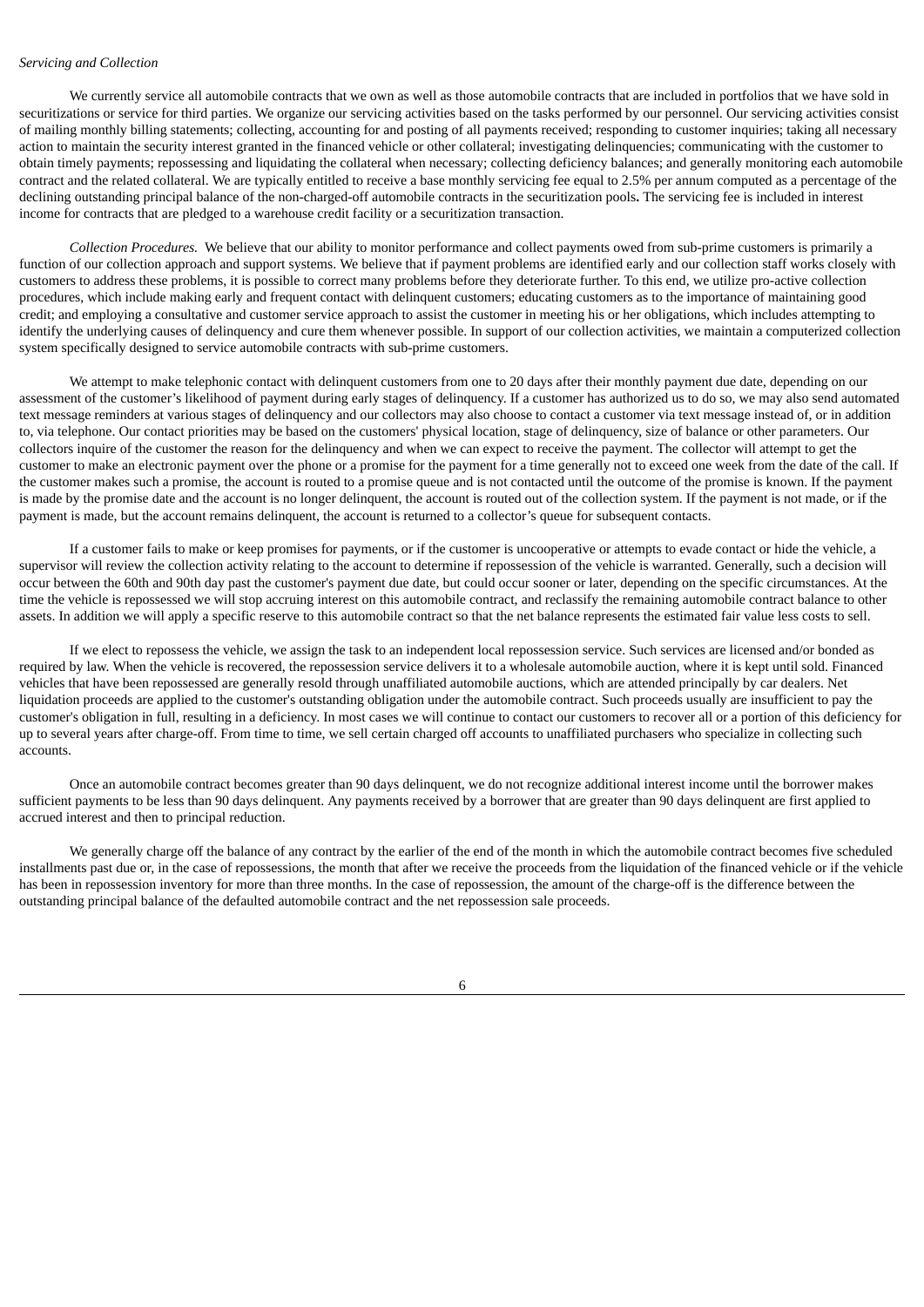# *Credit Experience*

Our primary method of monitoring ongoing credit quality of our portfolio is to closely review monthly delinquency, default and net charge off activity and the related trends. Our internal credit performance data consistently show that new receivables have lower levels of delinquency and losses early in their lives, with delinquencies increasing throughout their lives and losses gradually increasing to a peak between 36 and 42 months, after which they gradually decrease. The weighted average seasoning of our total owned portfolio, represented in the tables below, was 21 months, 18 months and 16 months as of December 31, 2017, December 31, 2016, and December 31, 2015, respectively. Our financial results are dependent on the performance of the automobile contracts in which we retain an ownership interest. Broad economic factors such as recession and significant changes in unemployment levels influence the credit performance of our portfolio, as does the weighted average age of the receivables at any given time. In addition, in June 2014 we became subject to a consent decree that required that we implement procedural changes in our servicing practices, which changes may have contributed to somewhat higher delinquencies, extensions and net losses compared to prior periods. The tables below document the delinquency, repossession and net credit loss experience of all such automobile contracts that we were servicing as of the respective dates shown. The tables do not include the experience of third party servicing portfolios, because we do not bear the credit risk on such portfolios.

# **Delinquency, Repossession and Extension Experience**

# **Delinquency and Extension Experience (1) Total Owned Portfolio**

|                                                                                                | <b>December 31, 2017</b>             |     | <b>December 31, 2016</b> |                                      |     | <b>December 31, 2015</b> |                                      |    |               |
|------------------------------------------------------------------------------------------------|--------------------------------------|-----|--------------------------|--------------------------------------|-----|--------------------------|--------------------------------------|----|---------------|
|                                                                                                | <b>Number of</b><br><b>Contracts</b> |     | <b>Amount</b>            | <b>Number of</b><br><b>Contracts</b> |     | <b>Amount</b>            | <b>Number of</b><br><b>Contracts</b> |    | <b>Amount</b> |
| <b>Delinquency Experience</b>                                                                  |                                      |     |                          | (Dollars in thousands)               |     |                          |                                      |    |               |
| Gross servicing portfolio (1)                                                                  | 173,998                              | \$  | 2,333,524                | 169,720                              | \$. | 2,308,058                | 149,138                              | \$ | 2,031,099     |
| Period of delinquency (2)                                                                      |                                      |     |                          |                                      |     |                          |                                      |    |               |
| 31-60 days                                                                                     | 10,163                               |     | 138,395                  | 8,673                                |     | 116,073                  | 5,375                                |    | 70,041        |
| 61-90 days                                                                                     | 4,741                                |     | 63,081                   | 3,998                                |     | 52,403                   | 3,140                                |    | 41,142        |
| $91 + days$                                                                                    | 2,295                                |     | 27,515                   | 3,407                                |     | 44,384                   | 3,364                                |    | 43,484        |
| Total delinquencies (2)                                                                        | 17,199                               |     | 228,991                  | 16,078                               |     | 212,860                  | 11,879                               |    | 154,667       |
| Amount in repossession (3)                                                                     | 2,630                                |     | 33,679                   | 3,162                                |     | 40,125                   | 3,138                                |    | 38,939        |
| Total delinquencies and amount in repossession (2)                                             | 19,829                               | \$. | 262,670                  | 19,240                               | \$. | 252,985                  | 15,017                               | \$ | 193,606       |
| Delinquencies as a percentage of gross servicing<br>portfolio                                  | 9.9%                                 |     | 9.8%                     | 9.5%                                 |     | 9.2%                     | 8.0%                                 |    | 7.6%          |
| Total delinquencies and amount in repossession as a<br>percentage of gross servicing portfolio | 11.4%                                |     | 11.3%                    | 11.3%                                |     | 11.0%                    | 10.1%                                |    | 9.5%          |
| <b>Extension Experience</b>                                                                    |                                      |     |                          |                                      |     |                          |                                      |    |               |
| Contracts with one extension, accruing (4)                                                     | 31,708                               | \$  | 430,801                  | 34,354                               | \$  | 479,237                  | 26,682                               | \$ | 361,338       |
| Contracts with two or more extensions, accruing (4)                                            | 55,203                               |     | 756,561                  | 30,450                               |     | 407,631                  | 16,638                               |    | 219,175       |
|                                                                                                | 86,911                               |     | 1,187,362                | 64,804                               |     | 886,868                  | 43,320                               |    | 580,513       |
| Contracts with one extension, non-accrual (4)                                                  | 1,032                                |     | 12,241                   | 1,676                                |     | 22,335                   | 1,784                                |    | 22,725        |
| Contracts with two or more extensions, non-accrual                                             |                                      |     |                          |                                      |     |                          |                                      |    |               |
| (4)                                                                                            | 2,701                                |     | 35,626                   | 1,999                                |     | 25,617                   | 1,444                                |    | 18,527        |
|                                                                                                | 3,733                                |     | 47,867                   | 3,675                                |     | 47,952                   | 3,228                                |    | 41,252        |
| Total accounts with extensions                                                                 | 90,644                               | \$  | 1,235,229                | 68,479                               |     | 934,820                  | 46,548                               | \$ | 621,765       |

(1) All amounts and percentages are based on the amount remaining to be repaid on each automobile contract. The information in the table represents the gross principal amount of all automobile contracts we purchased, including automobile contracts we subsequently sold in securitization transactions that we continue to service. The table does not include certain contracts we have serviced for third-parties on which we earn servicing fees only, and *have no credit risk.*

(2) We consider an automobile contract delinguent when an obligor fails to make at least 90% of a contractually due payment by the following due date. which date may have been extended within limits specified in the servicing agreements. The period of delinguency is based on the number of days payments are contractually past due. Automobile contracts less than 31 days delinguent are not included. The delinguency aging categories shown in the *tables reflect the effect of extensions.*

(3) Amount in repossession represents the contract balance on financed vehicles that have been repossessed but not vet liquidated.

*(4) We do not recognize interest income on accounts past due more than 90 days.*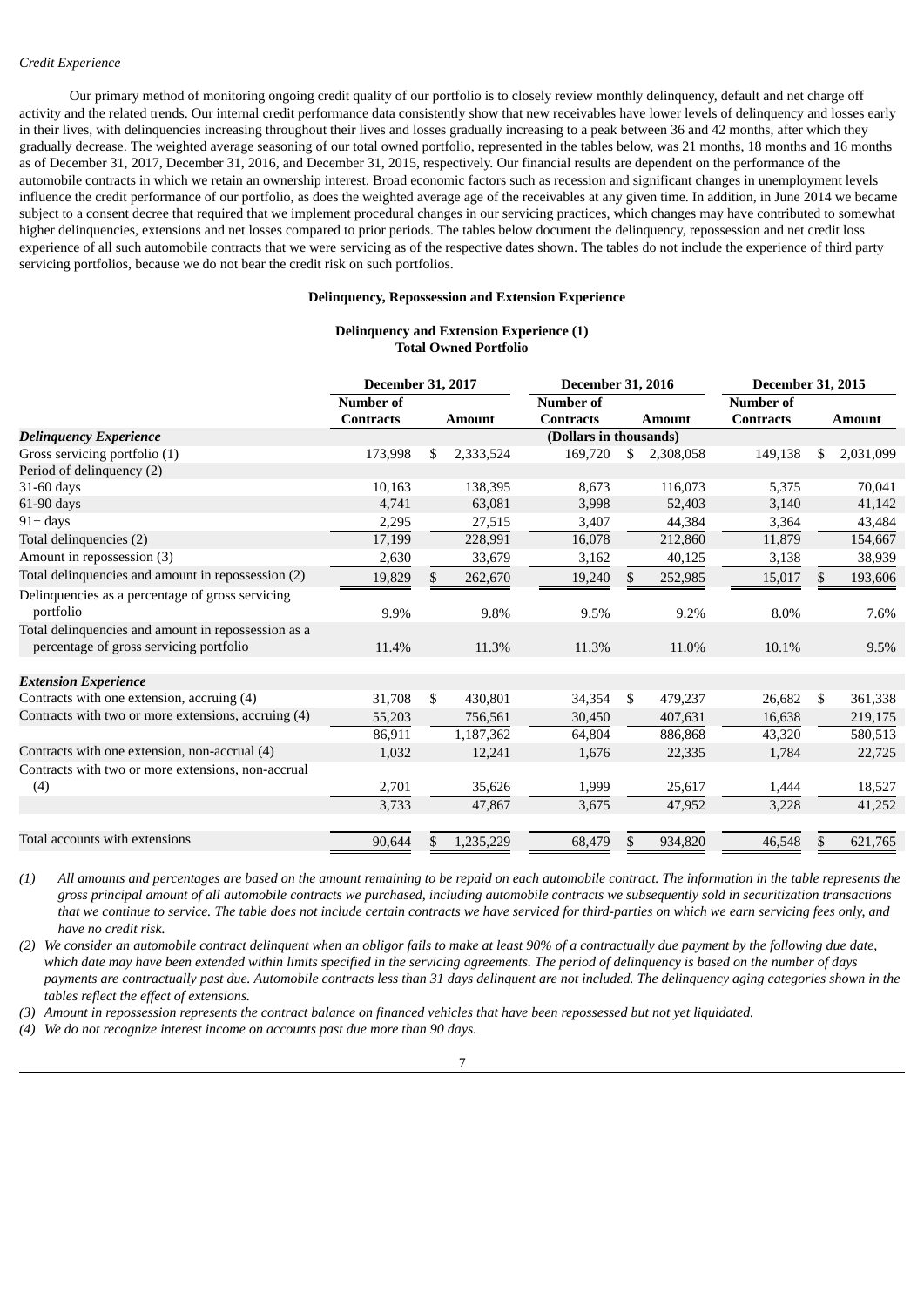#### **Net Credit Loss Experience (1) Total Owned Portfolio**

| 2017      |   | 2016      |                        | 2015                           |
|-----------|---|-----------|------------------------|--------------------------------|
|           |   |           |                        |                                |
| 2,334,008 | S | 2,226,056 | \$                     | 1,847,764                      |
|           |   |           |                        |                                |
| 7.7%      |   | 7.0%      |                        | $6.4\%$                        |
|           |   |           | (Dollars in thousands) | <b>Year Ended December 31,</b> |

(1) All amounts and percentages are based on the principal amount scheduled to be paid on each automobile contract contracts. The information in the table represents all automobile contracts we service, excludina certain contracts we have serviced for third-parties on which we earn servicina fees only, and *have no credit risk.*

(2) Net charge-offs include the remaining principal balance, after the application of the net proceeds from the liquidation of the vehicle (excluding accrued and unpaid interest) and amounts collected subsequent to the date of charge-off, including some recoveries which have been classified as other income in *the accompanying financial statements.*

#### *Extensions*

In certain circumstances we will grant obligors one-month payment extensions to assist them with temporary cash flow problems. In general, an obligor would not be entitled to more than two such extensions in any 12-month period and no more than six over the life of the contract. The only modification of terms is to advance the obligor's next due date by one month and extend the maturity date of the receivable by one month. In some cases, a two-month extension may be granted. There are no other concessions such as a reduction in interest rate, forgiveness of principal or of accrued interest. Accordingly, we consider such extensions to be insignificant delays in payments rather than troubled debt restructurings.

The basic question in deciding to grant an extension is whether or not we will (a) be delaying an inevitable repossession and liquidation or (b) risk losing the vehicle as a result of not being able to locate the obligor and vehicle. In both of those situations, the loss would likely be higher than if the vehicle had been repossessed without the extension. The benefits of granting an extension include minimizing current losses and delinquencies, minimizing lifetime losses, getting the obligor's account current (or close to it) and building goodwill with the obligor so that he might prioritize us over other creditors on future payments. Our servicing staff are trained to identify when a past due obligor is facing a temporary problem that may be resolved with an extension. In most cases, the extension will be granted in conjunction with our receiving a past due payment (and where allowed by law, a nominal fee) from the obligor, thereby indicating an additional monetary and psychological commitment to the contract on the obligor's part. Fees collected in conjunction with an extension are credited to obligors' outstanding accrued interest.

The credit assessment for granting an extension is initially made by our collector, who bases the recommendation on the collector's discussions with the obligor. In such assessments the collector will consider, among other things, the following factors: (1) the reason the obligor has fallen behind in payments; (2) whether or not the reason for the delinquency is temporary, and if it is, have conditions changed such that the obligor can begin making regular monthly payments again after the extension; (3) the obligor's past payment history, including past extensions if applicable; and (4) the obligor's willingness to communicate and cooperate on resolving the delinquency. If the collector believes the obligor is a good candidate for an extension, he must obtain approval from his supervisor, who will review the same factors stated above prior to offering the extension to the obligor. After receiving an extension, an account remains subject to our normal policies and procedures for interest accrual, reporting delinquency and recognizing charge-offs.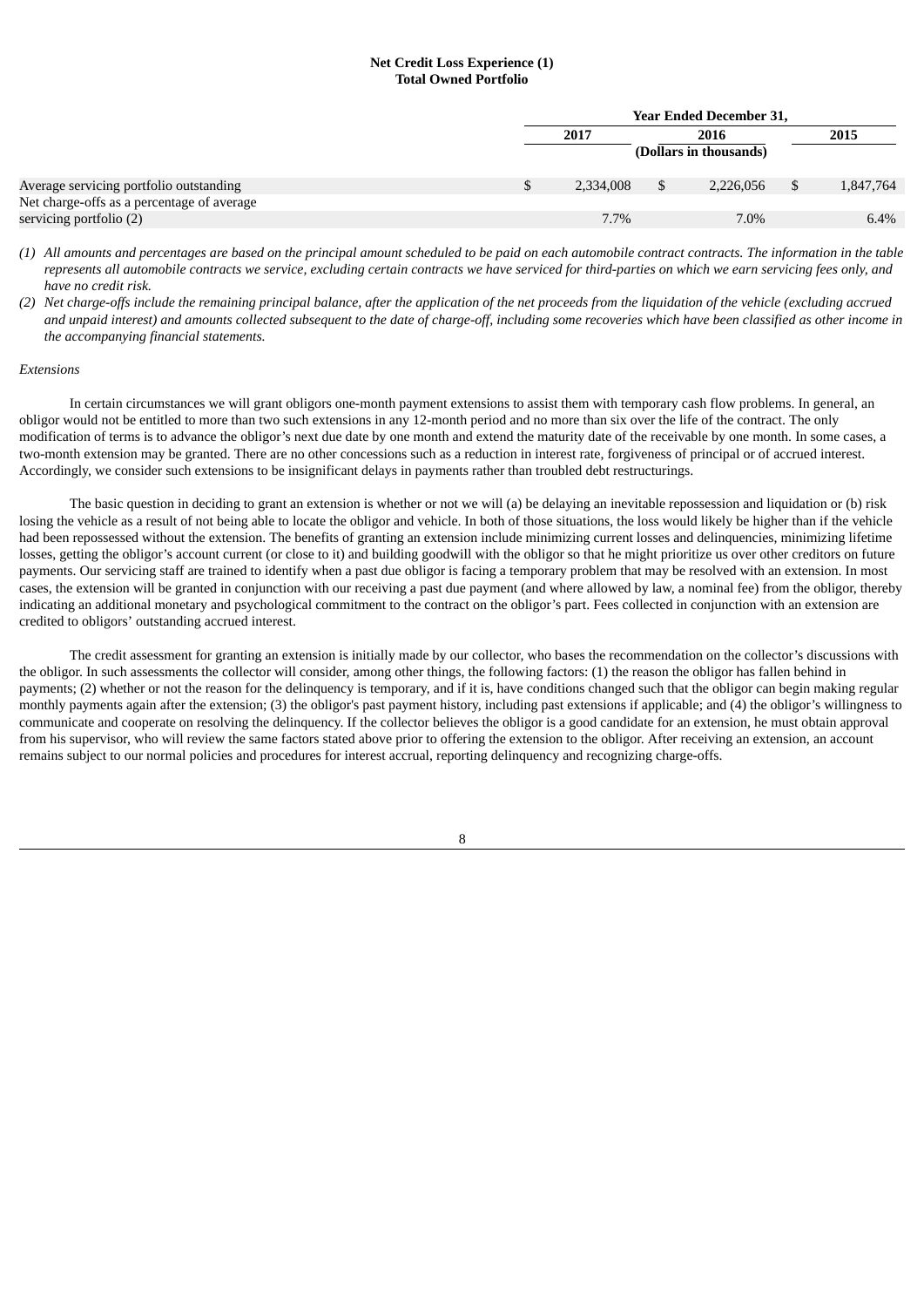We believe that a prudent extension program is an integral component to mitigating losses in our portfolio of sub-prime automobile receivables. The table below summarizes the status, as of December 31, 2017, for accounts that received extensions from 2008 through 2016:

|           |                 |                |              |                     |                        |                    | % Charged    | Avg             |
|-----------|-----------------|----------------|--------------|---------------------|------------------------|--------------------|--------------|-----------------|
|           |                 | Active or Paid | % Active or  |                     |                        |                    | $Off \leq 6$ | Months          |
|           |                 | Off at         | Paid Off at  | Charged Off $> 6$   | % Charged Off          | Charged Off $\leq$ | Months       | to Charge       |
| Period of | # of Extensions | December 31,   | December 31. | <b>Months After</b> | $> 6$ Months           | 6 Months After     | After        | <b>Off Post</b> |
| Extension | Granted         | 2017           | 2017         | Extension           | <b>After Extension</b> | Extension          | Extension    | Extension       |
| 2008      | 35,588          | 10,710         | 30.1%        | 20,059              | 56.4%                  | 4,819              | 13.5%        | 19              |
| 2009      | 32,226          | 10.276         | 31.9%        | 16,167              | 50.2%                  | 5,783              | 17.9%        | 17              |
| 2010      | 26,167          | 12,167         | 46.5%        | 12,001              | 45.9%                  | 1,999              | 7.6%         | 19              |
| 2011      | 18.786          | 10,982         | 58.5%        | 6,872               | 36.6%                  | 932                | 5.0%         | 19              |
| 2012      | 18.783          | 11.411         | 60.8%        | 6,576               | 35.0%                  | 796                | $4.2\%$      | 17              |
| 2013      | 23,398          | 12.140         | 51.9%        | 10,282              | 43.9%                  | 976                | 4.2%         | 19              |
| 2014      | 25,773          | 13,190         | 51.2%        | 11,757              | 45.6%                  | 826                | $3.2\%$      | 18              |
| 2015      | 53,319          | 33.424         | 62.7%        | 18,813              | 35.3%                  | 1,082              | 2.0%         | 14              |
| 2016      | 80.897          | 64.334         | 79.5%        | 14.630              | 18.1%                  | 1,933              | 2.4%         | 10              |

We view these results as a confirmation of the effectiveness of our extension program. We consider accounts that have had extensions and were active or paid off at December 31, 2017 to be successful. Successful extensions result in continued payments of interest and principal (including payment in full in many cases). Without the extension, however, the account may have defaulted and we would have likely incurred a substantial loss and no additional interest revenue.

For extension accounts that ultimately charged off, we consider accounts that charged off more than six months after the extension to be at least partially successful. In such cases, in spite of the ultimate loss, we received additional payments of principal and interest that otherwise we would not have received.

Additional information about our extensions is provided in the tables below:

|                                                         |                      | For the Year Ended   |                      |  |  |  |  |
|---------------------------------------------------------|----------------------|----------------------|----------------------|--|--|--|--|
|                                                         | December 31,<br>2017 | December 31,<br>2016 | December 31,<br>2015 |  |  |  |  |
| Average number of extensions granted per month          | 11,157               | 6.741                | 4,443                |  |  |  |  |
| Average number of outstanding accounts                  | 173,137              | 163,050              | 137,306              |  |  |  |  |
| Average monthly extensions as % of average outstandings | 6.4%                 | 4.1%                 | 3.2%                 |  |  |  |  |

|                                 | December 31, 2017 |    | December 31, 2016 |                        |     | December 31, 2015 |           |               |           |
|---------------------------------|-------------------|----|-------------------|------------------------|-----|-------------------|-----------|---------------|-----------|
|                                 | Number of         |    |                   | Number of              |     |                   | Number of |               |           |
|                                 | Contracts         |    | Amount            | Contracts              |     | Amount            | Contracts |               | Amount    |
|                                 |                   |    |                   | (Dollars in thousands) |     |                   |           |               |           |
| Contracts with one extension    | 32,740            | \$ | 443,042           | 36,030                 | -\$ | 501,572           | 28,466    | <sup>\$</sup> | 384,064   |
| Contracts with two extensions   | 24,375            |    | 335,643           | 17,800                 |     | 242,216           | 11,763    |               | 156,840   |
| Contracts with three extensions | 16.378            |    | 227,980           | 8.794                  |     | 116,929           | 4.567     |               | 59,255    |
| Contracts with four extensions  | 9.506             |    | 129.795           | 4.032                  |     | 52,368            | 1.401     |               | 17,734    |
| Contracts with five extensions  | 5,096             |    | 67,703            | 1,426                  |     | 17,190            | 301       |               | 3,351     |
| Contracts with six extensions   | 2,549             |    | 31,067            | 397                    |     | 4,545             | 50        |               | 521       |
|                                 | 90,644            | S  | 1,235,229         | 68,479                 | \$. | 934,820           | 46,548    | \$.           | 621,765   |
|                                 |                   |    |                   |                        |     |                   |           |               |           |
| Gross servicing portfolio       | 173.998           | \$ | 2,333,524         | 169,720                | \$. | 2,308,058         | 149,138   | \$.           | 2,031,099 |

9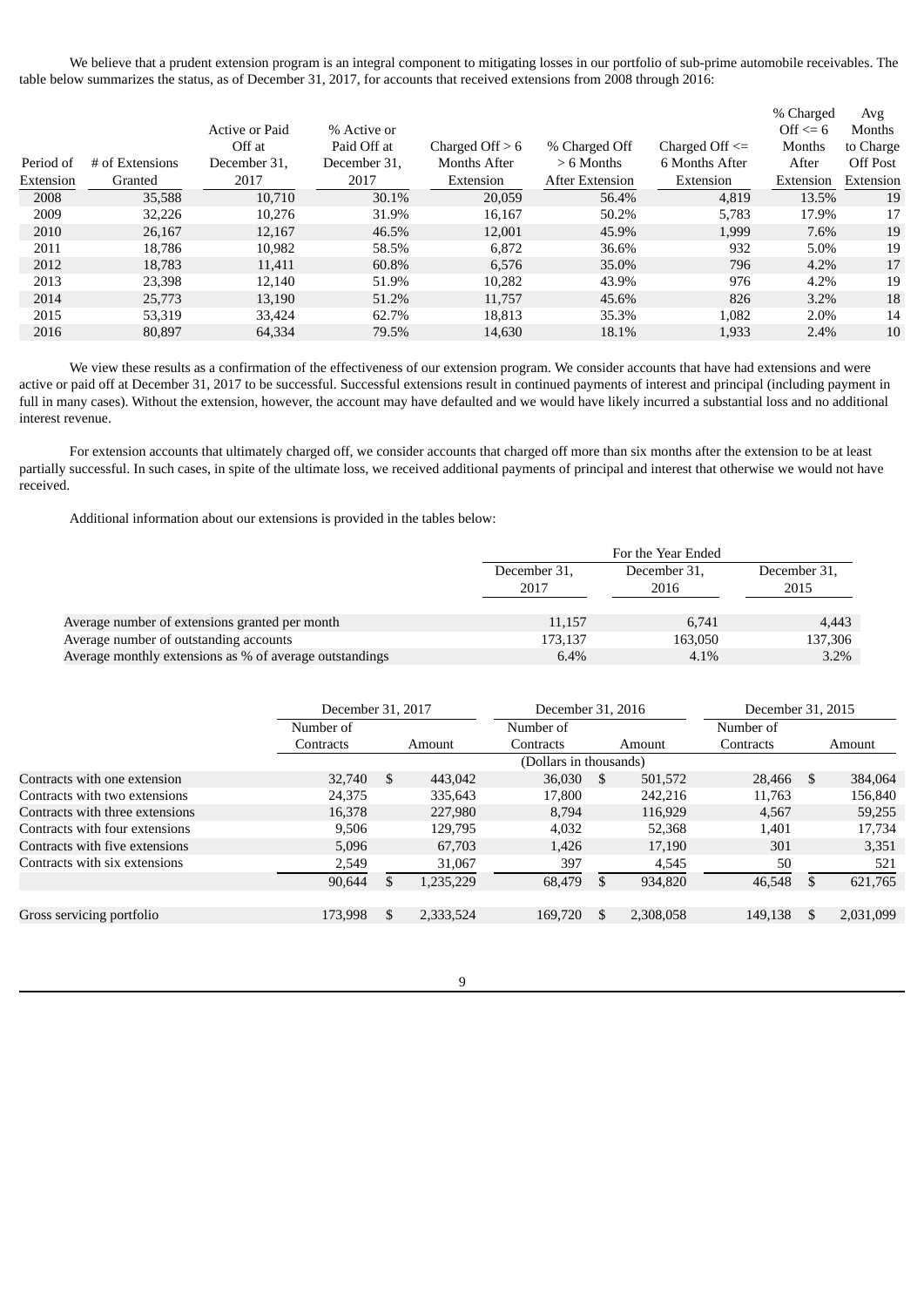# *Non-Accrual Receivables*

It is not uncommon for our obligors to fall behind in their payments. However, with the diligent efforts of our servicing staff and systems for managing our collection efforts, we regularly work with our customers to resolve delinquencies. Our staff is trained to employ a counseling approach to assist our customers with their cash flow management skills and help them to prioritize their payment obligations in order to avoid losing their vehicle to repossession. Through our experience, we have learned that once a contract becomes greater than 90 days past due, it is more likely than not that the delinquency will not be resolved and will ultimately result in a charge-off. As a result, we do not recognize any interest income for contracts that are greater than 90 days past due.

If an obligor exceeds the 90 days past due threshold at the end of one period, and then makes the necessary payments such that it becomes equal to or below 90 days delinquent at the end of a subsequent period, the related contract would be restored to full accrual status for our financial reporting purposes. At the time a contract is restored to full accrual in this manner, there can be no assurance that full repayment of interest and principal will ultimately be made. However, we monitor each obligor's payment performance and are aware of the severity of his delinquency at any time. The fact that the delinquency has been reduced below the 90-day threshold is a positive indicator. Should the contract again exceed the 90-day delinquency level at the end of any reporting period, it would again be reflected as a non-accrual account.

Our policy for placing a contract on non-accrual status is independent of our policy to grant an extension. In practice, it would be an uncommon circumstance where an extension was granted and the account remained in a non-accrual status, since the goal of the extension is to bring the contract current (or nearly current).

#### *Securitization of Automobile Contracts*

Throughout the period for which information is presented in this report, we have purchased automobile contracts with the intention of financing them on a long-term basis through securitizations, and on an interim basis through warehouse credit facilities. All such financings have involved identification of specific automobile contracts, sale of those automobile contracts (and associated rights) to one of our special-purpose subsidiaries, and issuance of assetbacked securities to be purchased by institutional investors. Depending on the structure, these transactions may be accounted for under generally accepted accounting principles as sales of the automobile contracts or as secured financings.

When structured to be treated as a secured financing for accounting purposes, the subsidiary is consolidated with us. Accordingly, the sold automobile contracts and the related debt appear as assets and liabilities, respectively, on our consolidated balance sheet. We then periodically (i) recognize interest and fee income on the contracts, (ii) recognize interest expense on the securities issued in the transaction and (iii) record as expense a provision for credit losses on the contracts.

Since 1994 we have conducted 76 term securitizations of automobile contracts that we originated under our regular programs. As of December 31, 2017, 18 of those securitizations are active and all are structured as secured financings. We have generally conducted our securitizations on a quarterly basis, near the end of each calendar quarter, resulting in four securitizations per calendar year. In recent years, we have found that the securitizations we conducted in December of those years, had a tendency toward less investor demand in the related bonds than the securitizations we conducted in other times of the year. As a result, in 2015, we elected to defer what would have been our December securitization in favor of a securitization in January 2016, and since then have conducted our securitizations near the beginning of each calendar quarter.

Our history of term securitizations, over the most recent ten years, is summarized in the table below:

# Recent Asset-Backed Securitizations

| Number of Term  |                              |
|-----------------|------------------------------|
| Securitizations | <b>Amount of Receivables</b> |
|                 | \$ in thousands              |
| $\overline{4}$  | 1,118,097                    |
| 2               | 509,022                      |
| 0               |                              |
| 1               | 103,772                      |
| 3               | 335,593                      |
| 4               | 603,500                      |
| $\overline{4}$  | 778,000                      |
| 4               | 923,000                      |
| 3               | 795,000                      |
| 4               | 1,214,997                    |
| 4               | 870,000                      |
|                 |                              |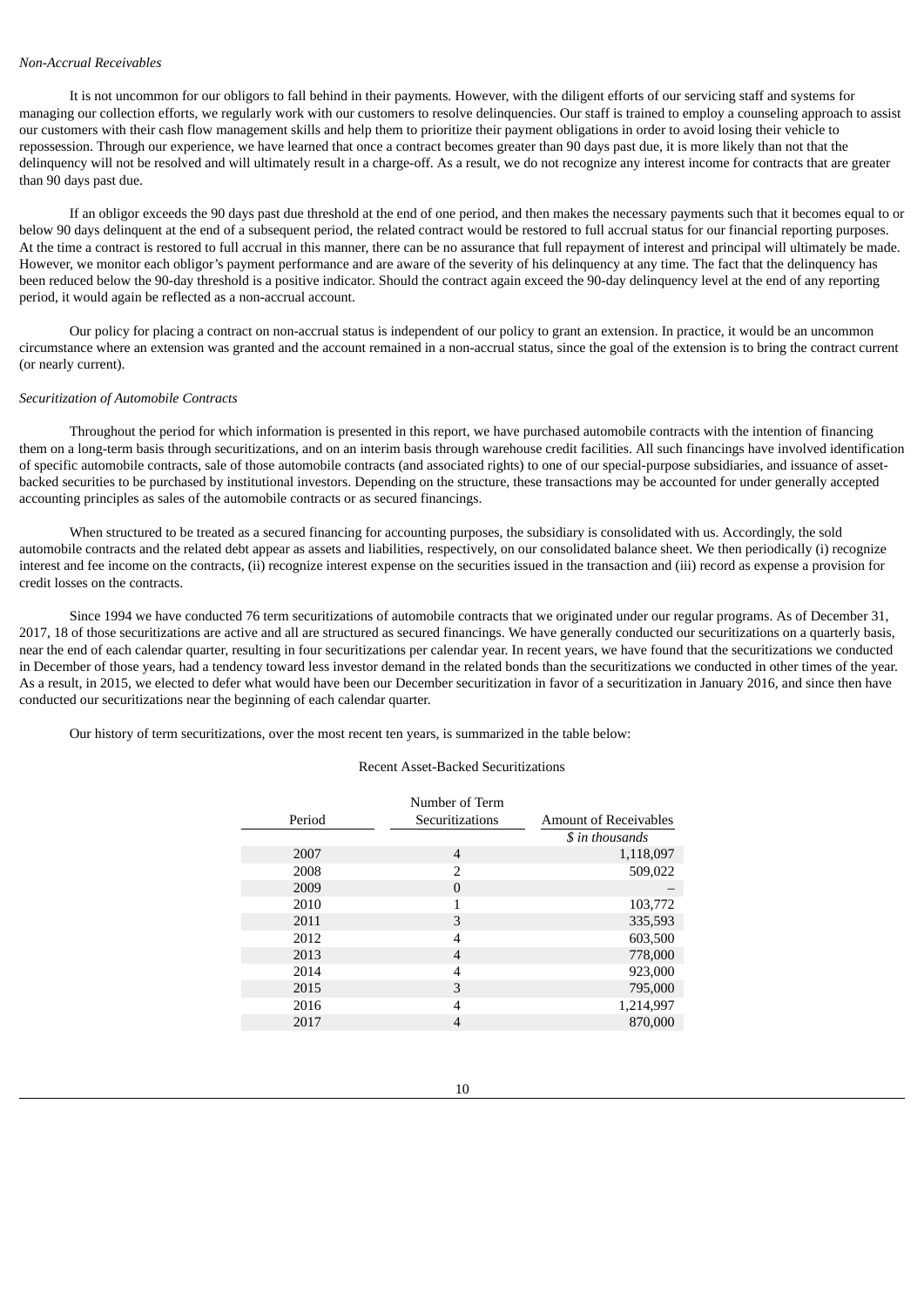From time to time we have also completed financings of our residual interests in other securitizations that we and our affiliates previously sponsored. As of December 31, 2015 we had one such residual interest financing outstanding which was repaid in full in November 2016.

Generally, prior to a securitization transaction we fund our automobile contract acquisitions primarily with proceeds from warehouse credit facilities. Our current short-term funding capacity is \$300 million, comprising three credit facilities. The first \$100 million credit facility was established in May 2012. This facility was renewed in August 2016, extending the revolving period to August 2018, and adding an amortization period through August 2019. In April 2017, we entered into a \$100 million facility with a revolving period extending to April 2019 followed by an amortization period to April 2021. In November 2017, we entered into a third \$100 million facility, which has a revolving period extending to November 2019, followed by an amortization period to November 2021.

In a securitization and in our warehouse credit facilities, we are required to make certain representations and warranties, which are generally similar to the representations and warranties made by dealers in connection with our purchase of the automobile contracts. If we breach any of our representations or warranties, we may be required to repurchase the automobile contract at a price equal to the principal balance plus accrued and unpaid interest. We may then be entitled under the terms of our dealer agreement to require the selling dealer to repurchase the contract at a price equal to our purchase price, less any principal payments made by the customer. Subject to any recourse against dealers, we will bear the risk of loss on repossession and resale of vehicles under automobile contracts that we repurchase.

Whether a securitization is treated as a secured financing or as a sale for financial accounting purposes, the related special purpose subsidiary may be unable to release excess cash to us if the credit performance of the securitized automobile contracts falls short of pre-determined standards. Such releases represent a material portion of the cash that we use to fund our operations. An unexpected deterioration in the performance of securitized automobile contracts could therefore have a material adverse effect on both our liquidity and results of operations, regardless of whether such automobile contracts are treated as having been sold or as having been financed.

Certain of our securitization transactions and our warehouse credit facilities contain various financial covenants requiring certain minimum financial ratios and results. Such covenants include maintaining minimum levels of liquidity and net worth and not exceeding maximum leverage levels. In addition, certain securitization and non-securitization related debt contain cross-default provisions that would allow certain creditors to declare a default if a default occurred under a different facility. As of December 31, 2017 we were in compliance with all such covenants.

#### *Competition*

The automobile financing business is highly competitive. We compete with a number of national, regional and local finance companies with operations similar to ours. In addition, competitors or potential competitors include other types of financial services companies, such as banks, leasing companies, credit unions providing retail loan financing and lease financing for new and used vehicles, and captive finance companies affiliated with major automobile manufacturers. Many of our competitors and potential competitors possess substantially greater financial, marketing, technical, personnel and other resources than we do. Moreover, our future profitability will be directly related to the availability and cost of our capital in relation to the availability and cost of capital to our competitors. Our competitors and potential competitors include far larger, more established companies that have access to capital markets for unsecured commercial paper and investment grade-rated debt instruments and to other funding sources that may be unavailable to us. Many of these companies also have long-standing relationships with dealers and may provide other financing to dealers, including floor plan financing for the dealers' purchase of automobiles from manufacturers, which we do not offer.

We believe that the principal competitive factors affecting a dealer's decision to offer automobile contracts for sale to a particular financing source are the monthly payment amount made available to the dealer's customer, the purchase price offered for the automobile contracts, the timeliness of the response to the dealer upon submission of the initial application, the amount of required documentation, the consistency and timeliness of purchases and the financial stability of the funding source. While we believe that we can obtain from dealers sufficient automobile contracts for purchase at attractive prices by consistently applying reasonable underwriting criteria and making timely purchases of qualifying automobile contracts, there can be no assurance that we will do so.

### *Regulation*

Numerous federal and state consumer protection laws, including the federal Truth-In-Lending Act, the federal Equal Credit Opportunity Act, the federal Fair Debt Collection Practices Act and the Federal Trade Commission Act, regulate consumer credit transactions. These laws mandate certain disclosures with respect to finance charges on automobile contracts and impose certain other restrictions. In most states, a license is required to engage in the business of purchasing automobile contracts from dealers. In addition, laws in a number of states impose limitations on the amount of finance charges that may be charged by dealers on credit sales. The so-called Lemon Laws enacted by various states provide certain rights to purchasers with respect to automobiles that fail to satisfy express warranties. The application of Lemon Laws or violation of such other federal and state laws may give rise to a claim or defense of a customer against a dealer and its assignees, including us and those who purchase automobile contracts from us. The dealer agreement contains representations by the dealer that, as of the date of assignment of automobile contracts, no such claims or defenses have been asserted or threatened with respect to the automobile contracts and that all requirements of such federal and state laws have been complied with in all material respects. Although a dealer would be obligated to repurchase automobile contracts that involve a breach of such warranty, there can be no assurance that the dealer will have the financial resources to satisfy its repurchase obligations. Certain of these laws also regulate our servicing activities, including our methods of collection.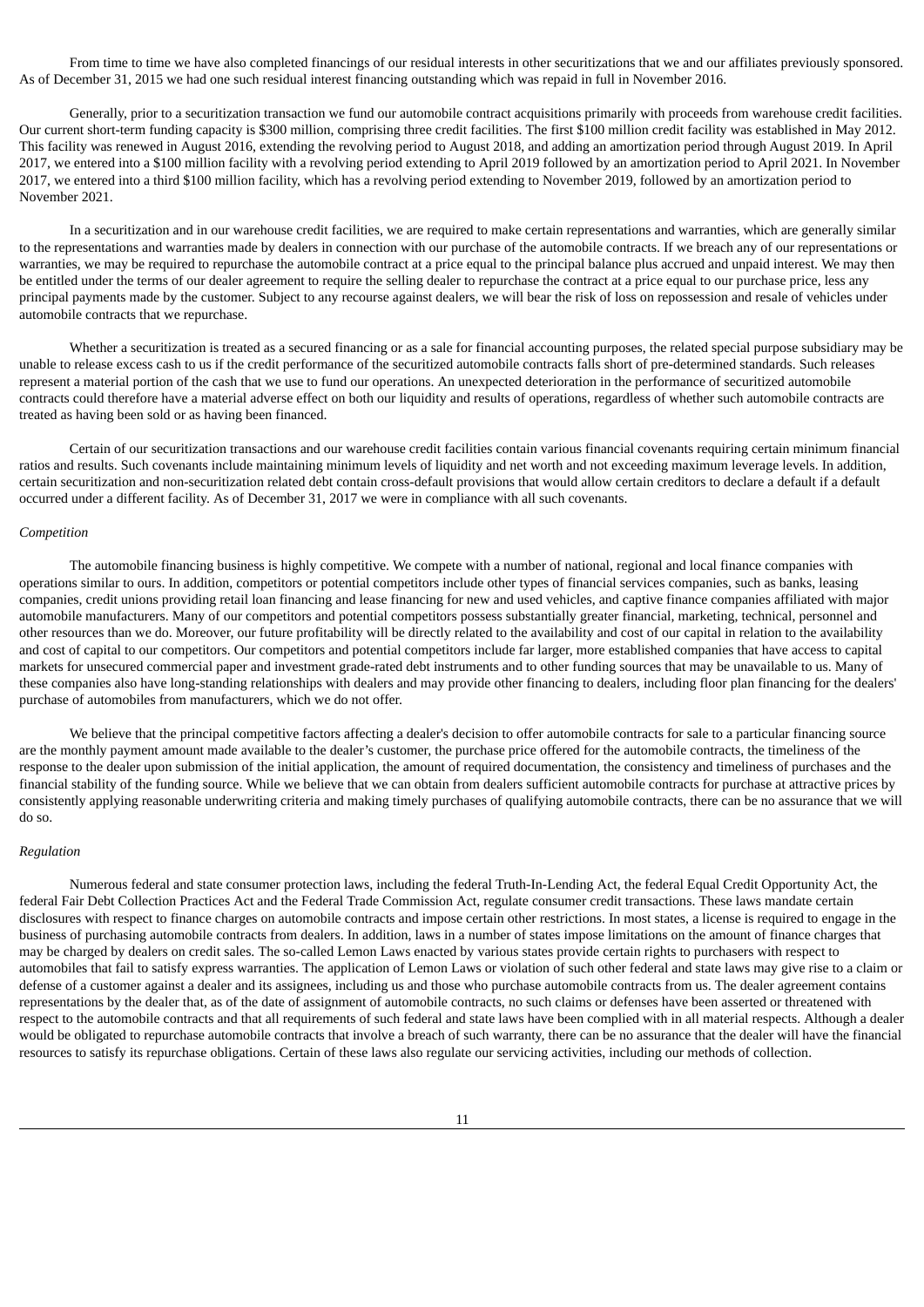The Dodd-Frank Wall Street Reform and Consumer Protection Act (the "Dodd-Frank Act") was enacted in July 2010, and many of its provisions became effective in July 2011. The Dodd-Frank Act restructured the regulation and supervision of the financial services industry and created the Consumer Financial Protection Bureau (the "CFPB"). The CFPB has rulemaking, supervisory and enforcement authority over "non-banks," including us. The CFPB is specifically authorized, among other things, to take actions to prevent companies from engaging in "unfair, deceptive or abusive" acts or practices in connection with consumer financial products and services, and to issue rules requiring enhanced disclosures for consumer financial products or services. The CFPB also has authority to interpret, enforce and issue regulations implementing enumerated consumer laws, including certain laws that apply to us. Further, the CFPB has general supervisory and examination authority over non-depository "larger participants" in the market for automotive finance companies. We are subject to such supervision and examination.

The Dodd-Frank Act and related regulations are likely to affect our cost of doing business, may limit or expand our permissible activities, may affect the competitive balance within our industry and market areas and could have a material adverse effect on us. For example, in March 2013, the CFPB stated its view that policies of indirect auto lenders that allow auto dealers to mark up lender-established buy rates and that compensate dealers for those markups could present a risk of impermissible pricing disparities on the basis of race and national origin, and potentially other prohibited bases. We continue to assess the Dodd-Frank Act's probable effect on our business, financial condition and results of operations, and to monitor developments involving the entities charged with promulgating regulations. However, the ultimate effect of the Dodd-Frank Act on the financial services industry in general, and on us in particular, is uncertain at this time.

In addition to the CFPB, other state and federal agencies have the ability to regulate aspects of our business. For example, the Dodd-Frank Act provides a mechanism for state Attorneys General to investigate us. In addition, the Federal Trade Commission has jurisdiction to investigate aspects of our business. We expect that regulatory investigation by both state and federal agencies will continue, and there can be no assurance that the results of such investigations will not have a material adverse effect on us.

We believe that we are currently in material compliance with applicable statutes and regulations; however, there can be no assurance that we are correct, nor that we will be able to maintain such compliance. The past or future failure to comply with applicable statutes and regulations could have a material adverse effect on us. Furthermore, the adoption of additional statutes and regulations, changes in the interpretation and enforcement of current statutes and regulations or the expansion of our business into jurisdictions that have adopted more stringent regulatory requirements than those in which we currently conduct business could have a material adverse effect on us. In addition, due to the consumer-oriented nature of our industry and the application of certain laws and regulations, industry participants are regularly named as defendants in litigation involving alleged violations of federal and state laws and regulations and consumer law torts, including fraud. Many of these actions involve alleged violations of consumer protection laws. A significant judgment against us or within the industry in connection with any such litigation could have a material adverse effect on our financial condition, results of operations or liquidity.

#### *Employees*

As of December 31, 2017, we had 999 employees. The breakdown of the employees is as follows: 10 were senior management personnel; 572 were servicing personnel; 212 were automobile contract origination personnel; 120 were marketing personnel and program development (76 of whom were marketing representatives); 85 were various administration personnel including human resources, legal, accounting and systems. We believe that our relations with our employees are good. We are not a party to any collective bargaining agreement.

#### <span id="page-13-0"></span>**Item 1A. RISK FACTORS**

Our business, operating results and financial condition could be adversely affected by any of the following specific risks. The trading price of our common stock could decline due to any of these risks and other industry risks. This listing of risks by its nature cannot be exhaustive, and the order in which the risks appear is not intended as an indication of their relative weight or importance. In addition to the risks described below, we may encounter risks that we do not currently recognize or that we currently deem immaterial, which may also impair our business operations and the value of our common stock.

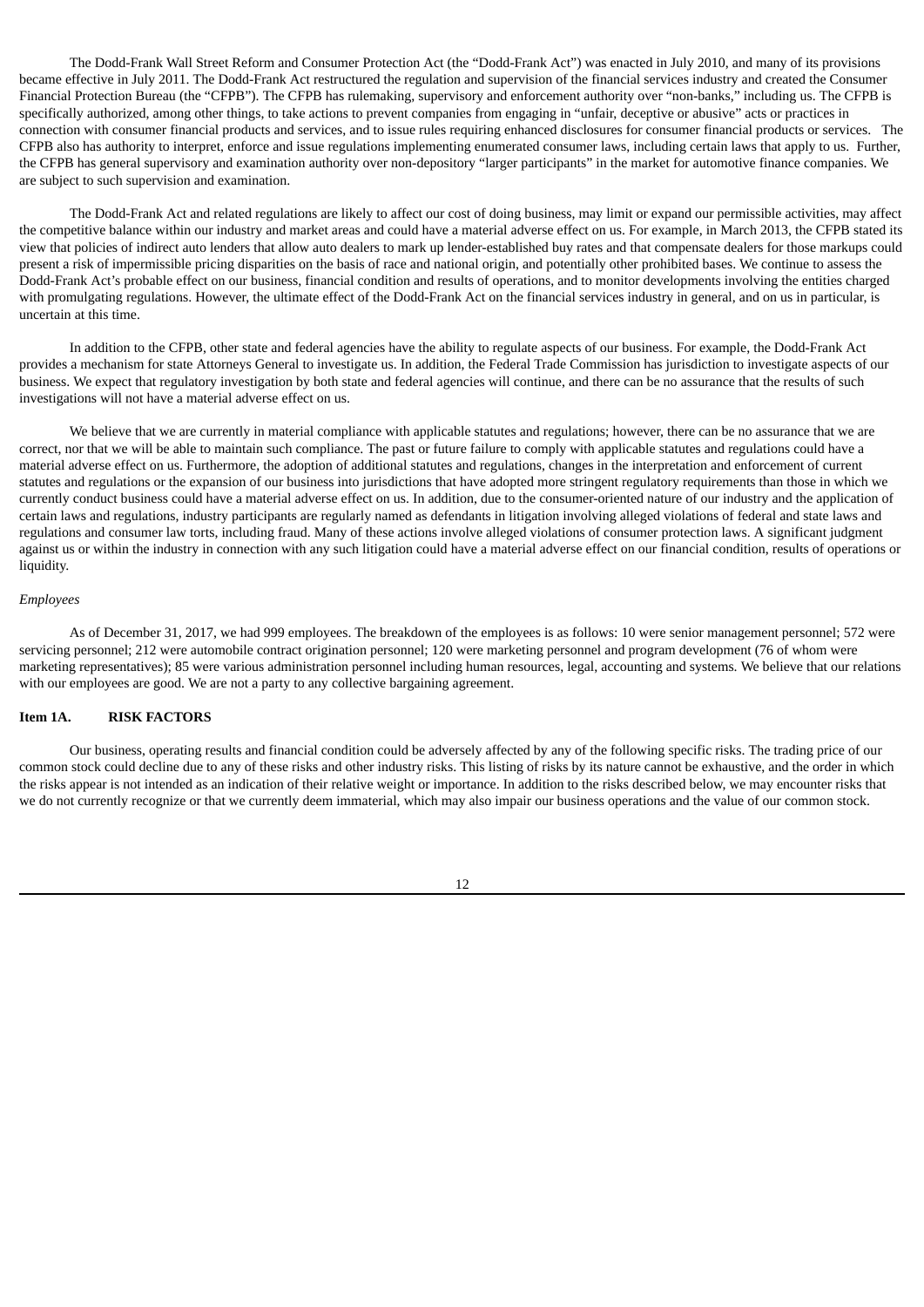# **Risks Related to Our Business**

# **We Require a Substantial Amount of Cash to Service Our Substantial Debt.**

To service our existing substantial indebtedness, we require a significant amount of cash. Our ability to generate cash depends on many factors, including our successful financial and operating performance. Our financial and operational performance depends upon a number of factors, many of which are beyond our control. These factors include, without limitation:

- · the economic and competitive conditions in the asset-backed securities market;
- the performance of our current and future automobile contracts;
- the performance of our residual interests from our securitizations and warehouse credit facilities;
- any operating difficulties or pricing pressures we may experience;
- our ability to obtain credit enhancement for our securitizations;
- our ability to establish and maintain dealer relationships;
- the passage of laws or regulations that affect us adversely;
- our ability to compete with our competitors; and
- our ability to acquire and finance automobile contracts.

Depending upon the outcome of one or more of these factors, we may not be able to generate sufficient cash flow from operations or obtain sufficient funding to satisfy all of our obligations. Such factors may result in our being unable to pay our debts timely or as agreed. If we were unable to pay our debts, we would be required to pursue one or more alternative strategies, such as selling assets, refinancing or restructuring our indebtedness or selling additional equity capital. These alternative strategies might not be feasible at the time, might prove inadequate, or could require the prior consent of our lenders. If executed, these strategies could reduce the earnings available to our shareholders.

# **We Need Substantial Liquidity to Operate Our Business.**

We have historically funded our operations principally through internally generated cash flows, sales of debt and equity securities, including through securitizations and warehouse credit facilities, borrowings under senior secured debt agreements and sales of subordinated notes. However, we may not be able to obtain sufficient funding for our future operations from such sources. During 2008, 2009 and much of 2010, our access to the capital markets was impaired with respect to both short-term and long-term funding. While our access to such funding has improved since then, our results of operations, financial condition and cash flows have been and may continue to be materially and adversely affected. We require a substantial amount of cash liquidity to operate our business. Among other things, we use such cash liquidity to:

- acquire automobile contracts;
- fund overcollateralization in warehouse credit facilities and securitizations;
- · pay securitization fees and expenses;
- fund spread accounts in connection with securitizations;
- satisfy working capital requirements and pay operating expenses;
- pay taxes; and
- pay interest expense.

Historically we have matched our liquidity needs to our available sources of funding by reducing our acquisition of new automobile contracts, at times to merely nominal levels. There can be no assurance that we will continue to be successful with that strategy.

#### **Periods of Significant Losses.**

From time to time throughout our history we have incurred net losses, most recently over the period beginning with the quarter ended September 30, 2008 and ending with the quarter ended September 30, 2011. We were adversely affected by the economic recession affecting the United States as a whole, for a time by increased financing costs and decreased availability of capital to fund our purchases of automobile contracts, and by a decrease in the overall level of sales of automobiles and light trucks. Similar periods of losses began in the quarter ended March 31, 1999 through the quarter ended December 31, 2000 and also from the quarter ended September 30, 2003 through the quarter ended March 31, 2005.

We expect to earn quarterly profits during 2018; however, there can be no assurance as to that expectation. Our expectation of profitability is a forward-looking statement. We discuss the assumptions underlying that expectation under the caption "Forward-Looking Statements" in this report. We identify important factors that could cause actual results to differ, generally in the "Risk Factors" section of this report, and also under the caption "Forward-Looking Statements." One reason for our expectation is that we have had positive net income throughout the six years ended December 31, 2017.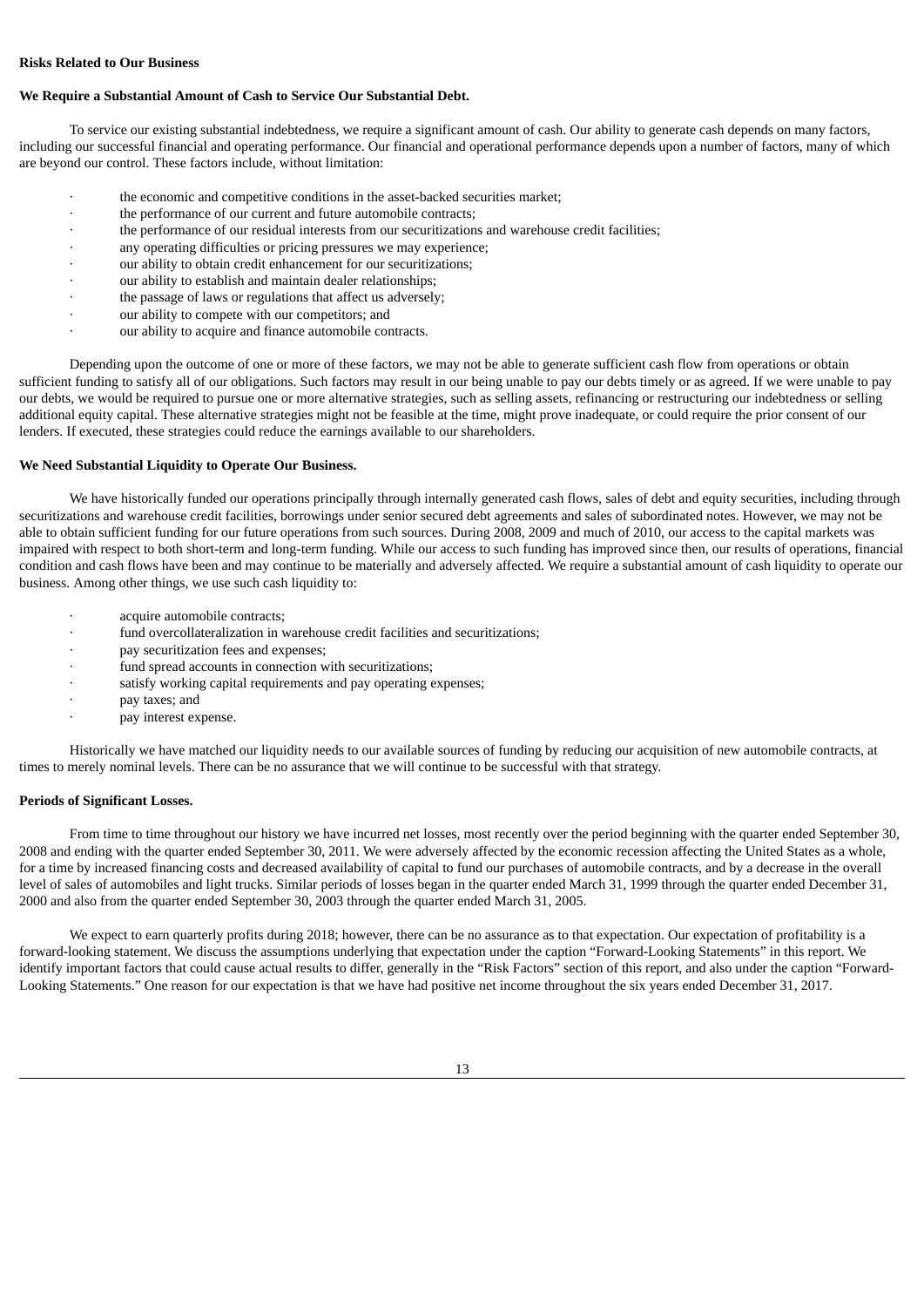# Our Results of Operations Will Depend on Our Ability to Secure and Maintain Adequate Credit and Warehouse Financing on Favorable Terms.

Our business strategy requires that warehouse credit facilities be available in order to purchase significant volumes of receivables.

Historically, our primary sources of day-to-day liquidity have been our warehouse credit facilities, in which we sell and contribute automobile contracts, as often as twice a week, to special-purpose subsidiaries, where they are "warehoused" until they are financed on a long-term basis through the issuance and sale of asset-backed notes. Upon sale of the notes, funds advanced under one or more warehouse credit facilities are repaid from the proceeds. Our current short-term funding capacity is \$300 million, comprising three credit facilities, each with a maximum credit limit of \$100 million. Each of the three warehouse credit facilities includes a revolving period during which we may receive advances secured by contributed automobile contracts, followed by an amortization period during which no further advances may be made, but prior to which outstanding advances are due and payable. See "Management's Discussion and Analysis of Financial Condition and Results of Operations – Liquidity and Capital Resources – Liquidity".

If we are unable to maintain warehouse financing on acceptable terms, we might curtail or cease our purchases of new automobile contracts, which could lead to a material adverse effect on our results of operations, financial condition and cash flows.

# **Our Results of Operations Will Depend on Our Ability to Securitize Our Portfolio of Automobile Contracts.**

We depend upon our ability to obtain permanent financing for pools of automobile contracts by conducting term securitization transactions. By "permanent financing" we mean financing that extends to cover the full term during which the underlying automobile contracts are outstanding and requires repayment as the underlying automobile contracts are repaid or charged off. By contrast, our warehouse credit facilities permit us to borrow against the value of such receivables only for limited periods of time. Our past practice and future plan has been and is to repay loans made to us under our warehouse credit facilities with the proceeds of securitizations. There can be no assurance that any securitization transaction will be available on terms acceptable to us, or at all. The timing of any securitization transaction is affected by a number of factors beyond our control, any of which could cause substantial delays, including, without limitation:

- market conditions;
- the approval by all parties of the terms of the securitization;
- our ability to acquire a sufficient number of automobile contracts for securitization.

As stated elsewhere in this report, during 2008 and 2009 we observed adverse changes in the market for securitized pools of automobile contracts, which made permanent financing in the form of securitization transactions difficult to obtain and more costly than in prior periods. These changes included reduced liquidity and reduced demand for asset-backed securities, particularly for securities carrying a financial guaranty or for securities backed by subprime automobile receivables. Although we have seen improvements in the capital markets from 2010 and thereafter, as compared to 2008 and 2009, if the market conditions for asset-backed securitizations should reverse, we could expect a material adverse effect on our results of operations.

# Our Results of Operations Will Depend on Cash Flows from Our Residual Interests in Our Securitization Program and Our Warehouse Credit **Facilities.**

When we finance our automobile contracts through securitizations and warehouse credit facilities, we receive cash and retain a residual interest in the assets financed. Those financed assets are owned by the special-purpose subsidiary that is formed for the related securitization. This residual interest represents the right to receive the future cash flows to be generated by the automobile contracts in excess of (i) the interest and principal paid to investors or lenders on the indebtedness issued in connection with the financing, (ii) the costs of servicing the automobile contracts and (iii) certain other costs incurred in connection with completing and maintaining the securitization or warehouse credit facility. We sometimes refer to these future cash flows as "excess spread cash flows."

Under the financial structures we have used to date in our securitizations and warehouse credit facilities, excess spread cash flows that would otherwise be paid to the holder of the residual interest are first used to increase overcollateralization or are retained in a spread account within the securitization trusts or the warehouse facility to provide liquidity and credit enhancement for the related securities.

While the specific terms and mechanics vary among transactions, our securitization and warehousing agreements generally provide that we will receive excess spread cash flows only if the amount of overcollateralization and spread account balances have reached specified levels and/or the delinquency, defaults or net losses related to the automobile contracts in the automobile contract pools are below certain predetermined levels. In the event delinquencies, defaults or net losses on automobile contracts exceed these levels, the terms of the securitization or warehouse credit facility:

- · may require increased credit enhancement, including an increase in the amount required to be on deposit in the spread account to be accumulated for the particular pool; and
- in certain circumstances, may permit affected parties to require the transfer of servicing on some or all of the securitized or warehoused contracts from us to an unaffiliated servicer.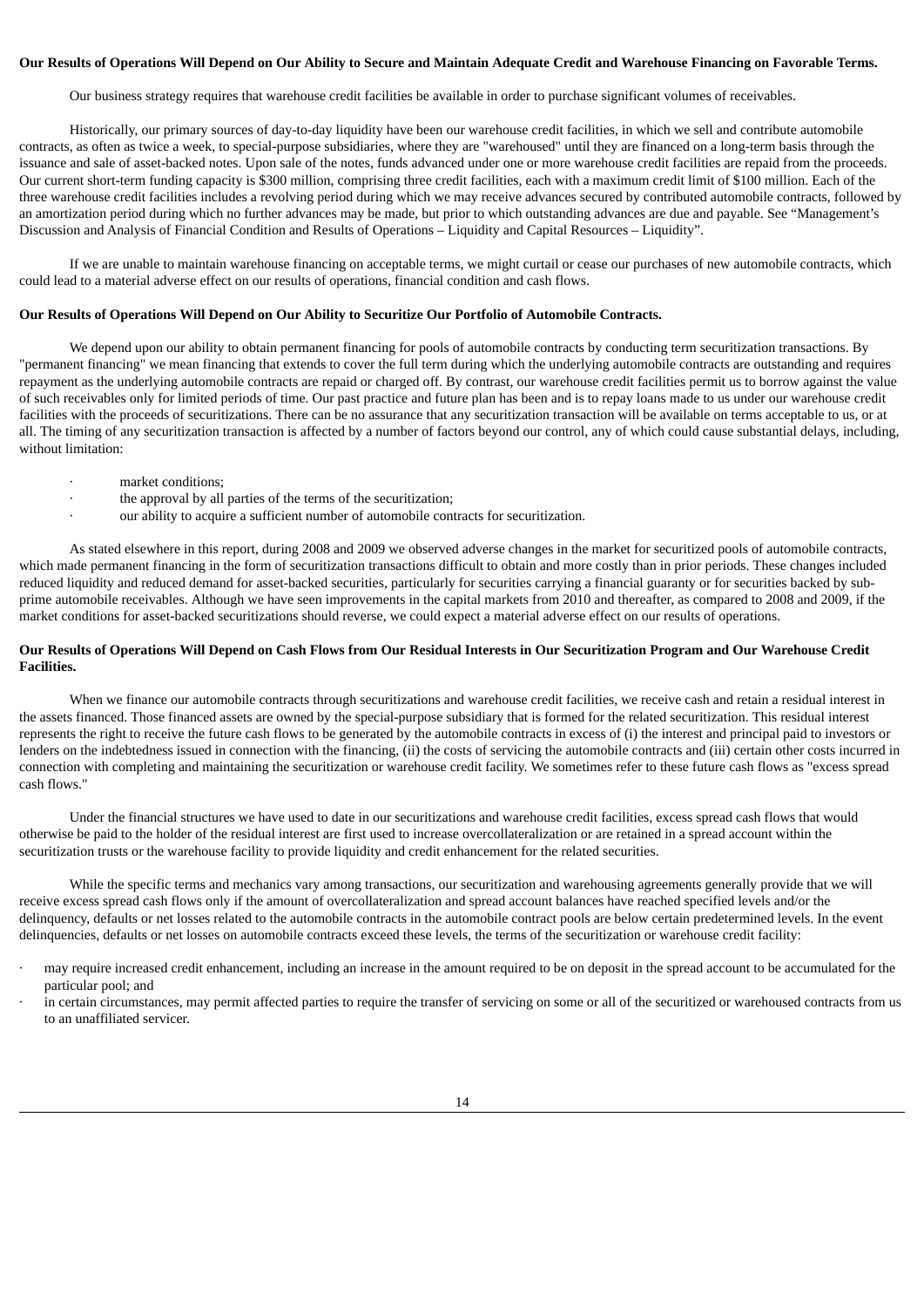We typically retain residual interests or use them as collateral to borrow cash. In any case, the future excess spread cash flow received in respect of the residual interests is integral to the financing of our operations. The amount of cash received from residual interests depends in large part on how well our portfolio of securitized and warehoused automobile contracts performs. If our portfolio of securitized and warehoused automobile contracts has higher delinquency and loss ratios than expected, then the amount of money realized from our retained residual interests, or the amount of money we could obtain from the sale or other financing of our residual interests, would be reduced. Such higher than expected losses occurred in 2008 through 2010, which had an adverse effect on our operations, financial condition and cash flows. Should significant increases in losses reoccur, such recurrence might have material adverse effects on our future results of operations, financial condition and cash flows.

# If We Are Unable to Obtain Credit Enhancement for Our Securitizations Upon Favorable Terms, Our Results of Operations Would Be Impaired.

In our securitizations from 1994 through 2008, we utilized credit enhancement in the form of one or more financial guaranty insurance policies issued by financial guaranty insurance companies. Each of these policies unconditionally and irrevocably guaranteed timely interest and ultimate principal payments on the senior classes of the securities issued in those securitizations. These guarantees enabled those securities to achieve the highest credit rating available. This form of credit enhancement reduced the costs of our securitizations relative to alternative forms of credit enhancement available to us at the time. Due to significantly reduced investor demand for securities carrying such a financial guaranty, this form of credit enhancement may not be economical for us in the future. The 27 securitization transactions we executed from 2010 through 2017 did not utilize financial guaranty insurance policies. Prior to the second quarter of 2014, none of the securities issued in those transactions received the highest possible credit rating from any rating agency. As we pursue future securitizations, we may not be able to obtain:

- · credit enhancement in any form on terms acceptable to us, or at all; or
- similar highest available credit ratings for senior classes of securities to be issued in future securitizations.

The credit spread between the interest rates payable on our securitization trust debt and the rates payable on risk-free investments has varied. As of the date of this report, it is the consensus of market observers that interest rates on risk-free debt will rise within the next year. If interest rates on risk-free debt do increase, or if our spread above risk-free rates should increase, or both, we would expect increased interest expense, which would adversely affect our results of operations.

# **If We Are Unable to Compete Successfully with our Competitors, Our Results of Operations May Be Impaired.**

The automobile financing business is highly competitive. We compete with a number of national, regional and local finance companies. In addition, competitors or potential competitors include other types of financial services companies, such as commercial banks, savings and loan associations, leasing companies, credit unions providing retail loan financing and lease financing for new and used vehicles and captive finance companies affiliated with major automobile manufacturers, such as Ford Motor Credit Corporation. Many of our competitors and potential competitors possess substantially greater financial, marketing, technical, personnel and other resources than we do, including greater access to capital markets for unsecured commercial paper and investment grade rated debt instruments, and to other funding sources which may be unavailable to us. Moreover, our future profitability will be directly related to the availability and cost of our capital relative to that of our competitors. Many of these companies also have long-standing relationships with automobile dealers and may provide other financing to dealers, including floor plan financing for the dealers' purchases of automobiles from manufacturers, which we do not offer. There can be no assurance that we will be able to continue to compete successfully and, as a result, we may not be able to purchase automobile contracts from dealers at a price acceptable to us, which could result in reductions in our revenues or the cash flows available to us.

# If Our Dealers Do Not Submit a Sufficient Number of Suitable Automobile Contracts to Us for Purchase, Our Results of Operations May Be **Impaired.**

We are dependent upon establishing and maintaining relationships with a large number of unaffiliated automobile dealers to supply us with automobile contracts. During the years ended December 31, 2017 and 2016, no single dealer accounted for as much as 1% of the automobile contracts we purchased. The agreements we have with dealers to purchase automobile contracts do not require dealers to submit a minimum number of automobile contracts for purchase. The failure of dealers to submit automobile contracts that meet our underwriting criteria could result in reductions in our revenues or the cash flows available to us, and, therefore, could have an adverse effect on our results of operations.

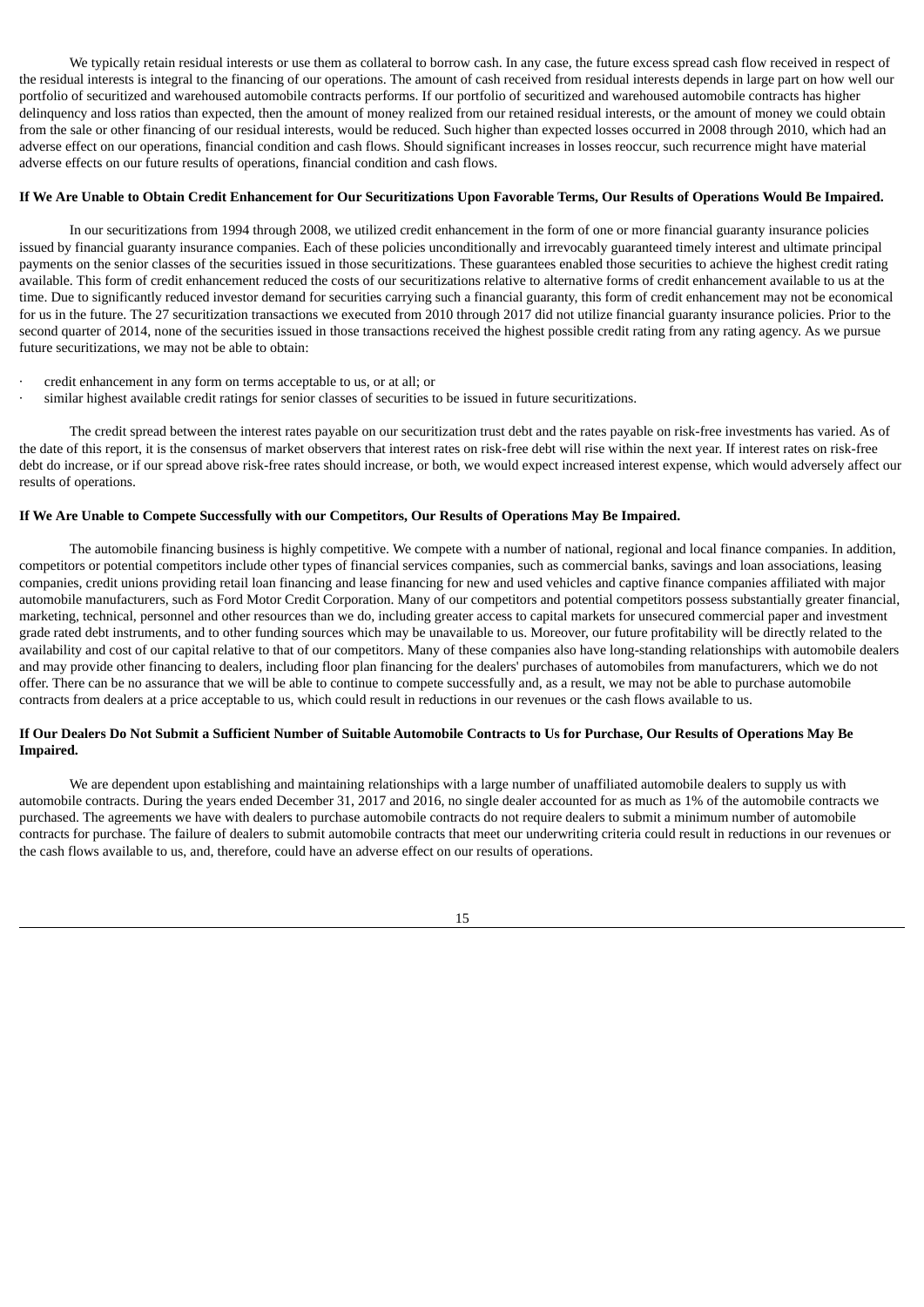# If a Significant Number of Our Automobile Contracts Experience Defaults, Our Results of Operations May Be Impaired.

We specialize in the purchase and servicing of automobile contracts to finance automobile purchases by sub-prime customers, those who have limited credit history, low income, or past credit problems. Such automobile contracts entail a higher risk of non-performance, higher delinquencies and higher losses than automobile contracts with more creditworthy customers. While we believe that our pricing of the automobile contracts and the underwriting criteria and collection methods we employ enable us to control, to a degree, the higher risks inherent in automobile contracts with sub-prime customers, no assurance can be given that such pricing, criteria and methods will afford adequate protection against such risks.

If automobile contracts that we purchase and hold experience defaults to a greater extent than we have anticipated, this could materially and adversely affect our results of operations, financial condition, cash flows and liquidity. Our results of operations, financial condition, cash flows and liquidity, depend, to a material extent, on the performance of automobile contracts that we purchase, warehouse and securitize. A portion of the automobile contracts that we acquire will default or prepay. In the event of payment default, the collateral value of the vehicle securing an automobile contract realized by us in a repossession will generally not cover the outstanding principal balance on that automobile contract and the related costs of recovery. We maintain an allowance for credit losses on automobile contracts held on our balance sheet, which reflects our estimates of probable credit losses that can be reasonably estimated for securitizations that are accounted for as financings and warehoused automobile contracts. If the allowance is inadequate, then we would recognize the losses in excess of the allowance as an expense and our results of operations could be adversely affected. In addition, under the terms of our warehouse credit facilities, we are not able to borrow against defaulted automobile contracts, including automobile contracts that are, at the time of default, funded under our warehouse credit facilities, which will reduce the overcollateralization of those warehouse credit facilities and possibly reduce the amount of cash flows available to us.

# If We Lose Servicing Rights on Our Portfolio of Automobile Contracts, Our Results of Operations Would Be Impaired.

We are entitled to receive servicing fees only while we act as servicer under the applicable sale and servicing agreements governing our warehouse credit facilities and securitizations. Under such agreements, we may be terminated as servicer upon the occurrence of certain events, including:

- our failure generally to observe and perform our responsibilities and other covenants;
- certain bankruptcy events; or
- the occurrence of certain events of default under the documents governing the facilities.

The loss of our servicing rights could materially and adversely affect our results of operations, financial condition and cash flows. Our results of operations, financial condition and cash flow, would be materially and adversely affected if we were to be terminated as servicer with respect to a material portion of our managed portfolio.

# **If We Lose Key Personnel, Our Results of Operations May Be Impaired.**

Our senior management team averages over 20 years of service with us. Charles E. Bradley, Jr., our President and CEO, has been our President since our formation in 1991. Our future operating results depend in significant part upon the continued service of our key senior management personnel, none of whom is bound by an employment agreement. Our future operating results also depend in part upon our ability to attract and retain qualified management, technical, sales and support personnel for our operations. Competition for such personnel is intense. We cannot assure you that we will be successful in attracting or retaining such personnel. Conversely, adverse general economic conditions may have had a countervailing effect. The loss of any key employee, the failure of any key employee to perform in his or her current position or our inability to attract and retain skilled employees, as needed, could materially and adversely affect our results of operations, financial condition and cash flow.

# **If We Fail to Comply with Regulations, Our Results of Operations May Be Impaired.**

Failure to materially comply with all laws and regulations applicable to us could materially and adversely affect our ability to operate our business. Our business is subject to numerous federal and state consumer protection laws and regulations, which, among other things:

- require us to obtain and maintain certain licenses and qualifications;
- limit the interest rates, fees and other charges we are allowed to charge;
- limit or prescribe certain other terms of our automobile contracts;
- require specific disclosures to our customers;
- define our rights to repossess and sell collateral; and
- · maintain safeguards designed to protect the security and confidentiality of customer information.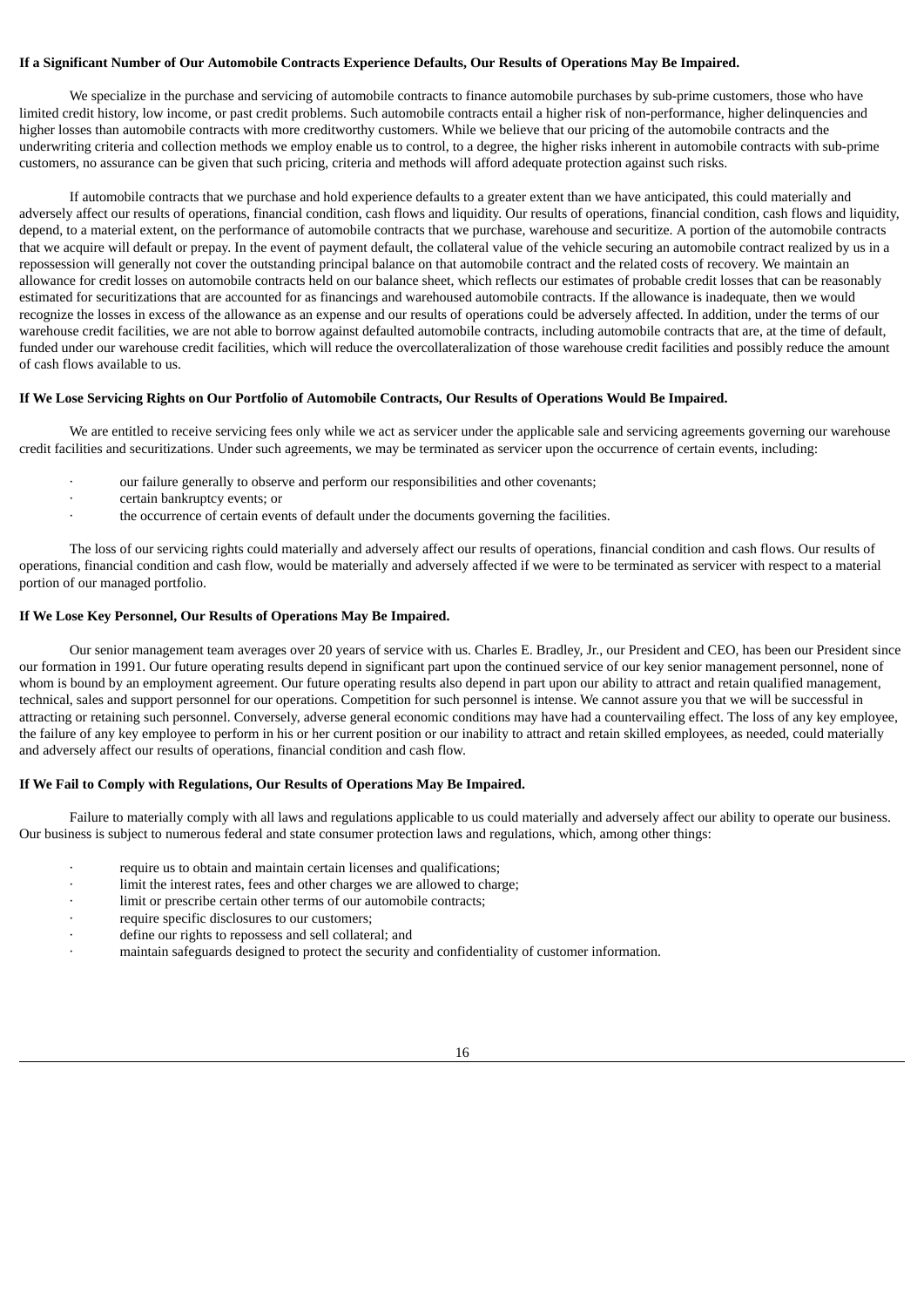Our industry is also at times investigated by regulators and offices of state attorneys general, which could lead to enforcement actions, fines and penalties, or the assertion of private claims and law suits against us. The Federal Trade Commission ("FTC") has the authority to investigate consumer complaints against us, to conduct inquiries at its own instance, and to recommend enforcement actions and seek monetary penalties. The FTC has conducted an inquiry into our practices, and proposed remedial action against us in 2014, to which we consented. The CFPB has adopted regulations that place us and other companies similar to us under its supervision. Our industry has also been under investigation by the United States Department of Justice, which is conducting an inquiry that appears to be focused on securitization practices. In that inquiry, we received a subpoena in January 2015, which required that we produce specified documents. We have been advised by the Department of Justice that we have provided such information as is required, and that no enforcement action against us is recommended. Although the inquiry commenced January 2015 is thus completed as to us, no assurance can be given as to whether some other government agency may commence inquiries into or actions against us, nor as to whether the DOJ may recommence its investigation, any of which hypothetical proceedings might materially and adversely affect us.

If we fail to comply with applicable laws and regulations, such failure could result in penalties, litigation losses and expenses, damage to our reputation, or the suspension or termination of our licenses to conduct business, which would materially adversely affect our results of operations, financial condition and stock price. In addition, new federal and state laws or regulations or changes in the ways that existing rules or laws are interpreted or enforced could limit our activities in the future or significantly increase the cost of compliance. Furthermore, judges or regulatory bodies could interpret current rules or laws differently than the way we do, leading to such adverse consequences as described above. The resolution of such matters may require considerable time and expense, and if not resolved in our favor, may result in fines or damages, and possibly an adverse effect on our financial condition.

We believe that we are in compliance in all material respects with all such laws and regulations, and that such laws and regulations have had no material adverse effect on our ability to operate our business. However, we may be materially and adversely affected if we fail to comply with:

- applicable laws and regulations;
- · changes in existing laws or regulations;
- · changes in the interpretation of existing laws or regulations; or
- any additional laws or regulations that may be enacted in the future.

# **Changes in Law and Regulations May Have an Adverse Effect on Our Business.**

The Dodd-Frank Wall Street Reform and Consumer Protection Act ("Dodd-Frank"), adopted in 2010, made numerous changes to the laws applicable to the consumer financial services industry. Among other things, Dodd-Frank created the CFPB, which is authorized to promulgate and enforce consumer protection regulations relating to financial products and mandated that other federal agencies adopt rules implementing risk retention requirements in securitizations.

We are also subject to regulation by each state in which we operate, and such states' laws and regulations, and the interpretations thereof, also change from time to time.

Compliance with new laws and regulations may be or likely will be costly and can affect operating results. Compliance requires forms, processes, procedures, controls and the infrastructure to support these requirements. Compliance may create operational constraints and place limits on pricing. Laws in the financial services industry are designed primarily for the protection of consumers. The failure to comply could result in significant statutory civil and criminal penalties, monetary damages, attorneys' fees and costs, possible revocation of licenses and damage to reputation, brand and valued customer relationships.

At this time, it is difficult to predict the extent to which new regulations or amendments will affect our business. However, compliance with these new laws and regulations may result in additional cost and expenses, which may adversely affect our results of operations, financial condition or liquidity.

### **United States Risk Retention Rules May Limit Our Liquidity and Increase Our Capital Requirements.**

Securitizations of automobile receivables after December 2016 are subject to rick retention requirements, which generally require that sponsors of asset-backed securities (ABS), such as us, retain not less than five percent of the credit risk of the assets collateralizing the ABS issuance. The rule also sets forth prohibitions on transferring or hedging the credit risk that the sponsor is required to retain. Because the rule places an upper limit on the degree to which we may use financial leverage in our securitization structures may require more capital of us, or may release less cash to us, than might be the case in the absence of such rule.

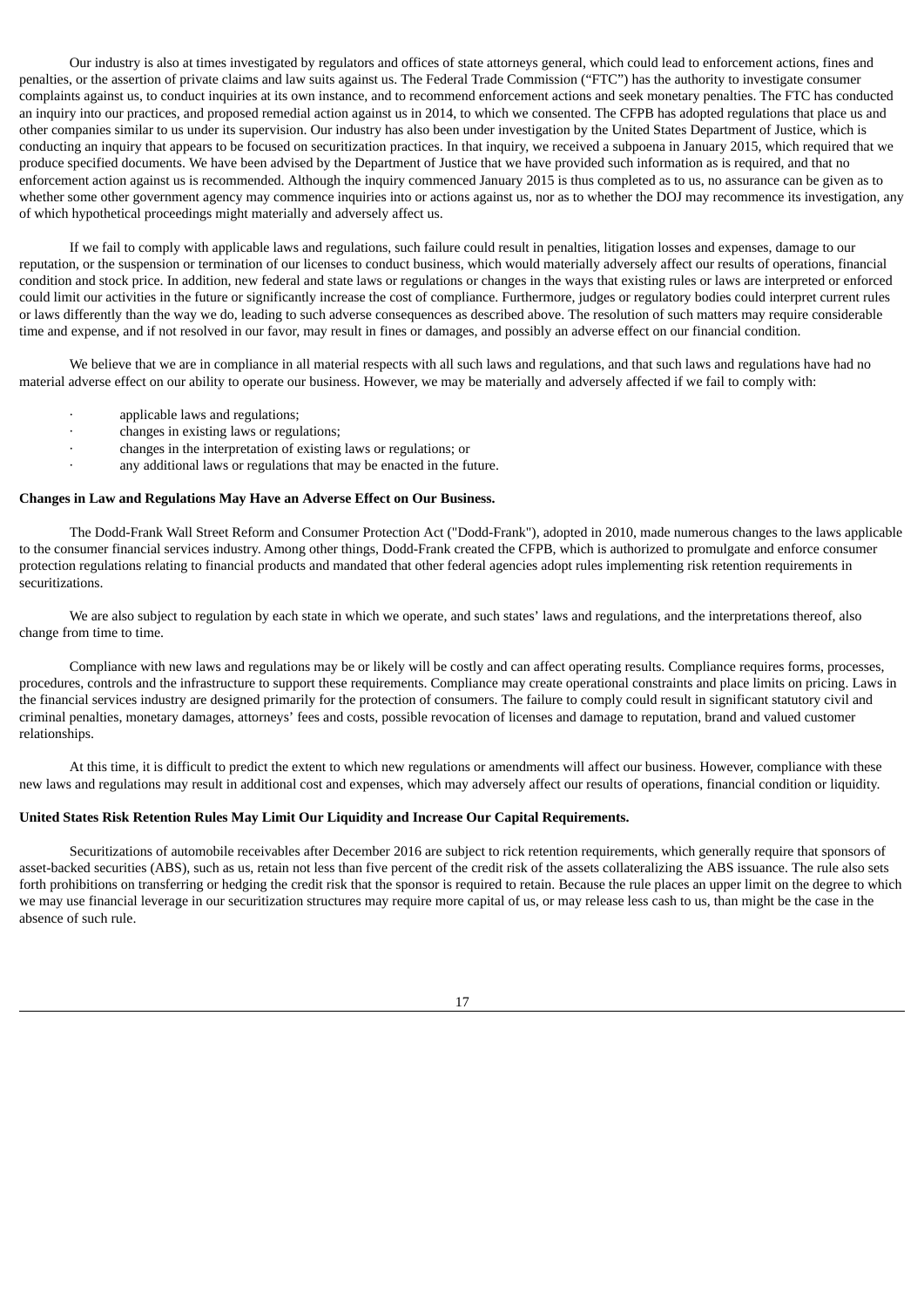# **If We Experience Unfavorable Litigation Results, Our Results of Operations May Be Impaired.**

We operate in a litigious society and currently are, and may in the future be, named as defendants in litigation, including individual and class action lawsuits under consumer credit, consumer protection, theft, privacy, data security, automated dialing equipment, debt collections and other laws. Many of these cases present novel issues on which there is no clear legal precedent, which increases the difficulty in predicting both the potential outcomes and costs of defending these cases. We are subject to regulatory examinations, investigations, inquiries, litigation, and other actions by licensing authorities, state attorneys general, the Federal Trade Commission, the Consumer Financial Protection Bureau and other governmental bodies relating to our activities. The litigation and regulatory actions to which we are or may become subject involve or may involve potential compensatory or punitive damage claims, fines, sanctions or injunctive relief that, if granted, could require us to pay damages or make other expenditures in amounts that could have a material adverse effect on our financial position and our results of operations. We have recorded loss contingencies in our financial statements only for matters on which losses are probable and can be reasonably estimated. Our assessments of these matters involve significant judgments, and may change from time to time. Actual losses incurred by us in connection with judgments or settlements of these matters may be more than our associated reserves. Furthermore, defending lawsuits and responding to governmental inquiries or investigations, regardless of their merit, could be costly and divert management's attention from the operation of our business. Unfavorable outcomes in any such current or future proceedings could materially and adversely affect our results of operations, financial conditions and cash flows. As a consumer finance company, we are subject to various consumer claims and litigation seeking damages and statutory penalties based upon, among other things, disclosure inaccuracies and wrongful repossession, which could take the form of a plaintiff's class action complaint. We, as the assignee of finance contracts originated by dealers, may also be named as a co-defendant in lawsuits filed by consumers principally against dealers. We are also subject to other litigation common to the automobile industry and to businesses in general. The damages and penalties claimed by consumers and others in these types of matters can be substantial. The relief requested by the plaintiffs varies but includes requests for compensatory, statutory and punitive damages.

While we intend to vigorously defend ourselves against such proceedings, there is a chance that our results of operations, financial condition and cash flows could be materially and adversely affected by unfavorable outcomes.

# Negative publicity associated with litigation, governmental investigations, regulatory actions, and other public statements could damage our **reputation.**

From time to time there are negative news stories about the "sub-prime" credit industry. Such stories may follow the announcements of litigation or regulatory actions involving us or others in our industry. Negative publicity about our alleged or actual practices or about our industry generally could adversely affect our stock price and our ability to retain and attract employees.

### If We Experience Problems with Our Originations, Accounting or Collection Systems, Our Results of Operations May Be Impaired.

We are dependent on our receivables originations, accounting and collection systems to service our portfolio of automobile contracts. Such systems are vulnerable to damage or interruption from natural disasters, power loss, telecommunication failures, terrorist attacks, computer viruses and other events. A significant number of our systems are not redundant, and our disaster recovery planning is not sufficient for every eventuality. Our systems are also subject to break-ins, sabotage and intentional acts of vandalism by internal employees and contractors as well as third parties. Despite any precautions we may take, such problems could result in interruptions in our services, which could harm our reputation and financial condition. We do not carry business interruption insurance sufficient to compensate us for losses that may result from interruptions in our service as a result of system failures. Such systems problems could materially and adversely affect our results of operations, financial conditions and cash flows.

### A breach in the security of our systems could result in the disclosure of confidential information or subject us to liability

We hold in our systems confidential financial and other personal data with respect to our customers, which may be of value to identity thieves and others if revealed. Although we endeavor to protect the security of our computer systems and the confidentiality of customer information entrusted to us, there can be no assurance that our security measures will provide adequate security.

It is possible that we may not be able to anticipate, detect or recognize threats to our systems or to implement effective preventive measures against all security breaches, especially because the techniques used change frequently or are not recognized until launched, and because cyberattacks can originate from a wide variety of sources, including third parties outside the Company such as persons who are associated with external service providers or who are or may be involved in organized crime or linked to terrorist organizations.

Such persons may also attempt to fraudulently induce employees or other users of our systems to disclose sensitive information in order to gain access to our data or that of our customers.

These risks may increase in the future as we continue to increase our mobile-payment and other internet-based product offerings and expands our use of web-based products and applications.

A successful penetration of the security of our systems could cause serious negative consequences, including disruption of our operations, misappropriation of confidential information, or damage to our computers or systems, and could result in violations of applicable privacy and other laws, financial loss to us or to our customers, customer dissatisfaction, significant litigation exposure and harm to our reputation, any or all of which could have a material adverse effect on us.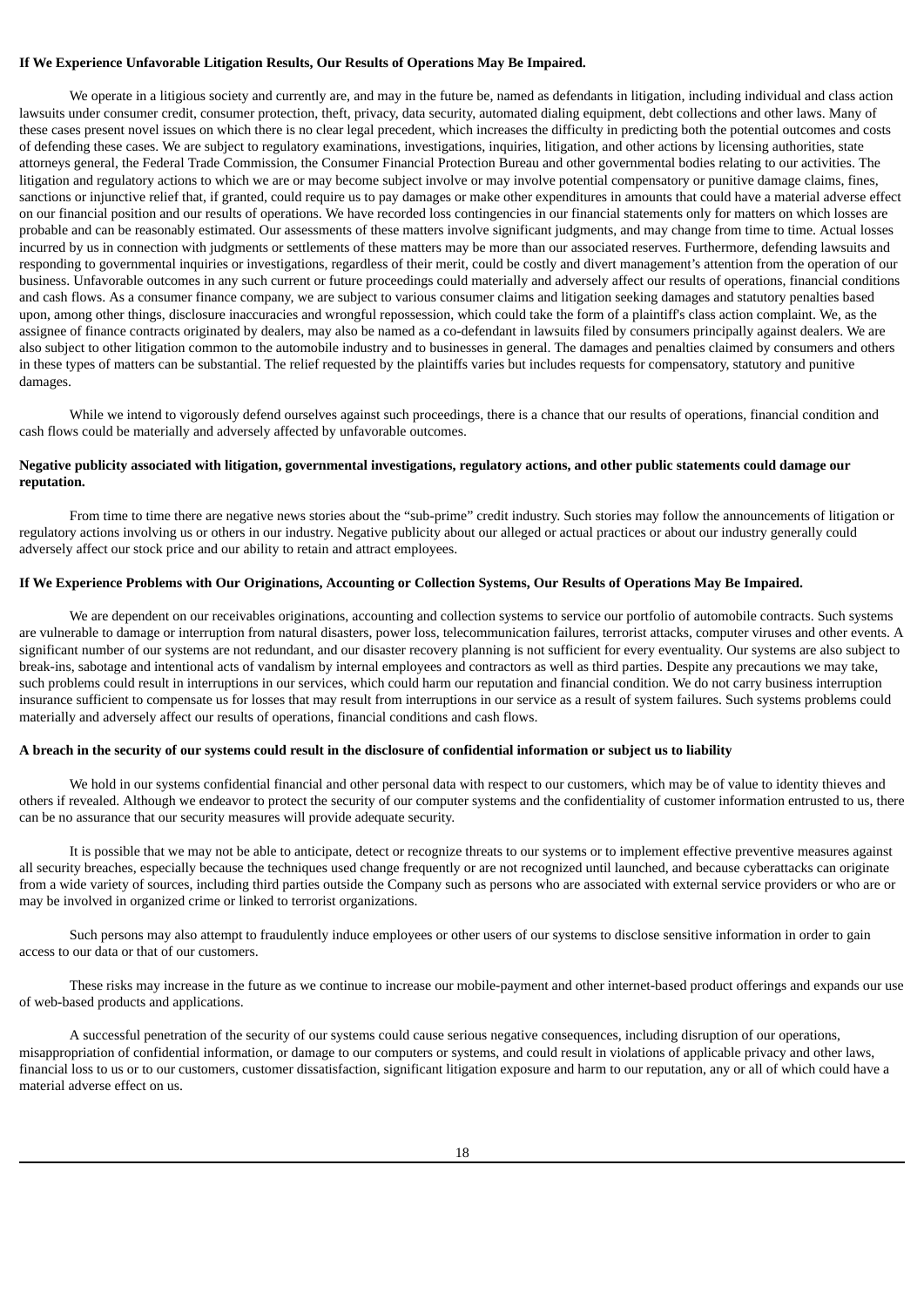# **We Have Substantial Indebtedness.**

We currently have and will continue to have a substantial amount of indebtedness. At December 31, 2017, we had approximately \$2,212.2 million of debt outstanding. Such debt consisted primarily of \$2,083.2 million of securitization trust debt, \$112.4 million of warehouse lines of credit and \$16.6 million in subordinated renewable notes. We are also currently offering the subordinated renewable notes to the public on a continuous basis, and such notes have maturities that range from three months to 10 years.

Our substantial indebtedness could adversely affect our financial condition by, among other things:

- increasing our vulnerability to general adverse economic and industry conditions;
- · requiring us to dedicate a substantial portion of our cash flows from operations to payments on our indebtedness, thereby reducing amounts available for working capital, capital expenditures and other general corporate purposes;
- limiting our flexibility in planning for, or reacting to, changes in our business and the industry in which we operate;
- · placing us at a competitive disadvantage compared to our competitors that have less debt; and
- limiting our ability to borrow additional funds.

Although we believe we are able to service and repay such debt, there is no assurance that we will be able to do so. If we do not generate sufficient operating profits, our ability to make required payments on our debt would be impaired. Failure to pay our indebtedness when due would give rise to various remedies in favor of any unpaid creditors, and creditors' exercise of such remedies could have a material adverse effect on our earnings.

# Because We Are Subject to Many Restrictions in Our Existing Credit Facilities and Securitization Transactions, Our Ability to Pay Dividends or **Engage in Specified Transactions May Be Impaired.**

The terms of our existing credit facilities, term securitizations and our other outstanding debt impose significant operating and financial restrictions on us and our subsidiaries and require us to meet certain financial tests. These restrictions may have an adverse effect on our business activities, results of operations and financial condition. These restrictions may also significantly limit or prohibit us from engaging in certain transactions, including the following:

- incurring or guaranteeing additional indebtedness;
- making capital expenditures in excess of agreed upon amounts;
- · paying dividends or other distributions to our shareholders or redeeming, repurchasing or retiring our capital stock or subordinated obligations;
- making investments;
- creating or permitting liens on our assets or the assets of our subsidiaries;
- issuing or selling capital stock of our subsidiaries;
- transferring or selling our assets;
- · engaging in mergers or consolidations;
- permitting a change of control of our company;
- liquidating, winding up or dissolving our company;
- · changing our name or the nature of our business, or the names or nature of the business of our subsidiaries; and
- engaging in transactions with our affiliates outside the normal course of business.

These restrictions may limit our ability to obtain additional sources of capital, which may limit our ability to generate earnings. In addition, the failure to comply with any of the covenants of one or more of our debt agreements could cause a default under other debt agreements that may be outstanding from time to time. A default, if not waived, could result in acceleration of the related indebtedness, in which case such debt would become immediately due and payable. A continuing default or acceleration of one or more of our credit facilities or any other debt agreement, would likely cause a default under other debt agreements that otherwise would not be in default, in which case all such related indebtedness could be accelerated. If this occurs, we may not be able to repay our debt or borrow sufficient funds to refinance our indebtedness. Even if any new financing is available, it may not be on terms that are acceptable to us or it may not be sufficient to refinance all of our indebtedness as it becomes due.

In addition, the transaction documents for our securitizations restrict our securitization subsidiaries from declaring or making payment to us of (i) any dividend or other distribution on or in respect of any shares of their capital stock, or (ii) any payment on account of the purchase, redemption, retirement or acquisition of any option, warrant or other right to acquire shares of their capital stock unless (in each case) at the time of such declaration or payment (and after giving effect thereto) no amount payable under any transaction document with respect to the related securitization is then due and owing, but unpaid. These restrictions may limit our ability to receive distributions in respect of the residual interests from our securitization facilities, which may limit our ability to generate earnings.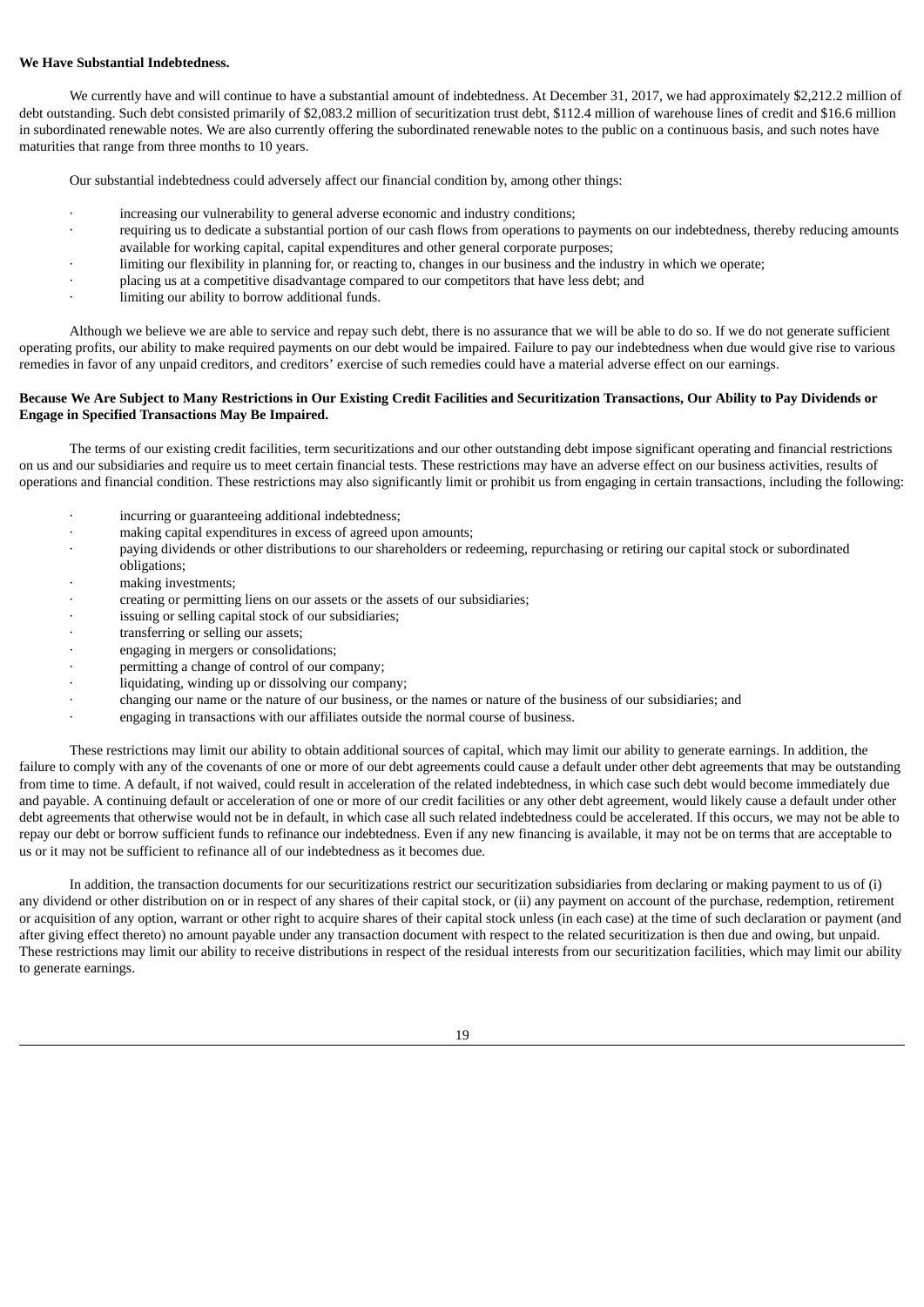# **Risks Related to General Factors**

# If The Economy of All or Certain Regions of the United States Falls into Recession, Our Results of Operations May Be Impaired.

Our business is directly related to sales of new and used automobiles, which are sensitive to employment rates, prevailing interest rates and other domestic economic conditions. Delinquencies, repossessions and losses generally increase during economic slowdowns or recessions. Because of our focus on sub-prime customers, the actual rates of delinquencies, repossessions and losses on our automobile contracts could be higher under adverse economic conditions than those experienced in the automobile finance industry in general, particularly in the states of California, Texas, Ohio, Florida, North Carolina and Pennsylvania, states in which our automobile contracts are geographically concentrated. Any sustained period of economic slowdown or recession could adversely affect our ability to acquire suitable automobile contracts, or to securitize pools of such automobile contracts. The timing of any economic changes is uncertain, and weakness in the economy could have an adverse effect on our business and that of the dealers from which we purchase automobile contracts and result in reductions in our revenues or the cash flows available to us.

# **Our Results of Operations May Be Impaired as a Result of Natural Disasters.**

Our automobile contracts are geographically concentrated in the states of California and Texas. Such states may be particularly susceptible to natural disasters: earthquake in the case of California, and hurricanes and flooding in Texas. Natural disasters, in those states or others, could cause a material number of our vehicle purchasers to lose their jobs, or could damage or destroy vehicles that secure our automobile contracts. In either case, such events could result in our receiving reduced collections on our automobile contracts, and could thus result in reductions in our revenues or the cash flows available to us.

# If an Increase in Interest Rates Results in a Decrease in Our Cash Flows from Excess Spread, Our Results of Operations May Be Impaired.

Our profitability is largely determined by the difference, or "spread," between the effective interest rate we receive on the automobile contracts that we acquire and the interest rates payable under warehouse credit facilities and on the asset-backed securities issued in our securitizations. In the past, disruptions in the market for asset-backed securities resulted in an increase in the interest rates we paid on asset-backed securities. Should similar disruptions take place in the future, we may pay higher interest rates on asset-backed securities issued in the future. Although we have the ability to partially offset increases in our cost of funds by increasing fees we charge to dealers when purchasing automobile contracts, or by demanding higher interest rates on automobile contracts we purchase, there is no assurance that such actions will materially offset increases in interest we pay to finance our managed portfolio. As a result, an increase in prevailing interest rates could cause us to receive less excess spread cash flows on automobile contracts, and thus could adversely affect our earnings and cash flows. See "Quantitative and Qualitative Disclosures About Market Risk - Interest Rate Risk."

# **Risks Related to Our Common Stock**

#### **Our Common Stock Is Thinly-Traded.**

Our stock is thinly-traded, which means investors will have limited opportunities to sell their shares of common stock in the open market. Limited trading of our common stock also contributes to more volatile price fluctuations. Because there historically has been low trading volume in our common stock, there can be no assurance that our stock price will not decline as additional shares are sold in the public market. As of December 31, 2017, our directors and executive officers collectively owned 5,186,796 shares of our common stock, or approximately 24%.

# **We Do Not Intend to Pay Dividends on Our Common Stock.**

We have never declared or paid any cash dividends on our common stock. We currently intend to retain any future earnings and do not expect to pay any dividends in the foreseeable future. See "Dividend Policy".

#### **Forward-Looking Statements**

Discussions of certain matters contained in this report may constitute forward-looking statements within the meaning of Section 27A of the Securities Act of 1933, as amended (the "Securities Act") and Section 21E of the Exchange Act, and as such, may involve risks and uncertainties. These forward-looking statements relate to, among other things, expectations of the business environment in which we operate, projections of future performance, perceived opportunities in the market and statements regarding our mission and vision. You can generally identify forward-looking statements as statements containing the words "will," "would," "believe," "may," "could," "expect," "anticipate," "intend," "estimate," "assume" or other similar expressions. Our actual results, performance and achievements may differ materially from the results, performance and achievements expressed or implied in such forwardlooking statements. The discussion under "Risk Factors" identifies some of the factors that might cause such a difference, including the following: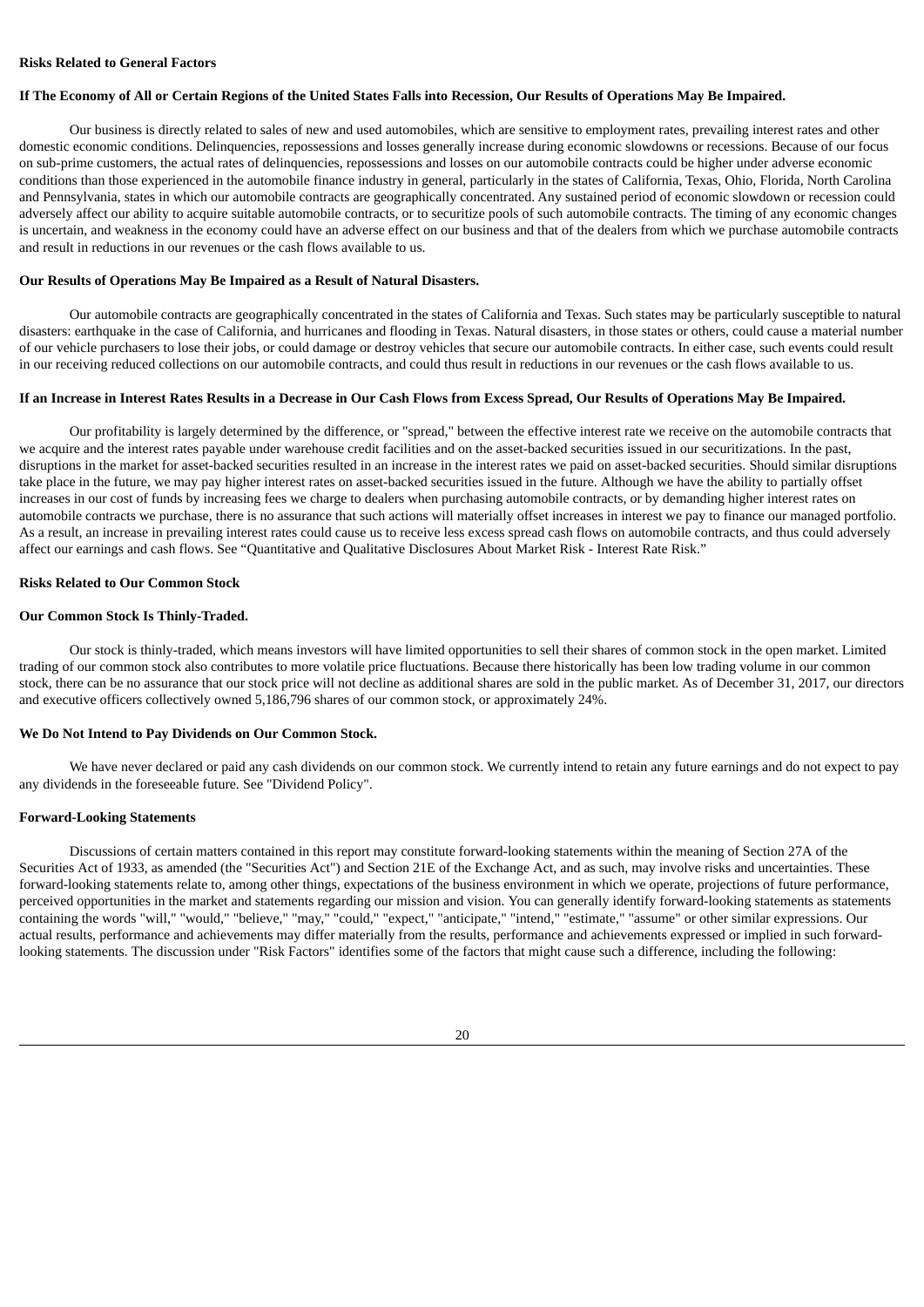- · changes in general economic conditions;
- · changes in performance of our automobile contracts;
- · increases in interest rates;
- · our ability to generate sufficient operating and financing cash flows;
- · competition;
- level of losses incurred on contracts in our managed portfolio; and
- adverse decisions by courts or regulators

Forward-looking statements are not guarantees of performance. They involve risks, uncertainties and assumptions. Actual results may differ from expectations due to many factors beyond our ability to control or predict, including those described herein, and in documents incorporated by reference in this report. For these statements, we claim the protection of the safe harbor for forward-looking statements contained in the Private Securities Litigation Reform Act of 1995.

We undertake no obligation to publicly update any forward-looking information. You are advised to consult any additional disclosure we make in our periodic reports filed with the SEC. See "Where You Can Find More Information" and "Documents Incorporated by Reference."

# <span id="page-22-0"></span>**Item 1B. Unresolved Staff Comments**

Not applicable.

### <span id="page-22-1"></span>**Item 2. Properties**

Our principal executive offices are located in Las Vegas, Nevada, where we currently lease approximately 38,000 square feet of general office space from an unaffiliated lessor. The annual base rent is approximately \$1.3 million, increasing to approximately \$1.5 million through 2022.

Our operating headquarters are located in Irvine, California, where we currently lease approximately 129,000 square feet of general office space from an unaffiliated lessor. The annual base rent is approximately \$3.9 million, increasing to approximately \$4.5 million through 2022.

The remaining three regional servicing centers occupy a total of approximately 57,000 square feet of leased space in Chesapeake, Virginia; Maitland, Florida; and Lombard, Illinois. The termination dates of such leases range from 2019 to 2025. The annual base rent for these facilities total approximately \$1.0 million increasing to approximately \$1.3 million through 2025.

# <span id="page-22-2"></span>**Item 3. Legal Proceedings**

*Consumer Litigation.* We are routinely involved in various legal proceedings resulting from our consumer finance activities and practices, both continuing and discontinued. Consumers can and do initiate lawsuits against us alleging violations of law applicable to collection of receivables, and such lawsuits sometimes allege that resolution as a class action is appropriate.

For the most part, we have legal and factual defenses to consumer claims, which we routinely contest or settle (for immaterial amounts) depending on the particular circumstances of each case.

*Department of Justice Industry Inquiry.* In January 2015, we were served with a subpoena by the U.S. Department of Justice (the "DOJ") directing us to produce certain documents relating to our and our subsidiaries' and affiliates' origination and securitization of sub-prime automobile contracts since 2005, in connection with an investigation by the DOJ in contemplation of a civil proceeding for potential violations of the Financial Institutions Reform, Recovery, and Enforcement Act of 1989. The DOJ in its investigation requested information relating, among other matters, to the underwriting criteria used to originate these automobile contracts and to the representations and warranties relating to those underwriting criteria that were made in connection with the securitization of the automobile contracts. We are among several other securitizers of sub-prime automobile receivables who received such subpoenas in 2014, 2015 and 2016. We have provided the required information, and we were advised by the DOJ in February 2018 that no further information is required of us and that no enforcement action is recommended.

Although the inquiry commenced January 2015 is thus completed as to us, no assurance can be given as to whether some other government agency may commence inquiries into or actions against us, nor as to whether the DOJ may recommence its investigation, any of which hypothetical proceedings might materially and adversely affect us.

*In General*. There can be no assurance as to the outcomes of the matters described or referenced above. We record at each measurement date, most recently as of December 31, 2017, our best estimate of probable incurred losses for legal contingencies, including each of the matters described or referenced above. The amount of losses that may ultimately be incurred cannot be estimated with certainty. However, based on such information as is available to us, we believe that the total of probable incurred losses for legal contingencies as of December 31, 2017 is immaterial, and that the range of reasonably possible losses for the legal proceedings and contingencies we face, including those described or referenced above, as of the same date does not exceed \$1 million.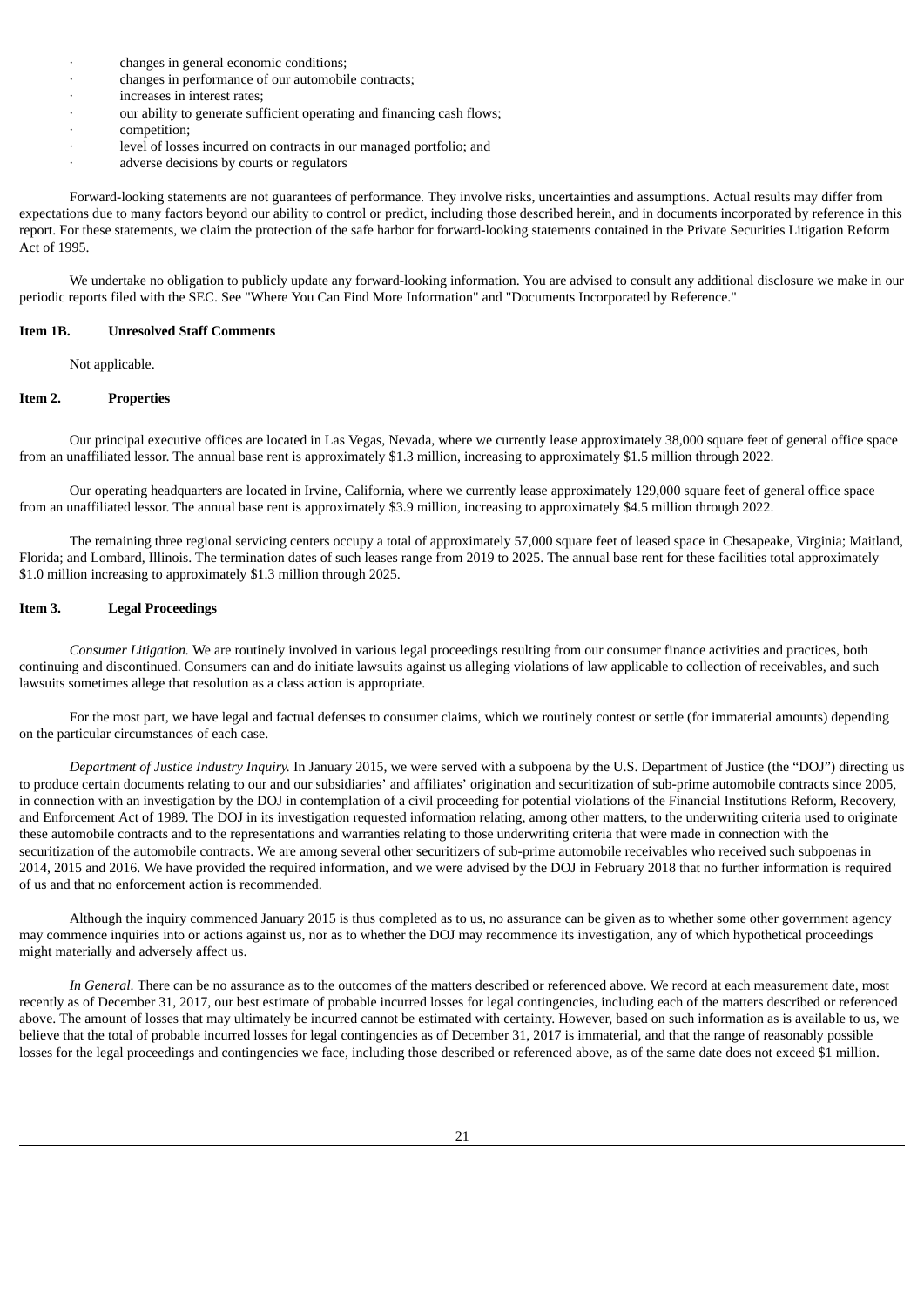Accordingly, we believe that the ultimate resolution of such legal proceedings and contingencies should not have a material adverse effect on our consolidated financial condition. We note, however, that in light of the uncertainties inherent in contested proceedings, the wide discretion vested in the DOJ and other government agencies, and the deference that courts may give to assertions made by government litigants, there can be no assurance that the ultimate resolution of contingencies will not be material to our operating results for a particular period, depending on, among other factors, the size of the loss or liability imposed and the level of our income for that period.

### <span id="page-23-0"></span>**Executive Officers of the Registrant**

*Charles E. Bradley, Jr*., 58, has been our President and a director since our formation in March 1991, and was elected Chairman of the Board of Directors in July 2001. In January 1992, Mr. Bradley was appointed Chief Executive Officer. From April 1989 to November 1990, he served as Chief Operating Officer of Barnard and Company, a private investment firm. From September 1987 to March 1989, Mr. Bradley, Jr. was an associate of The Harding Group, a private investment banking firm. Mr. Bradley does not currently serve on the board of directors of any other publicly-traded companies.

*Jeffrey P. Fritz,* 58*,* has been Executive Vice President and Chief Financial Officer since March 2014. Prior to that, he was Senior Vice President and Chief Financial Officer since April 2006. He was Senior Vice President of Accounting from August 2004 through March 2006 and served as a consultant to us from May 2004 to August 2004. He also served as our Chief Financial Officer from our inception through May 1999. He is a licensed Certified Public Accountant and has previously practiced public accounting.

*Michael T. Lavin,* 45, has been Executive Vice President - Chief Legal Officer since March 2014. Prior to that, he was our Senior Vice President – General Counsel since March 2013, Senior Vice President and Corporate Counsel since May 2009 and our Vice President- Legal since joining the Company in November of 2001. Mr. Lavin was previously engaged as a law clerk and an associate with the San Diego based large law firm (now defunct) of Edwards, Sooy & Byron from 1996 through 2000 and then as an associate with the Orange County based firm of Trachtman & Trachtman from 2000 through 2001. Mr. Lavin also clerked for the San Diego District Attorney's office and Orange County Public Defender's office.

*Curtis K. Powell,* 61, has been Senior Vice President – Project Development since May 2010. Previously he was our Senior Vice President – Marketing from March 2007 to May 2010. Prior to that, he was our Senior Vice President of Originations from June 2001 to March 2007. Prior to that, he was our Senior Vice President – Marketing, from April 1995 to June 2001. He joined us in January 1993 as an independent marketing representative until being appointed Regional Vice President of Marketing for Southern California in November 1994. From June 1985 through January 1993, Mr. Powell was in the retail automobile sales and leasing business.

*Mark A. Creatura,* 58, has been Senior Vice President – General Counsel since October 1996. From October 1993 through October 1996, he was Vice President and General Counsel at Urethane Technologies, Inc., a polyurethane chemicals formulator. Mr. Creatura was previously engaged in the private practice of law with the Los Angeles law firm of Troy & Gould Professional Corporation, from October 1985 through October 1993.

*Christopher Terry, 50*, has been Senior Vice President of Risk Management since May 2017. Prior to that he was our Senior Vice President of Servicing from May 2005 to August 2013. He was Senior Vice President of Asset Recovery from August 2013 to May 2017 and from January 2003 to May 2005. He joined us in January 1995 as a loan officer, held a series of successively more responsible positions, and was promoted to Vice President - Asset Recovery in June 1999. Mr. Terry was previously a branch manager with Norwest Financial from 1990 to October 1994.

*Teri L. Robinson,* 55, has been Senior Vice President of Originations since April 2007. Prior to that, she held the position of Vice President of Originations since August 1998. She joined the Company in June 1991 as an Operations Specialist, and held a series of successively more responsible positions. Previously, Ms. Robinson held an administrative position at Greco & Associates.

*Laurie A. Straten,* 51*,* has been Senior Vice President of Servicing since August 2013. Prior to that, she was our Senior Vice President of Asset Recovery since April 2013, and before that she held the position of Vice President of Asset Recovery starting in April 2005. She started with the Company in March 1996 as a bankruptcy specialist and took on more responsibility within Asset Recovery over time. Prior to joining CPS she worked for the FDIC and served in the United States Marine Corps.

*John P. Harton*, 53, has been Senior Vice President - Marketing since March 2014. Prior to that, he held the position of Vice President – Marketing since April 2010. He joined the Company in April 1996 as a loan officer, held a series of successively more responsible positions, and was promoted to Vice President - Originations in June 2007. Mr. Harton was previously a branch manager with American General Finance from 1990 to March 1996.

*Danny Bharwani*, 50, has been Senior Vice President – Finance since April 2016. Previously, he was our Vice President – Finance from June 2002. He joined us as Assistant Controller in August 1997. Mr. Bharwani was previously employed as Assistant Controller at The Todd-AO Corporation, from 1989 to 1997.

22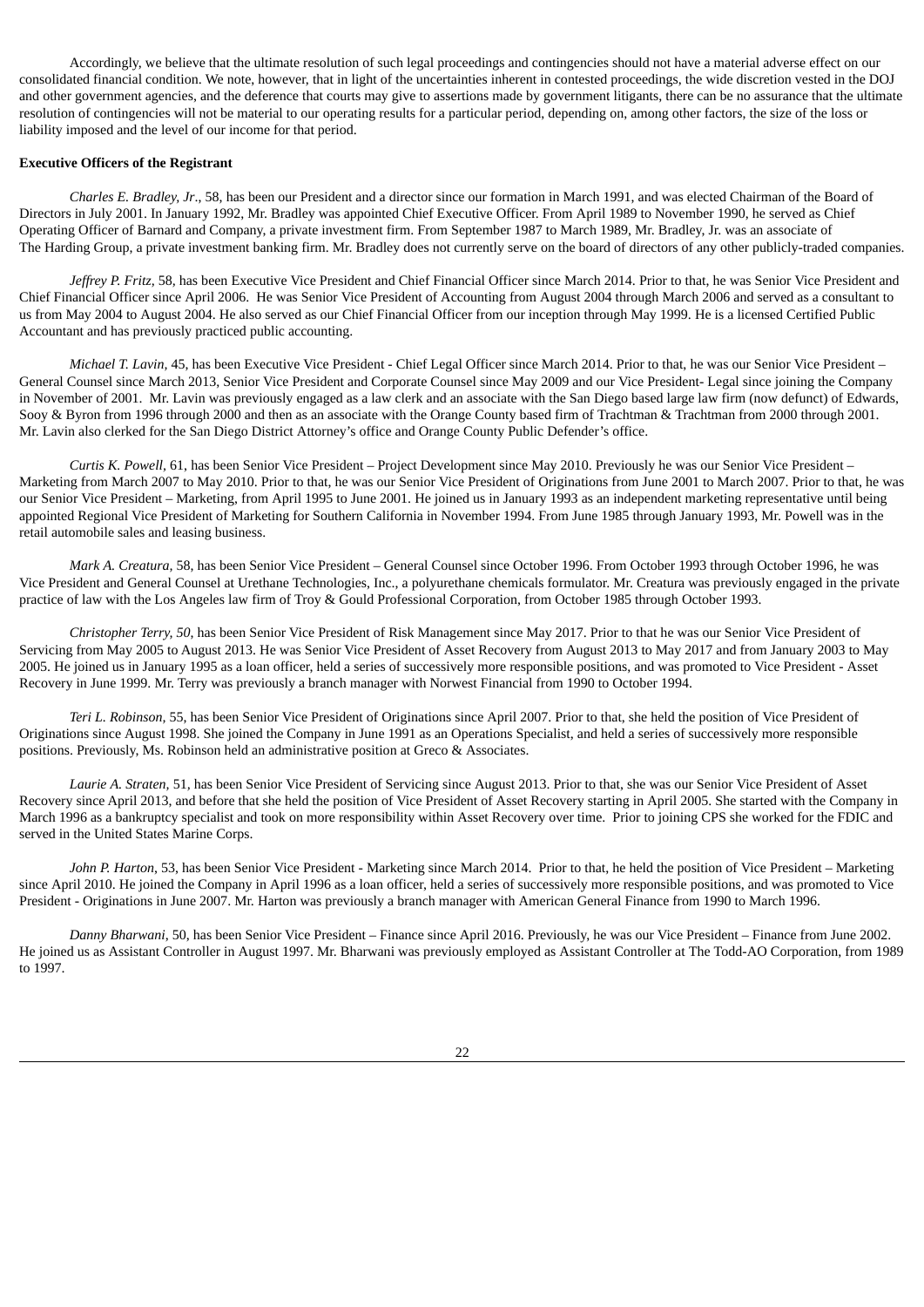# **PART II**

# <span id="page-24-1"></span><span id="page-24-0"></span>**Item 5.Market for Registrant's Common Equity, Related Stockholder Matters, and Issuer Purchases of Equity Securities**

The Company's Common Stock is traded on the Nasdaq Global Market, under the symbol "CPSS." The following table sets forth the high and low sale prices as reported by Nasdaq for our Common Stock for the periods shown.

|                               |   | <b>High</b> | Low  |
|-------------------------------|---|-------------|------|
| January 1 - March 31, 2016    | D | 5.11        | 3.64 |
| April 1 - June 30, 2016       |   | 4.50        | 3.31 |
| July 1 - September 30, 2016   |   | 4.65        | 3.58 |
| October 1 - December 31, 2016 |   | 6.05        | 3.94 |
| January 1 - March 31, 2017    |   | 5.69        | 4.37 |
| April 1 - June 30, 2017       |   | 5.21        | 4.06 |
| July 1 - September 30, 2017   |   | 4.86        | 3.66 |
| October 1 - December 31, 2017 |   | 4.82        | 4.00 |

As of January 1, 2018, there were 30 holders of record of the Company's Common Stock. To date, we have not declared or paid any dividends on our Common Stock. The payment of future dividends, if any, on our Common Stock is within the discretion of the Board of Directors and will depend upon our income, capital requirements and financial condition, and other relevant factors. The instruments governing our outstanding debt place certain restrictions on the payment of dividends. We do not intend to declare any dividends on our Common Stock in the foreseeable future, but instead intend to retain any cash flow for use in our operations.

The table below presents information regarding outstanding options to purchase our Common Stock as of December 31, 2017:

| Number of<br>securities to be<br>issued upon<br>exercise of<br>outstanding<br>options, warrants |            |      | Number of<br>securities<br>remaining<br>available for<br>future issuance<br>under equity<br>compensation<br>plans |  |  |
|-------------------------------------------------------------------------------------------------|------------|------|-------------------------------------------------------------------------------------------------------------------|--|--|
|                                                                                                 |            |      |                                                                                                                   |  |  |
| 13,135,149                                                                                      | \$         | 4.66 | 2,473,581                                                                                                         |  |  |
|                                                                                                 |            |      |                                                                                                                   |  |  |
|                                                                                                 |            |      |                                                                                                                   |  |  |
| 13,135,149                                                                                      | \$         | 4.66 | 2,473,581                                                                                                         |  |  |
|                                                                                                 | and rights |      | <b>Weighted average</b><br>exercise price of<br>outstanding<br>options, warrants<br>and rights                    |  |  |

### **Issuer Purchases of Equity Securities in the Fourth Quarter**

|               | <b>Total Number of</b>  | <b>Average Price</b>  | <b>Total Number of</b><br><b>Shares</b><br><b>Purchased as</b><br><b>Part of Publicly</b><br><b>Announced Plans</b> |    | Approximate<br><b>Dollar Value of</b><br><b>Shares that May</b><br><b>Yet be Purchased</b><br><b>Under the Plans</b> |
|---------------|-------------------------|-----------------------|---------------------------------------------------------------------------------------------------------------------|----|----------------------------------------------------------------------------------------------------------------------|
| Period(1)     | <b>Shares Purchased</b> | <b>Paid per Share</b> | or Programs(2)                                                                                                      |    | or Programs                                                                                                          |
| October 2017  | 102,923                 | 4.72<br>S             | 102,923                                                                                                             | S. | 13,885,083                                                                                                           |
| November 2017 | 117,280                 | 4.19                  | 117,280                                                                                                             |    | 13,393,569                                                                                                           |
| December 2017 | 181,289                 | 4.21                  | 181,289                                                                                                             |    | 12,630,508                                                                                                           |
| Total         | 401,492                 | 4.33                  | 401,492                                                                                                             |    |                                                                                                                      |

*(1) Each monthly period is the calendar month.*

(2) Through December 31, 2017, our board of directors had authorized the purchase of up to \$74.5 million of our outstanding securities, which program was first announced in our annual report for the year 2002, filed on March 26, 2003. All purchases described in the table above were under the plan announced in March 2003, which has no fixed expiration date. As of December 31, 2017, we have purchased \$5.0 million in principal amount of debt *securities and \$56.9 million of our common stock representing 16,011,857 shares.*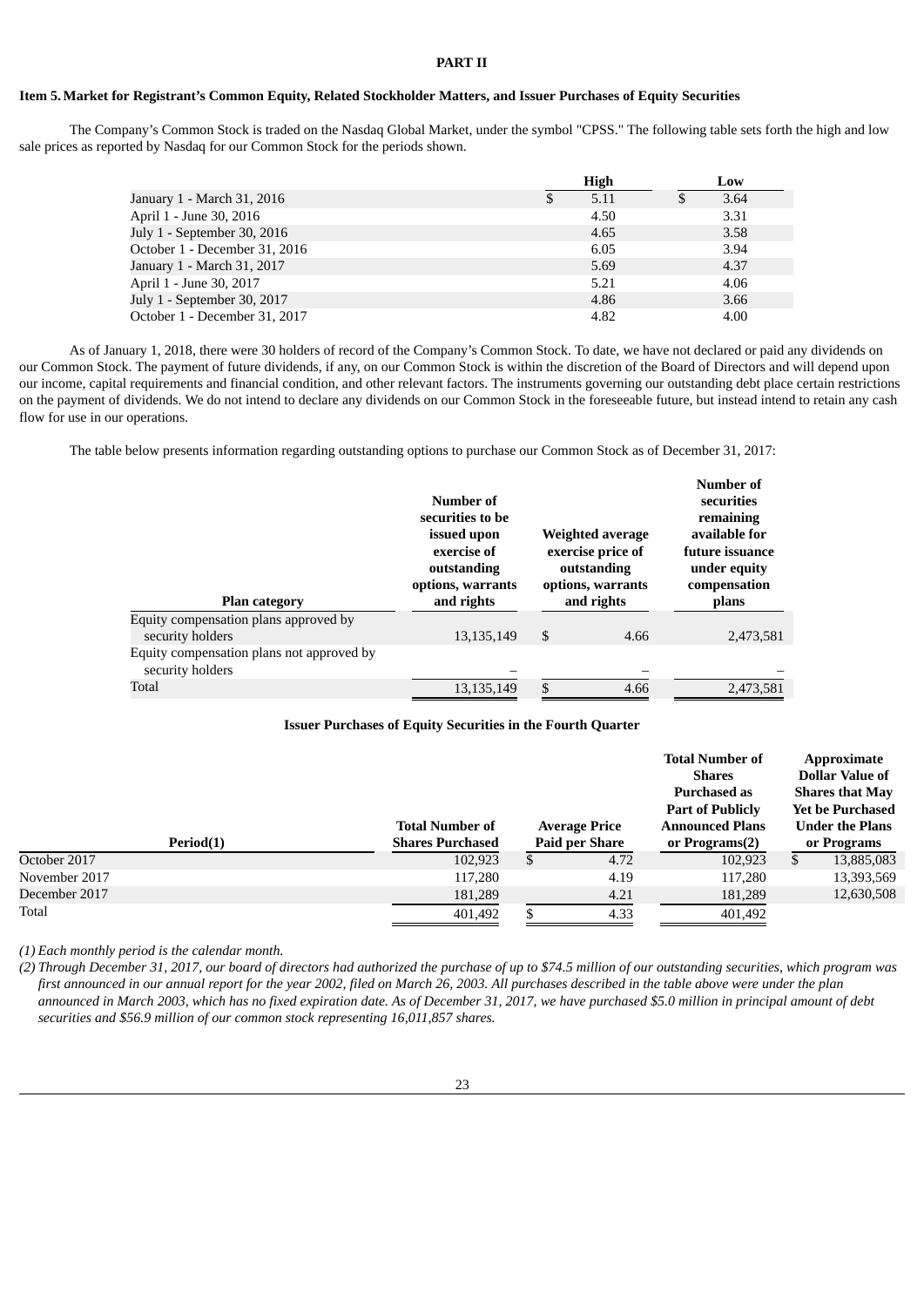# <span id="page-25-0"></span>**Item 6. Selected Financial Data**

The following table presents our selected consolidated financial data and operating data as of and for the dates indicated. The data under the captions "Statement of Income Data" and "Balance Sheet Data" have been derived from our audited consolidated financial statements. The remainder is derived from other records of ours. You should read the selected consolidated financial data together with "Management's Discussion and Analysis of Financial Condition and Results of Operations" and our audited and unaudited consolidated financial statements and notes thereto that are included in this report, and in our quarterly and periodic filings.

|                                                    |               |                          |                 |                          | As of and                       |              |           |                 |           |
|----------------------------------------------------|---------------|--------------------------|-----------------|--------------------------|---------------------------------|--------------|-----------|-----------------|-----------|
|                                                    |               |                          |                 |                          | For the Year Ended December 31, |              |           |                 |           |
| (in thousands, except per share data)              |               | 2017                     |                 | 2016                     | 2015                            |              | 2014      |                 | 2013      |
| <b>Statement of Income Data</b>                    |               |                          |                 |                          |                                 |              |           |                 |           |
| Revenues:                                          |               |                          |                 |                          |                                 |              |           |                 |           |
| Interest income                                    | $\mathcal{S}$ | 424,174                  | \$              | 408,996                  | \$<br>349,912                   | $\mathbb{S}$ | 286,734   | <sup>\$</sup>   | 231,330   |
| Other income                                       |               | 10,209                   |                 | 13,286                   | 13,738                          |              | 13,522    |                 | 13,498    |
| Gain on cancellation of debt                       |               |                          |                 |                          |                                 |              |           |                 | 10,947    |
| Total revenues                                     |               | 434,383                  |                 | 422,282                  | 363,650                         |              | 300,256   |                 | 255,775   |
| Expenses:                                          |               |                          |                 |                          |                                 |              |           |                 |           |
| <b>Employee costs</b>                              |               | 72,967                   |                 | 65,549                   | 59,556                          |              | 50,129    |                 | 42,960    |
| General and administrative                         |               | 50,287                   |                 | 48,620                   | 42,349                          |              | 39,262    |                 | 32,753    |
| Interest expense                                   |               | 92,345                   |                 | 79,941                   | 57,745                          |              | 50,395    |                 | 58,179    |
| Provision for credit losses                        |               | 186,713                  |                 | 178,511                  | 142,618                         |              | 108,228   |                 | 76,869    |
| Provision for contingent liabilities               |               |                          |                 |                          |                                 |              |           |                 | 7,841     |
| Total expenses                                     |               | 402,312                  |                 | 372,621                  | 302,268                         |              | 248,014   |                 | 218,602   |
| Income before income tax expense                   |               | 32,071                   |                 | 49,661                   | 61,382                          |              | 52,242    |                 | 37,173    |
| Income tax expense                                 |               | 28,306                   |                 | 20,361                   | 26,701                          |              | 22,726    |                 | 16,168    |
| Net income                                         | \$            | 3,765                    | \$              | 29,300                   | \$<br>34,681                    | \$           | 29,516    | \$              | 21,005    |
| Earnings per share-basic                           |               | 0.17                     | $\overline{\$}$ | 1.20                     | 1.34                            |              | 1.18      | $\overline{\$}$ | 0.98      |
| Earnings per share-diluted                         | \$            | 0.14                     | \$              | 1.01                     | \$<br>1.10                      | \$           | 0.92      | \$              | 0.67      |
| Pre-tax income per share-basic (1)                 | \$            | 1.41                     | \$              | 2.04                     | \$<br>2.37                      | \$           | 2.09      | \$              | 1.73      |
| Pre-tax income per share-diluted (2)               | \$            | 1.18                     | \$              | 1.71                     | \$<br>1.94                      | \$           | 1.63      | \$              | 1.18      |
| Weighted average shares outstanding-basic          |               | 22,687                   |                 | 24,356                   | 25,935                          |              | 25,040    |                 | 21,538    |
| Weighted average shares outstanding-diluted        |               | 27,214                   |                 | 29,035                   | 31,584                          |              | 32,032    |                 | 31,574    |
|                                                    |               |                          |                 |                          |                                 |              |           |                 |           |
| <b>Balance Sheet Data</b>                          |               |                          |                 |                          |                                 |              |           |                 |           |
| Total assets                                       | \$            | 2,424,841                | \$              | 2,410,402                | \$<br>2,128,925                 | $\$$         | 1,833,058 | \$              | 1,396,366 |
| Cash and cash equivalents                          |               | 12,731                   |                 | 13,936                   | 19,322                          |              | 17,859    |                 | 22,112    |
| Restricted cash and equivalents                    |               | 111,965                  |                 | 112,754                  | 106,054                         |              | 175,382   |                 | 132,284   |
| Finance receivables, net                           |               | 2,195,797                |                 | 2,172,365                | 1,909,490                       |              | 1,534,496 |                 | 1,115,437 |
| Finance receivables measured at fair value         |               |                          |                 | $\overline{4}$           | 61                              |              | 1,664     |                 | 14,476    |
| Warehouse lines of credit                          |               | 112,408                  |                 | 103,358                  | 194,056                         |              | 56,839    |                 | 9,452     |
| Residual interest financing                        |               |                          |                 | $\overline{\phantom{0}}$ | 9,042                           |              | 12,327    |                 | 19,096    |
| Debt secured by receivables measured at fair value |               | $\overline{\phantom{m}}$ |                 | $\overline{\phantom{m}}$ | $\overline{\phantom{m}}$        |              | 1,250     |                 | 13,117    |
| Securitization trust debt                          |               | 2,083,215                |                 | 2,080,900                | 1,720,021                       |              | 1,598,496 |                 | 1,177,559 |
| Long-term debt                                     |               | 16,566                   |                 | 14,949                   | 15,138                          |              | 15,233    |                 | 57,701    |
| Shareholders' equity                               |               | 183,937                  |                 | 186,218                  | 161,159                         |              | 127,253   |                 | 94,602    |

(1) Income before income tax benefit divided by weighted average shares outstanding-basic. Included for illustrative purposes because some of the periods *presented include significant income tax expense.*

(2) Income before income tax benefit divided by weighted average shares outstanding-diluted. Included for illustrative purposes because some of the periods *presented include significant income tax expense.*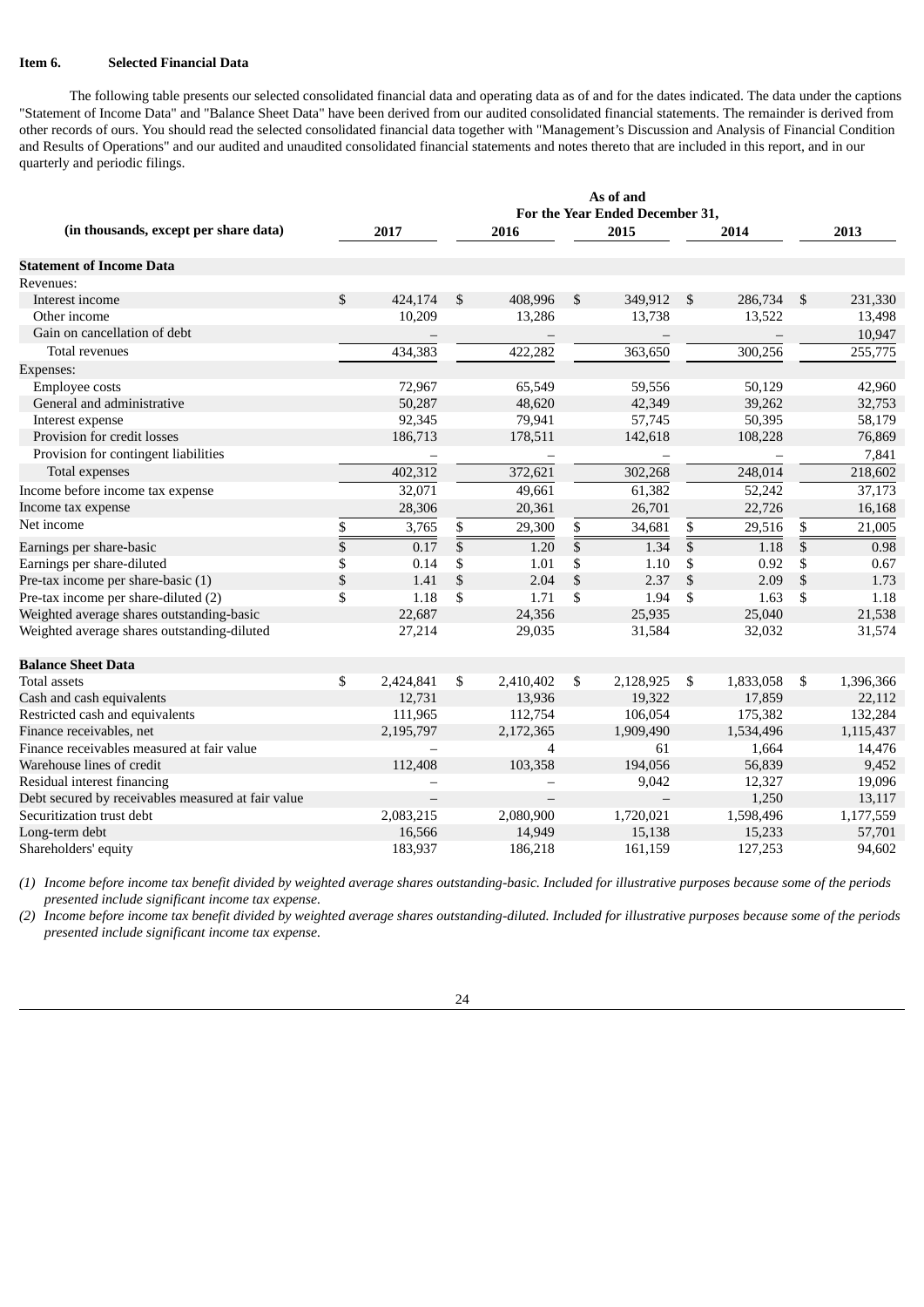|                                                        |                 |                 | As of and                       |                 |                 |
|--------------------------------------------------------|-----------------|-----------------|---------------------------------|-----------------|-----------------|
|                                                        |                 |                 | For the Year Ended December 31, |                 |                 |
| (in thousands)                                         | 2017            | 2016            | 2015                            | 2014            | 2013            |
|                                                        |                 |                 |                                 |                 |                 |
| <b>Contract Originations / Securitizations</b>         |                 |                 |                                 |                 |                 |
| Automobile contract originations                       | \$<br>859,069   | \$<br>1,088,785 | \$<br>1,060,538                 | \$<br>944,944   | \$<br>764,087   |
| Automobile contracts securitized                       | 870,000         | 1,214,997       | 795,000                         | 924,000         | 778,000         |
| <b>Managed Portfolio Data</b>                          |                 |                 |                                 |                 |                 |
| Contracts held by consolidated subsidiaries            | \$<br>2,333,497 | \$<br>2,307,956 | \$<br>2,030,652                 | \$<br>1,640,536 | \$<br>1,207,694 |
| Fireside portfolio                                     |                 | 3               | 61                              | 1,664           | 14,786          |
| Contracts held by non-consolidated subsidiaries        |                 | 9               | 40                              | 390             | 4,074           |
| Third party portfolios (1)                             | 33              | 102             | 383                             | 1,330           | 4,868           |
| Total managed portfolio                                | \$<br>2,333,530 | \$<br>2,308,070 | \$<br>2,031,136                 | \$<br>1,643,920 | \$<br>1,231,422 |
| Average managed portfolio                              | 2,334,015       | 2,226,073       | 1,847,945                       | 1,422,870       | 1,081,936       |
|                                                        |                 |                 |                                 |                 |                 |
| Weighted average fixed effective interest rate (total  |                 |                 |                                 |                 |                 |
| managed portfolio) (2)                                 | 19.2%           | 19.4%           | 19.5%                           | 19.8%           | 20.0%           |
| Core operating expenses (% of average managed          |                 |                 |                                 |                 |                 |
| portfolio) (3)                                         | 5.3%            | 5.1%            | 5.5%                            | 6.3%            | 7.0%            |
| Allowance for finance credit losses                    | \$<br>109,187   | \$<br>95,578    | \$<br>75,603                    | \$<br>61,460    | \$<br>39,626    |
| Allowance for finance credit losses (of of total       |                 |                 |                                 |                 |                 |
| contracts held by subsidiaries)                        | 4.7%            | 4.1%            | 3.7%                            | 3.7%            | 3.3%            |
| Aggregate allowance for finance credit losses and      |                 |                 |                                 |                 |                 |
| repossessions in inventory                             | \$<br>133,211   | \$<br>124,503   | \$<br>102,557                   | \$<br>79,289    | \$<br>54,405    |
| Aggregate allowance for finance credit losses (% of    |                 |                 |                                 |                 |                 |
| repossessions in inventory and contracts held by       |                 |                 |                                 |                 |                 |
| consolidated subsidiaries)                             | 5.7%            | 5.4%            | 5.1%                            | 4.8%            | 4.5%            |
| Total delinquencies (2) (4)                            | 9.8%            | 9.2%            | 7.6%                            | 5.5%            | 4.8%            |
| Total delinquencies and repossessions in inventory (2) |                 |                 |                                 |                 |                 |
| (4)                                                    | 11.2%           | 11.0%           | 9.5%                            | 7.2%            | 6.8%            |
| Net charge-offs (2) (5)                                | 7.7%            | 7.0%            | 6.4%                            | 5.8%            | 4.7%            |

*(1) Receivables related to the third party portfolios, on which we earn only a servicing fee.*

*(2) Excludes receivables related to the third party portfolios.*

(3) Total expenses excluding provision for credit losses, provision for contingent liabilities, interest expense, loss on sale of receivables and impairment loss *on residual assets.*

(4) For further information regarding delinquencies and the managed portfolio, see the table captioned "Delinquency Experience," in Item 1, Part I of this *report and the notes to that table.*

(5) Net charge-offs include the remaining principal balance, after the application of the net proceeds from the liquidation of the vehicle (excluding accrued and unpaid interest) and amounts collected subsequent to the date of the charge-off, including some recoveries which have been classified as other income in the accompanying consolidated financial statements. For further information regarding charge-offs, see the table captioned "Net Charge-Off *Experience,*" *in Item I, Part I of this report and the notes to that table.*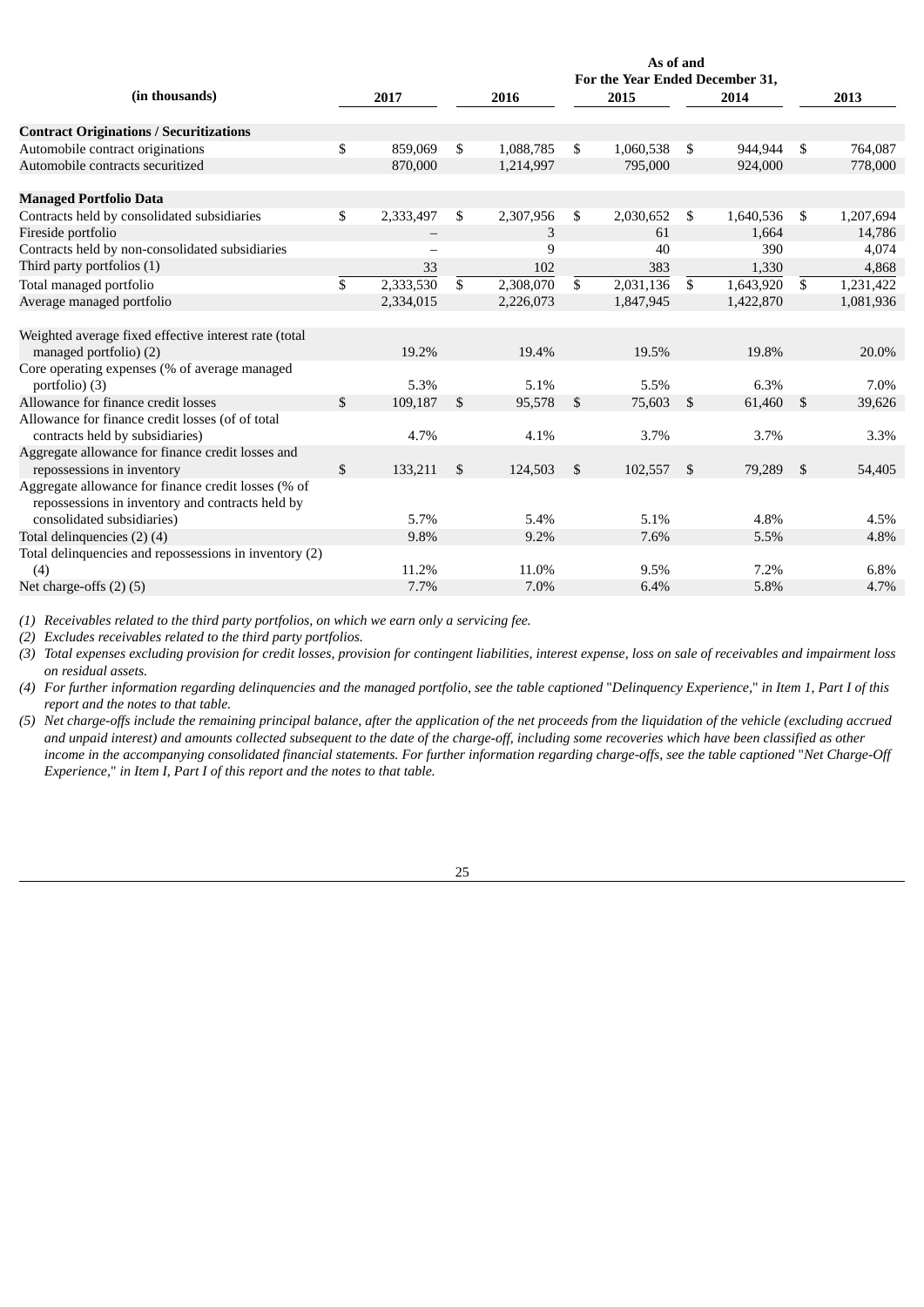# <span id="page-27-0"></span>**Item 7. Management's Discussion And Analysis Of Financial Condition And Results Of Operations**

The following discussion and analysis should be read in conjunction with our consolidated financial statements and notes thereto and other information included or incorporated by reference herein.

#### *Overview*

We are a specialty finance company. Our business is to purchase and service retail automobile contracts originated primarily by franchised automobile dealers and, to a lesser extent, by select independent dealers in the United States in the sale of new and used automobiles, light trucks and passenger vans. Through our automobile contract purchases, we provide indirect financing to the customers of dealers who have limited credit histories, low incomes or past credit problems, who we refer to as sub-prime customers. We serve as an alternative source of financing for dealers, facilitating sales to customers who otherwise might not be able to obtain financing from traditional sources, such as commercial banks, credit unions and the captive finance companies affiliated with major automobile manufacturers. In addition to purchasing installment purchase contracts directly from dealers, we have also (i) acquired installment purchase contracts in four merger and acquisition transactions, (ii) purchased immaterial amounts of vehicle purchase money loans from non-affiliated lenders, and (iii) directly originated an immaterial amount of vehicle purchase money loans by lending money directly to consumers. In this report, we refer to all of such contracts and loans as "automobile contracts."

We were incorporated and began our operations in March 1991. From inception through December 31, 2017, we have originated a total of approximately \$14.3 billion of automobile contracts, primarily by purchasing retail installment sales contracts from dealers, and to a lesser degree, by originating loans secured by automobiles directly with consumers. In addition, we acquired a total of approximately \$822.3 million of automobile contracts in mergers and acquisitions in 2002, 2003, 2004 and, most recently, in September 2011. The September 2011 acquisition consisted of approximately \$217.8 million of automobile contracts that we purchased from Fireside Bank of Pleasanton, California. In 2004 and 2009, we were appointed as a third-party servicer for certain portfolios of automobile contracts originated and owned by non-affiliated entities. Recent contract purchase volumes and managed portfolio levels are shown in the table below:

| Contract Purchases and Outstanding Managed Portfolio |    |                               |    |                             |  |  |  |
|------------------------------------------------------|----|-------------------------------|----|-----------------------------|--|--|--|
|                                                      |    | \$ in thousands               |    |                             |  |  |  |
|                                                      |    | <b>Contracts Purchased in</b> |    | <b>Managed Portfolio at</b> |  |  |  |
| Year                                                 |    | Period                        |    | <b>Period End</b>           |  |  |  |
| 2008                                                 | \$ | 296,817                       | \$ | 1,664,122                   |  |  |  |
| 2009                                                 |    | 8,599                         |    | 1,194,722                   |  |  |  |
| 2010                                                 |    | 113,023                       |    | 756,203                     |  |  |  |
| 2011                                                 |    | 284,236                       |    | 794,649                     |  |  |  |
| 2012                                                 |    | 551,742                       |    | 897,575                     |  |  |  |
| 2013                                                 |    | 764,087                       |    | 1,231,422                   |  |  |  |
| 2014                                                 |    | 944,944                       |    | 1,643,920                   |  |  |  |
| 2015                                                 |    | 1,060,538                     |    | 2,031,136                   |  |  |  |
| 2016                                                 |    | 1,088,785                     |    | 2,308,070                   |  |  |  |
| 2017                                                 |    | 859.069                       |    | 2,333,530                   |  |  |  |

**Contract Purchases and Outstanding Managed Portfolio**

Our principal executive offices are in Las Vegas, Nevada. Most of our operational and administrative functions take place in Irvine, California. Credit and underwriting functions are performed primarily in that California branch with certain of these functions also performed in our Florida and Nevada branches. We service our automobile contracts from our California, Nevada, Virginia, Florida and Illinois branches.

The programs we offer to dealers and consumers are intended to serve a wide range of sub-prime customers, primarily through franchised new car dealers. We originate automobile contracts with the intention of financing them on a long-term basis through securitizations. Securitizations are transactions in which we sell a specified pool of contracts to a special purpose subsidiary of ours, which in turn issues asset-backed securities to fund the purchase of the pool of contracts from us.

# **Securitization and Warehouse Credit Facilities**

Throughout the period for which information is presented in this report, we have purchased automobile contracts with the intention of financing them on a long-term basis through securitizations, and on an interim basis through warehouse credit facilities. All such financings have involved identification of specific automobile contracts, sale of those automobile contracts (and associated rights) to one of our special-purpose subsidiaries, and issuance of assetbacked securities to be purchased by institutional investors. Depending on the structure, these transactions may be accounted for under generally accepted accounting principles as sales of the automobile contracts or as secured financings.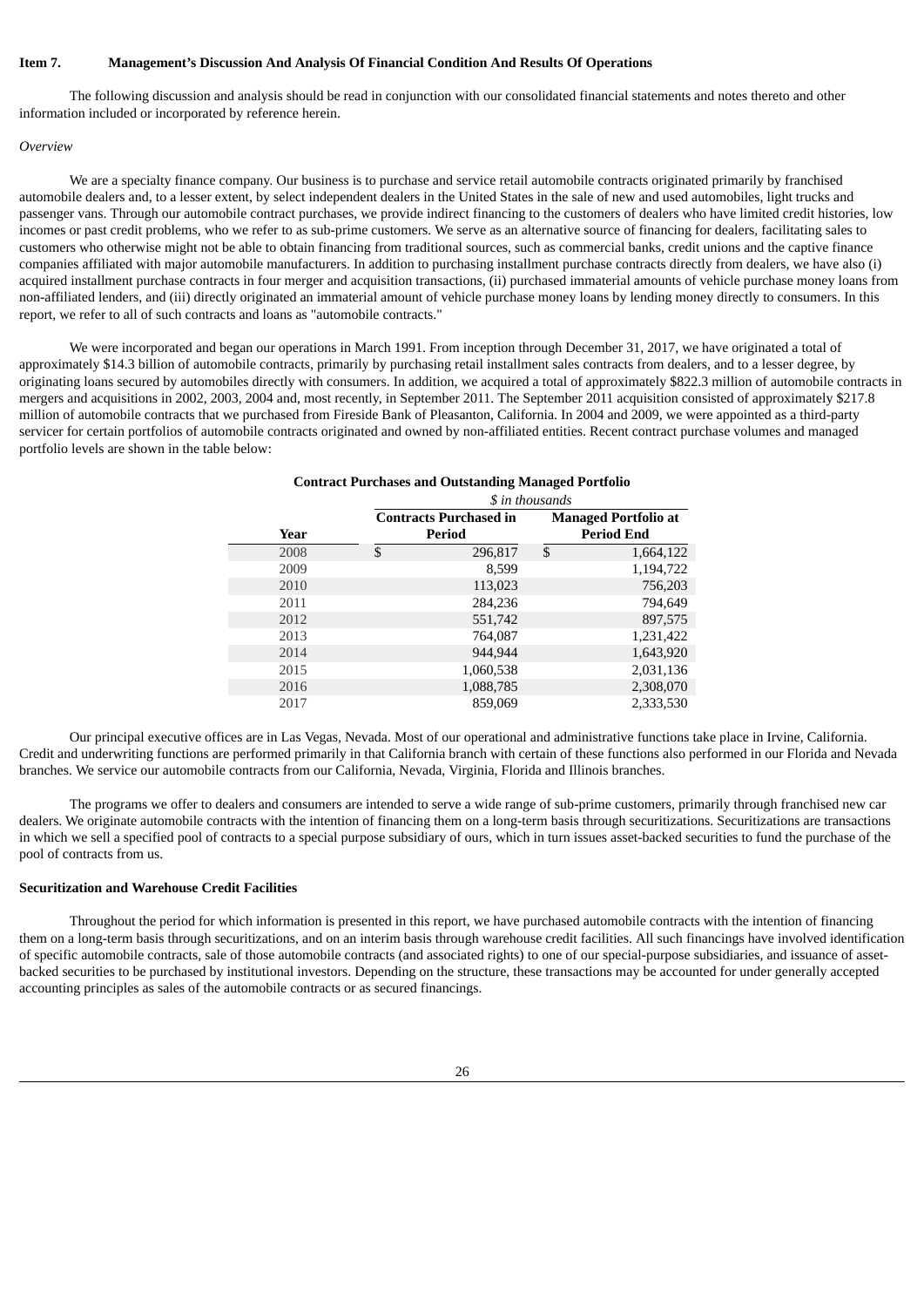When structured to be treated as a secured financing for accounting purposes, the subsidiary is consolidated with us. Accordingly, the sold automobile contracts and the related debt appear as assets and liabilities, respectively, on our consolidated balance sheet. We then periodically (i) recognize interest and fee income on the contracts, (ii) recognize interest expense on the securities issued in the transaction and (iii) record as expense a provision for credit losses on the contracts.

Since 1994 we have conducted 76 term securitizations of automobile contracts that we originated. As of December 31, 2017, 18 of those securitizations are active and are structured as secured financings. From 1994 through April 2008 we generally utilized financial guarantees for the senior asset-backed notes issued in the securitization. Since September 2010 we have utilized senior subordinated structures without any financial guarantees. We have generally conducted our securitizations on a quarterly basis, near the end of each calendar quarter, resulting in four securitizations per calendar year. However, in 2015, we elected to defer what would have been our December securitization in favor of a securitization in January 2016, and since that time have generally conducted our securitizations near the beginning of each calendar quarter.

Our history of term securitizations, over the most recent ten years, is summarized in the table below:

| <b>Recent Asset-Backed Term Securitizations</b> |                        |                              |  |  |  |  |
|-------------------------------------------------|------------------------|------------------------------|--|--|--|--|
|                                                 |                        | \$ in thousands              |  |  |  |  |
|                                                 | <b>Number of Term</b>  |                              |  |  |  |  |
| Period                                          | <b>Securitizations</b> | <b>Amount of Receivables</b> |  |  |  |  |
| 2008                                            | $\mathcal{P}$          | 509,022                      |  |  |  |  |
| 2009                                            | 0                      |                              |  |  |  |  |
| 2010                                            | 1                      | 103,772                      |  |  |  |  |
| 2011                                            | 3                      | 335,593                      |  |  |  |  |
| 2012                                            | $\overline{4}$         | 603,500                      |  |  |  |  |
| 2013                                            | 4                      | 778,000                      |  |  |  |  |
| 2014                                            | $\overline{4}$         | 923,000                      |  |  |  |  |
| 2015                                            | 3                      | 795,000                      |  |  |  |  |
| 2016                                            | 4                      | 1,214,997                    |  |  |  |  |
| 2017                                            | 4                      | 870,000                      |  |  |  |  |

# Generally, prior to a securitization transaction we fund our automobile contract purchases primarily with proceeds from warehouse credit facilities. Our current short-term funding capacity is \$300 million, comprising three credit facilities. The first \$100 million credit facility was established in May 2012. This facility was renewed in August 2016, extending the revolving period to August 2018, and adding an amortization period through August 2019. In April 2015, we entered into a second \$100 million facility. This facility was renewed in April 2017, extending the revolving period to April 2019, followed by an amortization period to April 2021. In November 2015, we entered into a third \$100 million facility. This facility was renewed in November 2017, extending the revolving period to November 2019, followed by an amortization period to November 2021.

In a securitization and in our warehouse credit facilities, we are required to make certain representations and warranties, which are generally similar to the representations and warranties made by dealers in connection with our purchase of the automobile contracts. If we breach any of our representations or warranties, we will be obligated to repurchase the automobile contract at a price equal to the principal balance plus accrued and unpaid interest. We may then be entitled under the terms of our dealer agreement to require the selling dealer to repurchase the contract at a price equal to our purchase price, less any principal payments made by the customer. Subject to any recourse against dealers, we will bear the risk of loss on repossession and resale of vehicles under automobile contracts that we repurchase.

Whether a securitization is treated as a secured financing or as a sale for financial accounting purposes, the related special purpose subsidiary may be unable to release excess cash to us if the credit performance of the securitized automobile contracts falls short of pre-determined standards. Such releases represent a material portion of the cash that we use to fund our operations. An unexpected deterioration in the performance of securitized automobile contracts could therefore have a material adverse effect on both our liquidity and results of operations, regardless of whether such automobile contracts are treated as having been sold or as having been financed.

#### **Critical Accounting Policies**

We believe that our accounting policies related to (a) Allowance for Finance Credit Losses, (b) Amortization of Deferred Origination Costs and Acquisition Fees, (c) Term Securitizations, (d) Accrual for Contingent Liabilities and (e) Income Taxes are the most critical to understanding and evaluating our reported financial results. Such policies are described below.

#### 27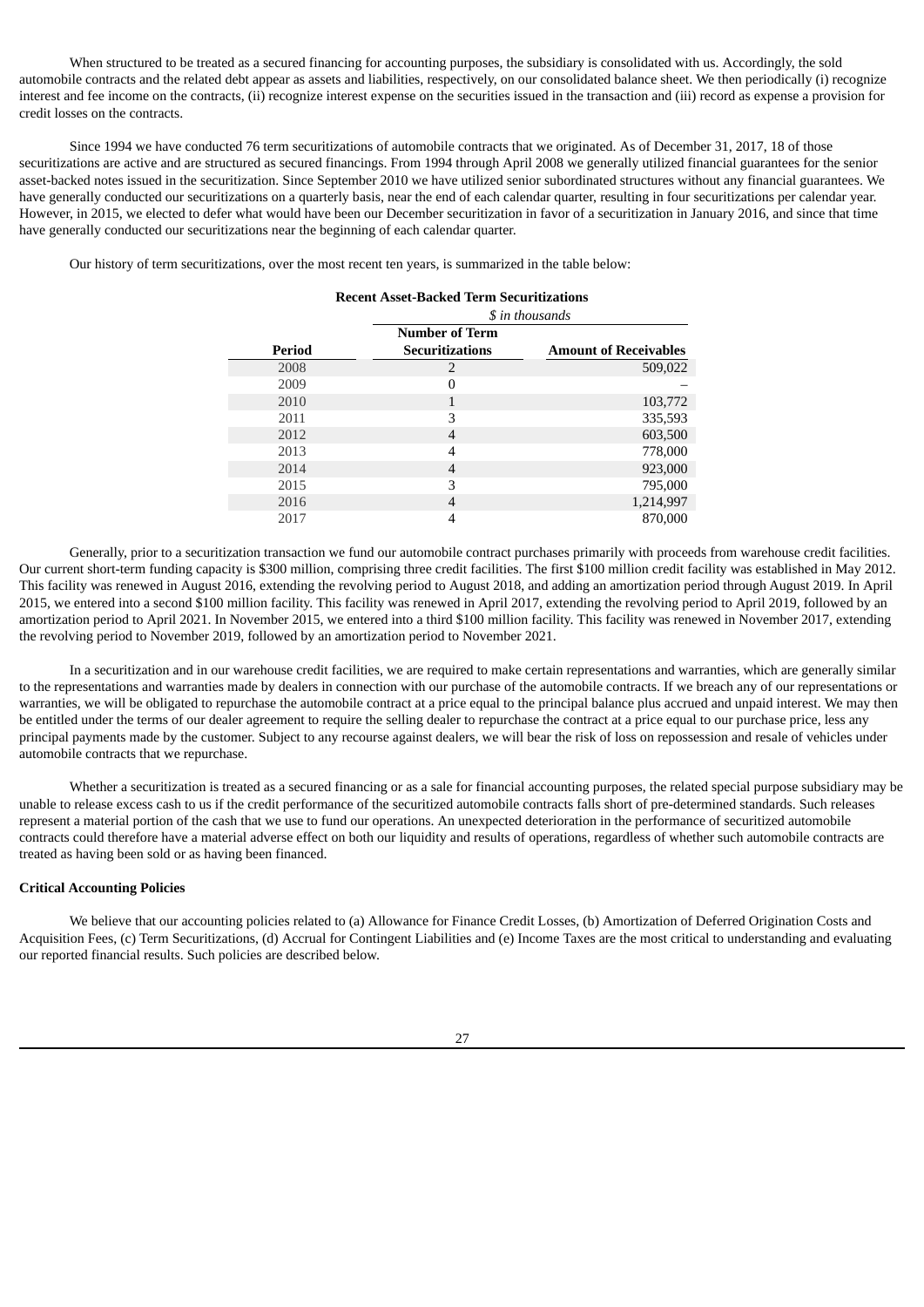### *Finance Receivables at Fair Value*

In January 2018 the Company adopted the fair value method of accounting for finance receivables acquired after 2017.

# *Allowance for Finance Credit Losses*

In order to estimate an appropriate allowance for losses incurred on finance receivables, we use a loss allowance methodology commonly referred to as "static pooling," which stratifies our finance receivable portfolio into separately identified pools based on the period of origination. Using analytical and formula driven techniques, we estimate an allowance for finance credit losses, which we believe is adequate for probable incurred credit losses that can be reasonably estimated in our portfolio of automobile contracts. For each monthly pool of contracts that we originate, we begin establishing the allowance in the month of acquisition and increase it over the subsequent 11 months, through a provision for credit losses charged to our consolidated statement of operations, with the goal of establishing an allowance that approximates the next 12 months of expected net losses. Net losses incurred on finance receivables are charged to the allowance. We evaluate the adequacy of the allowance by examining current delinquencies, the characteristics of the portfolio, prospective liquidation values of the underlying collateral and general economic and market conditions. As circumstances change, our level of provisioning and/or allowance may change as well. Receivables acquired after 2017, are accounted for using fair value and will have no allowance for finance credit losses in accordance with the fair value method of accounting for finance receivables.

Broad economic factors such as recession and significant changes in unemployment levels influence the credit performance of our portfolio, as does the weighted average age of the receivables at any given time. Our internal credit performance data consistently show that new receivables have lower levels of delinquency and losses early in their lives, with delinquencies increasing throughout their lives and losses gradually increasing to a peak between 36 and 42 months, after which they gradually decrease. The historical weighted average seasoning of our total owned portfolio excluding Fireside, is summarized in the table below:

|              | <b>Weighted Average Age in</b>   |
|--------------|----------------------------------|
| December 31, | <b>Months of Owned Portfolio</b> |
| 2009         | 33                               |
| 2010         | 37                               |
| 2011         | 27                               |
| 2012         | 18                               |
| 2013         | 14                               |
| 2014         | 14                               |
| 2015         | 16                               |
| 2016         | 18                               |
| 2017         | 21                               |

The credit performance of our portfolio is also significantly influenced by our underwriting guidelines and credit criteria we use when evaluating contracts for purchase from dealers. We regularly evaluate our portfolio credit performance and modify our purchase criteria to maximize the credit performance of our portfolio, while maintaining competitive programs and levels of service for our dealers.

#### *Amortization of Deferred Originations Costs and Acquisition Fees*

Upon purchase of a contract from a dealer, we generally either charge or advance the dealer an acquisition fee. In addition, we incur certain direct costs associated with acquisitions of our contracts. All such acquisition fees and direct costs are applied to the carrying value of finance receivables and are accreted into earnings as an adjustment to the yield over the estimated life of the contract using the interest method. Receivables acquired after 2017 are accounted for using fair value. In accordance with the fair value method of accounting for finance receivables, any dealer acquisition fees will be incorporated into acquisition price of the receivables and no direct costs will be deferred.

#### *Term Securitizations*

#### Our term securitization structure has generally been as follows:

We sell automobile contracts we acquire to a wholly-owned special purpose subsidiary, which has been established for the limited purpose of buying and reselling our automobile contracts. The special-purpose subsidiary then transfers the same automobile contracts to another entity, typically a statutory trust. The trust issues interest-bearing asset-backed securities, in a principal amount equal to or less than the aggregate principal balance of the automobile contracts. We typically sell these automobile contracts to the trust at face value and without recourse, except that representations and warranties similar to those provided by the dealer to us are provided by us to the trust. One or more investors purchase the asset-backed securities issued by the trust; the proceeds from the sale of the asset-backed securities are then used to purchase the automobile contracts from us. We may retain or sell subordinated asset-backed securities issued by the trust or by a related entity.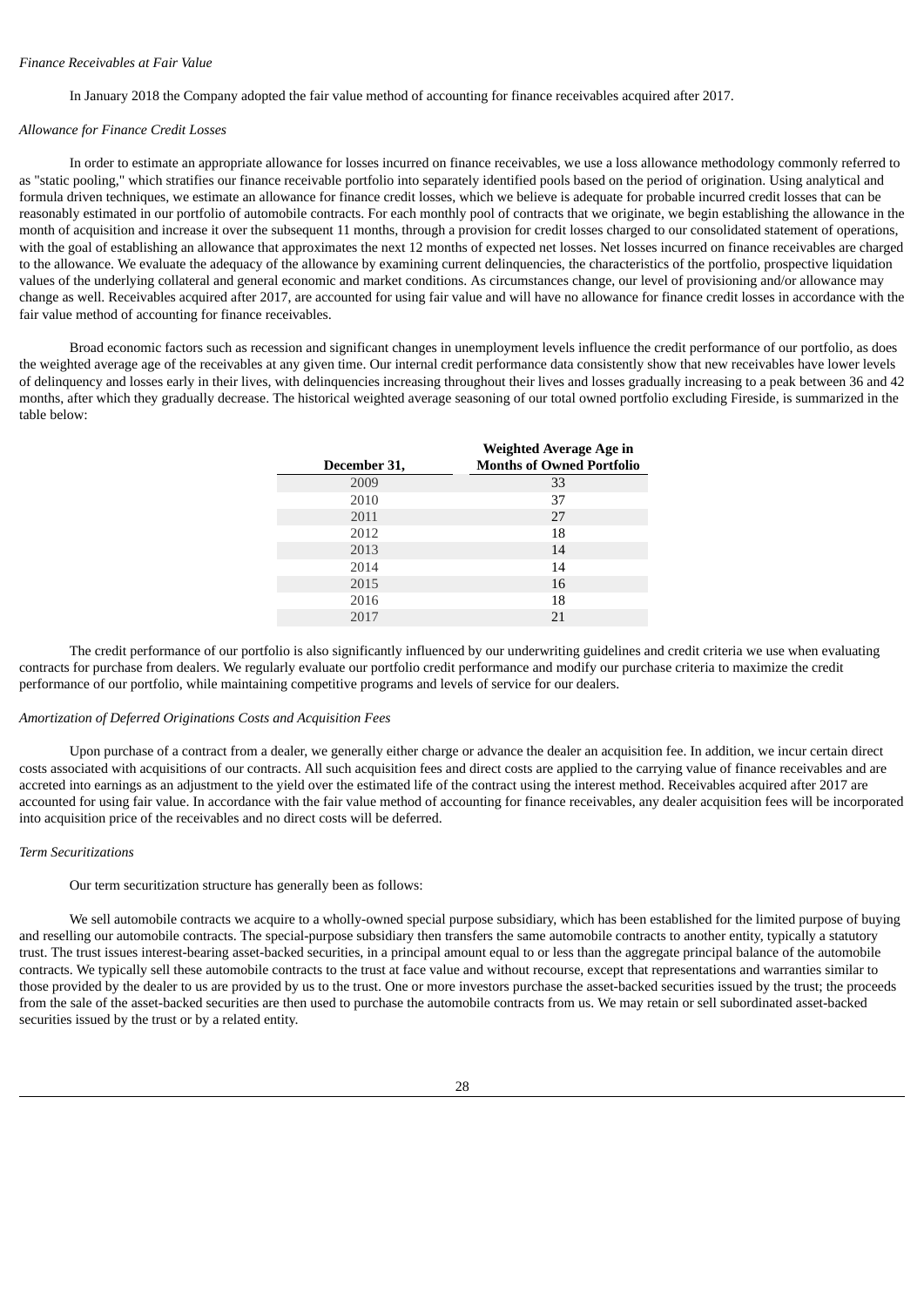We structure our securitizations to include internal credit enhancement for the benefit the investors (i) in the form of an initial cash deposit to an account ("spread account") held by the trust, (ii) in the form of overcollateralization of the senior asset-backed securities, where the principal balance of the senior asset-backed securities issued is less than the principal balance of the automobile contracts, (iii) in the form of subordinated asset-backed securities, or (iv) some combination of such internal credit enhancements. The agreements governing the securitization transactions require that the initial level of internal credit enhancement be supplemented by a portion of collections from the automobile contracts until the level of internal credit enhancement reaches specified levels, which are then maintained. The specified levels are generally computed as a percentage of the principal amount remaining unpaid under the related automobile contracts. The specified levels at which the internal credit enhancement is to be maintained will vary depending on the performance of the portfolios of automobile contracts held by the trusts and on other conditions, and may also be varied by agreement among us, our special purpose subsidiary, the insurance company, if any, and the trustee. Such levels have increased and decreased from time to time based on performance of the various portfolios, and have also varied from one transaction to another. The agreements governing the securitizations generally grant us the option to repurchase the sold automobile contracts from the trust when the aggregate outstanding balance of the automobile contracts has amortized to a specified percentage of the initial aggregate balance.

Our warehouse credit facility structures are similar to the above, except that (i) our special-purpose subsidiaries that purchase the automobile contracts pledge the automobile contracts to secure promissory notes that they issue, and (ii) no increase in the required amount of internal credit enhancement is contemplated. Our current maximum revolving warehouse financing capacity is \$300 million.

Upon each transfer of automobile contracts in a transaction structured as a secured financing for financial accounting purposes, whether a term securitization or a warehouse financing, we retain on our consolidated balance sheet the related automobile contracts as assets and record the asset-backed notes or loans issued in the transaction as indebtedness.

We receive periodic base servicing fees for the servicing and collection of the automobile contracts. Under our securitization structures treated as secured financings for financial accounting purposes, such servicing fees are included in interest income from the automobile contracts. In addition, we are entitled to the cash flows from the trusts that represent collections on the automobile contracts in excess of the amounts required to pay principal and interest on the asset-backed securities, base servicing fees, and certain other fees and expenses (such as trustee and custodial fees). Required principal payments on the asset-backed notes are generally defined as the payments sufficient to keep the principal balance of such notes equal to the aggregate principal balance of the related automobile contracts (excluding those automobile contracts that have been charged off), or a pre-determined percentage of such balance. Where that percentage is less than 100%, the related securitization agreements require accelerated payment of principal until the principal balance of the assetbacked securities is reduced to the specified percentage. Such accelerated principal payment is said to create overcollateralization of the asset-backed notes.

If the amount of cash required for payment of fees, expenses, interest and principal on the senior asset-backed notes exceeds the amount collected during the collection period, the shortfall is withdrawn from the spread account, if any. If the cash collected during the period exceeds the amount necessary for the above allocations plus required principal payments on the subordinated asset-backed notes, and there is no shortfall in the related spread account or the required overcollateralization level, the excess is released to us. If the spread account and overcollateralization is not at the required level, then the excess cash collected is retained in the trust until the specified level is achieved. Although spread account balances are held by the trusts on behalf of our specialpurpose subsidiaries as the owner of the residual interests (in the case of securitization transactions structured as sales for financial accounting purposes) or the trusts (in the case of securitization transactions structured as secured financings for financial accounting purposes), we are restricted in use of the cash in the spread accounts. Cash held in the various spread accounts is invested in high quality, liquid investment securities, as specified in the securitization agreements. The interest rate payable on the automobile contracts is significantly greater than the interest rate on the asset-backed notes. As a result, the residual interests described above historically have been a significant asset of ours.

In all of our term securitizations and warehouse credit facilities, whether treated as secured financings or as sales, we have sold the automobile contracts (through a subsidiary) to the securitization entity. The difference between the two structures is that in securitizations that are treated as secured financings we report the assets and liabilities of the securitization trust on our consolidated balance sheet. Under both structures, recourse to us by holders of the asset-backed securities and by the trust, for failure of the automobile contract obligors to make payments on a timely basis, is limited to the automobile contracts included in the securitizations or warehouse credit facilities, the spread accounts and our retained interests in the respective trusts.

# *Accrual for Contingent Liabilities*

We are routinely involved in various legal proceedings resulting from our consumer finance activities and practices, both continuing and discontinued. Our legal counsel has advised us on such matters where, based on information available at the time of this report, there is an indication that it is both probable that a liability has been incurred and the amount of the loss can be reasonably determined.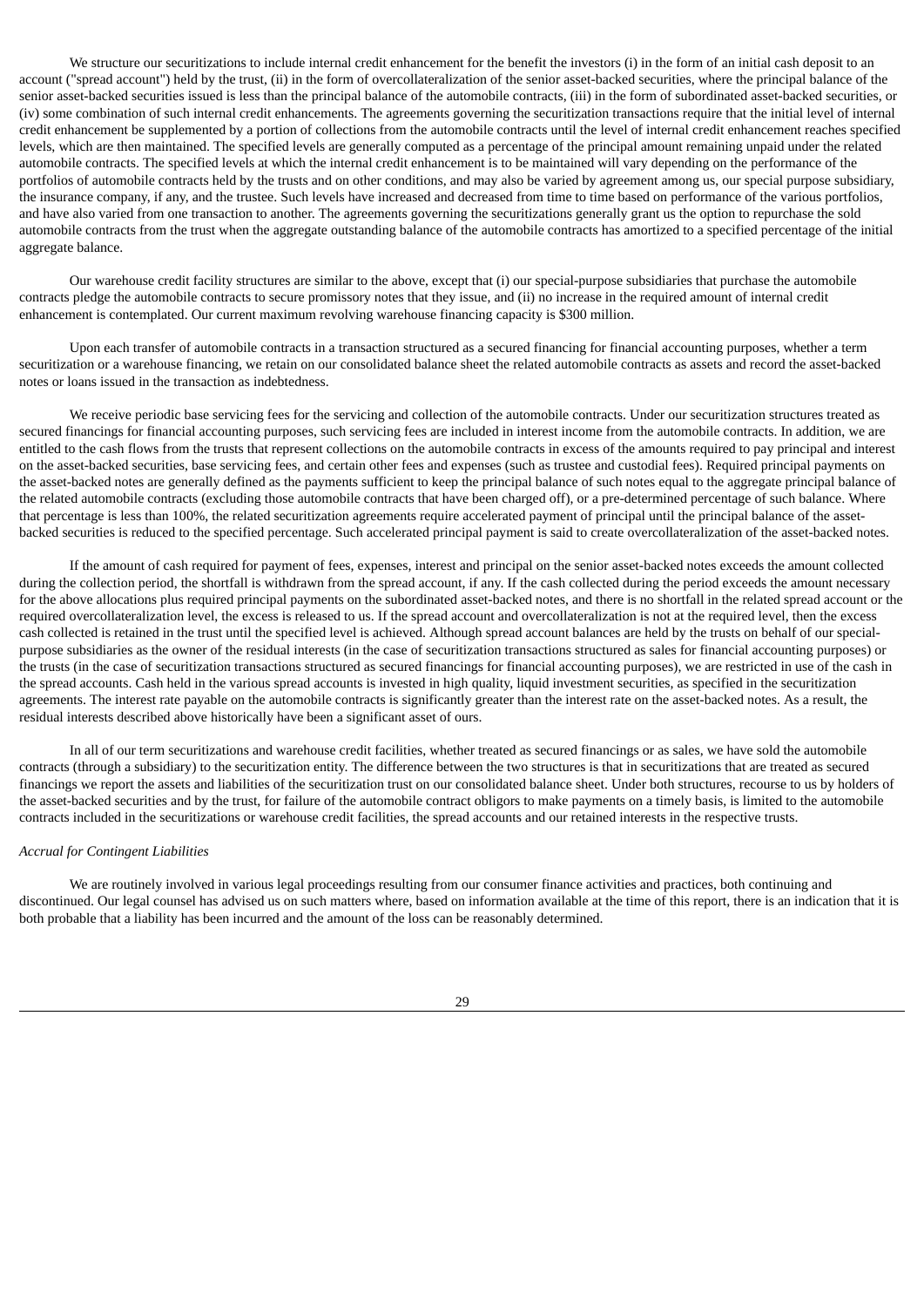We have recorded a liability as of December 31, 2017, which represents our best estimate of probable incurred losses for legal contingencies at that date. The amount of losses that may ultimately be incurred cannot be estimated with certainty. However, based on such information as is available to us, we believe that the range of reasonably possible losses for the legal proceedings and contingencies described or referenced above, as of December 31, 2017, and in excess of the liability we have recorded, does not exceed \$1 million.

Accordingly, we believe that the ultimate resolution of such legal proceedings and contingencies, after taking into account our current litigation reserves, should not have a material adverse effect on our consolidated financial condition. We note, however, that in light of the uncertainties inherent in contested proceedings, there can be no assurance that the ultimate resolution of these matters will not significantly exceed the reserves we have accrued; as a result, the outcome of a particular matter may be material to our operating results for a particular period, depending on, among other factors, the size of the loss or liability imposed and the level of our income for that period.

# *Income Taxes*

We account for income taxes under the asset and liability method, which requires the recognition of deferred tax assets and liabilities for the expected future tax consequences of events that have been included in the financial statements. Under this method, deferred tax assets and liabilities are determined based on the differences between the financial statements and tax basis of assets and liabilities using enacted tax rates in effect for the year in which the differences are expected to reverse. The effect of a change in tax rates on deferred tax assets and liabilities is recognized in income in the period that includes the enactment date.

Deferred tax assets are recognized subject to management's judgment that realization is more likely than not. A valuation allowance is recognized for a deferred tax asset if, based on the weight of the available evidence, it is more likely than not that some portion of the deferred tax asset will not be realized. In making such judgements, significant weight is given to evidence that can be objectively verified.

Our net deferred tax asset of \$32.4 million consists of approximately \$22.8 million of net U.S. federal deferred tax assets and \$9.6 million of net state deferred tax assets. The major components of the deferred tax asset are \$5.8 million in net operating loss carryforwards and built in losses and \$23.2 million in net deductions which have not yet been taken on a tax return.

As of December 31, 2017, we had net operating loss carryforwards for state income tax purposes of \$12.3 million. These state net operating losses begin to expire in 2018.

In determining the possible future realization of deferred tax assets, we have considered future taxable income from the following sources: (a) reversal of taxable temporary differences; and (b) forecasted future net earnings from operations. Based upon those considerations, we have concluded that it is more likely than not that the U.S. and state net operating loss carryforward periods provide enough time to utilize the deferred tax assets pertaining to the existing net operating loss carryforwards and any net operating loss that would be created by the reversal of the future net deductions which have not yet been taken on a tax return. Our estimates of taxable income are forward-looking statements, and there can be no assurance that our estimates of such taxable income will be correct. Factors discussed under "Risk Factors," and in particular under the subheading "Risk Factors -- Forward-Looking Statements" may affect whether such projections prove to be correct.

We recognize interest and penalties related to unrecognized tax benefits within the income tax expense line in the accompanying consolidated statements of operations. Accrued interest and penalties are included within the related tax liability line in the consolidated balance sheets.

On December 22, 2017, the U.S. government enacted comprehensive tax legislation commonly referred to as the Tax Cuts and Jobs Act (the "Tax Act"). The Tax Act reduces the federal corporate income tax rate from 35% to 21% which, beginning in 2018, will decrease our income tax expense. While the Tax Act will positively impact our earnings in future periods, the lower tax rate required us to remeasure our federal deferred tax assets and liabilities. This resulted in an income tax charge of \$15.1 million for 2017.

#### **Uncertainty of Capital Markets and General Economic Conditions**

We depend upon the availability of warehouse credit facilities and access to long-term financing through the issuance of asset-backed securities collateralized by our automobile contracts. Since 1994, we have completed 76 term securitizations of approximately \$12.3 billion in contracts. From the fourth quarter of 2007 through the end of 2009, we observed unprecedented adverse changes in the market for securitized pools of automobile contracts. These changes included reduced liquidity, and reduced demand for asset-backed securities, particularly for securities carrying a financial guaranty and for securities backed by sub-prime automobile receivables. Moreover, during that period many of the firms that previously provided financial guarantees, which were an integral part of our securitizations, suspended offering such guarantees. These adverse changes caused us to conserve liquidity by significantly reducing our purchases of automobile contracts. However, since September 2009 we have established new funding facilities and gradually increased our contract purchases and the frequency and amount of our term securitizations.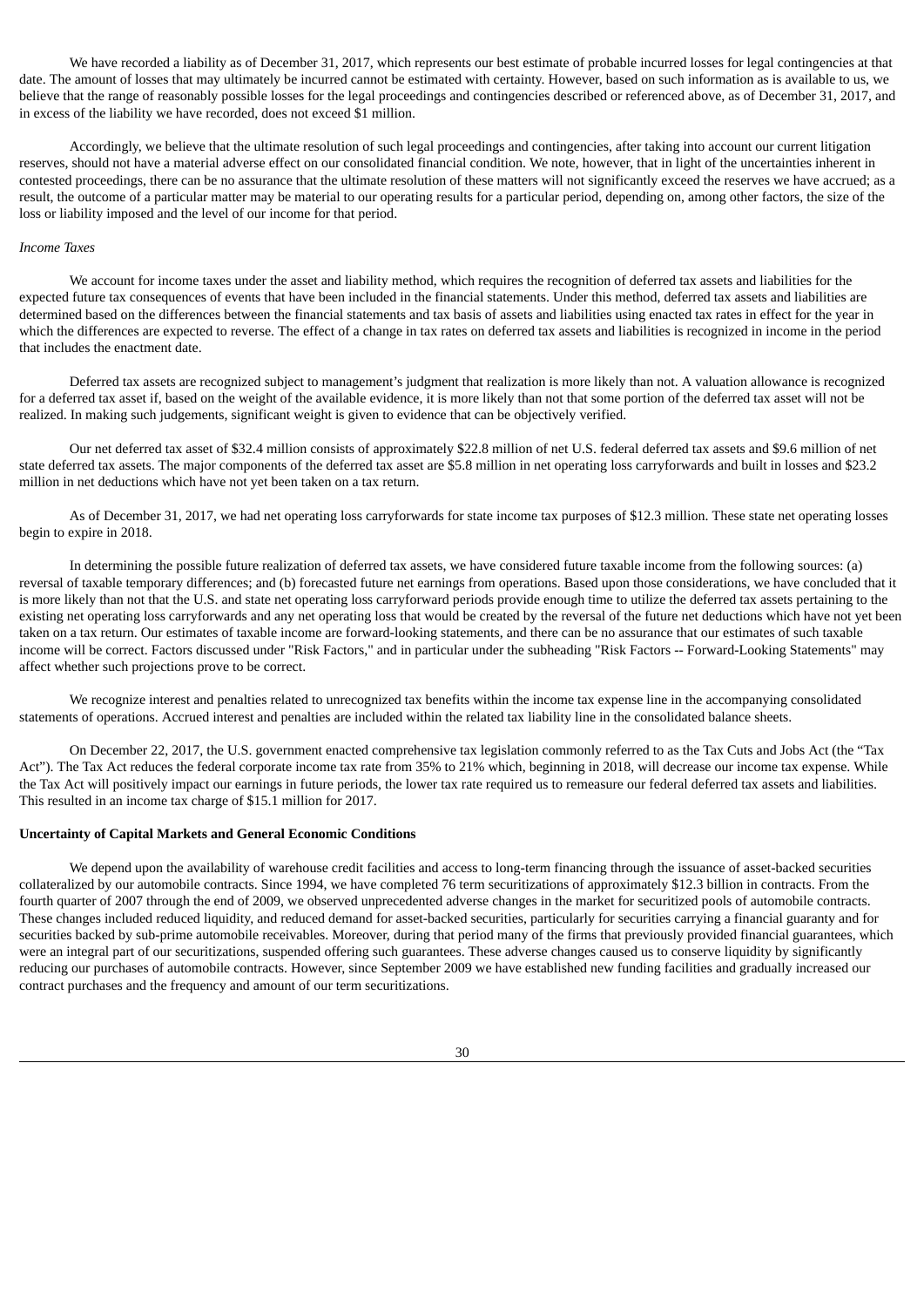# **Financial Covenants**

Certain of our securitization transactions and our warehouse credit facilities contain various financial covenants requiring certain minimum financial ratios and results. Such covenants include maintaining minimum levels of liquidity and net worth and not exceeding maximum leverage levels. In addition, certain securitization and non-securitization related debt contain cross-default provisions that would allow certain creditors to declare a default if a default occurred under a different facility. As of December 31, 2017 we were in compliance with all such financial covenants.

# **Results of Operations**

Comparison of Operating Results for the year ended December 31, 2017 with the year ended December 31, 2016

*Revenues*. During the year ended December 31, 2017, our revenues were \$434.4 million, an increase of \$12.1 million, or 2.9%, from the prior year revenues of \$422.3 million. The primary reason for the increase in revenues is an increase in interest income. Interest income for the year ended December 31, 2017 increased \$15.2 million, or 3.7%, to \$424.2 million from \$409.0 million in the prior year. The primary reason for the increase in interest income is the increase in finance receivables held by consolidated subsidiaries, which increased from \$2,307.9 million at December 31, 2016 to \$2,333.5 million at December 31, 2017.

Other income decreased by \$3.1 million, or 23.2%, to \$10.2 million in the year ended December 31, 2017 from \$13.3 million during the prior year. The decrease in other income resulted from a decrease of \$2.8 million in revenues associated with direct mail and other related products and services that we offer to our dealers, a decrease of \$245,000 in payments from third-party providers of convenience fees paid by our customers for web based and other electronic payments and a decrease of \$203,000 in recoveries on previously charged off receivables.

*Expenses*. Our operating expenses consist largely of provision for credit losses, interest expense, employee costs and general and administrative expenses. Provision for credit losses and interest expense are significantly affected by the volume of automobile contracts we purchased during the trailing 12-month period and by the outstanding balance of finance receivables held by consolidated subsidiaries. Employee costs and general and administrative expenses are incurred as applications and automobile contracts are received, processed and serviced. Factors that affect margins and net income include changes in the automobile and automobile finance market environments, and macroeconomic factors such as interest rates and changes in the unemployment level.

Employee costs include base salaries, commissions and bonuses paid to employees, and certain expenses related to the accounting treatment of outstanding stock options, and are one of our most significant operating expenses. These costs (other than those relating to stock options) generally fluctuate with the level of applications and automobile contracts processed and serviced.

Other operating expenses consist largely of facilities expenses, telephone and other communication services, credit services, computer services, marketing and advertising expenses, and depreciation and amortization.

Total operating expenses were \$402.3 million for the year ended December 31, 2017, compared to \$372.6 million for the prior year, an increase of \$29.7 million, or 8.0%. The increase is primarily due to the increase in interest expense, provision for credit losses and servicing costs.

Employee costs increased by \$7.4 million or 11.3%, to \$73.0 million during the year ended December 31, 2017, representing 18.1% of total operating expenses, from \$65.5 million for the prior year, or 17.6% of total operating expenses. During the year ended December 31, 2017, we added Servicing staff to accommodate the increase in the number of accounts in our managed portfolio. The table below summarizes our employees by category as well as contract purchases and units in our managed portfolio as of, and for the years ended, December 31, 2017 and 2016:

|                                         | December 31,<br>2017 |               | December 31,<br>2016 |
|-----------------------------------------|----------------------|---------------|----------------------|
|                                         | <b>Amount</b>        | Amount        |                      |
|                                         | (\$ in millions)     |               |                      |
| Contracts purchased (dollars)           | \$<br>859.1          | S.            | 1,088.8              |
| Contracts purchased (units)             | 52,643               |               | 66,527               |
| Managed portfolio outstanding (dollars) | \$<br>2,333.5        | <sup>\$</sup> | 2,308.1              |
| Managed portfolio outstanding (units)   | 177,760              |               | 169,720              |
|                                         |                      |               |                      |
| Number of Originations staff            | 212                  |               | 215                  |
| Number of Marketing staff               | 120                  |               | 114                  |
| Number of Servicing staff               | 572                  |               | 542                  |
| Number of other staff                   | 95                   |               | 89                   |
| Total number of employees               | 999                  |               | 960                  |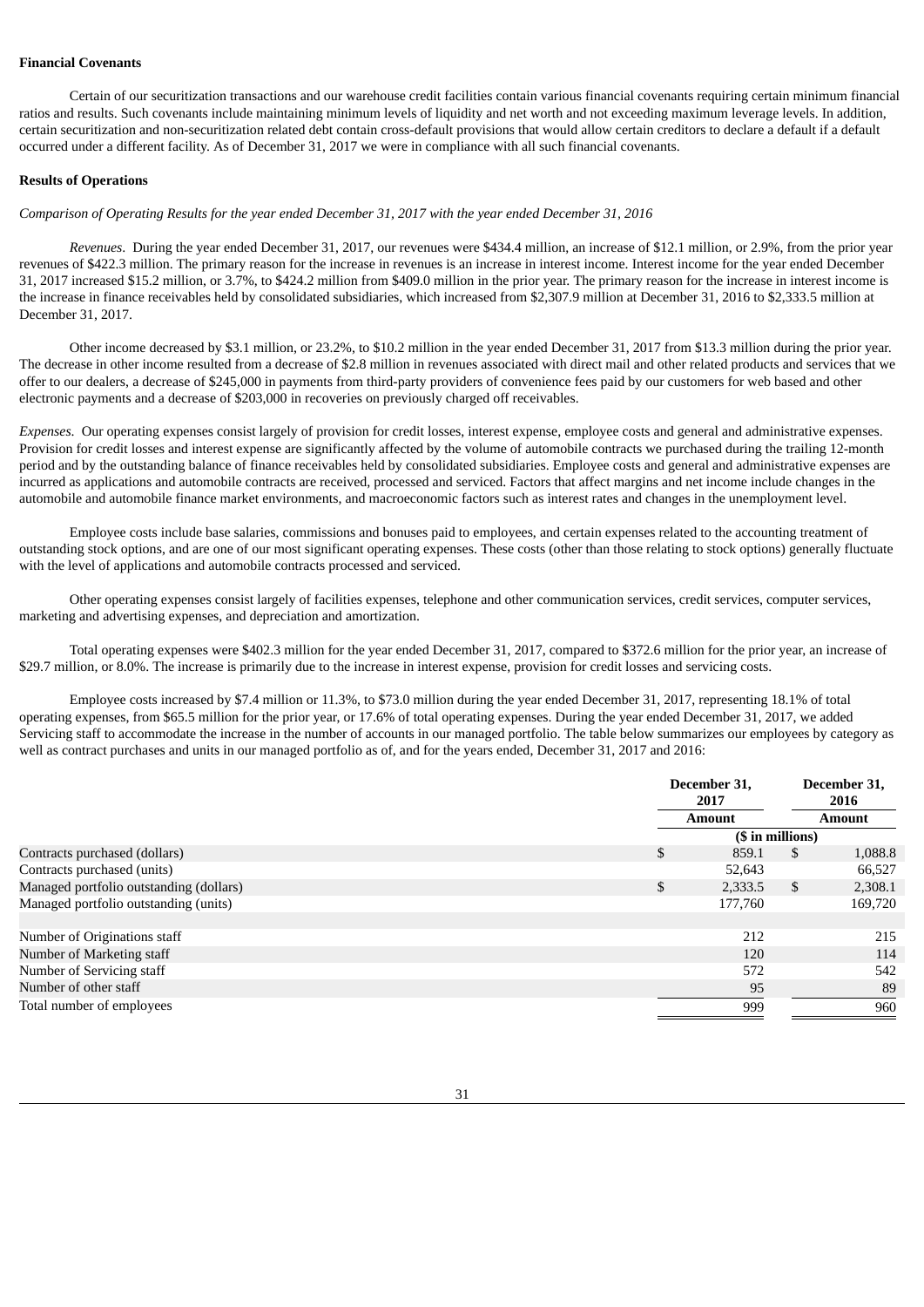General and administrative expenses include costs associated with purchasing and servicing our portfolio of finance receivables, including expenses for facilities, credit services, and telecommunications. General and administrative expenses were \$26.6 million, an increase of \$1.8 million, or 7.0%, compared to the previous year and represented 6.6% of total operating expenses.

Interest expense for the year ended December 31, 2017 increased by \$12.4 million to \$92.3 million, or 15.5%, compared to \$79.9 million in the previous year.

Interest on securitization trust debt increased by \$13.9 million, or 20.1%, for the year ended December 31, 2017 compared to the prior year. The average balance of securitization trust debt increased 4.7% to \$2,172.1 million at December 31, 2017 compared to \$2,075.1 million at December 31, 2016. In addition, the blended interest rates on our term securitizations have generally increased since June 2014. As a result, the cost of securitization debt during the year ended December 31, 2017 was 3.8%, compared to 3.3% in the prior year period. For any particular quarterly securitization transaction, the blended cost of funds is ultimately the result of many factors including the market interest rates for benchmark swaps of various maturities against which our bonds are priced and the margin over those benchmarks that investors are willing accept, which in turn, is influenced by investor demand for our bonds at the time of the securitization. These and other factors have resulted in a general trend toward higher securitization trust debt interest costs since June 2014, although that trend has reversed somewhat since July 2016. The blended interest rates of our recent securitizations are summarized in the table below:

| ueu Cost of Funus on Recent Asset-Dackeu Term Securiuza |                              |  |  |  |  |  |  |
|---------------------------------------------------------|------------------------------|--|--|--|--|--|--|
| Period                                                  | <b>Blended Cost of Funds</b> |  |  |  |  |  |  |
| June 2014                                               | 2.37%                        |  |  |  |  |  |  |
| September 2014                                          | 2.71%                        |  |  |  |  |  |  |
| December 2014                                           | 3.07%                        |  |  |  |  |  |  |
| March 2015                                              | 3.04%                        |  |  |  |  |  |  |
| June 2015                                               | 3.18%                        |  |  |  |  |  |  |
| September 2015                                          | 3.78%                        |  |  |  |  |  |  |
| January 2016                                            | 4.34%                        |  |  |  |  |  |  |
| April 2016                                              | 4.65%                        |  |  |  |  |  |  |
| <b>July 2016</b>                                        | 4.48%                        |  |  |  |  |  |  |
| October 2016                                            | 3.66%                        |  |  |  |  |  |  |
| January 2017                                            | 3.91%                        |  |  |  |  |  |  |
| April 2017                                              | 3.45%                        |  |  |  |  |  |  |
| <b>July 2017</b>                                        | 3.52%                        |  |  |  |  |  |  |
| October 2017                                            | 3.39%                        |  |  |  |  |  |  |

# **Blended Cost of Funds on Recent Asset-Backed Term Securitizations**

The annualized average rate on our securitization trust debt was 3.8% for the year ended December 31, 2017 compared to 3.3% in the prior year. The annualized average rate is influenced by the manner in which the underlying securitization trust bonds are repaid. The rate tends to increase over time on any particular securitization since the structures of our securitization trusts generally provide for sequential repayment of the shorter term, lower interest rate bonds before the longer term, higher interest rate bonds.

Interest expense on our subordinated debt decreased by \$20,000, or 1.5%, for the year ended December 31, 2017 compared to the prior year. The reduction was the result of a decrease in the average interest rate on our subordinated renewable notes from 8.3% for the year ended December 31, 2017 to 8.9% for the year ended December 31, 2016. This decrease was mostly offset by an increase in the average balance of the notes from \$15.1 million in the prior year to \$16.0 million for the year ended December 31, 2017.

Interest expense on residual interest financing was \$6.4 million in the year ended December 31, 2016. This debt was repaid in full in November 2016.

Interest expense on warehouse lines of credit decreased by \$636,000, or 7.4% for the year ended December 31, 2017 compared to the prior year. The decrease is due primarily to lower utilization of our warehouse lines in 2017 compared to 2016.

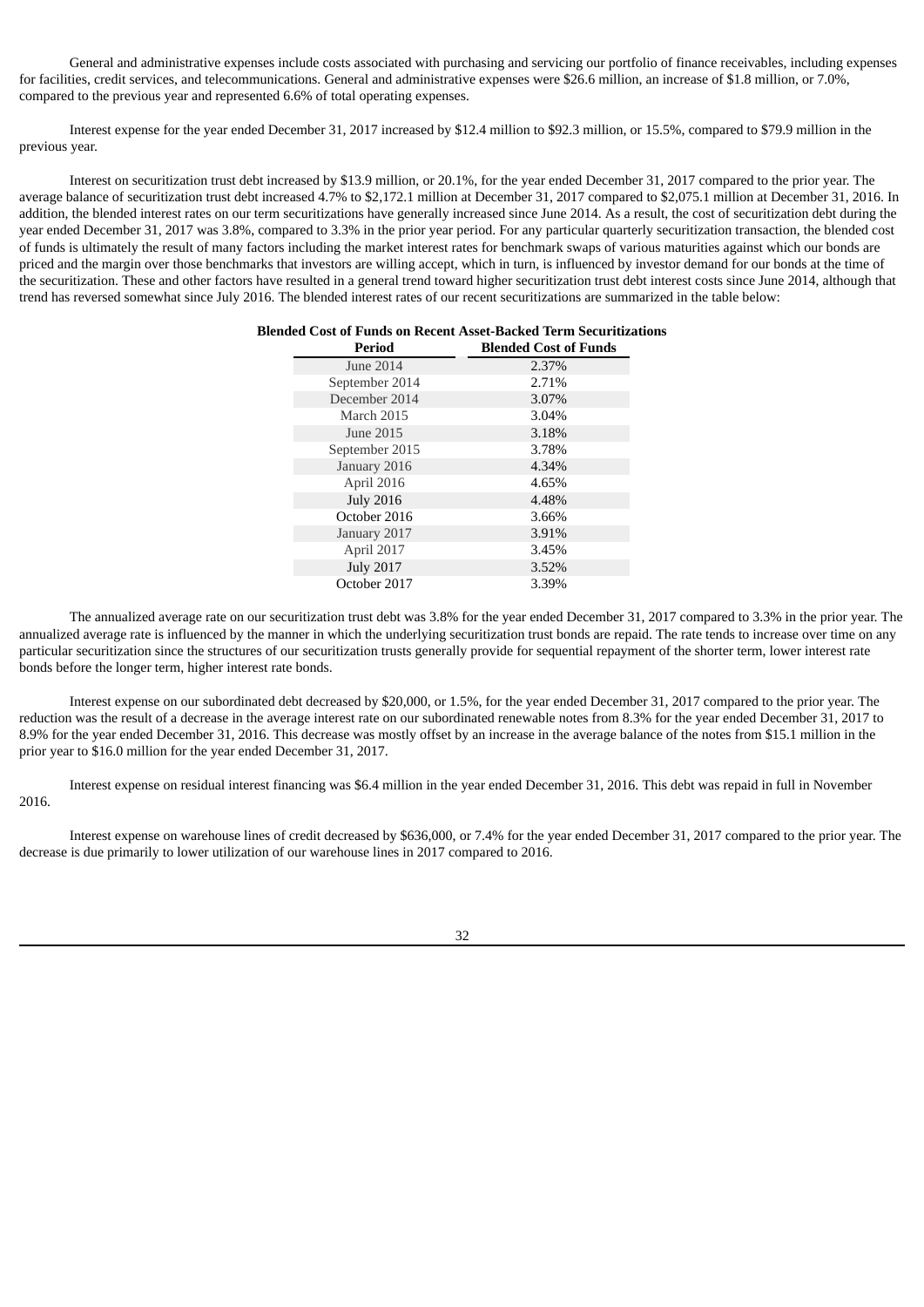The following table presents the components of interest income and interest expense and a net interest yield analysis for the years ended December 31, 2017 and 2016:

|                                                                                     | <b>Year Ended December 31,</b> |                               |    |          |                                                   |                               |           |          |         |                                     |  |  |
|-------------------------------------------------------------------------------------|--------------------------------|-------------------------------|----|----------|---------------------------------------------------|-------------------------------|-----------|----------|---------|-------------------------------------|--|--|
|                                                                                     | 2017                           |                               |    |          |                                                   |                               | 2016      |          |         |                                     |  |  |
|                                                                                     | (Dollars in thousands)         |                               |    |          |                                                   |                               |           |          |         |                                     |  |  |
|                                                                                     |                                | Average<br><b>Balance</b> (1) |    | Interest | <b>Annualized</b><br>Average<br><b>Yield/Rate</b> | Average<br><b>Balance</b> (1) |           | Interest |         | Annualized<br>Average<br>Yield/Rate |  |  |
| <b>Interest Earning Assets</b>                                                      |                                |                               |    |          |                                                   |                               |           |          |         |                                     |  |  |
| Finance receivables gross (2)                                                       | \$                             | 2,299,218                     | -S | 424,174  | 18.4%                                             | -S                            | 2,188,852 | \$       | 408,996 | 18.7%                               |  |  |
| <b>Interest Bearing Liabilities</b>                                                 |                                |                               |    |          |                                                   |                               |           |          |         |                                     |  |  |
| Warehouse lines of credit                                                           | \$                             | 62,353                        |    | 7,933    | 12.7%                                             | - \$                          | 76,208    |          | 8,569   | 11.2%                               |  |  |
| Residual interest financing                                                         |                                |                               |    |          |                                                   |                               | 6,413     |          | 846     | 13.2%                               |  |  |
| Securitization trust debt                                                           |                                | 2,172,145                     |    | 83,084   | 3.8%                                              |                               | 2,075,127 |          | 69,178  | 3.3%                                |  |  |
| Subordinated renewable notes                                                        |                                | 16,028                        |    | 1,328    | 8.3%                                              |                               | 15,062    |          | 1,348   | 8.9%                                |  |  |
|                                                                                     |                                | 2,250,526                     |    | 92,345   | 4.1%                                              |                               | 2,172,810 |          | 79,941  | 3.7%                                |  |  |
|                                                                                     |                                |                               |    |          |                                                   |                               |           |          |         |                                     |  |  |
| Net interest income/spread                                                          |                                |                               |    | 331,829  |                                                   |                               |           |          | 329,055 |                                     |  |  |
| Net interest margin (3)                                                             |                                |                               |    |          | 14.4%                                             |                               |           |          |         | 15.0%                               |  |  |
| Ratio of average interest earning assets<br>to average interest bearing liabilities |                                | 102%                          |    |          |                                                   |                               | 101%      |          |         |                                     |  |  |

(1) Average balances are based on month end balances except for warehouse lines of credit, which are based on daily balances.

(2) Net of deferred fees and direct costs.

(3) Net interest income divided by average interest earning assets.

|                                     | <b>Year Ended December 31, 2017</b><br><b>Compared to December 31, 2016</b> |                     |                                |                |                              |          |
|-------------------------------------|-----------------------------------------------------------------------------|---------------------|--------------------------------|----------------|------------------------------|----------|
|                                     |                                                                             |                     | <b>Change Due to</b><br>Volume |                | <b>Change Due to</b><br>Rate |          |
|                                     |                                                                             | <b>Total Change</b> |                                |                |                              |          |
| <b>Interest Earning Assets</b>      |                                                                             |                     |                                | (In thousands) |                              |          |
| Finance receivables gross           | \$                                                                          | 15.178              | \$.                            | 20,622         | -S                           | (5, 444) |
| <b>Interest Bearing Liabilities</b> |                                                                             |                     |                                |                |                              |          |
| Warehouse lines of credit           |                                                                             | (636)               |                                | (1,558)        |                              | 922      |
| Residual interest financing         |                                                                             | (846)               |                                | (846)          |                              |          |
| Securitization trust debt           |                                                                             | 13,906              |                                | 3,234          |                              | 10,672   |
| Subordinated renewable notes        |                                                                             | (20)                |                                | 86             |                              | (106)    |
|                                     |                                                                             | 12,404              |                                | 916            |                              | 11,488   |
| Net interest income/spread          |                                                                             | 2,774               | ፍ                              | 19,706         | ፍ                            | (16,932) |

Provision for credit losses was \$186.7 million for the year ended December 31, 2017, an increase of \$8.2 million, or 4.6% compared to the prior year and represented 46.4% of total operating expenses. The provision for credit losses maintains the allowance for finance credit losses at levels that we feel are adequate for probable incurred credit losses that can be reasonably estimated. Our approach for establishing the allowance requires greater amounts of provision for credit losses early in the terms of our finance receivables, and also takes into account the performance of the receivables. Consequently, the increase in provision expense is the result of the larger portfolio owned by our consolidated subsidiaries compared to the prior year and an adverse trend in the performance of our receivables.

Marketing expenses consist primarily of commission-based compensation paid to our employee marketing representatives. Our marketing representatives earn a salary plus commissions based on volume of contract purchases and sales of ancillary products and services that we offer our dealers, such as training programs, internet lead sales, and direct mail products. Marketing expenses decreased by \$2.2 million, or 12.4%, to \$15.6 million during the year ended December 31, 2017, compared to \$17.8 million in the prior year, and represented 3.9% of total operating expenses. For the year ended December 31, 2017, we purchased 52,643 contracts representing \$859.1 million in receivables compared to 66,527 contracts representing \$1,088.8 million in receivables in the prior year.

Occupancy expenses increased by \$2.0 million or 38.1%, to \$7.2 million compared to \$5.2 million in the previous year and represented 1.8% of total operating expenses. The increase in occupancy expense is a result of leases for additional office space in Irvine, California and Las Vegas, Nevada.

Depreciation and amortization expenses increased by \$157,000 or 20.2%, to \$934,000 compared to \$777,000 in the previous year and represented 0.1% of total operating expenses.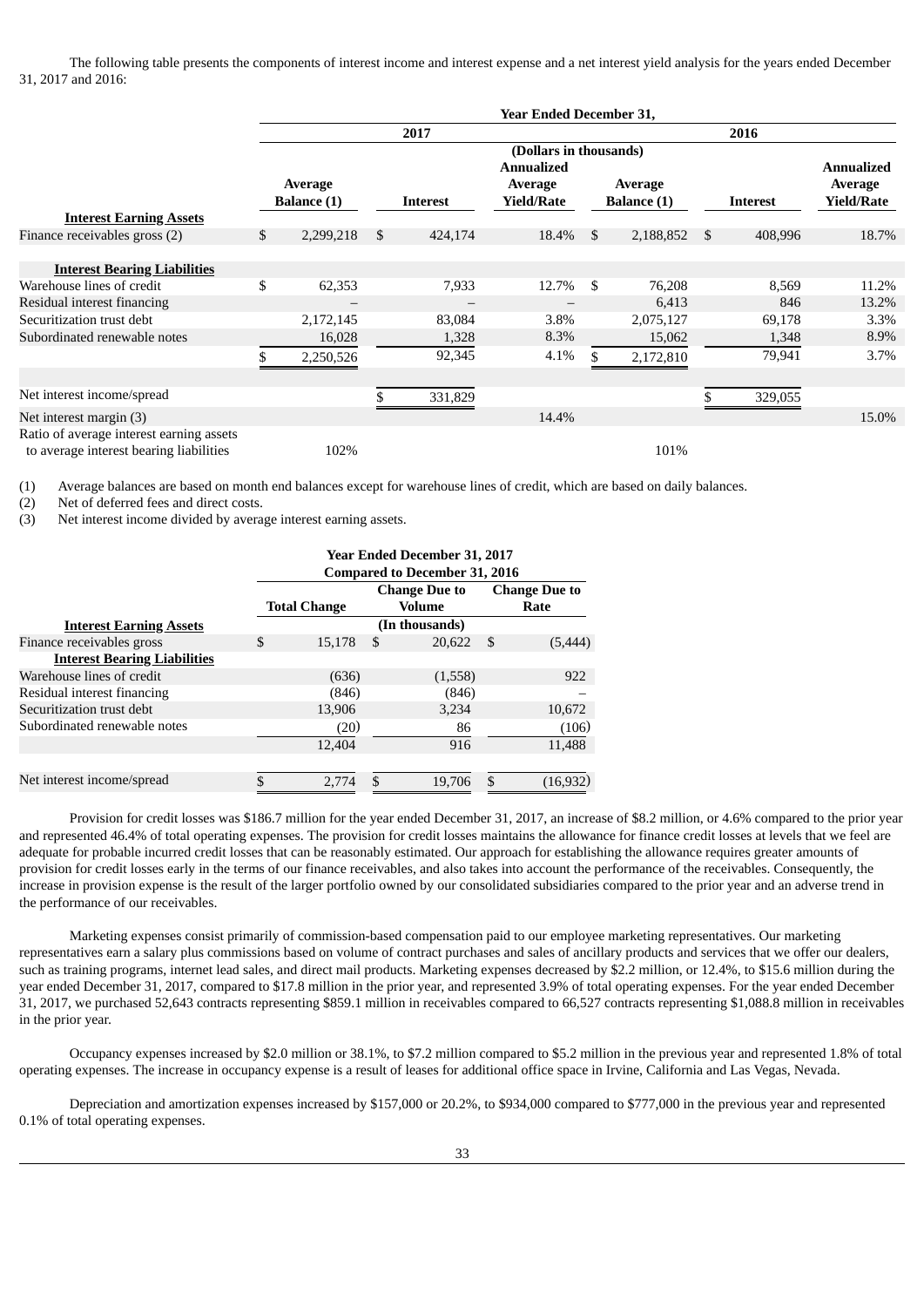For the year ended December 31, 2017, we recorded income tax expense of \$28.3 million, representing an effective income tax rate of 88.3%. This includes \$15.1 million of income tax expense related to the effects of the Tax Act, which are required to be recorded in the period of enactment. Excluding the impact of the Tax Act, the effective tax rate for 2017 would have been 41.1%. In 2016, we recorded \$20.4 million of income tax expense, representing a 41.0% effective income tax rate.

### Comparison of Operating Results for the year ended December 31, 2016 with the year ended December 31, 2015

*Revenues*. During the year ended December 31, 2016, our revenues were \$422.3 million, an increase of \$58.6 million, or 16.1%, from the prior year revenues of \$363.7 million. The primary reason for the increase in revenues is an increase in interest income. Interest income for the year ended December 31, 2016 increased \$59.1 million, or 16.9%, to \$409.0 million from \$349.9 million in the prior year. The primary reason for the increase in interest income is the increase in finance receivables held by consolidated subsidiaries, which increased from \$2,031.1 million at December 31, 2015 to \$2,307.9 million at December 31, 2016. The table below shows the average balances of our portfolio held by consolidated subsidiaries for the year ended December 31, 2016 and 2015:

|                                                                         | <b>Average Balances for the Year Ended</b> |                          |                                    |         |  |  |  |
|-------------------------------------------------------------------------|--------------------------------------------|--------------------------|------------------------------------|---------|--|--|--|
|                                                                         |                                            | <b>December 31, 2016</b> | <b>December 31, 2015</b><br>Amount |         |  |  |  |
|                                                                         |                                            | Amount                   |                                    |         |  |  |  |
| <b>Finance Receivables Owned by</b><br><b>Consolidated Subsidiaries</b> |                                            | (\$ in millions)         |                                    |         |  |  |  |
| CPS Originated Receivables                                              | S                                          | 2.225.9                  |                                    | 1,844.5 |  |  |  |
| Fireside                                                                |                                            |                          |                                    | 0.4     |  |  |  |
| Total                                                                   | S                                          | 2.225.9                  |                                    | 1.844.9 |  |  |  |

Other income decreased by \$452,000, or 3.3%, to \$13.3 million in the year ended December 31, 2016 from \$13.7 million during the prior year. The decrease consists of an decrease of \$532,000 in servicing fees and recoveries we earn on portfolios we service for third parties and a decrease of \$465,000 in payments from third-party providers of convenience fees paid by our customers for web based and other electronic payments. The decreases were somewhat offset by increases of \$275,000 associated with direct mail and other related products and services that we offer to our dealers and an increase of \$195,000 in sales tax refunds.

*Expenses*. Our operating expenses consist largely of provision for credit losses, interest expense, employee costs and general and administrative expenses. Provision for credit losses and interest expense are significantly affected by the volume of automobile contracts we purchased during the trailing 12-month period and by the outstanding balance of finance receivables held by consolidated subsidiaries. Employee costs and general and administrative expenses are incurred as applications and automobile contracts are received, processed and serviced. Factors that affect margins and net income include changes in the automobile and automobile finance market environments, and macroeconomic factors such as interest rates and changes in the unemployment level.

Employee costs include base salaries, commissions and bonuses paid to employees, and certain expenses related to the accounting treatment of outstanding stock options, and are one of our most significant operating expenses. These costs (other than those relating to stock options) generally fluctuate with the level of applications and automobile contracts processed and serviced.

Other operating expenses consist largely of facilities expenses, telephone and other communication services, credit services, computer services, marketing and advertising expenses, and depreciation and amortization.

Total operating expenses were \$372.6 million for the year ended December 31, 2016, compared to \$302.3 million for the prior year, an increase of \$70.4 million, or 23.3%. The increase is primarily due to the increase in the amount of new contracts we purchased, the resulting increase in our consolidated portfolio and associated interest expense, servicing costs, and the related increase in our provision for credit losses.

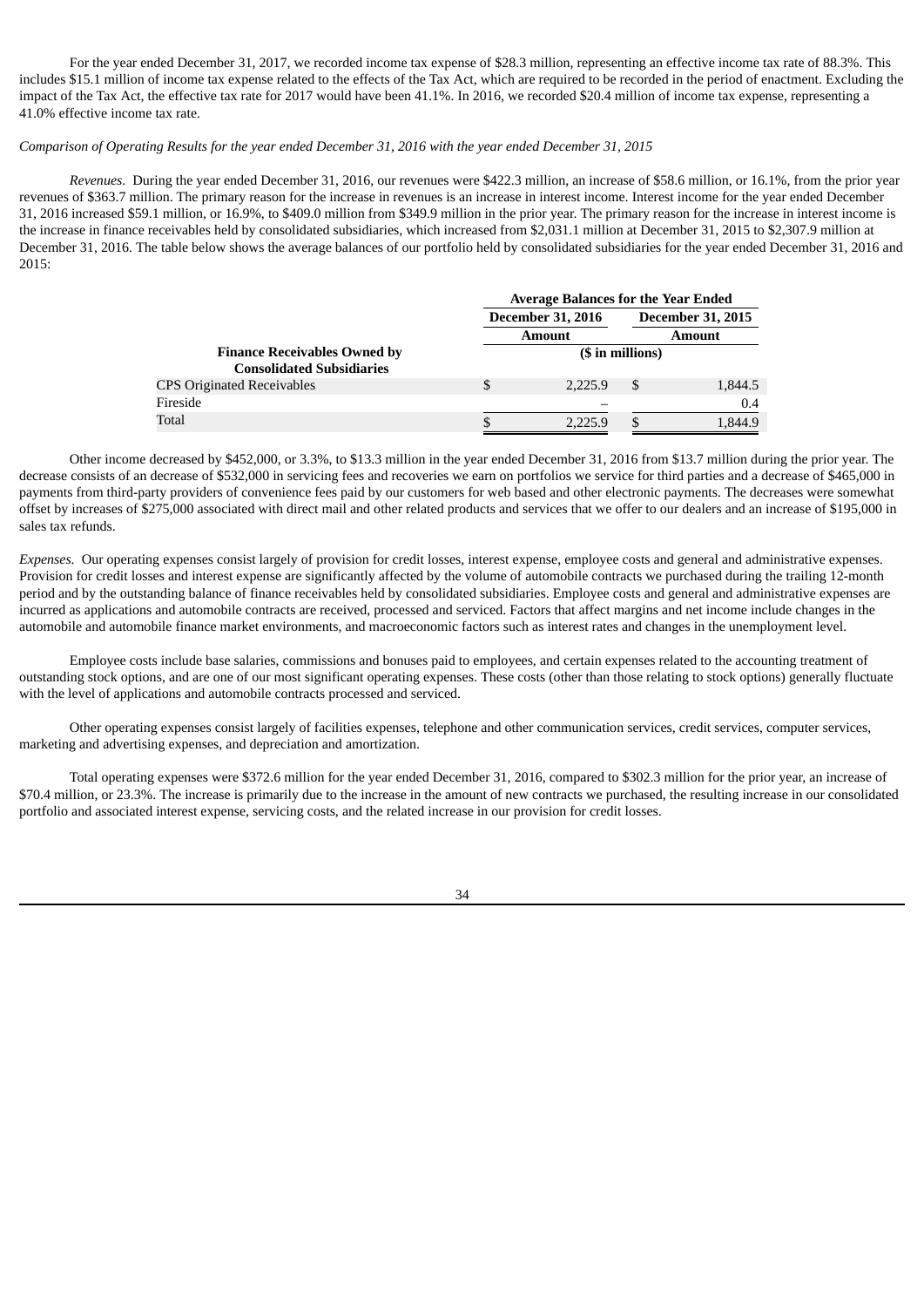Employee costs increased by \$6.0 million or 10.1%, to \$65.5 million during the year ended December 31, 2016, representing 17.6% of total operating expenses, from \$59.6 million for the prior year, or 19.7% of total operating expenses. Since 2010, we have added employees in our Originations and Marketing departments to accommodate the increase in contract purchases. More recently, we have also added Servicing staff to accommodate the increase in the number of accounts in our managed portfolio. The table below summarizes our employees by category as well as contract purchases and units in our managed portfolio as of, and for the years ended, December 31, 2016 and 2015:

|                                         | <b>December 31, 2016</b> |         |    | <b>December 31, 2015</b> |  |  |  |
|-----------------------------------------|--------------------------|---------|----|--------------------------|--|--|--|
|                                         | <b>Amount</b>            |         |    | <b>Amount</b>            |  |  |  |
|                                         | (\$ in millions)         |         |    |                          |  |  |  |
| Contracts purchased (dollars)           | \$                       | 1,088.8 | S  | 1,060.5                  |  |  |  |
| Contracts purchased (units)             |                          | 66,527  |    | 64,130                   |  |  |  |
| Managed portfolio outstanding (dollars) | \$                       | 2,308.1 | \$ | 2,031.1                  |  |  |  |
| Managed portfolio outstanding (units)   |                          | 169,720 |    | 149,158                  |  |  |  |
|                                         |                          |         |    |                          |  |  |  |
| Number of Originations staff            |                          | 215     |    | 243                      |  |  |  |
| Number of Marketing staff               |                          | 114     |    | 140                      |  |  |  |
| Number of Servicing staff               |                          | 542     |    | 487                      |  |  |  |
| Number of other staff                   |                          | 89      |    | 65                       |  |  |  |
| Total number of employees               |                          | 960     |    | 935                      |  |  |  |

General and administrative expenses include costs associated with purchasing and servicing our portfolio of finance receivables, including expenses for facilities, credit services, and telecommunications. General and administrative expenses were \$24.8 million, an increase of \$4.7 million, or 23.2%, compared to the previous year and represented 6.7% of total operating expenses.

Interest expense for the year ended December 31, 2016 increased by \$22.2 million to \$79.9 million, or 38.4%, compared to \$57.7 million in the previous year.

Interest on securitization trust debt increased by \$20.5 million, or 42.3%, for the year ended December 31, 2016 compared to the prior year. The average balance of securitization trust debt increased 22.2% to \$2,075.1 million at December 31, 2016 compared to \$1,698.8 million at December 31, 2015. In addition, the blended interest rates on our term securitizations have generally increased since June 2014. As a result, the cost of securitization debt during the year ended December 31, 2016 was 3.3%, compared to 2.9% in the prior year period. For any particular quarterly securitization transaction, the blended cost of funds is ultimately the result of many factors including the market interest rates for benchmark swaps of various maturities against which our bonds are priced and the margin over those benchmarks that investors are willing accept, which in turn, is influenced by investor demand for our bonds at the time of the securitization. These and other factors have resulted in a general trend toward higher securitization trust debt interest costs since June 2014, although that trend has reversed somewhat since July 2016. The blended interest rates of our recent securitizations are summarized in the table below:

| <b>Blended Cost of Funds on Recent Asset-Backed Term Securitizations</b> |                              |  |  |  |  |  |  |
|--------------------------------------------------------------------------|------------------------------|--|--|--|--|--|--|
| Period                                                                   | <b>Blended Cost of Funds</b> |  |  |  |  |  |  |
| June 2014                                                                | 2.37%                        |  |  |  |  |  |  |
| September 2014                                                           | 2.71%                        |  |  |  |  |  |  |
| December 2014                                                            | 3.07%                        |  |  |  |  |  |  |
| March 2015                                                               | 3.04%                        |  |  |  |  |  |  |
| June 2015                                                                | 3.18%                        |  |  |  |  |  |  |
| September 2015                                                           | 3.78%                        |  |  |  |  |  |  |
| January 2016                                                             | 4.34%                        |  |  |  |  |  |  |
| April 2016                                                               | 4.65%                        |  |  |  |  |  |  |
| <b>July 2016</b>                                                         | 4.48%                        |  |  |  |  |  |  |
| October 2016                                                             | 3.66%                        |  |  |  |  |  |  |

Interest expense on our subordinated debt decreased by \$234,000, or 14.8%, for the year ended December 31, 2016 compared to the prior year. The reduction was the result of our decreasing the average interest rate on our subordinated renewable notes from 10.5% for the year ended December 31, 2015 to 8.9% for the year ended December 31, 2016.

Interest expense on residual interest financing decreased \$559,000, or 39.7% in the year ended December 31, 2016 compared to the prior year. The decrease is due to the repayments on that facility during the year, including repayment in full in November 2016.

Interest expense on warehouse lines of credit increased by \$2.4 million, or 39.9% for the year ended December 31, 2016 compared to the prior year. The increase is due primarily to greater utilization of our warehouse lines in 2016 compared to 2015 as a result of our change from conducting our term securitizations primarily at the beginning of the calendar quarter in 2016 rather than at the end of the calendar quarter as we did in 2015.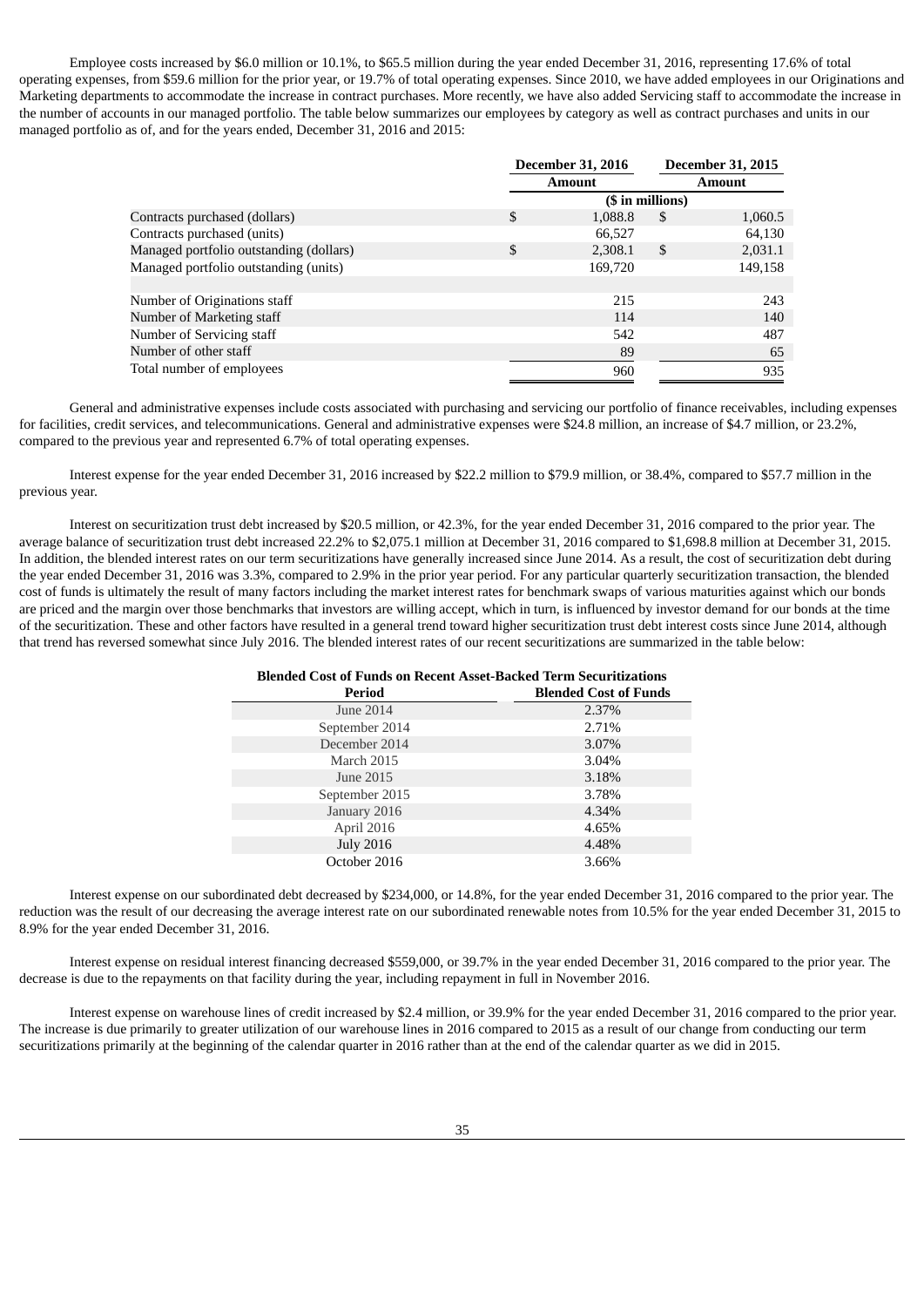The following table presents the components of interest income and interest expense and a net interest yield analysis for the years ended December 31, 2016 and 2015:

|                                                                                     | <b>Year Ended December 31,</b> |    |                                             |                       |    |                               |    |                   |                       |
|-------------------------------------------------------------------------------------|--------------------------------|----|---------------------------------------------|-----------------------|----|-------------------------------|----|-------------------|-----------------------|
|                                                                                     |                                |    | 2016                                        |                       |    |                               |    | 2015              |                       |
|                                                                                     |                                |    | (Dollars in thousands)<br><b>Annualized</b> |                       |    |                               |    | <b>Annualized</b> |                       |
|                                                                                     | Average<br><b>Balance</b> (1)  |    | Interest                                    | Average<br>Yield/Rate |    | Average<br><b>Balance</b> (1) |    | Interest          | Average<br>Yield/Rate |
| <b>Interest Earning Assets</b>                                                      |                                |    |                                             |                       |    |                               |    |                   |                       |
| Finance receivables gross (2)                                                       | \$<br>2,188,852                | S. | 408,996                                     | 18.7%                 | S. | 1,819,071                     | \$ | 349,912           | 19.2%                 |
| <b>Interest Bearing Liabilities</b>                                                 |                                |    |                                             |                       |    |                               |    |                   |                       |
| Warehouse lines of credit                                                           | \$<br>76,208                   |    | 8,569                                       | $11.2\%$ \$           |    | 62,104                        |    | 6,127             | 9.9%                  |
| Residual interest financing                                                         | 6,413                          |    | 846                                         | 13.2%                 |    | 10,948                        |    | 1,405             | 12.8%                 |
| Securitization trust debt                                                           | 2,075,127                      |    | 69,178                                      | 3.3%                  |    | 1,698,777                     |    | 48,631            | 2.9%                  |
| Subordinated renewable notes                                                        | 15,062                         |    | 1,348                                       | 8.9%                  |    | 15,102                        |    | 1,582             | 10.5%                 |
|                                                                                     | 2,172,810                      |    | 79,941                                      | $3.7\%$               |    | 1,786,931                     |    | 57,745            | 3.2%                  |
|                                                                                     |                                |    |                                             |                       |    |                               |    |                   |                       |
| Net interest income/spread                                                          |                                |    | 329,055                                     |                       |    |                               | \$ | 292,167           |                       |
| Net interest margin (3)                                                             |                                |    |                                             | 15.0%                 |    |                               |    |                   | 16.1%                 |
| Ratio of average interest earning assets<br>to average interest bearing liabilities | 101%                           |    |                                             |                       |    | 102%                          |    |                   |                       |

(1) Average balances are based on month end balances except for warehouse lines of credit, which are based on daily balances.

(2) Net of deferred fees and direct costs.

(3) Net interest income divided by average interest earning assets.

| <b>Year Ended December 31, 2016</b><br><b>Compared to December 31, 2015</b> |        |                     |        |                                |          |  |  |  |
|-----------------------------------------------------------------------------|--------|---------------------|--------|--------------------------------|----------|--|--|--|
|                                                                             |        |                     |        |                                |          |  |  |  |
|                                                                             |        |                     |        |                                | Rate     |  |  |  |
| (In thousands)                                                              |        |                     |        |                                |          |  |  |  |
| \$                                                                          | 59,084 | \$.                 | 71,130 | \$.                            | (12,046) |  |  |  |
|                                                                             |        |                     |        |                                |          |  |  |  |
|                                                                             | 2,442  |                     | 1,391  |                                | 1,051    |  |  |  |
|                                                                             | (559)  |                     | (582)  |                                | 23       |  |  |  |
|                                                                             | 20,547 |                     | 10,774 |                                | 9,773    |  |  |  |
|                                                                             | (234)  |                     | (4)    |                                | (230)    |  |  |  |
|                                                                             | 22,196 |                     | 11,579 |                                | 10,617   |  |  |  |
|                                                                             | 36,888 | \$                  | 59,551 | \$                             | (22,663) |  |  |  |
|                                                                             |        | <b>Total Change</b> |        | <b>Change Due to</b><br>Volume |          |  |  |  |

Provision for credit losses was \$178.5 million for the year ended December 31, 2016, an increase of \$35.9 million, or 25.2% compared to the prior year and represented 47.9% of total operating expenses. The provision for credit losses maintains the allowance for finance credit losses at levels that we feel are adequate for probable incurred credit losses that can be reasonably estimated. Our approach for establishing the allowance requires greater amounts of provision for credit losses early in the terms of our finance receivables, and also takes into account the performance of the receivables. Consequently, the increase in provision expense is the result of the increase in contract purchases during the last year, the larger portfolio owned by our consolidated subsidiaries compared to the prior year, and an adverse trend in the performance of our receivables, which we believe is consistent with the aging of our portfolio and may also be related to certain procedural changes in our servicing practices that were required by a consent decree to which we became subject in June 2014.

Marketing expenses consist primarily of commission-based compensation paid to our employee marketing representatives. Our marketing representatives earn a salary plus commissions based on volume of contract purchases and sales of ancillary products and services that we offer our dealers, such as training programs, internet lead sales, and direct mail products. Marketing expenses increased by \$348,000, or 2.0%, to \$17.8 million during the year ended December 31, 2016, compared to \$17.5 million in the prior year, and represented 4.8% of total operating expenses. For the year ended December 31, 2016, we purchased 66,527 contracts representing \$1,088.8 million in receivables compared to 64,130 contracts representing \$1,060.5 million in receivables in the prior year.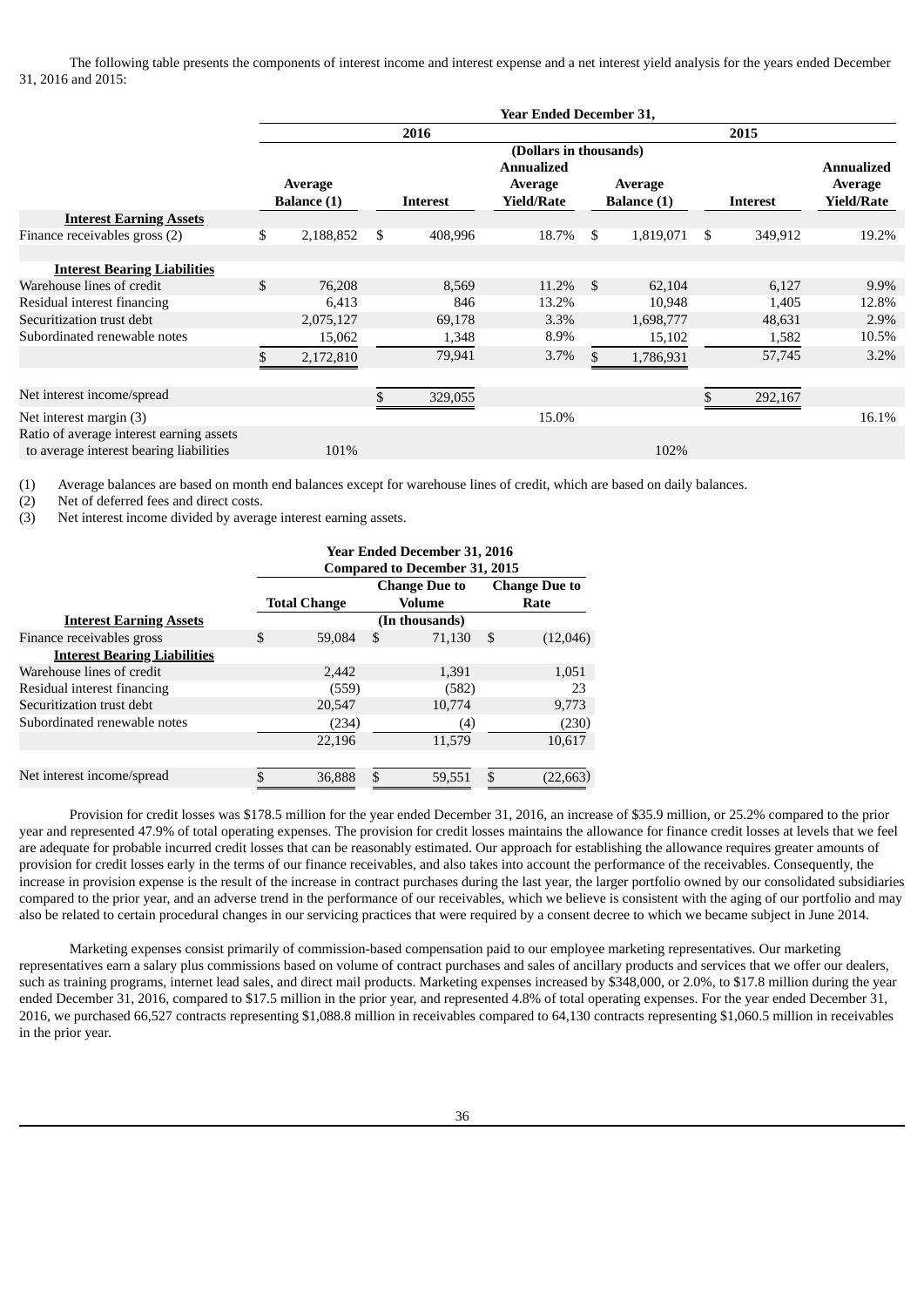Occupancy expenses increased by \$1.1 million or 27.0%, to \$5.2 million compared to \$4.1 million in the previous year and represented 1.4% of total operating expenses. In July 2015, we entered into a lease for additional office space in Irvine, California. We then occupied that space, and incurred incremental occupancy expense, in phases. The first phase was in July 2015 and the second and final phase was in April 2016.

Depreciation and amortization expenses increased by \$140,000 or 22.0%, to \$777,000 compared to \$637,000 in the previous year and represented 0.2% of total operating expenses.

For the year ended December 31, 2016, we recorded income tax expense of \$20.4 million, representing a 41.0% effective income tax rate. In the prior year, we recorded \$26.7 million of income tax expense, representing a 43.5% effective income tax rate.

### **Liquidity and Capital Resources**

#### *Liquidity*

Our business requires substantial cash to support our acquisitions of automobile contracts and other operating activities. Our primary sources of cash have been cash flow from operating activities, including proceeds from term securitization transactions and other sales of automobile contracts, amounts borrowed under warehouse credit facilities, servicing fees on portfolios of automobile contracts previously sold in securitization transactions or serviced for third parties, customer payments of principal and interest on finance receivables, fees for origination of automobile contracts, and releases of cash from securitized portfolios of automobile contracts in which we have retained a residual ownership interest and the related spread accounts. Our primary uses of cash have been the acquisitions of automobile contracts, repayment of securitization trust debt, repayment of amounts borrowed under warehouse credit facilities, operating expenses such as employee, interest, occupancy expenses and other general and administrative expenses, the establishment of spread accounts and initial overcollateralization, if any, and the increase of credit enhancement to required levels in securitization transactions, and income taxes. There can be no assurance that internally generated cash will be sufficient to meet our cash demands. The sufficiency of internally generated cash will depend on the performance of securitized pools (which determines the level of releases from those portfolios and their related spread accounts), the rate of expansion or contraction in our managed portfolio, and the terms upon which we are able to purchase, sell, and borrow against automobile contracts.

Net cash provided by operating activities for the years ended December 31, 2017, 2016 and 2015 was \$215.6 million, \$196.3 million and \$187.6 million, respectively. Net cash from operating activities is generally provided by net income from operations adjusted for significant non-cash items such as our provision for credit losses and accretion of deferred acquisition fees.

Net cash used in investing activities for the years ended December 31, 2017, 2016 and 2015 was \$209.8 million, \$444.5 million and \$441.3 million, respectively. Cash provided by investing activities primarily results from principal payments and other proceeds received on finance receivables held for investment. Cash used in investing activities generally relates to acquisitions of finance receivables. Acquisitions of finance receivables held for investment were \$859.1 million, \$1,088.8 million and \$1,060.5 million in 2017, 2016 and 2015, respectively. The results for 2015 also reflect a decrease of \$69.3 million in restricted cash. Our restricted cash balance at December 31, 2014 included \$85.3 million from the proceeds of the sale of the asset-backed notes that were held by the trustee pending delivery of the remaining receivables. Since we did not do a securitization in December 2015, 2016 or 2017, there was no related amount of restricted cash representing the pre-funding proceeds.

Net cash used in financing activities for the year ended December 31, 2017 was \$7.0 million. Net cash provided by financing activities for the years ended December 31, 2016 and 2015 was \$242.8 million and \$255.2 million, respectively. Cash used or provided by financing activities is primarily attributable to the repayment or issuance of debt, and in particular, securitization trust debt and portfolio acquisition financing. We issued \$852.6 million in new securitization trust debt in 2017 compared to \$1,197.5 million in 2016 and \$795.0 million in 2015. Repayments of securitization debt were \$851.2 million, \$834.9 million and \$662.0 million in 2017, 2016 and 2015, respectively.

We purchase automobile contracts from dealers for a cash price approximating their principal amount, adjusted for an acquisition fee which may either increase or decrease the automobile contract purchase price. Those automobile contracts generate cash flow, however, over a period of years. As a result, we have been dependent on warehouse credit facilities to purchase automobile contracts and on access to the asset-backed securitization market for long-term financing of our portfolio of automobile contracts. In addition, from time to time, we have relied on the availability of cash from outside sources in order to finance our continuing operations, as well as to fund the portion of automobile contract purchase prices not financed under revolving warehouse credit facilities.

The acquisition of automobile contracts for subsequent financing in securitization transactions, and the need to fund spread accounts and initial overcollateralization, if any, and increase credit enhancement levels when those transactions take place, results in a continuing need for capital. The amount of capital required is most heavily dependent on the rate of our automobile contract purchases, the required level of initial credit enhancement in securitizations, and the extent to which the previously established trusts and their related spread accounts either release cash to us or capture cash from collections on securitized automobile contracts. Of those, the factor most subject to our control is the rate at which we acquire automobile contracts.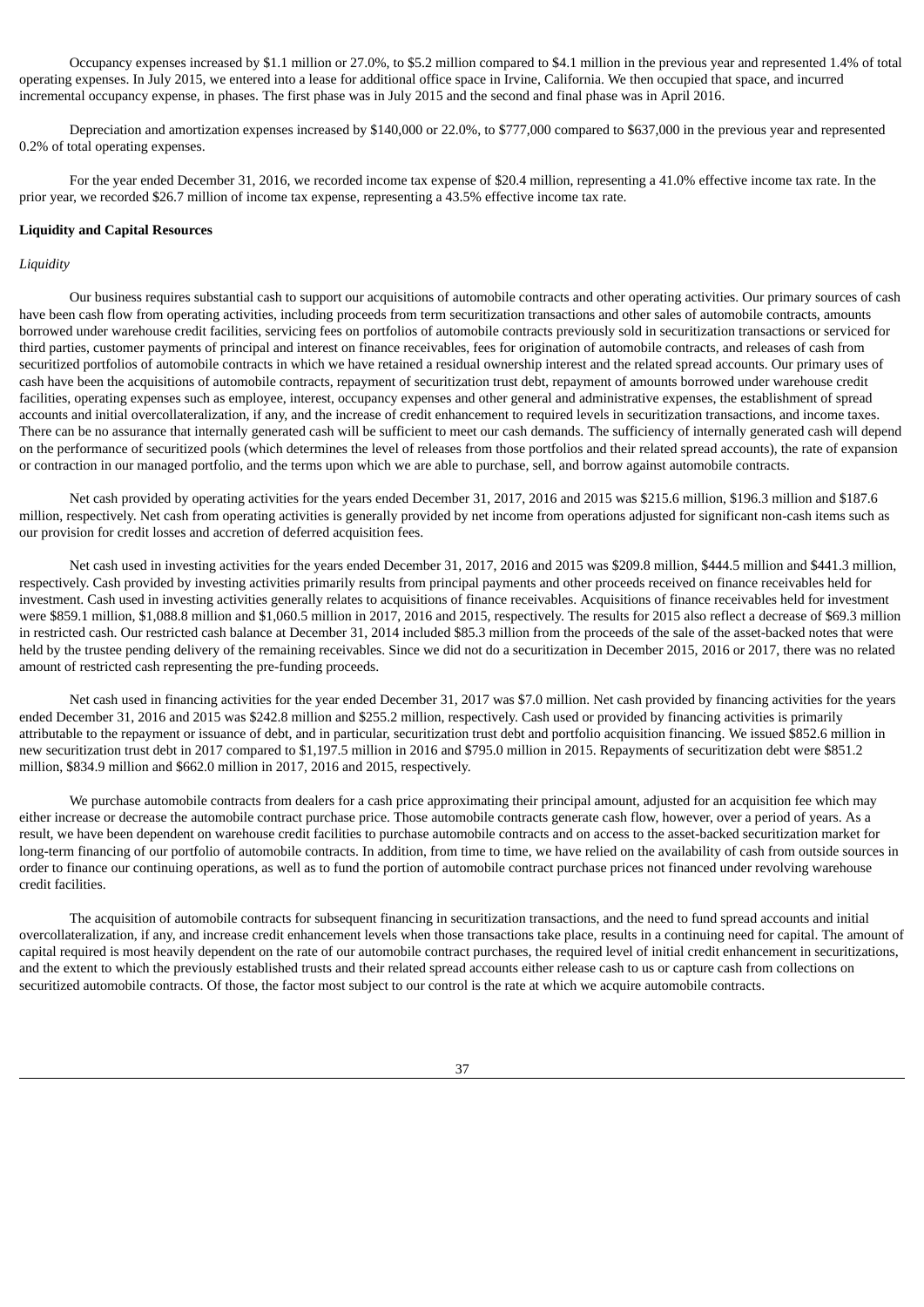We are and may in the future be limited in our ability to purchase automobile contracts due to limits on our capital. As of December 31, 2017, we had unrestricted cash of \$12.7 million. We had an aggregate of \$187.6 million available under our three \$100 million warehouse credit facilities (subject to available eligible collateral and our own capital). During 2017 we completed four securitizations aggregating \$870.0 million of receivables, and we intend to continue completing securitizations regularly during 2018, although there can be no assurance that we will be able to do so. Our plans to manage our liquidity include maintaining our rate of automobile contract purchases at a level that matches our available capital, and, as appropriate, minimizing our operating costs. If we are unable to complete such securitizations, we may be unable to increase our rate of automobile contract purchases, in which case our interest income and other portfolio related income could decrease.

Our liquidity will also be affected by releases of cash from the trusts established with our securitizations. While the specific terms and mechanics of each spread account vary among transactions, our securitization agreements generally provide that we will receive excess cash flows, if any, only if the amount of credit enhancement has reached specified levels and the delinquency, defaults or net losses related to the automobile contracts in the pool are below certain predetermined levels. In the event delinquencies, defaults or net losses on the automobile contracts exceed such levels, the terms of the securitization: (i) may require increased credit enhancement to be accumulated for the particular pool; or (ii) in certain circumstances, may permit the transfer of servicing on some or all of the automobile contracts to another servicer. There can be no assurance that collections from the related trusts will continue to generate sufficient cash.

We have and will continue to have a substantial amount of indebtedness. At December 31, 2017, we had approximately \$2,212.2 million of debt outstanding. Such debt consisted primarily of \$2,083.2 million of securitization trust debt, \$112.4 million of warehouse lines of credit, and \$16.6 million in subordinated renewable notes. We are also currently offering the subordinated notes to the public on a continuous basis, and such notes have maturities that range from three months to 10 years.

Although we believe we are able to service and repay our debt, there is no assurance that we will be able to do so. If our plans for future operations do not generate sufficient cash flows and earnings, our ability to make required payments on our debt would be impaired. Failure to pay our indebtedness when due could have a material adverse effect and may require us to issue additional debt or equity securities.

### *Contractual Obligations*

The following table summarizes our material contractual obligations as of December 31, 2017 (dollars in thousands):

|                         | <b>Payment Due by Period (1)</b> |  |           |   |              |  |        |  |           |  |
|-------------------------|----------------------------------|--|-----------|---|--------------|--|--------|--|-----------|--|
|                         |                                  |  | Less than |   | 2 to 3       |  | 4 to 5 |  | More than |  |
|                         | <b>Total</b>                     |  | Year      |   | <b>Years</b> |  | Years  |  | 5 Years   |  |
| Long Term Debt (2)      | 16,566                           |  | 8,406     | w | 4,558        |  | 1,973  |  | 1,629     |  |
| <b>Operating Leases</b> | 33.932                           |  | 6,493     |   | 13,500       |  | 12,323 |  | 1,616     |  |

(1) Securitization trust debt, in the aggregate amount of \$2,083.2 million as of December 31, 2017, is omitted from this table because it becomes due as and when the related receivables balance is reduced by payments and charge-offs. Expected payments, which will depend on the performance of such receivables, as to which there can be no assurance, are \$873.7 million in 2018, \$612.3 million in 2019, \$362.5 million in 2020, \$179.3 million in 2021, *\$49.5 million in 2022, and \$5.9 million in 2023.*

*(2) Long-term debt represents subordinated renewable notes.*

We anticipate repaying debt due in 2018 with a combination of cash flows from operations and the potential issuance of new debt.

### *Warehouse Credit Facilities*

The terms on which credit has been available to us for purchase of automobile contracts have varied in recent years, as shown in the following summary of our warehouse credit facilities:

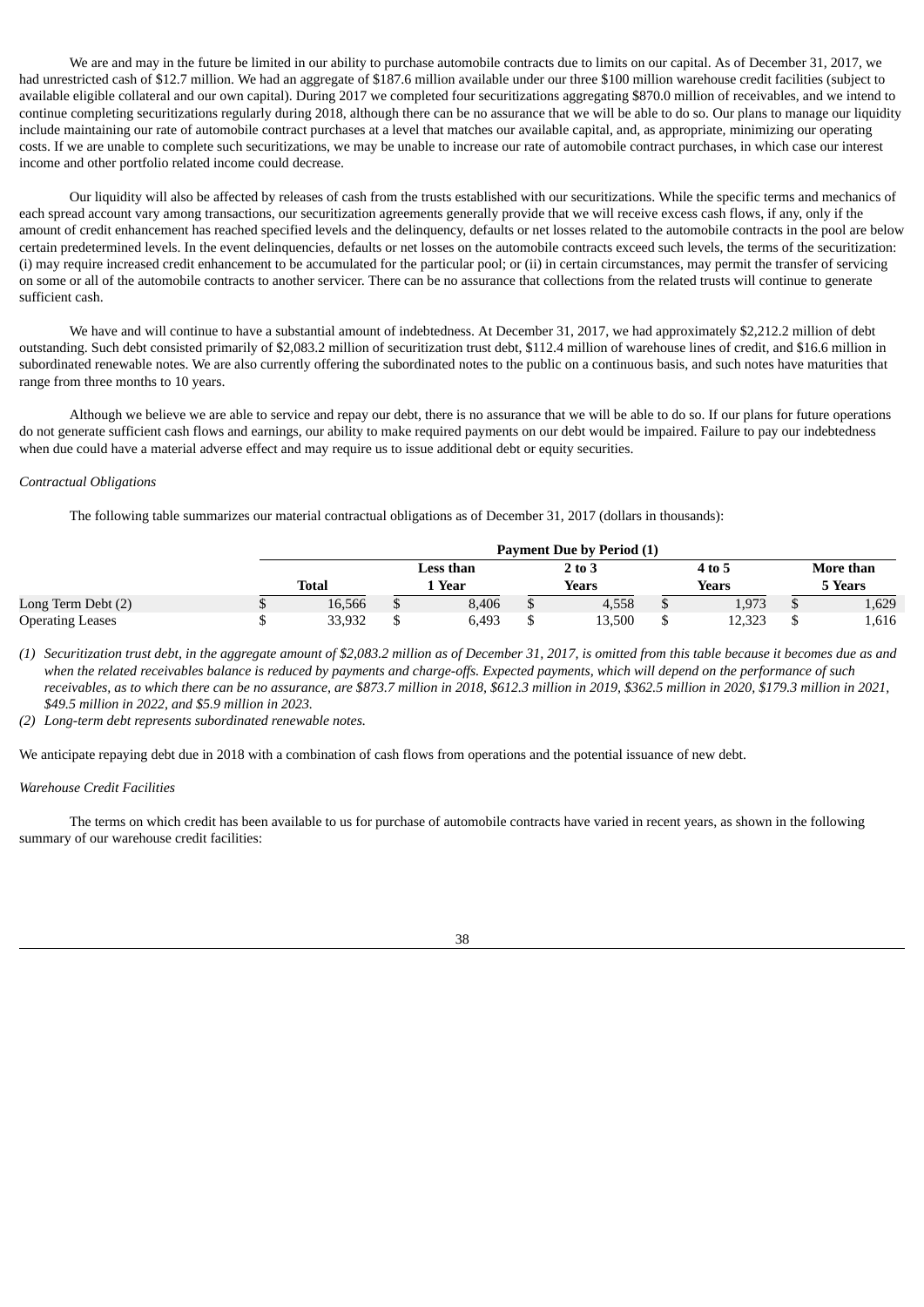*Facility Established in May 2012.* On May 11, 2012, we entered into a \$100 million one-year warehouse credit line with Citibank, N.A. The facility is structured to allow us to fund a portion of the purchase price of automobile contracts by borrowing from a credit facility to our consolidated subsidiary Page Eight Funding, LLC. The facility provides for effective advances up to 86.0% of eligible finance receivables. The loans under the facility accrue interest at one-month LIBOR plus 5.50% per annum, with a minimum rate of 6.25% per annum. In August 2016, this facility was amended to extend the revolving period to August 2018 and to include an amortization period through August 2019 for any receivables pledged to the facility at the end of the revolving period. At December 31, 2017 there was \$77.5 million outstanding under this facility.

*Facility Established in April 2015.* On April 17, 2015, we entered into an additional \$100 million one-year warehouse credit line with Fortress Investment Group. The facility is structured to allow us to fund a portion of the purchase price of automobile contracts by borrowing from a credit facility to our consolidated subsidiary Page Six Funding, LLC. The facility provides for effective advances up to 88.0% of eligible finance receivables. The loans under the facility accrue interest at one-month LIBOR plus 5.50% per annum, with a minimum rate of 6.50% per annum. In April 2017, this facility was amended to extend the revolving period to April 2019 followed by an amortization period through April 2021 for any receivables pledged to the facility at the end of the revolving period. At December 31, 2017 there was \$25.6 million outstanding under this facility.

*Facility Established in November 2015.* On November 24, 2015, we entered into an additional \$100 million one-year warehouse credit line with affiliates of Credit Suisse Group and Ares Management LP. The facility is structured to allow us to fund a portion of the purchase price of automobile contracts by borrowing from a credit facility to our consolidated subsidiary Page Nine Funding, LLC. The facility provides for effective advances up to 88.0% of eligible finance receivables, or up to 80.0% for certain other receivables. The loans under the facility accrue interest at a commercial paper rate plus 6.75% per annum, with a minimum rate of 7.75% per annum. In November 2017, this facility was amended to extend the revolving period to November 2019 followed by an amortization period through November 2021 for any receivables pledged to the facility at the end of the revolving period. At December 31, 2017 there was \$11.1 million outstanding under this facility.

### *Capital Resources*

Securitization trust debt is repaid from collections on the related receivables, and becomes due in accordance with its terms as the principal amount of the related receivables is reduced. Although the securitization trust debt also has alternative final maturity dates, those dates are significantly later than the dates at which repayment of the related receivables is anticipated, and at no time in our history have any of our sponsored asset-backed securities reached those alternative final maturities.

The acquisition of automobile contracts for subsequent transfer in securitization transactions, and the need to fund spread accounts and initial overcollateralization, if any, when those transactions take place, results in a continuing need for capital. The amount of capital required is most heavily dependent on the rate of our automobile contract purchases, the required level of initial credit enhancement in securitizations, and the extent to which the trusts and related spread accounts either release cash to us or capture cash from collections on securitized automobile contracts. We plan to adjust our levels of automobile contract purchases and the related capital requirements to match anticipated releases of cash from the trusts and related spread accounts.

39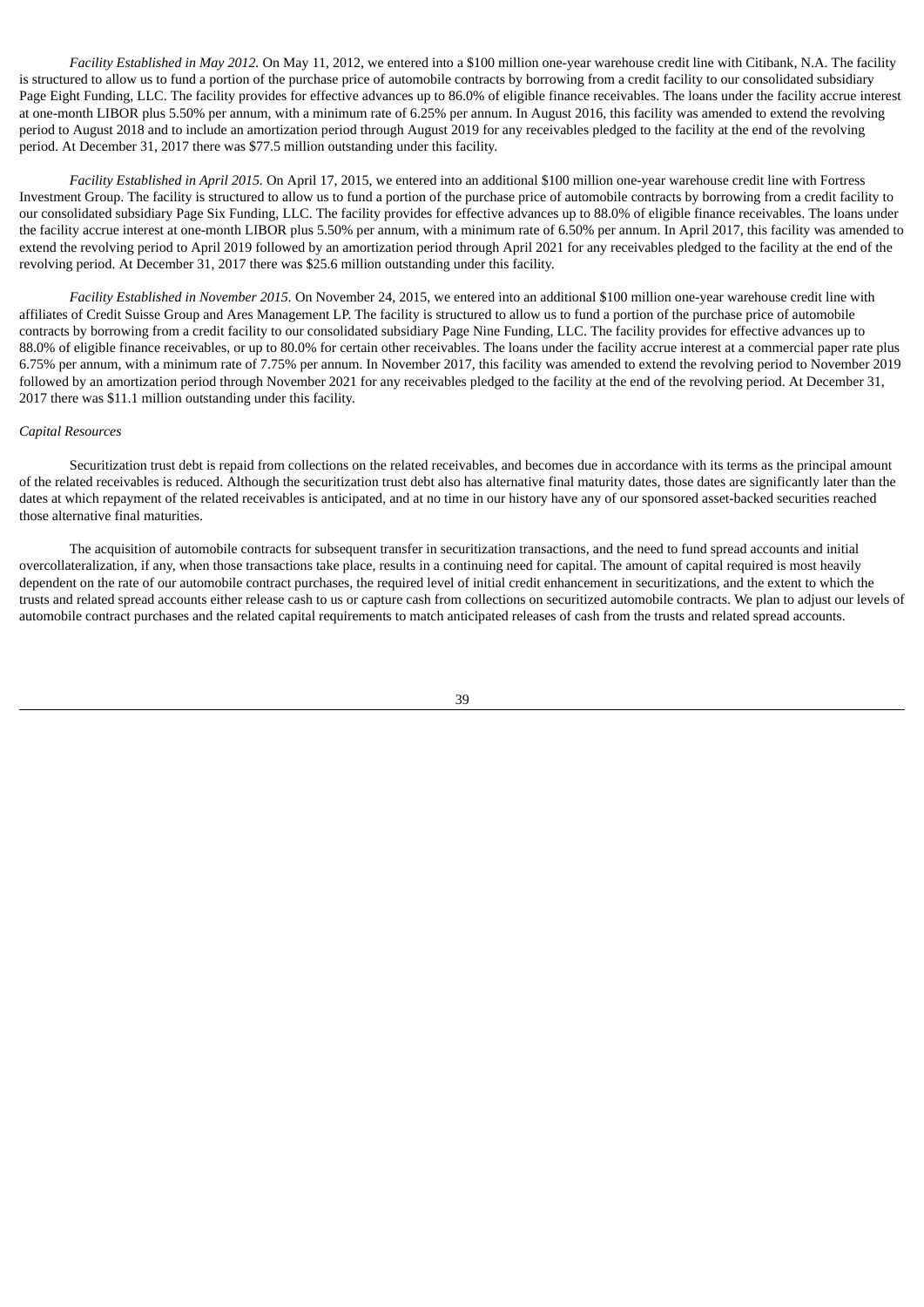# *Capitalization*

Over the period from January 1, 2015 through December 31, 2017 we have managed our capitalization by issuing and refinancing debt as summarized in the following table:

|                                                     |    |                          |    | <b>Year Ended December 31,</b> |      |           |  |
|-----------------------------------------------------|----|--------------------------|----|--------------------------------|------|-----------|--|
|                                                     |    | 2017                     |    |                                | 2016 |           |  |
|                                                     |    | (Dollars in thousands)   |    |                                |      |           |  |
| <b>RESIDUAL INTEREST FINANCING:</b>                 |    |                          |    |                                |      |           |  |
| Beginning balance                                   | \$ | $\overline{\phantom{0}}$ | \$ | 9,042                          | \$   | 12,327    |  |
| <b>Issuances</b>                                    |    | $\overline{\phantom{0}}$ |    |                                |      |           |  |
| Payments                                            |    | $\overline{\phantom{m}}$ |    | (9,042)                        |      | (3,285)   |  |
| <b>Ending balance</b>                               | \$ | $\overline{\phantom{0}}$ | \$ |                                | \$   | 9,042     |  |
| <b>SECURITIZATION TRUST DEBT:</b>                   |    |                          |    |                                |      |           |  |
| Beginning balance                                   | \$ | 2,080,900                | \$ | 1,731,598                      | \$   | 1,598,496 |  |
| <b>Issuances</b>                                    |    | 852,615                  |    | 1,197,515                      |      | 795,000   |  |
| Payments                                            |    | (851, 193)               |    | (834, 880)                     |      | (661,960) |  |
| Amortization of discount                            |    |                          |    | 20                             |      | 62        |  |
| Reclassification of deferred financing costs        |    |                          |    | (11,579)                       |      |           |  |
| Capitalization of deferred financing costs          |    | (6, 104)                 |    | (8,367)                        |      |           |  |
| Amortization of deferred financing costs            |    | 6,997                    |    | 6,593                          |      |           |  |
| <b>Ending balance</b>                               | \$ | 2,083,215                | \$ | 2,080,900                      | \$   | 1,731,598 |  |
| <b>SUBORDINATED RENEWABLE NOTES:</b>                |    |                          |    |                                |      |           |  |
| Beginning balance                                   | \$ | 14.949                   | \$ | 15,138                         | \$   | 15,233    |  |
| <b>Issuances</b>                                    |    | 4,083                    |    | 2,911                          |      | 1,551     |  |
| Payments                                            |    | (2,466)                  |    | (3,100)                        |      | (1,646)   |  |
| <b>Ending balance</b>                               | \$ | 16,566                   | \$ | 14,949                         | \$   | 15,138    |  |
| DEBT SECURED BY RECEIVABLES MEASURED AT FAIR VALUE: |    |                          |    |                                |      |           |  |
| Beginning balance                                   | \$ | $\overline{\phantom{m}}$ | \$ |                                | \$   | 1,250     |  |
| Payments                                            |    | $\overline{\phantom{m}}$ |    |                                |      | (1,250)   |  |
| Accretion of premium                                |    |                          |    |                                |      |           |  |
| Mark to fair value                                  |    | -                        |    | $\qquad \qquad -$              |      |           |  |
| <b>Ending balance</b>                               | \$ | $\overline{\phantom{0}}$ | \$ | $\equiv$                       | \$   |           |  |

#### *Residual Interest Financing.*

In April 2013, we established a five-year \$20 million term residual facility. The facility is secured by eligible residual interests in two previously securitized pools of automobile receivables. The facility provides for effective advances up to 70.0% of the related borrowing base. Notes issued under the facility accrue interest at one-month LIBOR plus 11.75% per annum. The facility was repaid in full in November 2016.

*Securitization Trust Debt.* Since 2011, we treated all 26 of our securitizations of automobile contracts as secured financings for financial accounting purposes, and the asset-backed securities issued in such securitizations remain on our consolidated balance sheet as securitization trust debt. We had \$2,083.2 million of securitization trust debt outstanding at December 31, 2017.

*Subordinated Renewable Notes Debt.* In June 2005, we began issuing registered subordinated renewable notes in an ongoing offering to the public. Upon maturity, the notes are automatically renewed for the same term as the maturing notes, unless we repay the notes or the investor notifies us within 15 days after the maturity date of his note that he wants it repaid. Renewed notes bear interest at the rate we are offering at that time to other investors with similar note maturities. Based on the terms of the individual notes, interest payments may be required monthly, quarterly, annually or upon maturity. At December 31, 2017 there were \$16.6 million of such notes outstanding.

We must comply with certain affirmative and negative covenants related to debt facilities, which require, among other things, that we maintain certain financial ratios related to liquidity, net worth, capitalization, investments, acquisitions, restricted payments and certain dividend restrictions. In addition, certain securitization and non-securitization related debt contain cross-default provisions that would allow certain creditors to declare default if a default occurred under a different facility. As of December 31, 2017, we were in compliance with all such covenants.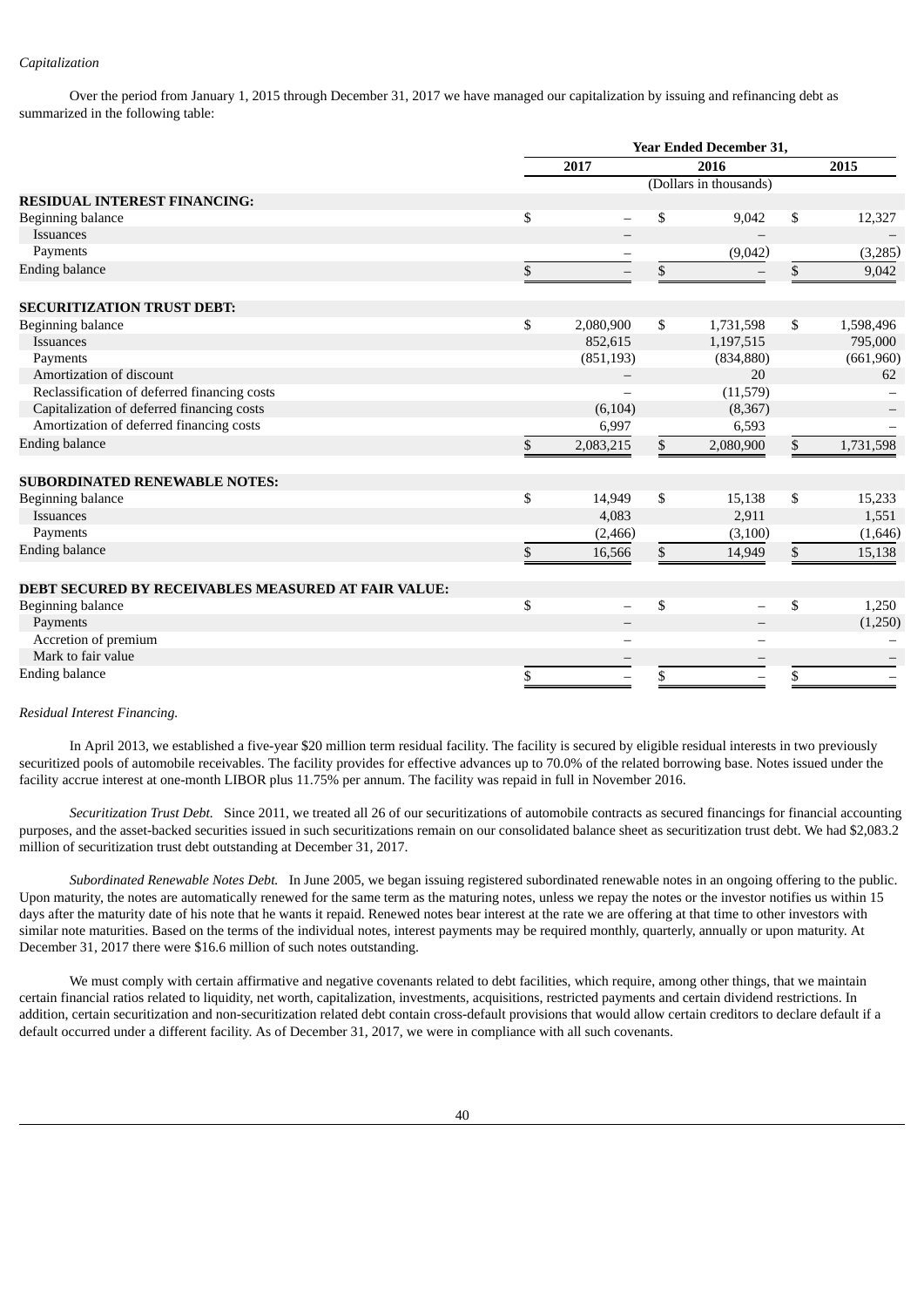### **Forward-looking Statements**

This report on Form 10-K includes certain "forward-looking statements". Forward-looking statements may be identified by the use of words such as "anticipates," "expects," "plans," "estimates," or words of like meaning. As to the specifically identified forward-looking statements, factors that could affect charge-offs and recovery rates include changes in the general economic climate, which could affect the willingness or ability of obligors to pay pursuant to the terms of contracts, changes in laws respecting consumer finance, which could affect our ability to enforce rights under contracts, and changes in the market for used vehicles, which could affect the levels of recoveries upon sale of repossessed vehicles. Factors that could affect our revenues in the current year include the levels of cash releases from existing pools of contracts, which would affect our ability to purchase contracts, the terms on which we are able to finance such purchases, the willingness of dealers to sell contracts to us on the terms that it offers, and the terms on which we are able to complete term securitizations once contracts are acquired. Factors that could affect our expenses in the current year include competitive conditions in the market for qualified personnel, investor demand for asset-backed securities and interest rates (which affect the rates that we pay on asset-backed securities issued in our securitizations). The statements concerning structuring securitization transactions as secured financings and the effects of such structures on financial items and on future profitability also are forward-looking statements. Any change to the structure of our securitization transaction could cause such forward-looking statements to be inaccurate. Both the amount of the effect of the change in structure on our profitability and the duration of the period in which our profitability would be affected by the change in securitization structure are estimates. The accuracy of such estimates will be affected by the rate at which we purchase and sell contracts, any changes in that rate, the credit performance of such contracts, the financial terms of future securitizations, any changes in such terms over time, and other factors that generally affect our profitability.

### **Item 7A. Quantitative and Qualitative Disclosures About Market Risk**

### **Interest Rate Risk**

We are subject to interest rate risk during the period between when contracts are purchased from dealers and when such contracts become part of a term securitization. Specifically, the interest rate due on our warehouse credit facilities are adjustable while the interest rates on the contracts are fixed. Therefore, if interest rates increase, the interest we must pay to our lenders under warehouse credit facilities is likely to increase while the interest we receive from warehoused automobile contracts remains the same. As a result, excess spread cash flow would likely decrease during the warehousing period. Additionally, automobile contracts warehoused and then securitized during a rising interest rate environment may result in less excess spread cash flow to us. Historically, our securitization facilities have paid fixed rate interest to security holders set at prevailing interest rates at the time of the closing of the securitization, which may not take place until several months after we purchased those contracts. Our customers, on the other hand, pay fixed rates of interest on the automobile contracts, set at the time they purchase the underlying vehicles. A decrease in excess spread cash flow could adversely affect our earnings and cash flow.

To mitigate, but not eliminate, the short-term risk relating to interest rates payable under the warehouse facilities, we have historically held automobile contracts in the warehouse credit facilities for less than four months. To mitigate, but not eliminate, the long-term risk relating to interest rates payable by us in securitizations, we have structured our term securitization transactions to include pre-funding structures, whereby the amount of notes issued exceeds the amount of contracts initially sold to the trusts. We expect to continue to use pre-funding structures in our securitizations. In pre-funding, the proceeds from the pre-funded portion are held in an escrow account until we sell the additional contracts to the trust. In pre-funded securitizations, we lock in the borrowing costs with respect to the contracts we subsequently deliver to the securitization trust. However, we incur an expense in pre-funded securitizations equal to the difference between the money market yields earned on the proceeds held in escrow prior to subsequent delivery of contracts and the interest rate paid on the notes outstanding. The amount of such expense may vary. Despite these mitigation strategies, an increase in prevailing interest rates would cause us to receive less excess spread cash flows on automobile contracts, and thus could adversely affect our earnings and cash flows.

#### **Item 8. Financial Statements and Supplementary Data**

This report includes Consolidated Financial Statements, notes thereto and an Independent Auditors' Report, at the pages indicated below, in the "Index to Financial Statements."

### **Item 9. Changes in and Disagreements with Accountants on Accounting and Financial Disclosure**

Not applicable.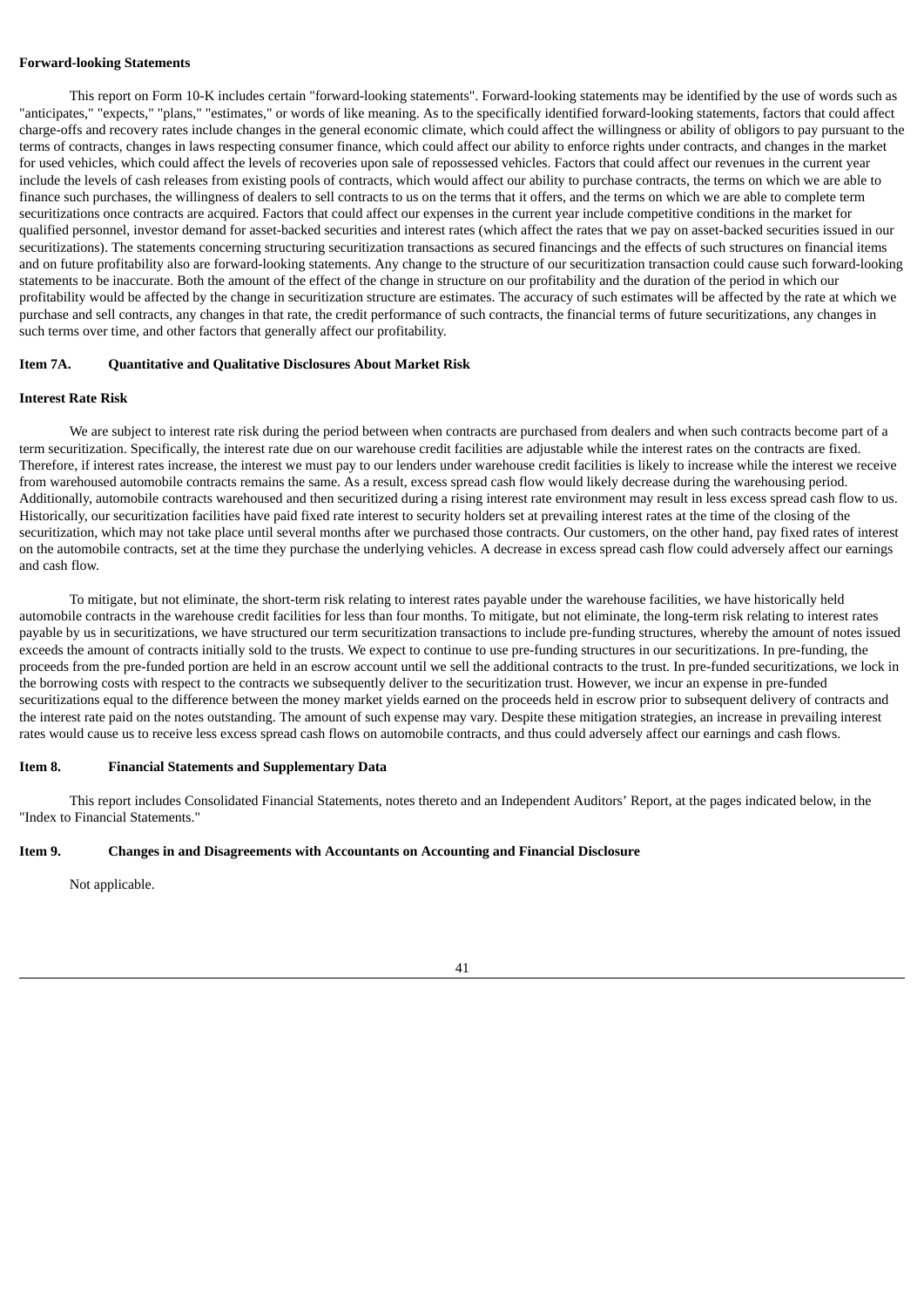# **Item 9A. Controls and Procedures**

*Disclosure Controls and Procedures*. Under the supervision and with the participation of the Company's Chief Executive Officer and Chief Financial Officer, management of the Company has evaluated the effectiveness of the design and operation of the Company's disclosure controls and procedures, as defined in Rules 13a-15(e) and 15d-15(e) under the Securities Exchange Act of 1934 (the "Exchange Act") as of December 31, 2017 (the "Evaluation Date"). Based upon that evaluation, the Chief Executive Officer and Chief Financial Officer concluded that, as of the Evaluation Date, the Company's disclosure controls and procedures are effective (i) to ensure that information required to be disclosed by us in reports that the Company files or submits under the Exchange Act is recorded, processed, summarized and reported within the time periods specified in the rules and forms of the Securities and Exchange Commission; and (ii) to ensure that information required to be disclosed in the reports that the Company files or submits under the Exchange Act is accumulated and communicated to our management, including the Company's Chief Executive Officer and Chief Financial Officer, to allow timely decisions regarding required disclosures. The certifications of our Chief Executive Officer and Chief Financial Officer required under Section 302 of the Sarbanes-Oxley Act have been filed as Exhibits 31.1 and 31.2 to this report.

*Internal Control.* Management's Report on Internal Control over Financial Reporting is included in this Annual Report, immediately below. During the fiscal quarter ended December 31, 2017, there were no changes in our internal control over financial reporting that have materially affected, or are reasonably likely to materially affect, our internal control over financial reporting.

*Management's Report on Internal Control over Financial Reporting*. We are responsible for establishing and maintaining adequate internal control over financial reporting as defined in Rule 13a-15(f) under the Securities Exchange Act of 1934. Our internal control over financial reporting is designed to provide reasonable assurance to our management and Board of Directors regarding the preparation and fair presentation of published financial statements.

Because of its inherent limitations, internal control over financial reporting may not prevent or detect misstatements. Therefore, even those systems determined to be effective can only provide reasonable assurance with respect to financial statement preparation and presentation.

Management, with the participation of the Chief Executive and Chief Financial Officers, assessed the effectiveness of our internal control over financial reporting as of December 31, 2017. In making this assessment, we used the criteria set forth by the Committee of Sponsoring Organizations of the Treadway Commission (COSO) in the 2013 Internal Control — Integrated Framework. Based on this assessment, management, with the participation of the Chief Executive and Chief Financial Officers, believes that, as of December 31, 2017, our internal control over financial reporting is effective based on those criteria.

Our internal control over financial reporting as of December 31, 2017, has been audited by Crowe Horwath LLP, an independent registered public accounting firm, as stated in their report which is included herein.

### **Item 9B. Other Information**

Not Applicable.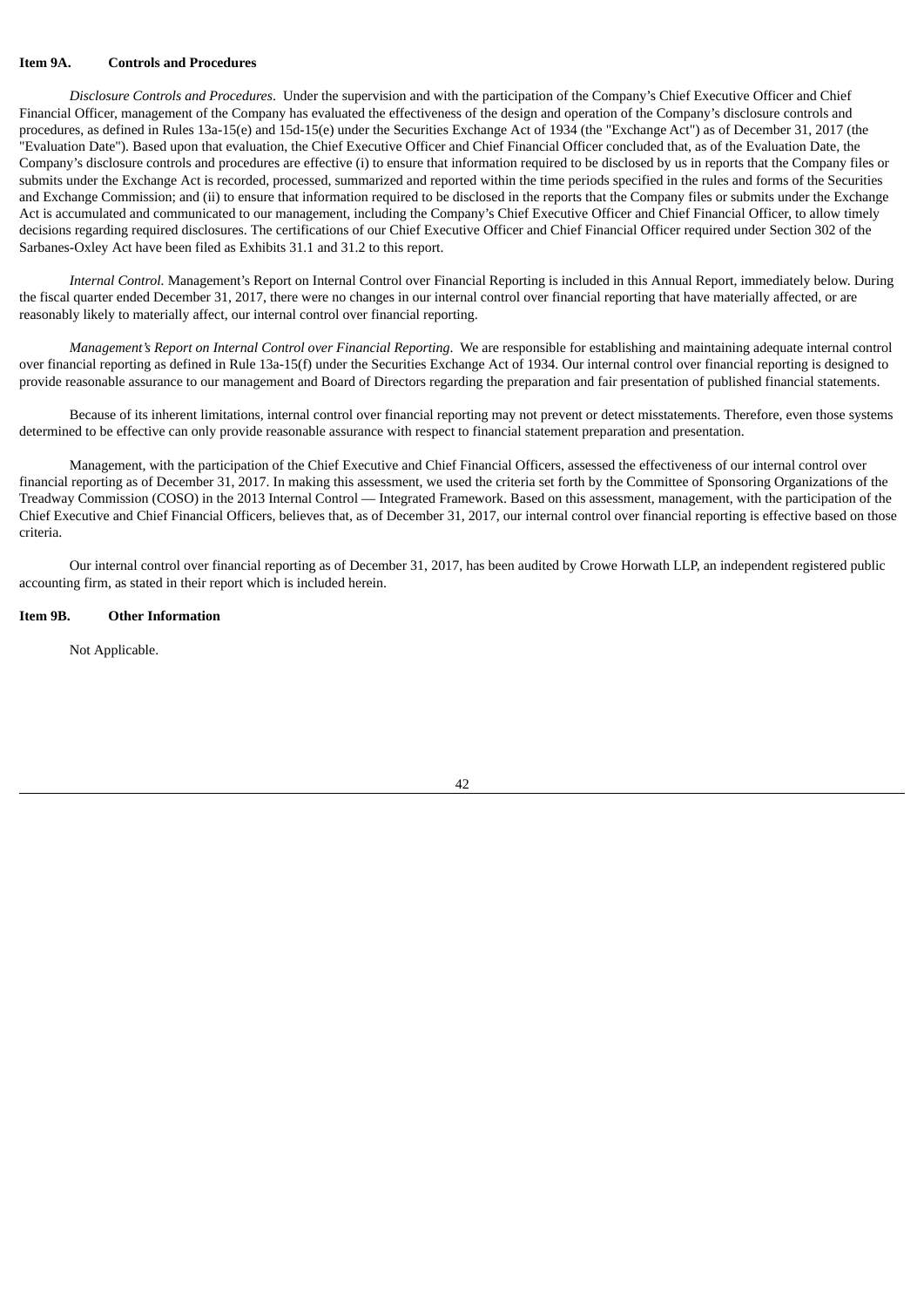### **PART III**

## **Item 10. Directors and Executive Officers and Corporate Governance**

Information regarding directors of the registrant is incorporated by reference to the registrant's definitive proxy statement for its annual meeting of shareholders to be held in 2018 (the "2018 Proxy Statement"). The 2018 Proxy Statement will be filed not later than April 30, 2018. Information regarding executive officers of the registrant appears in Part I of this report, and is incorporated herein by reference.

## **Item 11. Executive Compensation**

Incorporated by reference to the 2018 Proxy Statement.

# **Item 12. Security Ownership of Certain Beneficial Owners and Management and Related Stockholder Matters**

Incorporated by reference to the 2018 Proxy Statement.

# **Item 13. Certain Relationships and Related Transactions, and Director Independence**

Incorporated by reference to the 2018 Proxy Statement.

# **Item 14. Principal Accountant Fees and Services**

Incorporated by reference to the 2018 Proxy Statement.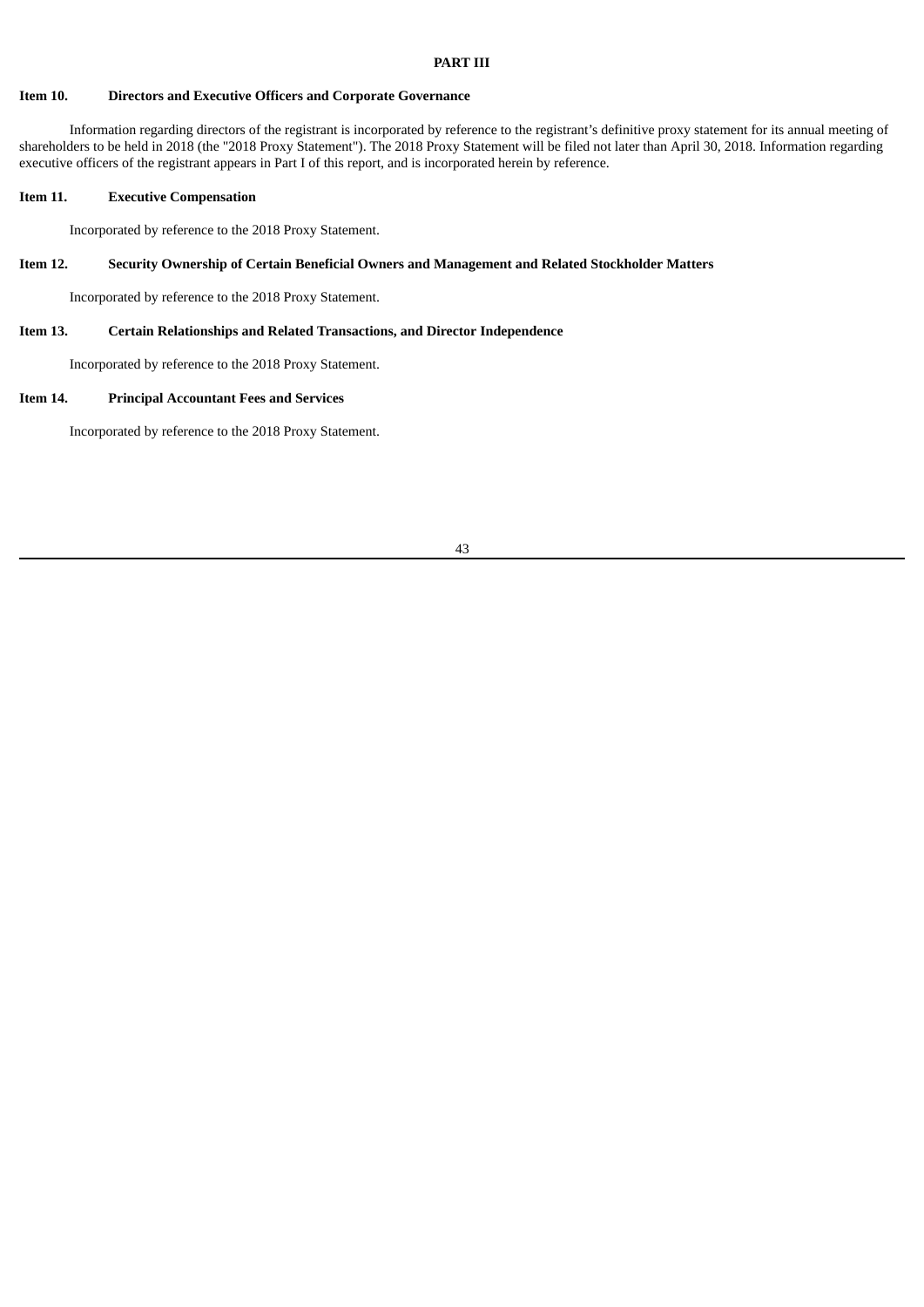# **Item 15. Exhibits, Financial Statement Schedules**

The financial statements listed below under the caption "Index to Financial Statements" are filed as a part of this report. No financial statement schedules are filed as the required information is inapplicable or the information is presented in the Consolidated Financial Statements or the related notes. Separate financial statements of the Company have been omitted as the Company is primarily an operating company and its subsidiaries are wholly owned and do not have minority equity interests held by any person other than the Company in amounts that together exceed 5% of the total consolidated assets as shown by the most recent year-end Consolidated Balance Sheet.

The exhibits listed below are filed as part of this report, whether filed herewith or incorporated by reference to an exhibit filed with the report identified in the parentheses following the description of such exhibit. Unless otherwise indicated, each such identified report was filed by or with respect to the registrant.

| Exhibit Number | Description ("**" indicates compensatory plan or agreement.)                                                                                              |
|----------------|-----------------------------------------------------------------------------------------------------------------------------------------------------------|
| 3.1            | Restated Articles of Incorporation (Exhibit 3.1 to Form 10-K filed March 31, 2009)                                                                        |
| 3.1.1          | Certificate of Designation re Series B Preferred (Exhibit 3.1.1 to Form 8-K filed by the registrant on December 30, 2010)                                 |
| 3.2            | Amended and Restated Bylaws (Exhibit 3.3 to Form 8-K filed July 20, 2009)                                                                                 |
| 4.             | Instruments defining the rights of holders of long-term debt of certain consolidated subsidiaries of the registrant are omitted pursuant to the           |
|                | exclusion set forth in subdivision (b)(iv)(iii)(A) of Item 601 of Regulation S-K (17 CFR 229.601). The registrant agrees to provide copies                |
|                | of such instruments to the United States Securities and Exchange Commission upon request.                                                                 |
| 4.1            | Form of Indenture re Renewable Unsecured Subordinated Notes ("RUS Notes"). (Exhibit 4.1 to Form S-2, no. 333-121913)                                      |
| 4.2.1          | Form of RUS Notes (Exhibit 4.2 to Form S-2, no. 333-121913)                                                                                               |
| 4.3            | Form of Indenture readditional Renewable Unsecured Subordinated Notes ("ARUS Notes") (Exhibit 4.1 to Form S-1, no. 333-168976)                            |
| 4.3.1          | Form of ARUS Notes (Exhibit 4.2 to Form S-1, no. 333-168976)                                                                                              |
| 4.4            | Supplement dated December 7, 2010 to Indenture re ARUS Notes (Exhibit 4.3 to Form S-1, no. 333-168976)                                                    |
| 4.4            | Supplement dated January 22, 2014 to Indenture re ARUS Notes (Exhibit 4.4 to Form S-1, no. 333-190766)                                                    |
| 10.2           | 1997 Long-Term Incentive Stock Plan ("1997 Plan") (Exhibit 10.20 to Form S-2, no. 333-121913) **                                                          |
| 10.2.1         | Form of Option Agreement under 1997 Plan (Exhibit 10.2.1 to Form 10-K filed March 13, 2006) **                                                            |
| 10.14          | 2006 Long-Term Equity Incentive Plan as amended May 18, 2015 (Incorporated by reference to pages A-1 through A-10 of the definitive                       |
|                | proxy statement filed by the registrant on April 27, 2015)**                                                                                              |
| 10.14.1        | Form of Option Agreement under the 2006 Long-Term Equity Incentive Plan (Exhibit 10.14.1 to registrant's Form 10-K filed March 9,<br>$2007$ <sup>**</sup> |
| 10.14.2        | Form of Option Agreement under the 2006 Long-Term Equity Incentive Plan (Exhibit 99.(D)(2) to registrant's Schedule TO filed                              |
|                | November 12, 2009)**                                                                                                                                      |
| 10.14.2        | Form of Option Agreement under the 2006 Long-Term Equity Incentive Plan (Exhibit 99.(D)(3) to registrant's Schedule TO filed<br>November 12, 2009)**      |
| 10.23          | Warrant dated July 10, 2008, issued to Citigroup Global Markets Inc. (Exhibit 10.23 to registrant's Form 10-Q filed August 11, 2008)                      |
| 10.61          | Revolving Credit Agreement dated April 17, 2015 among the registrant, its subsidiary Page Six Funding, LLC, and Fortress Credit Co                        |
|                | LLC ("Fortress") (Exhibit 10.61 to registrant's Form 8-K filed April 23, 2015)                                                                            |
| 10.62          | Receivables Purchase Agreement dated April 17, 2015 between the registrant and its subsidiary Page Six Funding, LLC (Exhibit 10.62 to                     |
|                | registrant's Form 8-K filed April 23, 2015)                                                                                                               |
| 14             | Registrant's Code of Ethics for Senior Financial Officers (Exhibit 14 to Form 10-K filed March 13, 2006)                                                  |
| 21             | List of subsidiaries of the registrant (filed herewith)                                                                                                   |
| 23.1           | <b>Consent of Crowe Horwath LLP</b> (filed herewith)                                                                                                      |
| 31.1           | Rule 13a-14(a) certification by Chief Executive Officer (filed herewith)                                                                                  |
| 31.2           | Rule 13a-14(a) certification by Chief Financial Officer (filed herewith)                                                                                  |
| 32             | Section 1350 certification (filed herewith)                                                                                                               |
| 101.INS        | <b>XBRL Instances Document</b>                                                                                                                            |
| 101.SCH        | XBRL Taxonomy Extension Schema Document                                                                                                                   |
|                |                                                                                                                                                           |
| 101.CAL        | XBRL Taxonomy Extension Calculation Linkbase Document<br>XBRL Taxonomy Extension Definition Linkbase Document                                             |
| 101.DEF        |                                                                                                                                                           |
| 101.LAB        | XBRL Taxonomy Extension Label Linkbase Document                                                                                                           |
| 101.PRE        | XBRL Taxonomy Extension Presentation Linkbase Document                                                                                                    |

44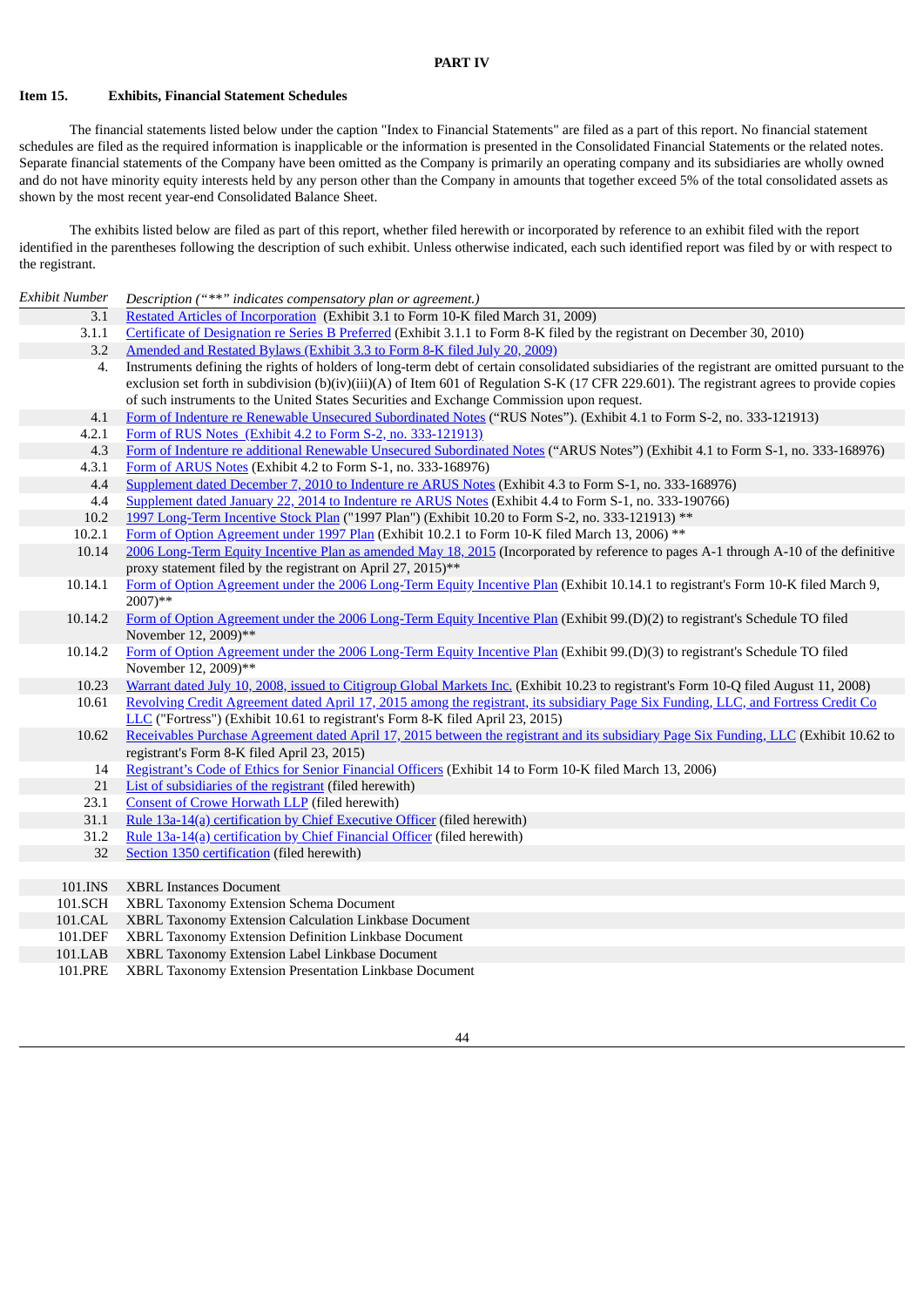# **SIGNATURES**

Pursuant to the requirements of Section 13 or 15(d) of the Securities Exchange Act of 1934, the registrant has caused this report to be signed on its behalf by the undersigned, thereunto duly authorized.

# **CONSUMER PORTFOLIO SERVICES, INC.** *(registrant)*

| March 7, 2018                                                                                                                                                                                                    | By: | /s/ CHARLES E. BRADLEY, JR.<br>Charles E. Bradley, Jr., President                                                                           |  |  |  |  |  |  |
|------------------------------------------------------------------------------------------------------------------------------------------------------------------------------------------------------------------|-----|---------------------------------------------------------------------------------------------------------------------------------------------|--|--|--|--|--|--|
| Pursuant to the requirements of the Securities Exchange Act of 1934, this report has been signed below by the following persons on behalf of the<br>registrant and in the capacities and on the dates indicated. |     |                                                                                                                                             |  |  |  |  |  |  |
| March 7, 2018                                                                                                                                                                                                    |     | /s/ CHARLES E. BRADLEY, JR.<br>Charles E. Bradley, Jr., Director,<br>President and Chief Executive Officer<br>(Principal Executive Officer) |  |  |  |  |  |  |
| March 7, 2018                                                                                                                                                                                                    |     | /s/ CHRIS A. ADAMS<br>Chris A. Adams, Director                                                                                              |  |  |  |  |  |  |
| March 7, 2018                                                                                                                                                                                                    |     | /s/ BRIAN J. RAYHILL<br>Brian J. Rayhill, Director                                                                                          |  |  |  |  |  |  |
| March 7, 2018                                                                                                                                                                                                    |     | /s/ GREGORY S. WASHER<br>Gregory S. Washer, Director                                                                                        |  |  |  |  |  |  |
| March 7, 2018                                                                                                                                                                                                    |     | /s/ DANIEL S. WOOD<br>Daniel S. Wood, Director                                                                                              |  |  |  |  |  |  |
| March 7, 2018                                                                                                                                                                                                    |     | /s/ JEFFREY P. FRITZ<br>Jeffrey P. Fritz, Executive Vice President and Chief Financial Officer<br>(Principal Accounting Officer)            |  |  |  |  |  |  |

45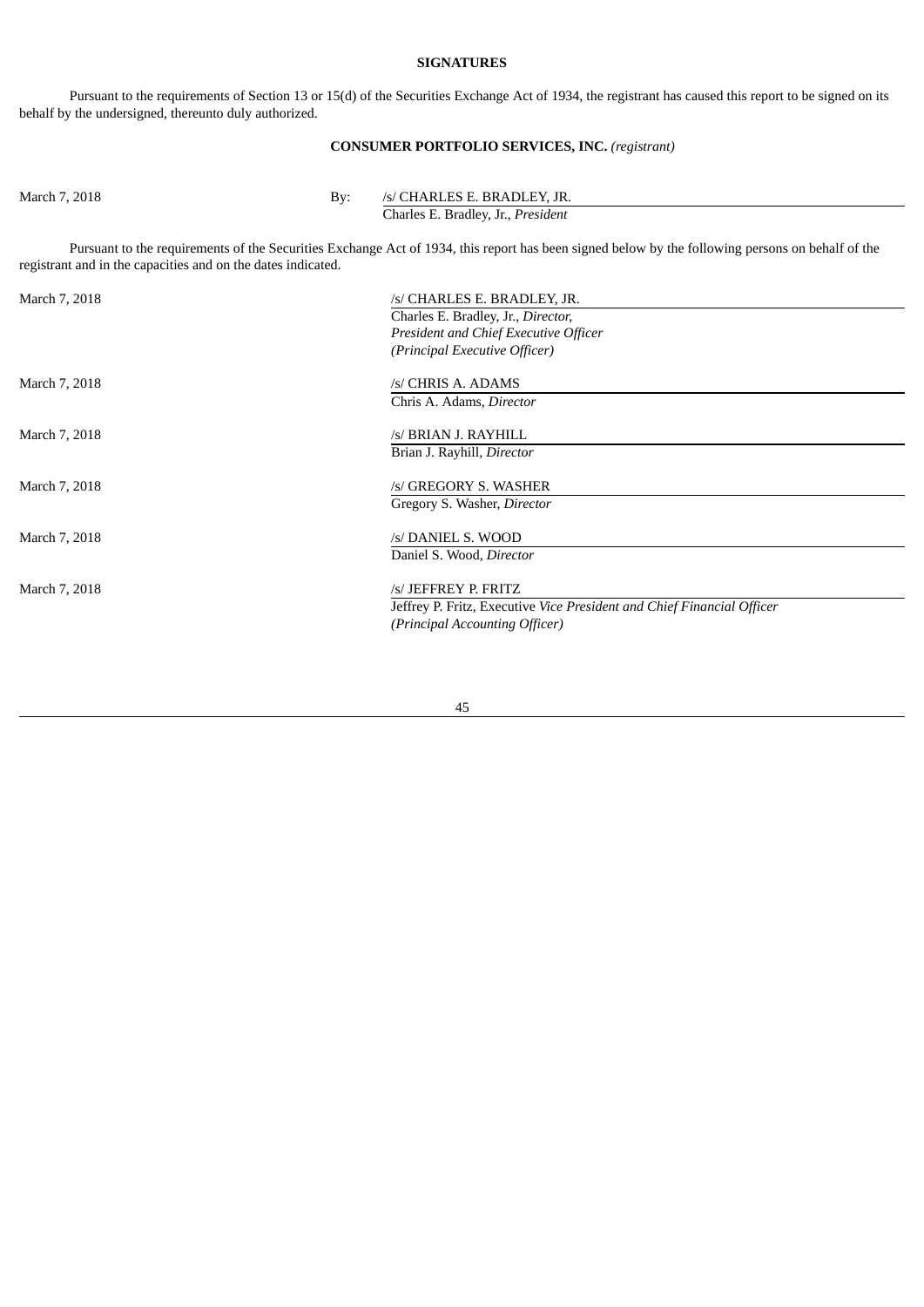# **INDEX TO FINANCIAL STATEMENTS**

|                                                                                                      | Page<br>Reference |
|------------------------------------------------------------------------------------------------------|-------------------|
| <b>Report of Independent Registered Public Accounting Firm</b>                                       | $F-2$             |
| Consolidated Balance Sheets as of December 31, 2017 and 2016                                         | $F-3$             |
| Consolidated Statements of Income for the years ended December 31, 2017, 2016 and 2015               | $F-4$             |
| Consolidated Statements of Comprehensive Income for the years ended December 31, 2017, 2016 and 2015 | $F-5$             |
| Consolidated Statements of Shareholders' Equity for the years ended December 31, 2017, 2016 and 2015 | $F-6$             |
| Consolidated Statements of Cash Flows for the years ended December 31, 2017, 2016 and 2015           | $F-7$             |
| <b>Notes to Consolidated Financial Statements.</b>                                                   | $F-8$             |

| ш |  |
|---|--|
|   |  |
|   |  |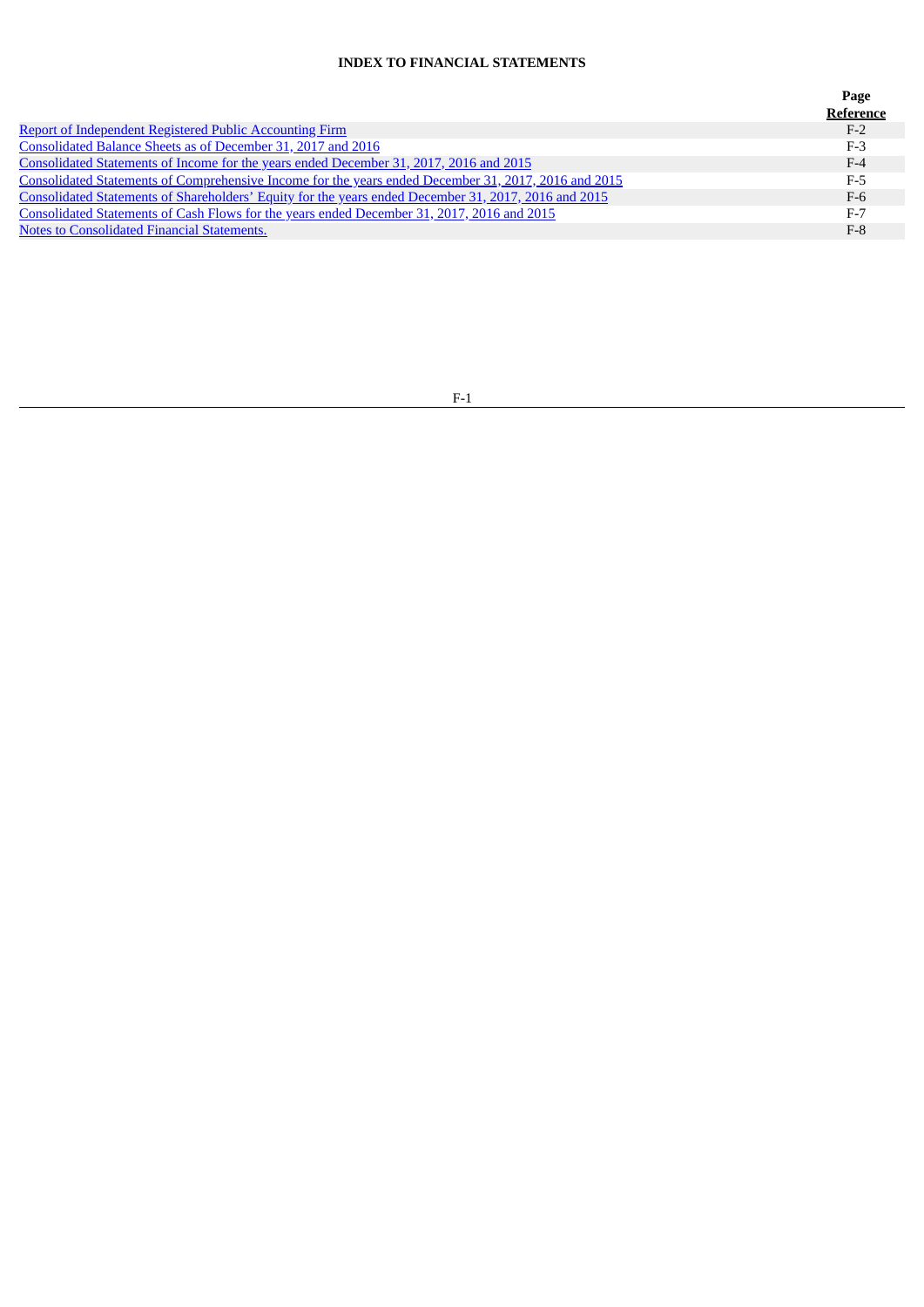# **REPORT OF INDEPENDENT REGISTERED PUBLIC ACCOUNTING FIRM**

<span id="page-48-0"></span>To the Board of Directors and Shareholders Consumer Portfolio Services, Inc. and Subsidiaries Las Vegas, Nevada

### **Opinions on the Financial Statements and Internal Control over Financial Reporting**

We have audited the accompanying consolidated balance sheets of Consumer Portfolio Services, Inc. and Subsidiaries (the "Company") as of December 31, 2017 and 2016, the related consolidated statements of income, comprehensive income, shareholders' equity, and cash flows for each of the years in the threeyear period ended December 31, 2017, and the related notes (collectively referred to as the "financial statements"). We also have audited the Company's internal control over financial reporting as of December 31, 2017, based on criteria established in Internal Control – Integrated Framework: (2013) issued by the Committee of Sponsoring Organizations of the Treadway Commission (COSO).

In our opinion, the financial statements referred to above present fairly, in all material respects, the financial position of the Company as of December 31, 2017 and 2016, and the results of its operations and its cash flows for each of the years in the three-year period ended December 31, 2017 in conformity with accounting principles generally accepted in the United States of America. Also in our opinion, the Company maintained, in all material respects, effective internal control over financial reporting as of December 31, 2017, based on criteria established in Internal Control – Integrated Framework: (2013) issued by COSO.

### **Basis for Opinions**

The Company's management is responsible for these financial statements, for maintaining effective internal control over financial reporting, and for its assessment of the effectiveness of internal control over financial reporting, included in the accompanying Management's Report on Internal Control over Financial Reporting. Our responsibility is to express an opinion on the Company's financial statements and an opinion on the Company's internal control over financial reporting based on our audits. We are a public accounting firm registered with the Public Company Accounting Oversight Board (United States) ("PCAOB") and are required to be independent with respect to the Company in accordance with the U.S. federal securities laws and the applicable rules and regulations of the Securities and Exchange Commission and the PCAOB.

We conducted our audits in accordance with the standards of the PCAOB. Those standards require that we plan and perform the audits to obtain reasonable assurance about whether the financial statements are free of material misstatement, whether due to error or fraud, and whether effective internal control over financial reporting was maintained in all material respects.

Our audits of the financial statements included performing procedures to assess the risks of material misstatement of the financial statements, whether due to error or fraud, and performing procedures that respond to those risks. Such procedures included examining, on a test basis, evidence regarding the amounts and disclosures in the financial statements. Our audits also included evaluating the accounting principles used and significant estimates made by management, as well as evaluating the overall presentation of the financial statements. Our audit of internal control over financial reporting included obtaining an understanding of internal control over financial reporting, assessing the risk that a material weakness exists, and testing and evaluating the design and operating effectiveness of internal control based on the assessed risk. Our audits also included performing such other procedures as we considered necessary in the circumstances. We believe that our audits provide a reasonable basis for our opinions.

## **Definition and Limitations of Internal Control Over Financial Reporting**

A company's internal control over financial reporting is a process designed to provide reasonable assurance regarding the reliability of financial reporting and the preparation of financial statements for external purposes in accordance with generally accepted accounting principles. A company's internal control over financial reporting includes those policies and procedures that (1) pertain to the maintenance of records that, in reasonable detail, accurately and fairly reflect the transactions and dispositions of the assets of the company; (2) provide reasonable assurance that transactions are recorded as necessary to permit preparation of financial statements in accordance with generally accepted accounting principles, and that receipts and expenditures of the company are being made only in accordance with authorizations of management and directors of the company; and (3) provide reasonable assurance regarding prevention or timely detection of unauthorized acquisition, use, or disposition of the company's assets that could have a material effect on the financial statements.

Because of its inherent limitations, internal control over financial reporting may not prevent or detect misstatements. Also, projections of any evaluation of effectiveness to future periods are subject to the risk that controls may become inadequate because of changes in conditions, or that the degree of compliance with the policies or procedures may deteriorate.

/s/ CROWE HORWATH LLP Costa Mesa, California March 7, 2018

We have served as the Company's auditor since 2008.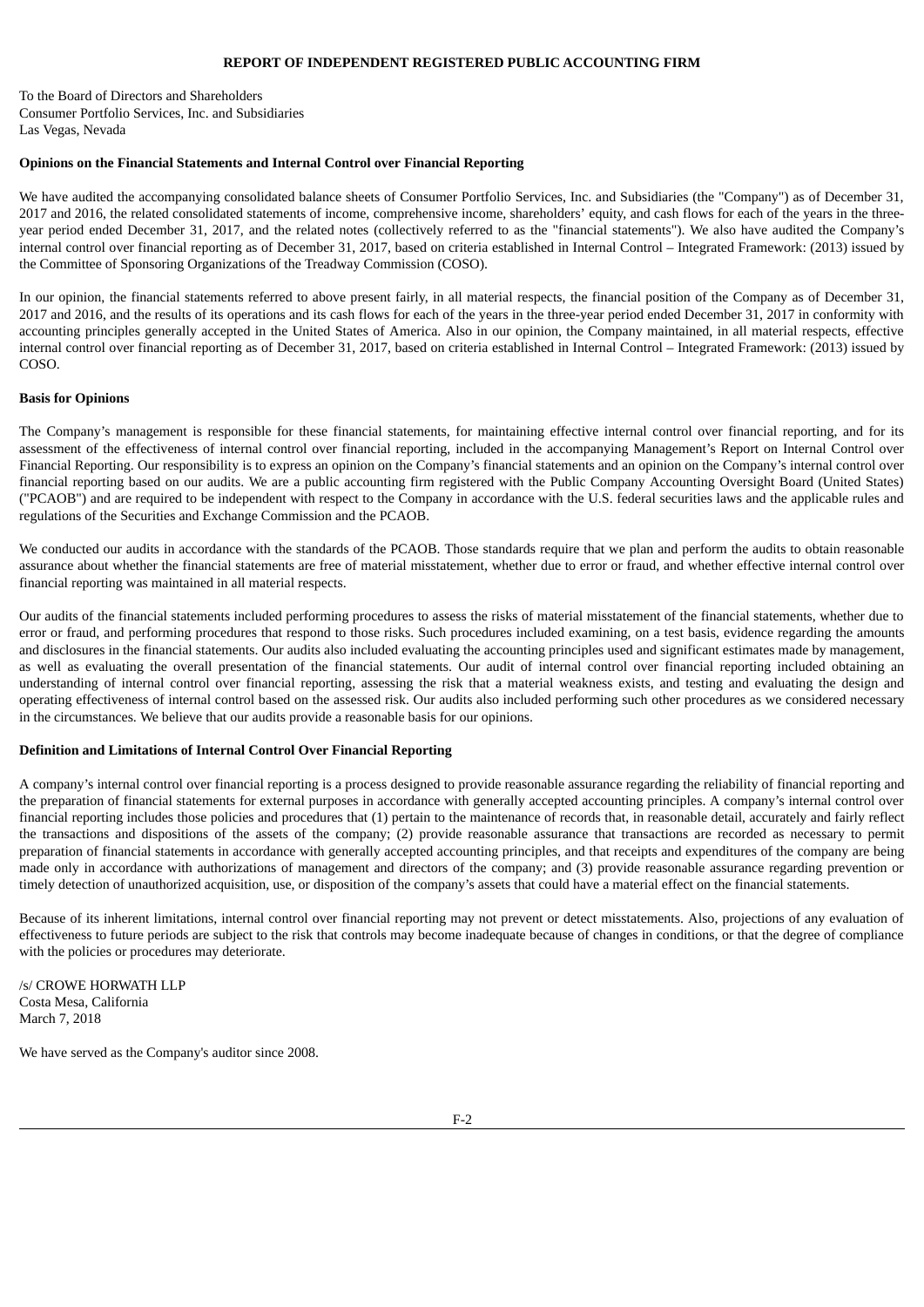# **CONSUMER PORTFOLIO SERVICES, INC. AND SUBSIDIARIES CONSOLIDATED BALANCE SHEETS**

# **(In thousands, except share and per share data)**

<span id="page-49-0"></span>

|                                                                                                       | December 31,<br>2017 |                   | December 31,<br>2016 |           |
|-------------------------------------------------------------------------------------------------------|----------------------|-------------------|----------------------|-----------|
| <b>ASSETS</b>                                                                                         |                      |                   |                      |           |
| Cash and cash equivalents                                                                             | \$                   | 12,731            | \$                   | 13,936    |
| Restricted cash and equivalents                                                                       |                      | 111,965           |                      | 112,754   |
| Finance receivables                                                                                   |                      | 2,304,984         |                      | 2,267,943 |
| Less: Allowance for finance credit losses                                                             |                      | (109, 187)        |                      | (95, 578) |
| Finance receivables, net                                                                              |                      | 2,195,797         |                      | 2,172,365 |
| Furniture and equipment, net                                                                          |                      | 1,752             |                      | 2,017     |
| Deferred tax assets, net                                                                              |                      | 32,446            |                      | 42,845    |
| Accrued interest receivable                                                                           |                      | 46,753            |                      | 36,233    |
| Other assets                                                                                          |                      | 23,397            |                      | 30,252    |
|                                                                                                       | \$                   | 2,424,841         | \$                   | 2,410,402 |
| <b>LIABILITIES AND SHAREHOLDERS' EQUITY</b>                                                           |                      |                   |                      |           |
| <b>Liabilities</b>                                                                                    |                      |                   |                      |           |
| Accounts payable and accrued expenses                                                                 | \$                   | 28,715            | \$                   | 24,977    |
| Warehouse lines of credit                                                                             |                      | 112,408           |                      | 103,358   |
| Securitization trust debt                                                                             |                      | 2,083,215         |                      | 2,080,900 |
| Subordinated renewable notes                                                                          |                      | 16,566            |                      | 14,949    |
|                                                                                                       |                      | 2,240,904         |                      | 2,224,184 |
| Commitments and contingencies                                                                         |                      |                   |                      |           |
| <b>Shareholders' Equity</b>                                                                           |                      |                   |                      |           |
| Preferred stock, \$1 par value; authorized 4,998,130 shares; none issued                              |                      | $\qquad \qquad -$ |                      |           |
| Series A preferred stock, \$1 par value; authorized 5,000,000 shares; none issued                     |                      |                   |                      |           |
| Series B preferred stock, \$1 par value; authorized 1,870 shares; none issued                         |                      |                   |                      |           |
| Common stock, no par value; authorized 75,000,000 shares; 21,488,589 and 23,587,126 shares issued and |                      |                   |                      |           |
| outstanding at December 31, 2017 and 2016, respectively                                               |                      | 71,582            |                      | 77,128    |
| Retained earnings                                                                                     |                      | 119,537           |                      | 115,772   |
| Accumulated other comprehensive loss                                                                  |                      | (7, 182)          |                      | (6,682)   |
|                                                                                                       |                      | 183,937           |                      | 186,218   |
|                                                                                                       | \$                   | 2,424,841         | \$                   | 2,410,402 |

*See accompanying Notes to Consolidated Financial Statements.*

F-3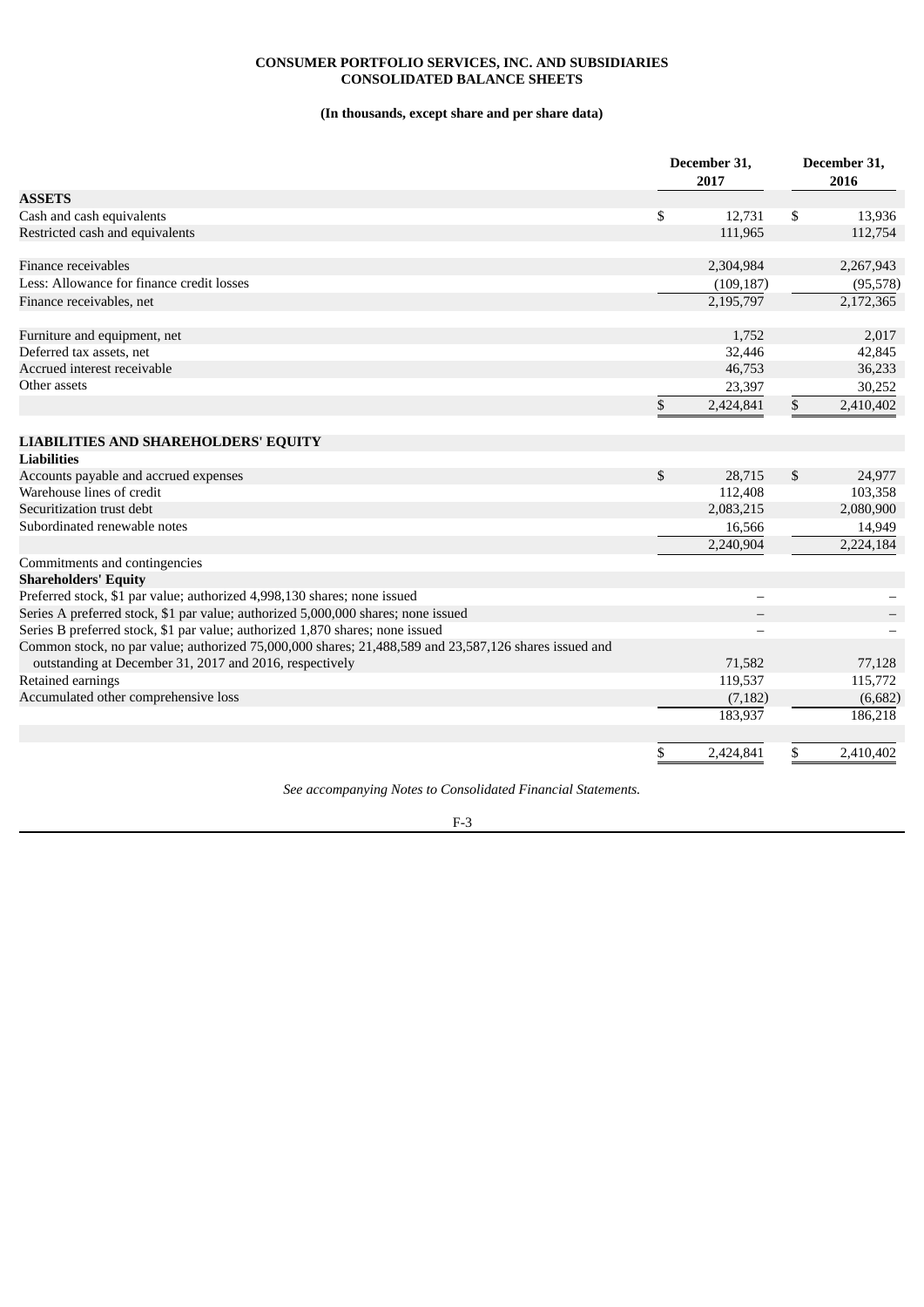# **CONSUMER PORTFOLIO SERVICES, INC. AND SUBSIDIARIES CONSOLIDATED STATEMENTS OF INCOME**

# **(In thousands, except per share data)**

<span id="page-50-0"></span>

|                                                        | <b>Year Ended December 31,</b> |    |         |                |         |  |  |
|--------------------------------------------------------|--------------------------------|----|---------|----------------|---------|--|--|
|                                                        | 2017                           |    | 2016    |                | 2015    |  |  |
| <b>Revenues:</b>                                       |                                |    |         |                |         |  |  |
| Interest income                                        | \$<br>424,174                  | \$ | 408,996 | \$             | 349,912 |  |  |
| Other income                                           | 10,209                         |    | 13,286  |                | 13,738  |  |  |
|                                                        | 434,383                        |    | 422,282 |                | 363,650 |  |  |
| <b>Expenses:</b>                                       |                                |    |         |                |         |  |  |
| Employee costs                                         | 72,967                         |    | 65,549  |                | 59,556  |  |  |
| General and administrative                             | 26,578                         |    | 24,840  |                | 20,160  |  |  |
| Interest                                               | 92,345                         |    | 79,941  |                | 57,745  |  |  |
| Provision for credit losses                            | 186,713                        |    | 178,511 |                | 142,618 |  |  |
| <b>Marketing</b>                                       | 15,613                         |    | 17,818  |                | 17,470  |  |  |
| Occupancy                                              | 7,162                          |    | 5,185   |                | 4,082   |  |  |
| Depreciation and amortization                          | 934                            |    | 777     |                | 637     |  |  |
|                                                        | 402,312                        |    | 372,621 |                | 302,268 |  |  |
| Income before income tax expense                       | 32,071                         |    | 49,661  |                | 61,382  |  |  |
| Income tax expense                                     | 28,306                         |    | 20,361  |                | 26,701  |  |  |
| Net income                                             | \$<br>3,765                    | \$ | 29,300  | $$\mathbb{S}$$ | 34,681  |  |  |
| Earnings per share:                                    |                                |    |         |                |         |  |  |
| <b>Basic</b>                                           | \$<br>0.17                     | \$ | 1.20    | \$             | 1.34    |  |  |
| Diluted                                                | 0.14                           |    | 1.01    |                | 1.10    |  |  |
| Number of shares used in computing earnings per share: |                                |    |         |                |         |  |  |
| <b>Basic</b>                                           | 22,687                         |    | 24,356  |                | 25,935  |  |  |
| <b>Diluted</b>                                         | 27,214                         |    | 29,035  |                | 31,584  |  |  |

*See accompanying Notes to Consolidated Financial Statements.*

$$
F-4
$$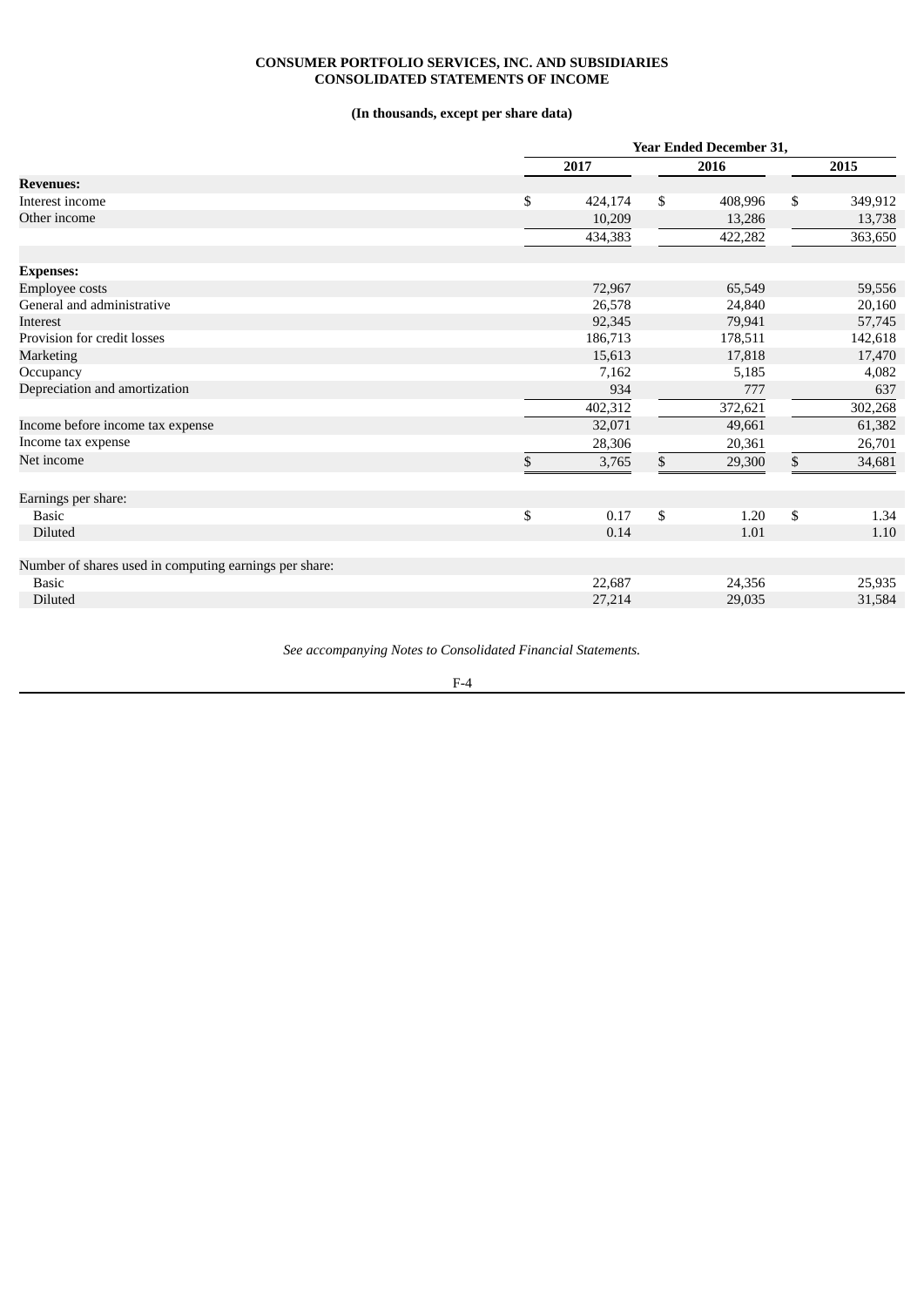## **CONSUMER PORTFOLIO SERVICES, INC. AND SUBSIDIARIES CONSOLIDATED STATEMENTS OF COMPREHENSIVE INCOME**

# **(In thousands)**

<span id="page-51-0"></span>

|                                                                                    | <b>Year Ended December 31,</b> |       |      |        |               |         |  |
|------------------------------------------------------------------------------------|--------------------------------|-------|------|--------|---------------|---------|--|
|                                                                                    | 2017                           |       | 2016 |        | 2015          |         |  |
| Net income                                                                         |                                | 3.765 |      | 29,300 | <sup>\$</sup> | 34,681  |  |
| Other comprehensive income (loss); change in funded status of pension plan, net of |                                |       |      |        |               |         |  |
| \$232, \$7 and \$1,016 in tax for 2017, 2016 and 2015, respectively                |                                | (500) |      | (32)   |               | (1,599) |  |
| Comprehensive income                                                               |                                | 3,265 |      | 29.268 |               | 33,082  |  |

*See accompanying Notes to Consolidated Financial Statements.*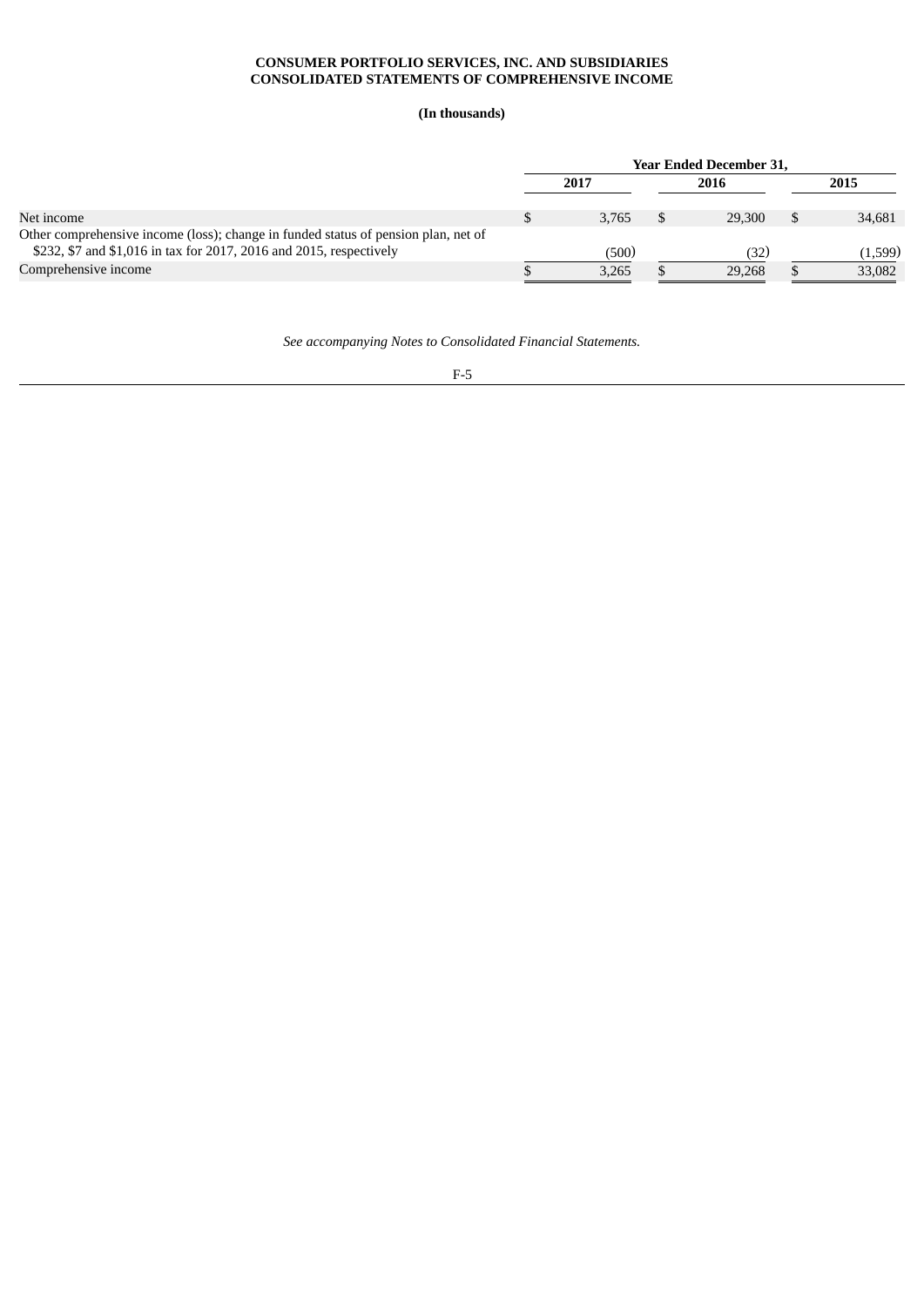# **CONSUMER PORTFOLIO SERVICES, INC. AND SUBSIDIARIES CONSOLIDATED STATEMENTS OF SHAREHOLDERS' EQUITY**

## **(In thousands)**

<span id="page-52-0"></span>

|                                      |                          |              |               |     | Accumulated   |               |
|--------------------------------------|--------------------------|--------------|---------------|-----|---------------|---------------|
|                                      | Common Stock             |              | Retained      |     | Other         |               |
|                                      | <b>Shares</b>            |              |               |     | Comprehensive | Total         |
|                                      |                          | Amount       | Earnings      |     | Loss          |               |
| Balance at January 1, 2015           | 25,541                   | \$<br>80,513 | \$<br>51,791  | \$  | (5,051)       | \$<br>127,253 |
| Common stock issued upon exercise of |                          |              |               |     |               |               |
| options and warrants                 | 1,140                    | 1,726        |               |     |               | 1,726         |
| Repurchase of common stock           | (1,064)                  | (5,926)      |               |     |               | (5,926)       |
| Pension benefit obligation           |                          |              |               |     | (1,599)       | (1,599)       |
| Stock-based compensation             |                          | 5,024        |               |     |               | 5,024         |
| Net income                           |                          |              | 34,681        |     |               | 34,681        |
| Balance at December 31, 2015         | 25,617                   | \$<br>81,337 | \$<br>86,472  | \$. | (6,650)       | \$<br>161,159 |
| Common stock issued upon exercise of |                          |              |               |     |               |               |
| options and warrants                 | 448                      | 706          |               |     |               | 706           |
| Repurchase of common stock           | (2, 478)                 | (10, 468)    |               |     |               | (10, 468)     |
| Pension benefit obligation           | $\overline{\phantom{0}}$ |              |               |     | (32)          | (32)          |
| Stock-based compensation             |                          | 5,553        |               |     |               | 5,553         |
| Net income                           |                          | -            | 29,300        |     |               | 29,300        |
| Balance at December 31, 2016         | 23,587                   | \$<br>77,128 | \$<br>115,772 | \$  | (6,682)       | \$<br>186,218 |
| Common stock issued upon exercise of |                          |              |               |     |               |               |
| options and warrants                 | 647                      | 1,085        |               |     |               | 1,085         |
| Repurchase of common stock           | (2,745)                  | (12, 346)    |               |     |               | (12, 346)     |
| Pension benefit obligation           |                          |              |               |     | (500)         | (500)         |
| Stock-based compensation             |                          | 5,715        |               |     |               | 5,715         |
| Net income                           |                          |              | 3,765         |     |               | 3,765         |
| Balance at December 31, 2017         | 21,489                   | \$<br>71,582 | \$<br>119,537 | \$  | (7, 182)      | \$<br>183,937 |

*See accompanying Notes to Consolidated Financial Statements.*

F-6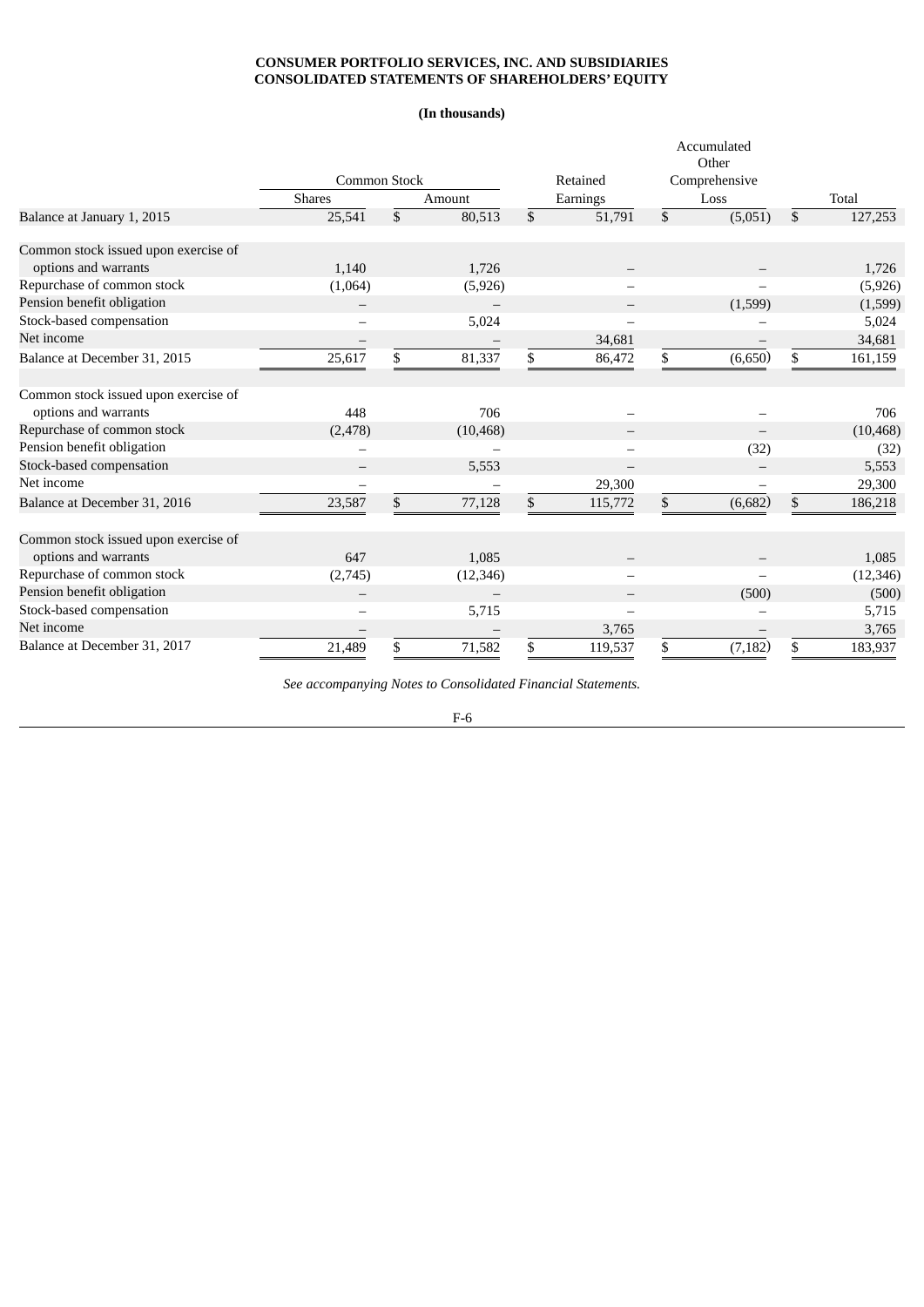# **CONSUMER PORTFOLIO SERVICES, INC. AND SUBSIDIARIES CONSOLIDATED STATEMENTS OF CASH FLOWS**

# **(In thousands)**

<span id="page-53-0"></span>

|                                                                                   | Year Ended December 31, |                |                 |             |               |             |
|-----------------------------------------------------------------------------------|-------------------------|----------------|-----------------|-------------|---------------|-------------|
|                                                                                   |                         | 2017           |                 | 2016        |               | 2015        |
| Cash flows from operating activities:                                             |                         |                |                 |             |               |             |
| Net income                                                                        | \$                      | 3,765          | \$              | 29,300      | \$            | 34,681      |
| Adjustments to reconcile net income to net cash provided by operating activities: |                         |                |                 |             |               |             |
| Accretion of deferred acquisition fees                                            |                         | 1,305          |                 | (2,980)     |               | (8,954)     |
| Amortization of discount on securitization trust debt                             |                         |                |                 | 20          |               | 62          |
| Depreciation and amortization                                                     |                         | 934            |                 | 777         |               | 637         |
| Amortization of deferred financing costs                                          |                         | 8,738          |                 | 8,389       |               | 7,017       |
| Provision for credit losses                                                       |                         | 186,713        |                 | 178,511     |               | 142,618     |
| Stock-based compensation expense                                                  |                         | 5,715          |                 | 5,553       |               | 5,024       |
| Interest income on residual assets                                                |                         |                |                 |             |               | (92)        |
| Changes in assets and liabilities:                                                |                         |                |                 |             |               |             |
| Accrued interest receivable                                                       |                         | (10,520)       |                 | (4,686)     |               | (8, 175)    |
| Other assets                                                                      |                         | 5,361          |                 | (8,739)     |               | 3,237       |
| Deferred tax assets, net                                                          |                         | 10,399         |                 | (5,248)     |               | 5,250       |
| Accounts payable and accrued expenses                                             |                         | 3,238          |                 | (4, 564)    |               | 6,250       |
| Net cash provided by operating activities                                         |                         | 215,648        |                 | 196,333     |               | 187,555     |
|                                                                                   |                         |                |                 |             |               |             |
| Cash flows from investing activities:                                             |                         |                |                 |             |               |             |
| Originations of finance receivables held for investment                           |                         | (859,069)      |                 | (1,088,785) |               | (1,060,538) |
| Payments received on finance receivables held for investment                      |                         | 647,619        |                 | 650,379     |               | 551,880     |
| Payments on receivables portfolio at fair value                                   |                         | $\overline{4}$ |                 | 58          |               | 1,603       |
| Change in repossessions held in inventory                                         |                         | 1,490          |                 | 1,629       |               | (2,369)     |
| Decreases (increases) in restricted cash and cash equivalents, net                |                         | 789            |                 | (6,700)     |               | 69,328      |
| Purchase of furniture and equipment                                               |                         | (669)          |                 | (1,079)     |               | (1, 191)    |
|                                                                                   |                         |                |                 |             |               |             |
| Net cash used in investing activities                                             |                         | (209, 836)     |                 | (444, 498)  |               | (441, 287)  |
|                                                                                   |                         |                |                 |             |               |             |
| Cash flows from financing activities:                                             |                         |                |                 |             |               |             |
| Proceeds from issuance of securitization trust debt                               |                         | 852,615        |                 | 1,197,515   |               | 795,000     |
| Proceeds from issuance of subordinated renewable notes                            |                         | 4,083          |                 | 2,911       |               | 1,551       |
| Payments on subordinated renewable notes                                          |                         | (2,466)        |                 | (3,100)     |               | (1,646)     |
| Net proceeds from (repayments of) warehouse lines of credit                       |                         | 9,309          |                 | (91, 496)   |               | 139,622     |
| Repayments of residual interest financing debt                                    |                         |                |                 | (9,042)     |               | (3,285)     |
| Repayment of securitization trust debt                                            |                         | (851, 193)     |                 | (834, 880)  |               | (661, 960)  |
| Repayment of debt secured by receivables measured at fair value                   |                         |                |                 |             |               | (1,250)     |
| Payment of financing costs                                                        |                         | (8, 104)       |                 | (9,367)     |               | (8,637)     |
| Repurchase of common stock                                                        |                         | (12, 346)      |                 | (10, 468)   |               | (5,926)     |
| Exercise of options and warrants                                                  |                         | 1,085          |                 | 706         |               | 1,726       |
| Net cash provided by (used in) financing activities                               |                         | (7,017)        |                 | 242,779     |               | 255,195     |
| Increase (decrease) in cash and cash equivalents                                  |                         | (1,205)        |                 | (5,386)     |               | 1,463       |
| Cash and cash equivalents at beginning of year                                    |                         | 13,936         |                 | 19,322      |               | 17,859      |
| Cash and cash equivalents at end of year                                          | \$                      | 12,731         | $\overline{\$}$ | 13,936      | ${\mathbb S}$ | 19,322      |
|                                                                                   |                         |                |                 |             |               |             |
| Supplemental disclosure of cash flow information:                                 |                         |                |                 |             |               |             |
| Cash paid during the period for:                                                  |                         |                |                 |             |               |             |
| Interest                                                                          | \$                      | 83,110         | \$              | 71,077      | \$            | 50,019      |
| Income taxes                                                                      |                         | 9,319          |                 | 32,909      |               | 13,690      |
|                                                                                   |                         |                |                 |             |               |             |
| Non-cash financing activities:                                                    |                         |                |                 |             |               |             |
| Pension benefit obligation, net                                                   |                         | 500            |                 | 32          |               | 1,599       |

*See accompanying Notes to Consolidated Financial Statements.*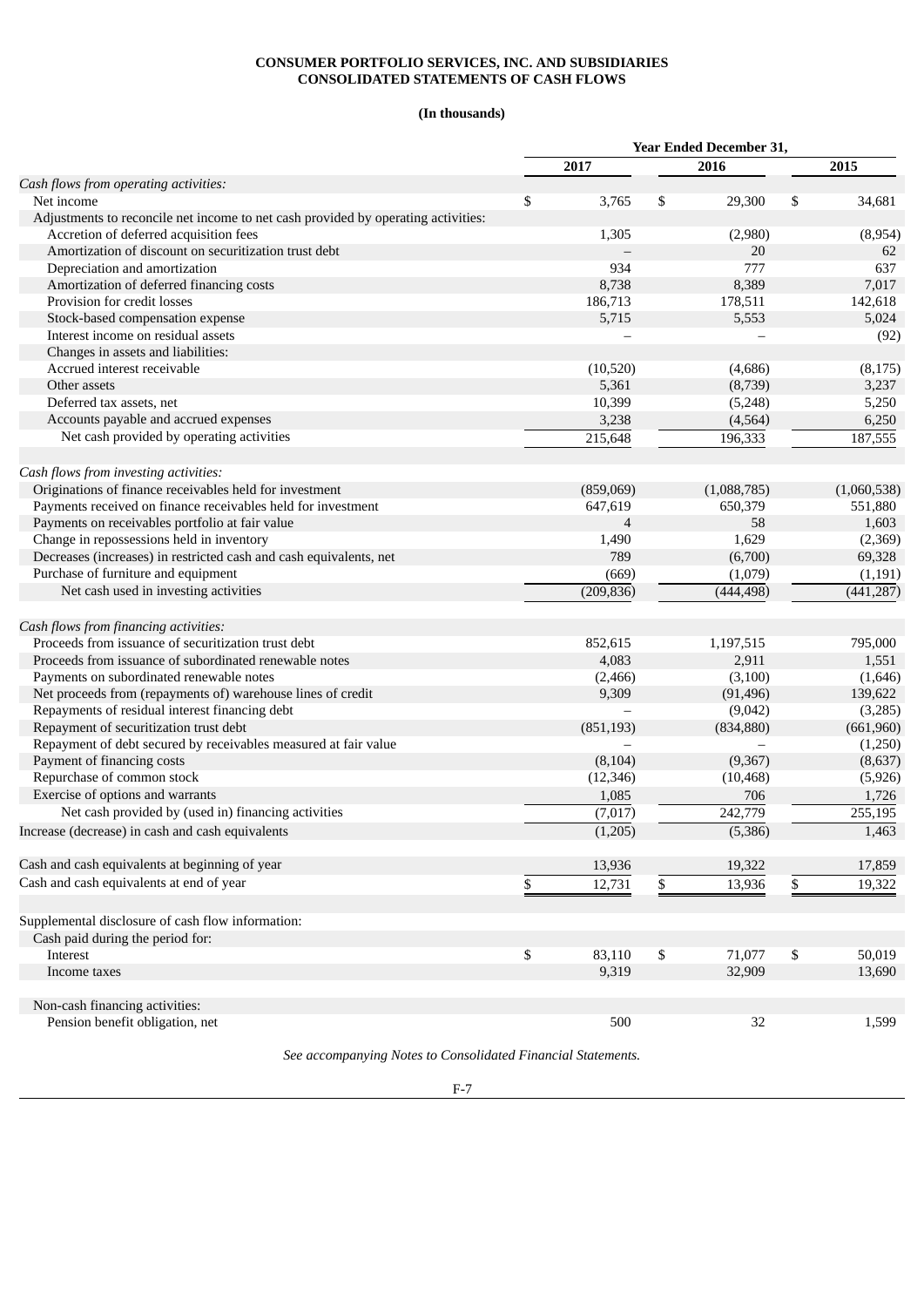## <span id="page-54-0"></span>*(1) Summary of Significant Accounting Policies*

### *Description of Business*

Consumer Portfolio Services, Inc. ("CPS") was incorporated in California on March 8, 1991. CPS and its subsidiaries (collectively, the "Company") specialize in purchasing and servicing retail automobile installment sale contracts ("Contracts") originated by licensed motor vehicle dealers ("Dealers") located throughout the United States. Dealers located in Texas, Ohio, California, Florida and North Carolina represented 7.4%, 7.4%, 7.1%, 5.9% and 5.8%, respectively, of contracts purchased during 2017 compared with 7.3%, 6.8%, 7.2%, 5.6% and 5.3% respectively in 2016. No other state had a concentration in excess of 5.8% in 2017. We specialize in contracts with vehicle purchasers who generally would not be expected to qualify for traditional financing provided by commercial banks or automobile manufacturers' captive finance companies.

We are subject to various regulations and laws as they relate to the extension of credit in consumer credit transactions. Failure to comply with such laws and regulations could have a material adverse effect on the Company.

#### *Principles of Consolidation*

The Consolidated Financial Statements include the accounts of Consumer Portfolio Services, Inc. and its wholly-owned subsidiaries, certain of which are special purpose subsidiaries ("SPS"), formed to accommodate the structures under which we purchase and securitize our contracts. The Consolidated Financial Statements also include the accounts of CPS Leasing, Inc., an 80% owned subsidiary. All significant intercompany balances and transactions have been eliminated in consolidation.

### *Cash and Cash Equivalents*

For purposes of the statements of cash flows, we consider all highly liquid debt instruments with original maturities of three months or less to be cash equivalents. Cash equivalents consist of cash on hand and due from banks and money market accounts. Substantially all of our cash is deposited at three financial institutions. We maintain cash due from banks in excess of the banks' insured deposit limits. We do not believe we are exposed to any significant credit risk on these deposits. As part of certain financial covenants related to debt facilities, we are required to maintain a minimum unrestricted cash balance. As of December 31, 2017, our unrestricted cash balance was \$12.7 million, which exceeded the minimum amounts required by our financial covenants.

#### *Finance Receivables*

Finance receivables, which we have the intent and ability to hold for the foreseeable future or until maturity or payoff, are presented at cost. All finance receivable contracts are held for investment. Interest income is accrued on the unpaid principal balance. Origination fees, net of certain direct origination costs, are deferred and recognized in interest income using the interest method without anticipating prepayments. Generally, payments received on finance receivables are restricted to certain securitized pools, and the related contracts cannot be resold. Finance receivables are charged off pursuant to the controlling documents of certain securitized pools, generally as described below under Charge Off Policy. Management may authorize an extension of payment terms if collection appears likely during the next calendar month.

Our portfolio of finance receivables consists of small-balance homogeneous contracts that are collectively evaluated for impairment on a portfolio basis. We report delinquency on a contractual basis. Once a Contract becomes greater than 90 days delinquent, we do not recognize additional interest income until the obligor under the Contract makes sufficient payments to be less than 90 days delinquent. Any payments received on a Contract that is greater than 90 days delinquent are first applied to accrued interest and then to principal reduction.

#### *Allowance for Finance Credit Losses*

In order to estimate an appropriate allowance for losses likely incurred on finance receivables, we use a loss allowance methodology commonly referred to as "static pooling," which stratifies the finance receivable portfolio into separately identified pools based on their period of origination, then uses historical performance of seasoned pools to estimate future losses on current pools. Historical loss experience is adjusted as necessary for current economic conditions. We consider our portfolio of finance receivables to be relatively homogenous and consequently we analyze credit performance primarily in the aggregate rather than stratification by any particular credit quality indicator. Using analytical and formula driven techniques, we estimate an allowance for finance credit losses, which we believe is adequate for probable incurred credit losses that can be reasonably estimated in our portfolio of finance receivable contracts. For each monthly pool of contracts that we purchase, we begin establishing the allowance in the month of acquisition and increase it over the subsequent 11 months, through a provision for credit losses charged to our Consolidated Statement of Income. Net losses incurred on finance receivables are charged to the allowance. We evaluate the adequacy of the allowance by examining current delinquencies, the characteristics of the portfolio, the value of the underlying collateral and historical loss trends. As conditions change, our level of provisioning and/or allowance may change.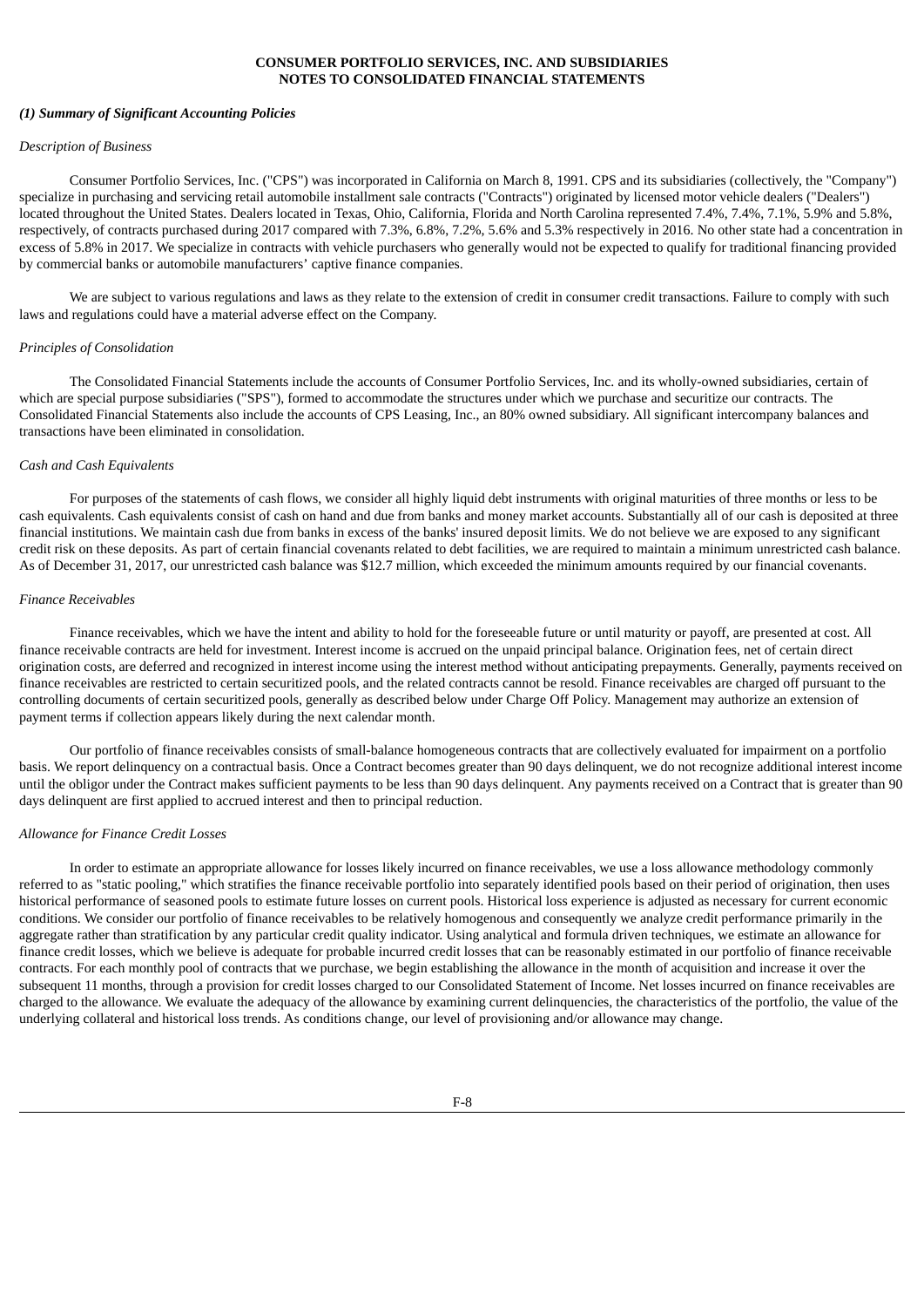## *Charge Off Policy*

Delinquent contracts for which the related financed vehicle has been repossessed are generally charged off at the earliest of (1) the month in which the proceeds from the sale of the financed vehicle are received, (2) the month in which 90 days have passed from the date of repossession or (3) the month in which the Contract becomes seven scheduled payments past due (see Repossessed and Other Assets below). The amount charged off is the remaining principal balance of the Contract, after the application of the net proceeds from the liquidation of the financed vehicle. With respect to delinquent contracts for which the related financed vehicle has not been repossessed, the remaining principal balance is generally charged off no later than the end of the month that the Contract becomes five scheduled payments past due.

#### *Contract Acquisition Fees and Origination Costs*

Upon purchase of a Contract from a Dealer, we generally either charge or advance the Dealer an acquisition fee. Dealer acquisition fees and deferred origination costs are applied to the carrying value of finance receivables and are accreted into earnings as an adjustment to the yield over the estimated life of the Contract using the interest method.

#### *Repossessed and Other Assets*

If a Contract obligor fails to make or keep promises for payments, or if the obligor is uncooperative or attempts to evade contact or hide the vehicle, a supervisor will review the collection activity relating to the account to determine if repossession of the vehicle is warranted. Generally, such a decision is made between the 60th and 90th day past the obligor's payment due date, but could occur sooner or later, depending on the specific circumstances. At the time the vehicle is repossessed we stop accruing interest on the Contract, and reclassify the remaining Contract balance to the line item "Other Assets" on our Consolidated Balance Sheet at its estimated fair value less costs to sell. Included in other assets in the accompanying Consolidated Balance Sheets are repossessed vehicles pending sale of \$9.7 million and \$11.1 million at December 31, 2017 and 2016, respectively.

### *Treatment of Securitizations*

### Our term securitization structure has generally been as follows:

We sell contracts we acquire to a wholly-owned SPS, which has been established for the limited purpose of buying and reselling our contracts. The SPS then transfers the same contracts to another entity, typically a statutory trust ("Trust"). The Trust issues interest-bearing asset-backed securities ("Notes"), in a principal amount equal to or less than the aggregate principal balance of the contracts. We typically sell these contracts to the Trust at face value and without recourse, except representations and warranties that we make to the Trust that are similar to those provided to us by the Dealer. One or more investors (the "Noteholders") purchase the Notes issued by the Trust; the proceeds from the sale of the Notes are then used to purchase the contracts from us. We may retain or sell subordinated Notes issued by the Trust. In addition, we have provided "Credit Enhancement" for the benefit of the Noteholders in three forms: (1) an initial cash deposit to a bank account (a "Spread Account") held by the Trust, (2) overcollateralization of the Notes, where the principal balance of the Notes issued is less than the principal balance of the contracts, and (3) in the form of subordinated Notes. The agreements governing the securitization transactions (collectively referred to as the "Securitization Agreements") require that the initial level of Credit Enhancement be supplemented by a portion of collections from the contracts until the level of Credit Enhancement reaches specified levels, which are then maintained. The specified levels are generally computed as a percentage of the principal amount remaining unpaid under the related contracts. The specified levels at which the Credit Enhancement is to be maintained will vary depending on the performance of the portfolios of contracts held by the Trusts and on other conditions. Such levels have increased and decreased from time to time based on performance of the various portfolios, and have also varied from one Trust to another.

Our warehouse securitization structures are similar to the above, except that (i) the SPS that purchases the contracts pledges the contracts to secure promissory notes or loans that it issues, and (ii) no increase in the required amount of Credit Enhancement is contemplated. Upon each sale of contracts in a securitization structured as a secured financing, we retain as assets on our Consolidated Balance Sheet the securitized contracts and record as indebtedness the Notes issued in the transaction.

We have the power to direct the most significant activities of the SPS. In addition, we have the obligation to absorb losses and the rights to receive benefits from the SPS, both of which could be potentially significant to the SPS. These types of securitization structures are treated as secured financings, in which the receivables remain on our Consolidated Balance Sheet, and the debt issued by the SPS is shown as a securitization trust debt on our Consolidated Balance Sheet.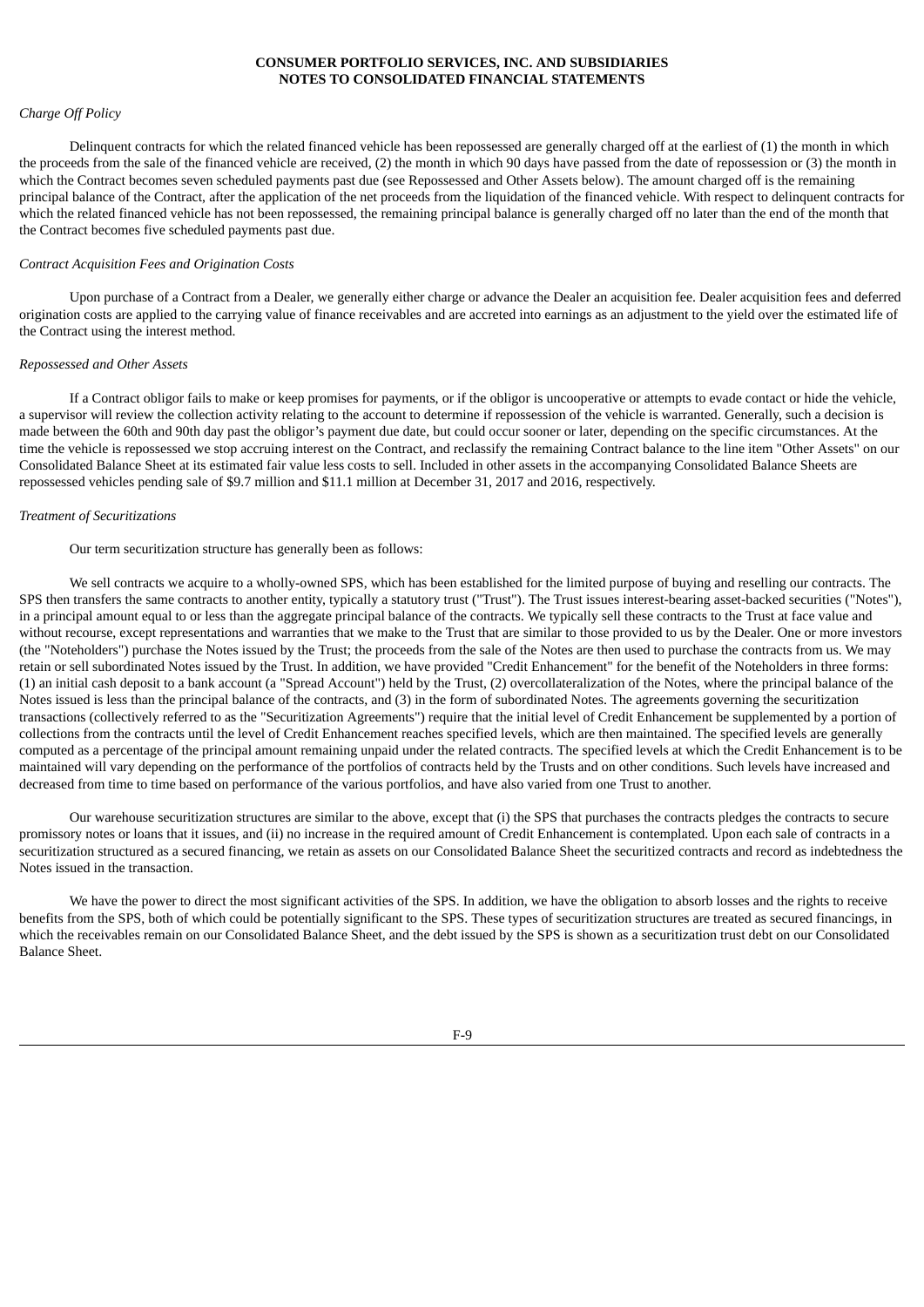We receive periodic base servicing fees for the servicing and collection of the contracts. In addition, we are entitled to the cash flows from the Trusts that represent collections on the contracts in excess of the amounts required to pay principal and interest on the Notes, the base servicing fees, and certain other fees (such as trustee and custodial fees). Required principal payments on the Notes are generally defined as the payments sufficient to keep the principal balance of the Notes equal to the aggregate principal balance of the related contracts (excluding those contracts that have been charged off), or a predetermined percentage of such balance. Where that percentage is less than 100%, the related Securitization Agreements require accelerated payment of principal until the principal balance of the Notes is reduced to the specified percentage. Such accelerated principal payment is said to create "overcollateralization" of the Notes.

If the amount of cash required for payment of fees, interest and principal on the senior Notes exceeds the amount collected during the collection period, the shortfall is generally withdrawn from the Spread Account, if any. If the cash collected during the period exceeds the amount necessary for the above allocations plus required principal payments on the subordinated Notes, if any, and there is no shortfall in the related Spread Account or other form of Credit Enhancement, the excess is released to us. If the total Credit Enhancement amount is not at the required level, then the excess cash collected is retained in the Trust until the specified level is achieved. Cash in the Spread Accounts is restricted from our use. Cash held in the various Spread Accounts is invested in high quality, liquid investment securities, as specified in the Securitization Agreements. In all of our term securitizations we have transferred the receivables (through a subsidiary) to the securitization Trust. We report the assets and liabilities of the securitization Trust on our Consolidated Balance Sheet. The Noteholders' and the related securitization Trusts' recourse against us for failure of the contract obligors to make payments on a timely basis is limited, in general, to our Finance Receivables, and Spread Accounts.

### *Servicing*

We consider the contractual servicing fee received on our managed portfolio held by non-consolidated subsidiaries to be equal to adequate compensation. Additionally, we consider that these fees would fairly compensate a substitute servicer, should one be required. As a result, no servicing asset or liability has been recognized. Servicing fees received on the managed portfolio held by non-consolidated subsidiaries are reported as income when earned. Servicing fees received on the managed portfolio held by consolidated subsidiaries are included in interest income when earned. Servicing costs are charged to expense as incurred. Servicing fees receivable, which are included in Other Assets in the accompanying Consolidated Balance Sheets, represent fees earned but not yet remitted to us by the trustee.

### *Furniture and Equipment*

Furniture and equipment are stated at cost net of accumulated depreciation. We calculate depreciation using the straight-line method over the estimated useful lives of the assets, which range from three to five years. Assets held under capital leases and leasehold improvements are amortized over the lesser of the estimated useful lives of the assets or the related lease terms. Amortization expense on assets acquired under capital lease is included with depreciation expense on owned assets.

## *Impairment of Long-Lived Assets and Long-Lived Assets to Be Disposed Of*

Long-lived assets and certain identifiable intangibles are reviewed for impairment whenever events or changes in circumstances indicate that the carrying amount of an asset may not be recoverable. Recoverability of assets to be held and used is measured by a comparison of the carrying amount of an asset to future net cash flows expected to be generated by the asset. If such assets are considered to be impaired, the impairment to be recognized is measured by the amount by which the carrying amount of the assets exceeds the fair value of the assets. Assets to be disposed of are reported at the lower of carrying amount or fair value less costs to sell.

### *Other Income*

The following table presents the primary components of Other Income:

|                                                |     | <b>Year Ended December 31,</b> |   |                |   |        |  |  |
|------------------------------------------------|-----|--------------------------------|---|----------------|---|--------|--|--|
|                                                |     | 2017                           |   | 2016           |   | 2015   |  |  |
|                                                |     |                                |   | (In thousands) |   |        |  |  |
| Direct mail revenues                           | \$. | 6,432                          | S | 9,202          | S | 8,927  |  |  |
| Convenience fee revenue                        |     | 1,900                          |   | 2,145          |   | 2,610  |  |  |
| Recoveries on previously charged-off contracts |     | 563                            |   | 766            |   | 1,079  |  |  |
| Sales tax refunds                              |     | 866                            |   | 811            |   | 616    |  |  |
| Other                                          |     | 448                            |   | 362            |   | 506    |  |  |
|                                                |     | 10,209                         |   | 13.286         |   | 13,738 |  |  |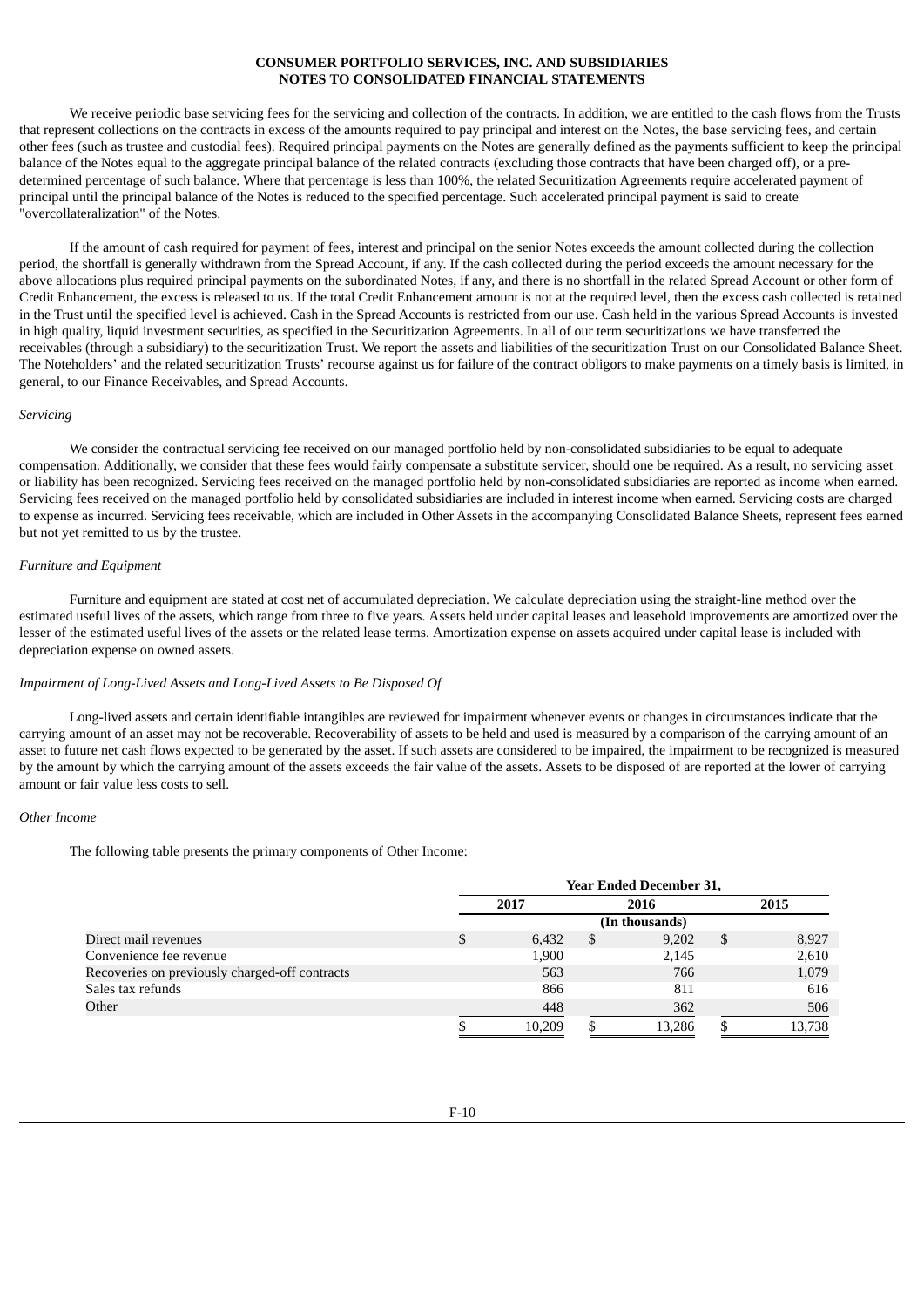#### *Earnings Per Share*

The following table illustrates the computation of basic and diluted earnings per share:

|                                                                               | <b>Year Ended December 31,</b> |        |      |                                       |      |        |  |  |
|-------------------------------------------------------------------------------|--------------------------------|--------|------|---------------------------------------|------|--------|--|--|
|                                                                               |                                | 2017   | 2016 |                                       | 2015 |        |  |  |
|                                                                               |                                |        |      | (In thousands, except per share data) |      |        |  |  |
| Numerator:                                                                    |                                |        |      |                                       |      |        |  |  |
| Numerator for basic and diluted earnings per share                            |                                | 3,765  | \$   | 29,300                                | \$   | 34,681 |  |  |
| Denominator:                                                                  |                                |        |      |                                       |      |        |  |  |
| Denominator for basic earnings per share - weighted average number of common  |                                |        |      |                                       |      |        |  |  |
| shares outstanding during the year                                            |                                | 22,687 |      | 24.356                                |      | 25,935 |  |  |
| Incremental common shares attributable to exercise of outstanding options and |                                |        |      |                                       |      |        |  |  |
| warrants                                                                      |                                | 4,527  |      | 4,679                                 |      | 5,649  |  |  |
| Denominator for diluted earnings per share                                    |                                | 27,214 |      | 29,035                                |      | 31,584 |  |  |
| Basic earnings per share                                                      |                                | 0.17   |      | 1.20                                  |      | 1.34   |  |  |
| Diluted earnings per share                                                    |                                | 0.14   |      | 1.01                                  |      | 1.10   |  |  |

Incremental shares of 7.5 million, 7.9 million and 6.8 million related to stock options and warrants have been excluded from the diluted earnings per share calculation for the years ended December 31, 2017, 2016 and 2015, respectively, because the effect is anti-dilutive.

### *Deferral and Amortization of Debt Issuance Costs*

Costs related to the issuance of debt are deferred and amortized using the interest method over the contractual or expected term of the related debt. Unamortized debt issuance costs are presented as a direct deduction to the carrying amount of the related debt on our Consolidated Balance Sheets.

### *Income Taxes*

The Company and its subsidiaries file a consolidated federal income tax return and combined or stand-alone state franchise tax returns for certain states. We utilize the asset and liability method of accounting for income taxes, under which deferred income taxes are recognized for the future tax consequences attributable to the differences between the financial statement values of existing assets and liabilities and their respective tax bases. Deferred tax assets and liabilities are measured using enacted tax rates expected to apply to taxable income in the years in which those temporary differences are expected to be recovered or settled. The effect on deferred taxes of a change in tax rates is recognized in income in the period that includes the enactment date. We estimate a valuation allowance against that portion of the deferred tax asset whose utilization in future periods is not more than likely.

### *Purchases of Company Stock*

We record purchases of our own common stock at cost and treat the shares as retired.

### *Stock Option Plan*

We recognize compensation costs in the financial statements based on the grant date fair value estimated in accordance with the provisions of ASC 718 "Stock Compensation". Compensation cost is recognized over the required service period, generally defined as the vesting period.

## *Use of Estimates*

The preparation of financial statements in conformity with accounting principles generally accepted in the United States of America requires us to make estimates and assumptions that affect the reported amounts of assets and liabilities as of the date of the financial statements, as well as the reported amounts of income and expenses during the reported periods. These material estimates that could be susceptible to changes in the near term and, accordingly, actual results could differ from those estimates.

### *Reclassification*

Certain amounts for the prior year have been reclassified to conform to the current year's presentation with no effect on previously reported earnings or shareholders' equity.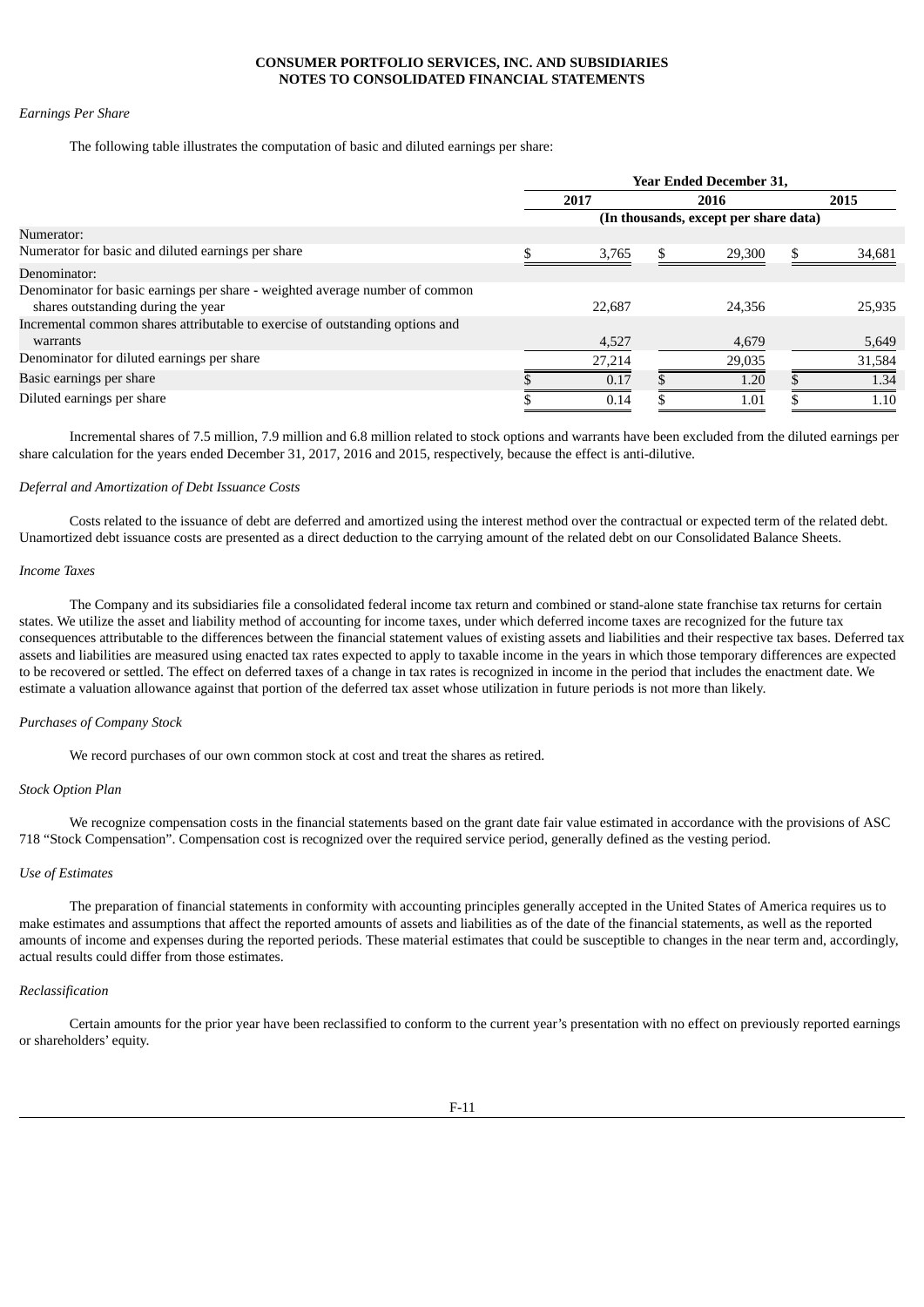### *Financial Covenants*

Certain of our securitization transactions, our residual interest financing and our warehouse credit facilities contain various financial covenants requiring certain minimum financial ratios and results. Such covenants include maintaining minimum levels of liquidity and net worth and not exceeding maximum leverage levels. In addition, certain securitization and non-securitization related debt contain cross-default provisions that would allow certain creditors to declare a default if a default occurred under a different facility. As of December 31, 2017 we were in compliance with all such financial covenants.

### *Provision for Contingent Liabilities*

We are routinely involved in various legal proceedings resulting from our consumer finance activities and practices, both continuing and discontinued. Our legal counsel has advised us on such matters where, based on information available at the time of this report, there is an indication that it is both probable that a liability has been incurred and the amount of the loss can be reasonably determined.

We have recorded a liability as of December 31, 2017, which represents our best estimate of the immaterial aggregate probable incurred losses for legal contingencies. The amount of losses that may ultimately be incurred, over and above such losses as are probable, cannot be estimated with certainty.

### *Recently Issued Accounting Standards*

In February 2018, as a result of the enactment of the Tax Cuts and Jobs Act (the Tax Act), the FASB issued new accounting guidance on the reclassification of certain tax effects from accumulated other comprehensive income to retained earnings. The guidance is effective January 1, 2019, with early adoption permitted. The Company is evaluating the new guidance along with any impact on the Company's financial position, results of operations and cash flows, none of which are expected to be material.

In June 2016, the FASB issued Accounting Standards Update ("ASU") 2016-13 - Financial Instruments - Credit Losses (Topic 326): Measurement of Credit Losses on Financial Instruments. The revised accounting guidance changes the criteria under which credit losses are measured. The amendment introduces a new credit reserving model known as the Current Expected Credit Loss (CECL) model, which replaces the incurred loss impairment methodology in current U.S. GAAP with a methodology that reflects expected credit losses and requires consideration of a broader range of reasonable and supportable information to establish credit loss estimates. This new accounting guidance will be effective for interim and annual reporting periods beginning after December 15, 2019. The Company is currently evaluating the provisions of ASU No. 2016-13, however, it is expected that the new CECL model will alter the assumptions used in calculating the Company's credit losses, given the change to estimated losses for the estimated life of the financial asset, and will likely result in a material effect on the Company's financial position and results of operations.

In May 2014, the FASB issued Accounting Standards Update ("ASU") 2014-09, Revenue from Contracts with Customers (Topic 606), superseding the revenue recognition requirements in ASC 605. This ASU requires an entity to recognize revenue for the transfer of promised goods or services to customers in an amount that reflects the consideration to which the entity expects to be entitled in exchange for those goods or services. The amendment includes a five-step process to assist an entity in achieving the main principle(s) of revenue recognition under ASC 605. The Company has adopted this ASU in the first quarter of 2018 and expects the new guidance will not have a material effect on its financial position, results of operations and cash flows.

#### *(2) Restricted Cash*

Restricted cash consists of cash and cash equivalent accounts relating to our outstanding securitization trusts and credit facilities. The amount of restricted cash on our Consolidated Balance Sheets was \$112.0 million and \$112.8 million as of December 31, 2017 and 2016, respectively.

Our securitization transactions and one of our warehouse credit facilities require that we establish cash reserves, or spread accounts, as additional credit enhancement. These cash reserves, which are included in restricted cash, were \$45.7 million and \$40.8 million as of December 31, 2017 and 2016, respectively.

#### *(3) Finance Receivables*

Our portfolio of finance receivables consists of small-balance homogeneous contracts comprising a single segment and class that is collectively evaluated for impairment on a portfolio basis according to delinquency status. Our contract purchase guidelines are designed to produce a homogenous portfolio. We report delinquency on a contractual basis. Once a contract becomes greater than 90 days delinquent, we do not recognize additional interest income until the obligor under the contract makes sufficient payments to be less than 90 days delinquent. Any payments received on a contract that is greater than 90 days delinquent are first applied to accrued interest and then to principal reduction.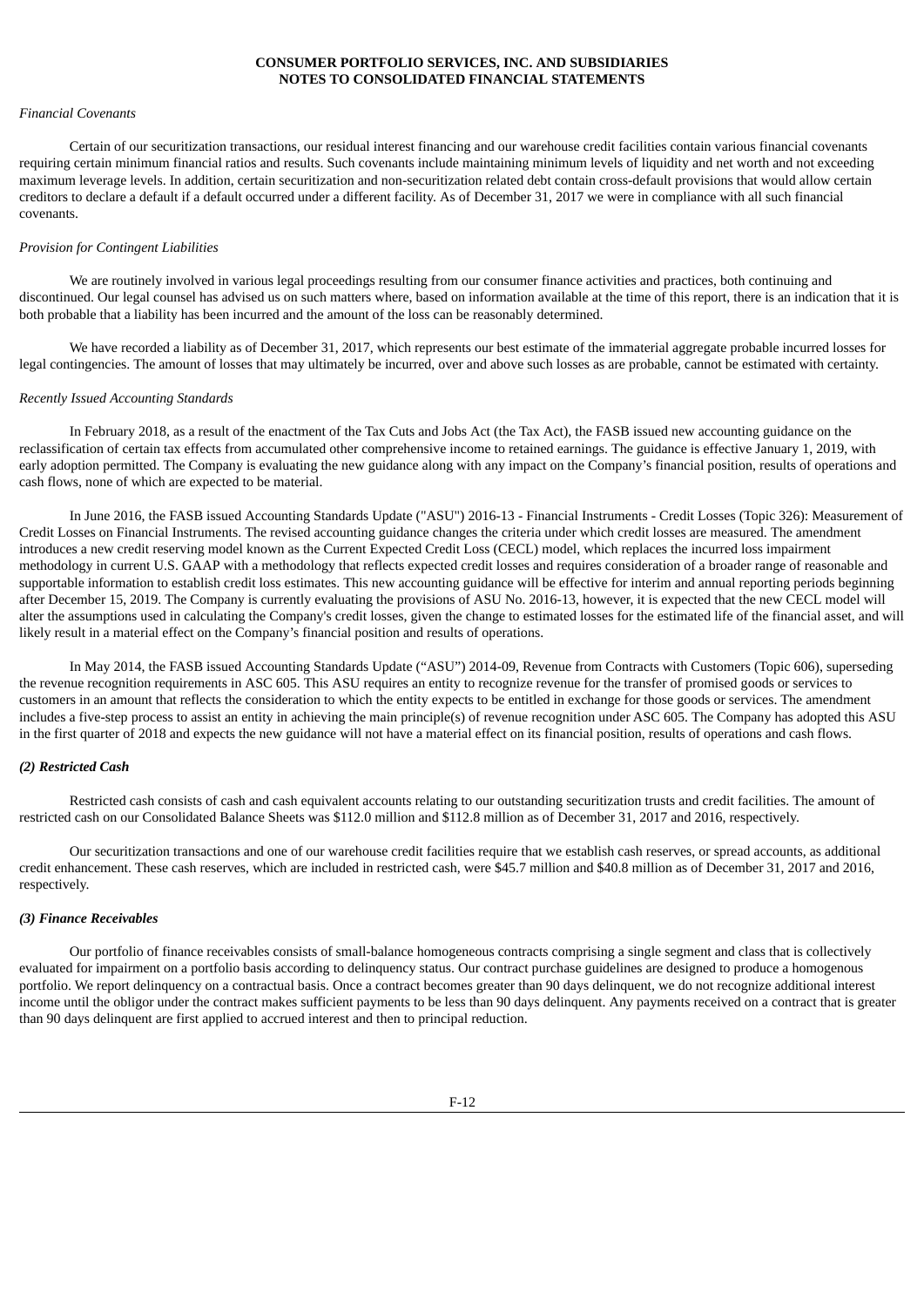The following table presents the components of finance receivables, net of unearned interest:

|                                                                      |           | December 31,   |           |
|----------------------------------------------------------------------|-----------|----------------|-----------|
|                                                                      | 2017      |                | 2016      |
| Finance receivables                                                  |           | (In thousands) |           |
| Automobile finance receivables, net of unearned interest             | 2.298.608 | S              | 2,266,619 |
| Unearned acquisition fees, discounts and deferred origination costs, |           |                |           |
| net                                                                  | 6,376     |                | 1,324     |
| Finance receivables                                                  | 2,304,984 | S              | 2,267,943 |

We consider an automobile contract delinquent when an obligor fails to make at least 90% of a contractually due payment by the following due date, which date may have been extended within limits specified in the servicing agreements. The period of delinquency is based on the number of days payments are contractually past due, as extended where applicable. Automobile contracts less than 31 days delinquent are not reported as delinquent. In certain circumstances we will grant obligors one-month payment extensions. The only modification of terms is to advance the obligor's next due date by one month and extend the maturity date of the receivable by one month. In certain limited cases, a two-month extension may be granted. There are no other concessions, such as a reduction in interest rate, forgiveness of principal or of accrued interest. Accordingly, we consider such extensions to be insignificant delays in payments rather than troubled debt restructurings.

The following table summarizes the delinquency status of finance receivables as of December 31, 2017 and 2016:

|                    | December 31,    |                 |
|--------------------|-----------------|-----------------|
|                    | 2017            | 2016            |
|                    | (In thousands)  |                 |
| Delinquency Status |                 |                 |
| Current            | \$<br>2,069,617 | \$<br>2,053,759 |
| 31 - 60 days       | 138,395         | 116,073         |
| 61 - 90 days       | 63,081          | 52,404          |
| $91 + days$        | 27,515          | 44,383          |
|                    | 2,298,608       | \$<br>2,266,619 |

Finance receivables totaling \$27.5 million and \$44.4 million at December 31, 2017 and 2016, respectively, have been placed on non-accrual status as a result of their delinquency status.

The following table presents a summary of the activity for the allowance for finance credit losses, for the years ended December 31, 2017, 2016 and 2015:

|                              | December 31, |           |    |                |    |            |  |  |
|------------------------------|--------------|-----------|----|----------------|----|------------|--|--|
|                              |              | 2017      |    | 2016           |    | 2015       |  |  |
|                              |              |           |    | (In thousands) |    |            |  |  |
| Balance at beginning of year | \$           | 95,578    | \$ | 75,603         | \$ | 61,460     |  |  |
| Provision for credit losses  |              | 186,713   |    | 178,511        |    | 142,618    |  |  |
| Charge-offs                  |              | (211,948) |    | (192, 366)     |    | (156, 553) |  |  |
| Recoveries                   |              | 38,844    |    | 33,830         |    | 28,078     |  |  |
| Balance at end of year       | \$           | 109,187   |    | 95,578         | \$ | 75,603     |  |  |

Excluded from finance receivables are contracts that were previously classified as finance receivables but were reclassified as other assets because we have repossessed the vehicle securing the Contract. The following table presents a summary of such repossessed inventory together with the allowance for losses on repossessed inventory:

|                                                    | December 31,   |           |
|----------------------------------------------------|----------------|-----------|
|                                                    | 2017           | 2016      |
|                                                    | (In thousands) |           |
| Gross balance of repossessions in inventory        | 33.679         | 40,069    |
| Allowance for losses on repossessed inventory      | (24, 024)      | (28, 924) |
| Net repossessed inventory included in other assets | 9.655          | 11,145    |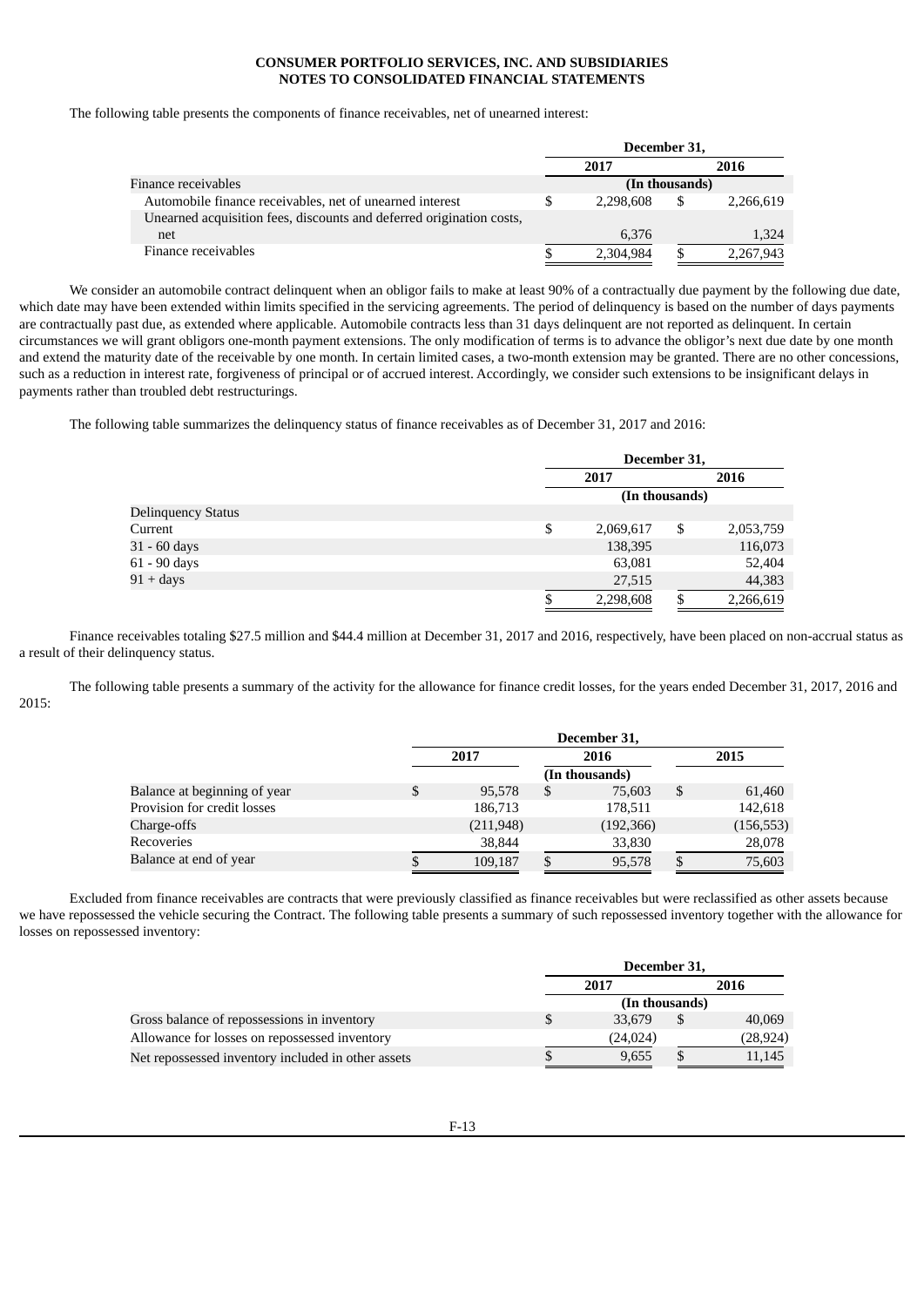## *(4) Furniture and Equipment*

The following table presents the components of furniture and equipment:

|                                                 |   | December 31,   |   |         |  |
|-------------------------------------------------|---|----------------|---|---------|--|
|                                                 |   | 2017           |   | 2016    |  |
|                                                 |   | (In thousands) |   |         |  |
| Furniture and fixtures                          | S | 1,566          | S | 1,566   |  |
| Computer and telephone equipment                |   | 5,470          |   | 4,907   |  |
| Leasehold improvements                          |   | 1,260          |   | 1,154   |  |
|                                                 |   | 8,296          |   | 7,627   |  |
| Less: accumulated depreciation and amortization |   | (6, 544)       |   | (5,610) |  |
|                                                 |   | 1.752          | S | 2.017   |  |

Depreciation expense totaled \$934,000, \$777,000 and \$637,000 for the years ended December 31, 2017, 2016 and 2015, respectively.

### *(5) Securitization Trust Debt*

\_\_\_\_\_\_\_\_\_\_\_\_\_\_\_\_\_\_\_\_\_\_\_\_\_

We have completed numerous term securitization transactions that are structured as secured borrowings for financial accounting purposes. The debt issued in these transactions is shown on our Consolidated Balance Sheets as "Securitization trust debt," and the components of such debt are summarized in the following table:

| <b>Series</b>     | <b>Final Scheduled</b><br><b>Payment Date (1)</b> | <b>Receivables</b><br>Pledged at<br>December 31,<br>2017(2) | <b>Initial Principal</b> | <b>Outstanding</b><br>Principal at<br>December 31,<br>2017 | <b>Outstanding</b><br>Principal at<br>December 31,<br>2016 | Weighted<br><b>Average Interest</b><br>Rate at<br>December 31,<br>2017 |
|-------------------|---------------------------------------------------|-------------------------------------------------------------|--------------------------|------------------------------------------------------------|------------------------------------------------------------|------------------------------------------------------------------------|
|                   |                                                   |                                                             |                          | (Dollars in thousands)                                     |                                                            |                                                                        |
| CPS 2012-C        | December 2019                                     |                                                             | 147,000                  |                                                            | 14,421                                                     |                                                                        |
| CPS 2012-D        | March 2020                                        |                                                             | 160,000                  |                                                            | 17,865                                                     |                                                                        |
| CPS 2013-A        | <b>June 2020</b>                                  |                                                             | 185,000                  |                                                            | 28,661                                                     |                                                                        |
| CPS 2013-B        | September 2020                                    | 21,251                                                      | 205,000                  | 18,407                                                     | 37,570                                                     | 2.09%                                                                  |
| CPS 2013-C        | December 2020                                     | 26,518                                                      | 205,000                  | 25,559                                                     | 46,830                                                     | 5.88%                                                                  |
| <b>CPS 2013-D</b> | March 2021                                        | 26,921                                                      | 183,000                  | 24,917                                                     | 46,345                                                     | 5.11%                                                                  |
| <b>CPS 2014-A</b> | <b>June 2021</b>                                  | 33,120                                                      | 180,000                  | 30,521                                                     | 54,988                                                     | 4.33%                                                                  |
| <b>CPS 2014-B</b> | September 2021                                    | 46,600                                                      | 202,500                  | 44,516                                                     | 75,140                                                     | 3.67%                                                                  |
| CPS 2014-C        | December 2021                                     | 73,634                                                      | 273,000                  | 71,174                                                     | 116,280                                                    | 3.87%                                                                  |
| CPS 2014-D        | March 2022                                        | 80,784                                                      | 267,500                  | 79,099                                                     | 127,307                                                    | 4.17%                                                                  |
| CPS 2015-A        | <b>June 2022</b>                                  | 89,171                                                      | 245,000                  | 87,194                                                     | 134,466                                                    | 3.73%                                                                  |
| CPS 2015-B        | September 2022                                    | 104,354                                                     | 250,000                  | 102,873                                                    | 153,893                                                    | 3.63%                                                                  |
| CPS 2015-C        | December 2022                                     | 142,703                                                     | 300,000                  | 141,362                                                    | 207.636                                                    | 4.15%                                                                  |
| <b>CPS 2016-A</b> | March 2023                                        | 182,657                                                     | 329,460                  | 180,761                                                    | 262,260                                                    | 4.45%                                                                  |
| CPS 2016-B        | <b>June 2023</b>                                  | 206,881                                                     | 332,690                  | 201,199                                                    | 284,752                                                    | 4.50%                                                                  |
| CPS 2016-C        | September 2023                                    | 208,815                                                     | 318,500                  | 203,504                                                    | 285,618                                                    | 4.06%                                                                  |
| <b>CPS 2016-D</b> | April 2024                                        | 153,671                                                     | 206,325                  | 149,671                                                    | 200,221                                                    | 3.14%                                                                  |
| CPS 2017-A        | April 2024                                        | 166,693                                                     | 206,320                  | 161,892                                                    | -                                                          | 3.31%                                                                  |
| CPS 2017-B        | December 2023                                     | 198,860                                                     | 225,170                  | 186,594                                                    |                                                            | 2.90%                                                                  |
| CPS 2017-C        | September 2024                                    | 207,158                                                     | 224,825                  | 197,155                                                    | $\overline{\phantom{0}}$                                   | 2.83%                                                                  |
| <b>CPS 2017-D</b> | <b>June 2024</b>                                  | 193,957                                                     | 196,300                  | 189,277                                                    | $\qquad \qquad -$                                          | 2.74%                                                                  |
|                   |                                                   | \$<br>2,163,746                                             | \$<br>4,842,590          | \$<br>2,095,675                                            | \$<br>2,094,253                                            |                                                                        |

(1) The Final Scheduled Payment Date represents final legal maturity of the securitization trust debt. Securitization trust debt is expected to become due and to be paid prior to those dates, based on amortization of the finance receivables pledged to the Trusts. Expected payments, which will depend on the performance of such receivables, as to which there can be no assurance, are \$873.7 million in 2018, \$612.3 million in 2019, \$362.5 million in *2020, \$179.3 million in 2021, \$49.5 million in 2022, and \$5.9 million in 2023.*

*(2) Includes repossessed assets that are included in Other Assets on our Consolidated Balance Sheets.*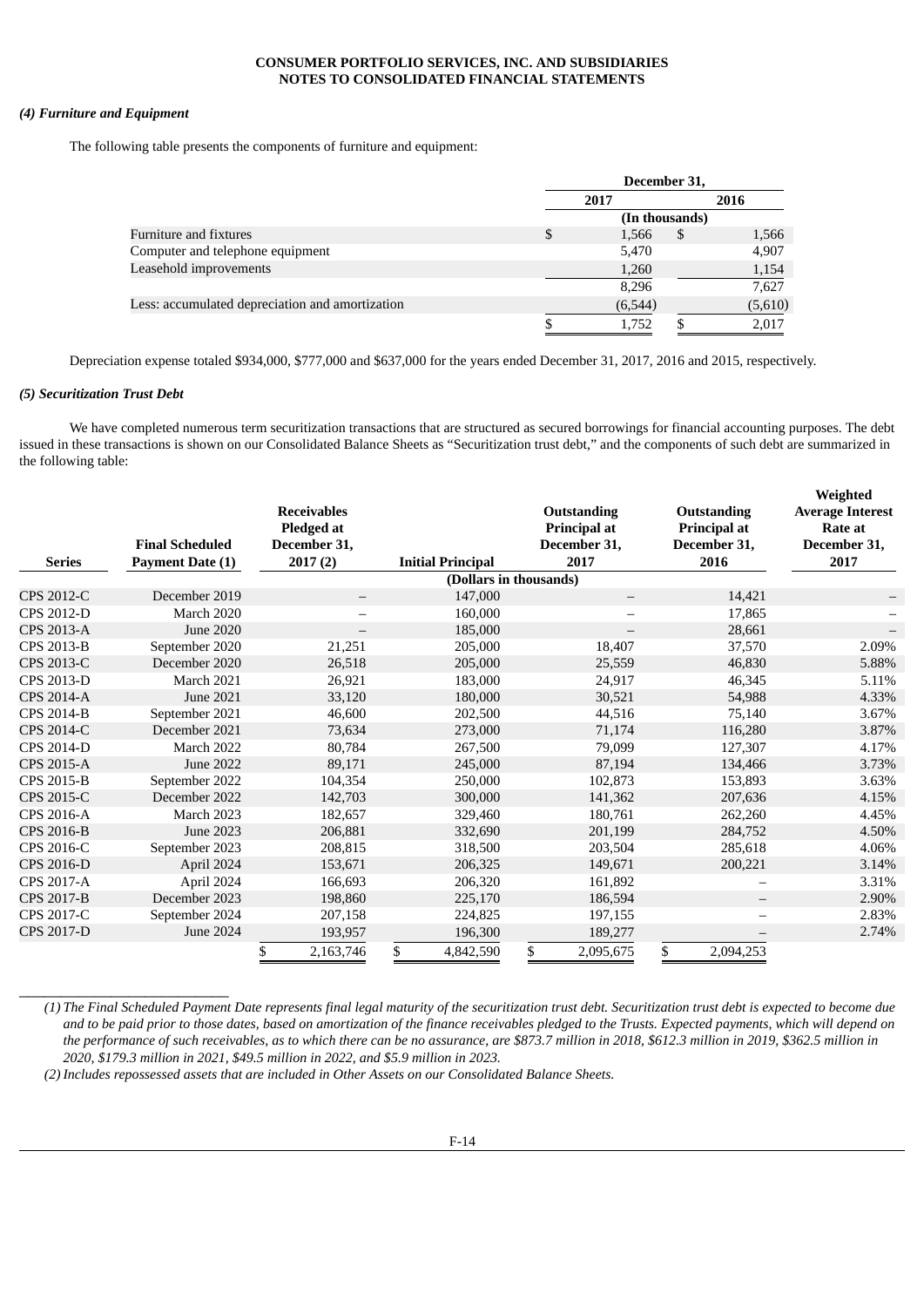Debt issuance costs of \$12.5 million and \$13.4 million as of December 31, 2017 and December 31, 2016, respectively, have been excluded from the table above. These debt issuance costs are presented as a direct deduction to the carrying amount of the Securitization trust debt on our Consolidated Balance Sheets.

All of the securitization trust debt was issued in private placement transactions to qualified institutional investors. The debt was issued by our wholly-owned, bankruptcy remote subsidiaries and is secured by the assets of such subsidiaries, but not by any of our other assets.

The terms of the various securitization agreements related to the issuance of the securitization trust debt require that certain delinquency and credit loss criteria be met with respect to the collateral pool, and require that we maintain minimum levels of liquidity and net worth and not exceed maximum leverage levels. We were in compliance with all such covenants as of December 31, 2017.

We are responsible for the administration and collection of the contracts. The securitization agreements also require certain funds be held in restricted cash accounts to provide additional credit enhancement for the Notes or to be applied to make payments on the securitization trust debt. As of December 31, 2017, restricted cash under the various agreements totaled approximately \$112.0 million. Interest expense on the securitization trust debt is composed of the stated rate of interest plus amortization of additional costs of borrowing. Additional costs of borrowing include facility fees, insurance premiums, amortization of deferred financing costs, and amortization of discounts required on the notes at the time of issuance. Deferred financing costs related to the securitization trust debt are amortized using the interest method. Accordingly, the effective cost of borrowing of the securitization trust debt is greater than the stated rate of interest.

Our wholly-owned, bankruptcy remote subsidiaries were formed to facilitate the above asset-backed financing transactions. Similar bankruptcy remote subsidiaries issue the debt outstanding under our warehouse line of credit. Bankruptcy remote refers to a legal structure in which it is expected that the applicable entity would not be included in any bankruptcy filing by its parent or affiliates. All of the assets of these subsidiaries have been pledged as collateral for the related debt. All such transactions, treated as secured financings for accounting and tax purposes, are treated as sales for all other purposes, including legal and bankruptcy purposes. None of the assets of these subsidiaries are available to pay any of our other creditors.

## *(6) Debt*

The terms of our debt outstanding at December 31, 2017 and 2016 are summarized below:

|                              |                                                                                               |                                                                                                               | <b>Amount Outstanding at</b> |                |              |              |
|------------------------------|-----------------------------------------------------------------------------------------------|---------------------------------------------------------------------------------------------------------------|------------------------------|----------------|--------------|--------------|
|                              |                                                                                               |                                                                                                               |                              | December 31,   |              | December 31, |
|                              |                                                                                               |                                                                                                               |                              | 2017           |              | 2016         |
| Description                  | <b>Interest Rate</b>                                                                          | <b>Revolving Maturity</b>                                                                                     |                              | (In thousands) |              |              |
| Warehouse lines of credit    | 5.50% over one month Libor<br>$(Minimum 6.50\%)$                                              | April 2019                                                                                                    | \$                           | 25,629         | $\mathbb{S}$ | 64,352       |
|                              | 5.50% over one month Libor<br>(Minimum 6.25%)                                                 | August 2018                                                                                                   |                              | 77,546         |              | 26,445       |
|                              | 6.75% over a commercial<br>paper rate (Minimum 7.75%)                                         | November 2019                                                                                                 |                              | 11,100         |              | 14,168       |
| Subordinated renewable notes | Weighted average rate of<br>7.99% and 7.50% at<br>December 31, 2017 and 2016,<br>respectively | Weighted average maturity<br>of March 2020 and January<br>2019 at December 31, 2017<br>and 2016, respectively |                              | 16,566         |              | 14,949       |
|                              |                                                                                               |                                                                                                               | S                            | 130,841        | \$           | 119,914      |

Debt issuance costs of \$1.9 million and \$1.6 million as of December 31, 2017 and December 31, 2016, respectively, have been excluded from the table above. These debt issuance costs are presented as a direct deduction to the carrying amount of the Warehouse lines of credit on our Consolidated Balance Sheets.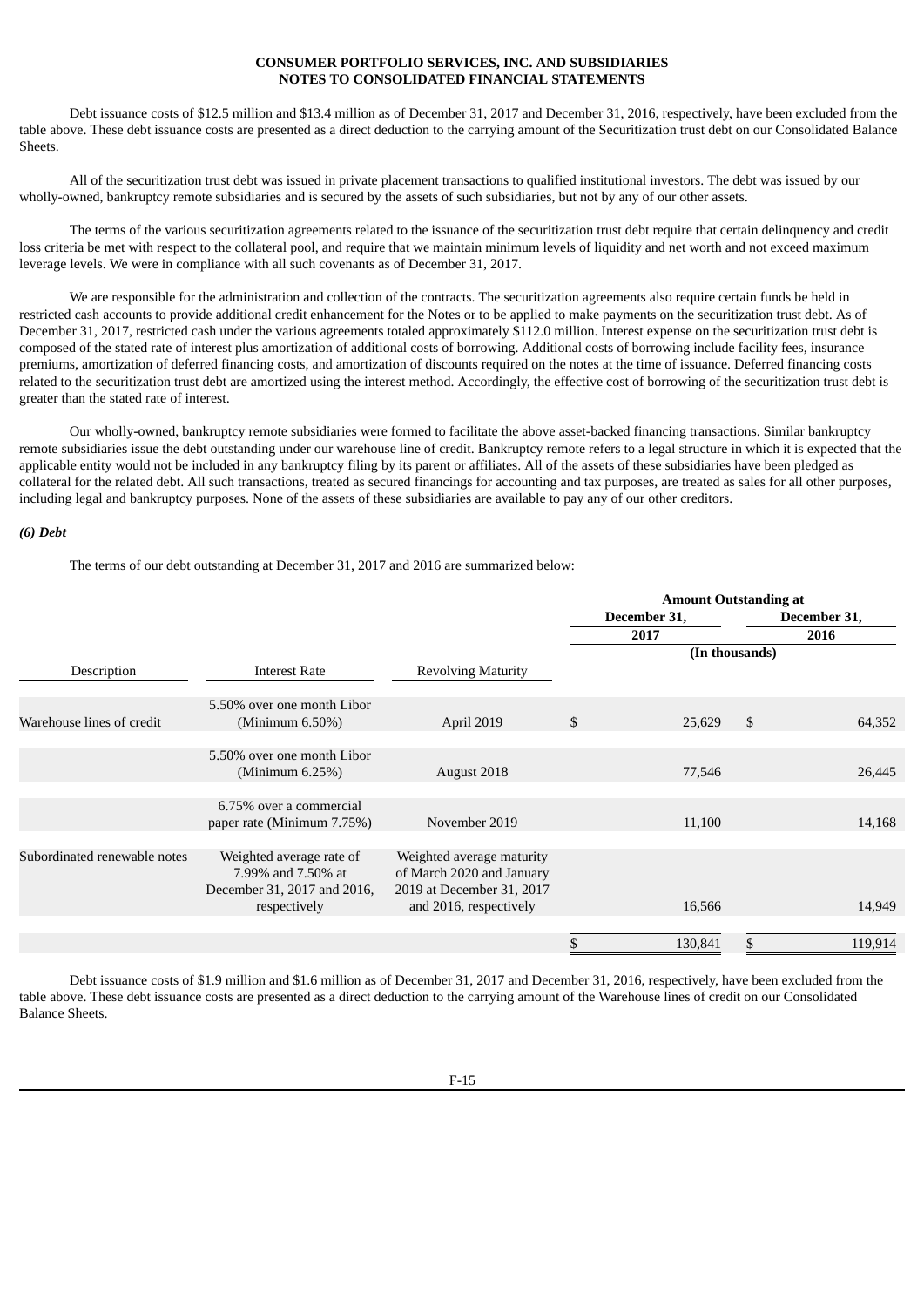On May 11, 2012, we entered into a \$100 million one-year warehouse credit line with Citibank, N.A. The facility is structured to allow us to fund a portion of the purchase price of automobile contracts by borrowing from a credit facility to our consolidated subsidiary Page Eight Funding, LLC. The facility provides for effective advances up to 86.0% of eligible finance receivables. The loans under the facility accrue interest at one-month LIBOR plus 5.50% per annum, with a minimum rate of 6.25% per annum. In August 2016, this facility was amended to extend the revolving period to August 2018 and to include an amortization period through August 2019 for any receivables pledged to the facility at the end of the revolving period. At December 31, 2017 there was \$77.5 million outstanding under this facility.

On April 17, 2015, we entered into an additional \$100 million one-year warehouse credit line with Fortress Investment Group. The facility is structured to allow us to fund a portion of the purchase price of automobile contracts by borrowing from a credit facility to our consolidated subsidiary Page Six Funding, LLC. The facility provides for effective advances up to 88.0% of eligible finance receivables. The loans under the facility accrue interest at onemonth LIBOR plus 5.50% per annum, with a minimum rate of 6.50% per annum. In April 2017, this facility was amended to extend the revolving period to April 2019 followed by an amortization period through April 2021 for any receivables pledged to the facility at the end of the revolving period. At December 31, 2017 there was \$25.6 million outstanding under this facility.

On November 24, 2015, we entered into an additional \$100 million one-year warehouse credit line with affiliates of Credit Suisse Group and Ares Management LP. The facility is structured to allow us to fund a portion of the purchase price of automobile contracts by borrowing from a credit facility to our consolidated subsidiary Page Nine Funding, LLC. The facility provides for effective advances up to 88.0% of eligible finance receivables, or up to 80.0% for certain other receivables. The loans under the facility accrue interest at a commercial paper rate plus 6.75% per annum, with a minimum rate of 7.75% per annum. In November 2017, this facility was amended to extend the revolving period to November 2019 followed by an amortization period through November 2021 for any receivables pledged to the facility at the end of the revolving period. At December 31, 2017 there was \$11.1 million outstanding under this facility.

The total outstanding debt on our three warehouse lines of credit was \$114.3 million as of December 31, 2017, compared to \$105.0 million outstanding as of December 31, 2016.

The costs incurred in conjunction with the above debt are recorded as deferred financing costs on the accompanying Consolidated Balance Sheets and are more fully described in Note 1.

We must comply with certain affirmative and negative covenants related to debt facilities, which require, among other things, that we maintain certain financial ratios related to liquidity, net worth and capitalization. Further covenants include matters relating to investments, acquisitions, restricted payments and certain dividend restrictions. See the discussion of financial covenants in Note 1.

The following table summarizes the contractual and expected maturity amounts of long term debt as of December 31, 2017:

| <b>Contractual maturity date</b> |  | <b>Subordinated</b><br>renewable notes |        |  |  |
|----------------------------------|--|----------------------------------------|--------|--|--|
| 2018                             |  | \$                                     | 8,406  |  |  |
| 2019                             |  |                                        | 1,942  |  |  |
| 2020                             |  |                                        | 2,616  |  |  |
| 2021                             |  |                                        | 1,515  |  |  |
| 2022                             |  |                                        | 458    |  |  |
| Thereafter                       |  |                                        | 1,629  |  |  |
| Total                            |  |                                        | 16,566 |  |  |

## *(7) Shareholders' Equity*

## *Common Stock*

Holders of common stock are entitled to such dividends as our board of directors, in its discretion, may declare out of funds available, subject to the terms of any outstanding shares of preferred stock and other restrictions. In the event of liquidation of the Company, holders of common stock are entitled to receive, *pro rata*, all of the assets of the Company available for distribution, after payment of any liquidation preference to the holders of outstanding shares of preferred stock. Holders of the shares of common stock have no conversion or preemptive or other subscription rights and there are no redemption or sinking fund provisions applicable to the common stock.

### *Stock Purchases*

For the year ending December 31, 2017, we purchased 2,745,493 shares of our common stock at an average price of \$4.49. We purchased 2,693,562 shares of our stock in the open market for \$12.1 million. In October 2017 our board of directors authorized the repurchase of up to \$10 million of our common stock. There was \$4.7 million of board authorization remaining in our repurchase plans from prior authorizations at December 31, 2016. There is approximately \$12.6 million of board authorization remaining under such plans, which have no expiration date.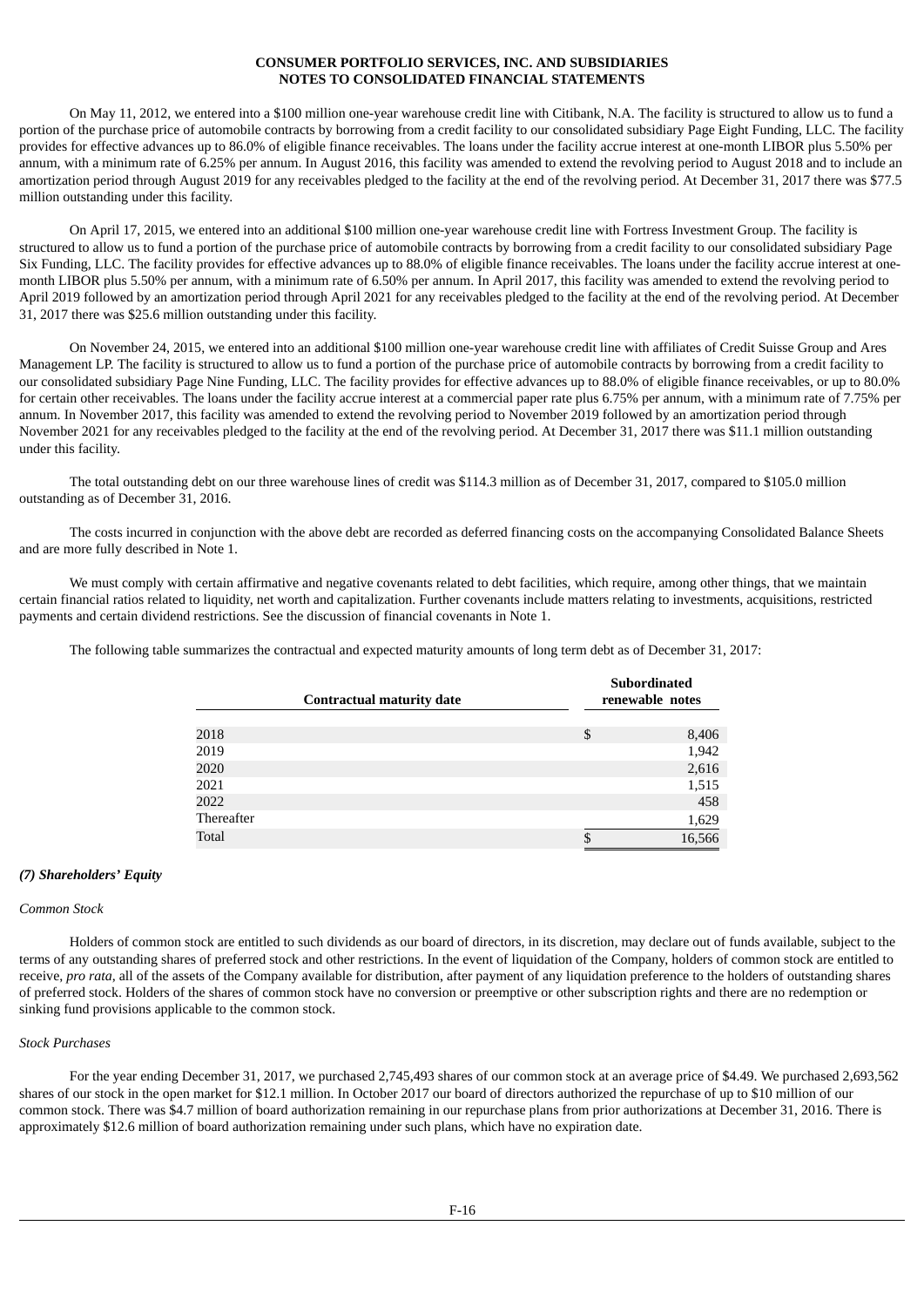The remaining purchases of 51,931 shares were related to net exercises of outstanding options and warrants. In transactions during the year ended December 31, 2017, the holders of options and warrants to purchase 110,000 shares of our common stock paid the aggregate \$241,000 exercise price by surrender to us of 51,931 of such 110,000 shares.

### *Options and Warrants*

In 2006, the Company adopted and its shareholders approved the CPS 2006 Long-Term Equity Incentive Plan (the "2006 Plan") pursuant to which our Board of Directors, or a duly-authorized committee thereof, may grant stock options, restricted stock, restricted stock units and stock appreciation rights to our employees or employees of our subsidiaries, to directors of the Company, and to individuals acting as consultants to the Company or its subsidiaries. In June 2008, May 2012, April 2013 and again in May 2015, the shareholders of the Company approved an amendment to the 2006 Plan to increase the maximum number of shares that may be subject to awards under the 2006 Plan to 5,000,000, 7,200,000, 12,200,000 and 17,200,000, respectively, in each case plus shares authorized under prior plans and not issued. Options that have been granted under the 2006 Plan and a previous plan approved in 1997 have been granted at an exercise price equal to (or greater than) the stock's fair value at the date of the grant, with terms generally of 7-10 years and vesting generally over 4-5 years.

The per share weighted-average fair value of stock options granted during the years ended December 31, 2017, 2016 and 2015 was \$1.32, \$1.38 and \$2.41, respectively. That fair value was estimated using a binomial option pricing model using the weighted average assumptions noted in the following table. We use historical data to estimate the expected term of each option. The volatility estimate is based on the historical and implied volatility of our stock over the period that equals the expected life of the option. Volatility assumptions ranged from 35% to 37% for 2017, 44% to 51% for 2016, and 47% to 51% for 2015. The risk-free interest rate is based on the yield on a U.S. Treasury bond with a maturity comparable to the expected life of the option. The dividend yield is estimated to be zero based on our intention not to issue dividends for the foreseeable future.

|                         |       | <b>Year Ended December 31,</b> |       |  |  |  |
|-------------------------|-------|--------------------------------|-------|--|--|--|
|                         | 2017  | 2016                           | 2015  |  |  |  |
| Expected life (years)   | 4.02  | 4.04                           | 4.21  |  |  |  |
| Risk-free interest rate | 1.59% | 1.09%                          | 1.35% |  |  |  |
| Volatility              | 36%   | 51%                            | 51%   |  |  |  |
| Expected dividend yield |       |                                |       |  |  |  |

For the years ended December 31, 2017, 2016 and 2015, we recorded stock-based compensation costs in the amount of \$5.7 million, \$5.6 million and \$5.0 million, respectively. As of December 31, 2017, the unrecognized stock-based compensation costs to be recognized over future periods was equal to \$5.8 million. This amount will be recognized as expense over a weighted-average period of 1.9 years.

At December 31, 2017 and 2016, options outstanding had intrinsic values of \$10.4 million and \$17.8 million, respectively. At December 31, 2017 and 2016, options exercisable had intrinsic values of \$9.5 million and \$14.2 million, respectively. The total intrinsic value of options exercised was \$1.9 million and \$1.3 million for the years ended December 31, 2017 and 2016, respectively. New shares were issued for all options exercised during the year ended December 2017 and cash of \$1.1 million was received. A tax benefit of \$178,000 was recorded for the options exercised in 2017. At December 31, 2017, there were a total of 2.5 million additional shares available for grant under the 2006 Plan.

Stock option activity for the year ended December 31, 2017 for stock options under the 2006 and 1997 plans is as follows:

|                                                | <b>Number of Shares</b><br>(in thousands) | <b>Weighted Average</b><br><b>Exercise Price</b> |      | <b>Weighted Average</b><br><b>Remaining</b><br><b>Contractual Term</b> |
|------------------------------------------------|-------------------------------------------|--------------------------------------------------|------|------------------------------------------------------------------------|
| Options outstanding at the beginning of period | 12,595                                    |                                                  | 4.56 | N/A                                                                    |
| Granted                                        | 1,470                                     |                                                  | 4.35 | N/A                                                                    |
| Exercised                                      | (647)                                     |                                                  | 1.68 | N/A                                                                    |
| Forfeited/Expired                              | (283)                                     |                                                  | 5.62 | N/A                                                                    |
| Options outstanding at the end of period       | 13,135                                    |                                                  | 4.66 | 4.45 years                                                             |
| Options exercisable at the end of period       | 8,789                                     |                                                  | 4.51 | 4.04 years                                                             |

We did not issue any stock options with an exercise price above or below the market price of the stock on the grant date for the years ended December 31, 2017, 2016 and 2015.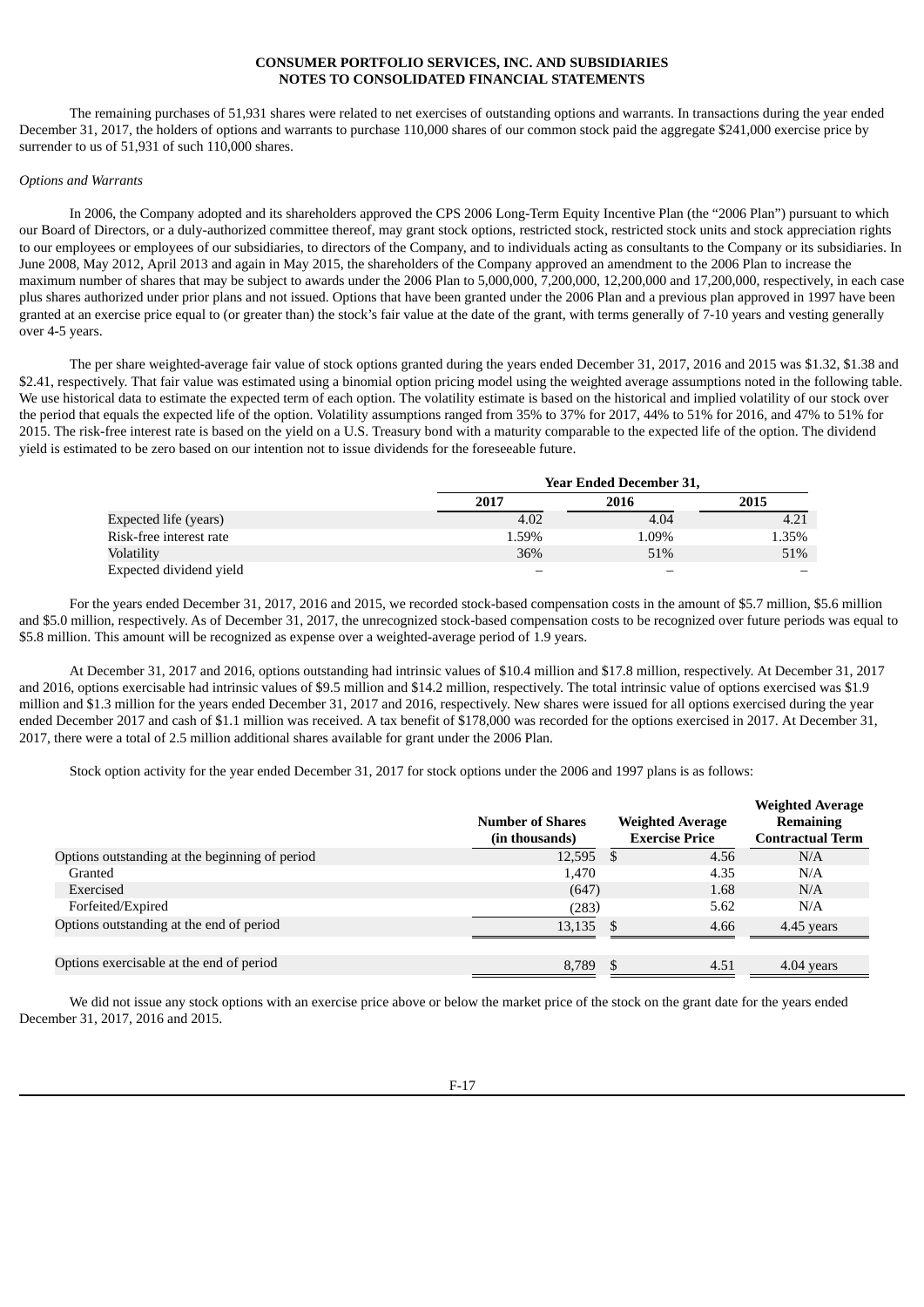In connection with the amendment to and partial repayment of our residual interest financing in July 2008, we issued warrants exercisable for 2,500,000 common shares for \$4,071,429. The warrants represent the right to purchase 2,500,000 CPS common shares at a nominal exercise price, at any time prior to July 10, 2018. In March 2010 we repurchased warrants for 500,000 of these shares for \$1.0 million. Warrants to purchase 2,000,000 shares remain outstanding as of December 31, 2017.

## *(8) Interest Income and Interest Expense*

The following table presents the components of interest income:

|                                 | <b>Year Ended December 31,</b> |   |         |  |         |  |
|---------------------------------|--------------------------------|---|---------|--|---------|--|
|                                 | 2017                           |   | 2016    |  | 2015    |  |
|                                 |                                |   |         |  |         |  |
| Interest on finance receivables | 423.567                        | S | 408,723 |  | 349,796 |  |
| Other interest income           | 607                            |   | 273     |  | 116     |  |
| Interest income                 | 424,174                        |   | 408,996 |  | 349,912 |  |

The following table presents the components of interest expense:

|                              | <b>Year Ended December 31,</b> |   |        |  |        |  |  |
|------------------------------|--------------------------------|---|--------|--|--------|--|--|
|                              | 2017                           |   | 2016   |  | 2015   |  |  |
|                              | (In thousands)                 |   |        |  |        |  |  |
| Securitization trust debt    | \$<br>83,084                   | S | 69,178 |  | 48,631 |  |  |
| Warehouse lines of credit    | 7,933                          |   | 8,569  |  | 6,127  |  |  |
| Residual interest financing  |                                |   | 846    |  | 1,405  |  |  |
| Subordinated renewable notes | 1,328                          |   | 1,348  |  | 1,582  |  |  |
| Interest expense             | 92,345                         |   | 79,941 |  | 57,745 |  |  |

### *(9) Income Taxes*

Income taxes consist of the following:

|                              |                | <b>Year Ended December 31,</b> |      |         |    |        |  |  |
|------------------------------|----------------|--------------------------------|------|---------|----|--------|--|--|
|                              | 2017           |                                | 2016 |         |    | 2015   |  |  |
|                              | (In thousands) |                                |      |         |    |        |  |  |
| Current federal tax expense  | S              | 14,369                         | S    | 22,872  | S  | 18,653 |  |  |
| Current state tax expense    |                | 3,305                          |      | 2,671   |    | 1,146  |  |  |
| Deferred federal tax expense |                | 10,131                         |      | (6,329) |    | 4,233  |  |  |
| Deferred state tax expense   |                | 501                            |      | 1.147   |    | 2,669  |  |  |
| Income tax expense           |                | 28,306                         |      | 20,361  | \$ | 26,701 |  |  |

Income tax expense for the years ended December 31, 2017, 2016 and 2015 differs from the amount determined by applying the statutory federal rate of 35% to income before income taxes as follows:

|                                               |    | <b>Year Ended December 31,</b> |     |        |   |        |  |  |
|-----------------------------------------------|----|--------------------------------|-----|--------|---|--------|--|--|
|                                               |    | 2017                           |     | 2016   |   | 2015   |  |  |
|                                               |    | (In thousands)                 |     |        |   |        |  |  |
| Expense at federal tax rate                   | \$ | 11,225                         | \$. | 17,381 | S | 21,484 |  |  |
| State taxes, net of federal income tax effect |    | 1,831                          |     | 2,679  |   | 3,235  |  |  |
| Stock-based compensation                      |    | 682                            |     | 824    |   | 1,560  |  |  |
| Non-deductible expenses                       |    | 171                            |     | 145    |   | 107    |  |  |
| Effect of change in tax rate                  |    | 15,117                         |     |        |   |        |  |  |
| Other                                         |    | (720)                          |     | (668)  |   | 315    |  |  |
|                                               |    | 28,306                         |     | 20,361 |   | 26,701 |  |  |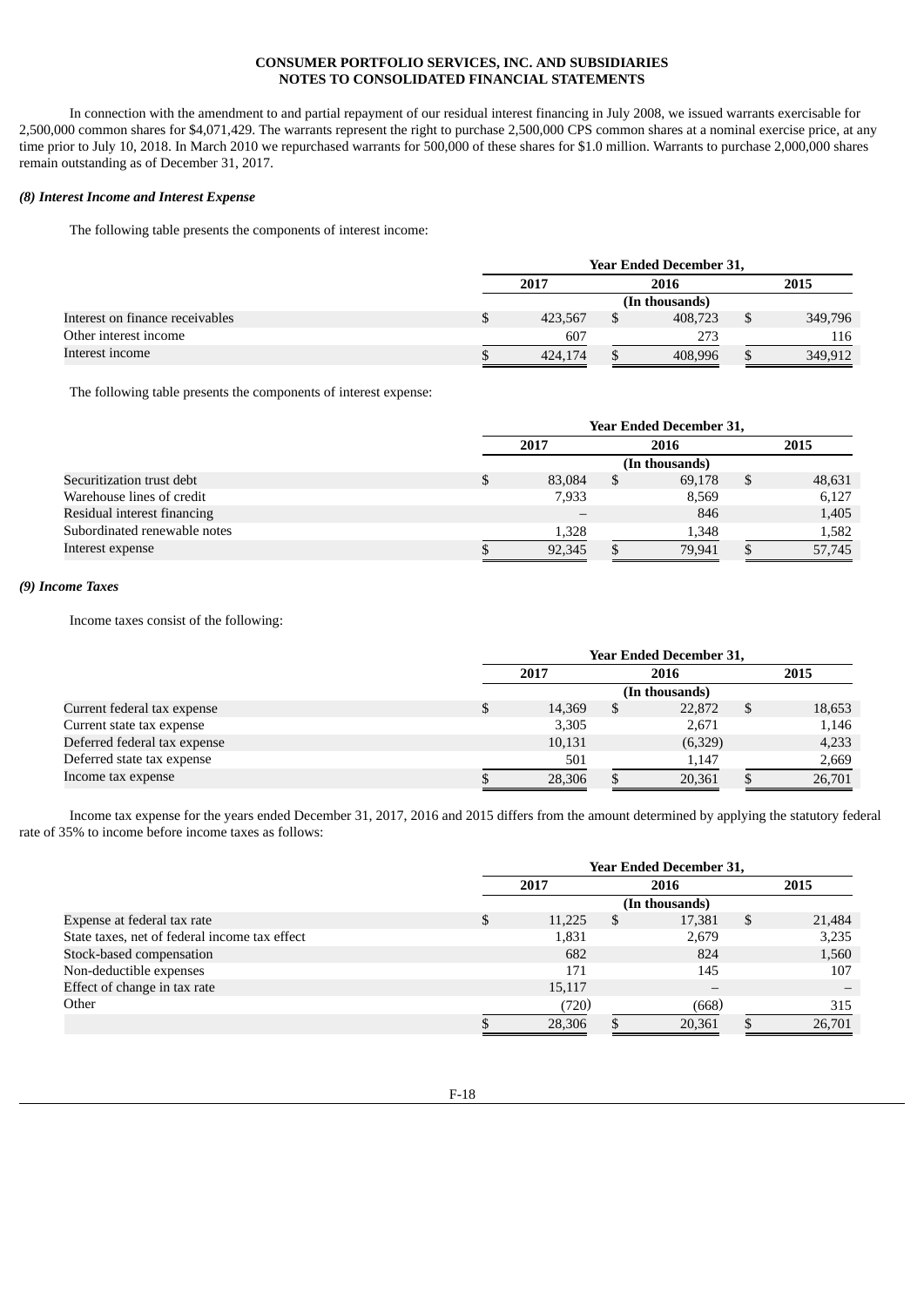For the year ended December 31, 2017, we recorded income tax expense of \$28.3 million which includes \$15.1 of income tax expense related to the effects of the Tax Act, which are required to be recorded in the period of enactment. Excluding the impact of the Tax Act, income tax expense for 2017 would have been \$13.2 million.

The tax effected cumulative temporary differences that give rise to deferred tax assets and liabilities as of December 31, 2017 and 2016 are as follows:

|                                  | December 31,   |      |         |  |  |
|----------------------------------|----------------|------|---------|--|--|
|                                  | 2017           | 2016 |         |  |  |
|                                  | (In thousands) |      |         |  |  |
| <b>Deferred Tax Assets:</b>      |                |      |         |  |  |
| Finance receivables              | \$<br>23,034   | \$   | 28,986  |  |  |
| <b>Accrued liabilities</b>       | 206            |      | 2,322   |  |  |
| <b>NOL</b> carryforwards         | 529            |      | 1,697   |  |  |
| <b>Built in losses</b>           | 5,277          |      | 8,915   |  |  |
| Pension accrual                  | 1,654          |      | 2,107   |  |  |
| Stock compensation               | 3,642          |      |         |  |  |
| Other                            | 582            |      | 2,343   |  |  |
| Total deferred tax assets        | 34,924         |      | 46,370  |  |  |
|                                  |                |      |         |  |  |
| <b>Deferred Tax Liabilities:</b> |                |      |         |  |  |
| Deferred loan costs              | (2,233)        |      | (3,223) |  |  |
| Furniture and equipment          | (245)          |      | (302)   |  |  |
| Total deferred tax liabilities   | (2, 478)       |      | (3,525) |  |  |
|                                  |                |      |         |  |  |
| Net deferred tax asset           | \$<br>32,446   | \$   | 42,845  |  |  |

We acquired certain net operating losses and built-in loss assets as part of our acquisitions of MFN Financial Corp. ("MFN") in 2002 and TFC Enterprises, Inc. ("TFC") in 2003. Moreover, both MFN and TFC have undergone an ownership change for purposes of Internal Revenue Code ("IRC") Section 382. In general, IRC Section 382 imposes an annual limitation on the ability of a loss corporation (that is, a corporation with a net operating loss ("NOL") carryforward, credit carryforward, or certain built-in losses ("BILs")) to utilize its pre-change NOL carryforwards or BILs to offset taxable income arising after an ownership change.

In determining the possible future realization of deferred tax assets, we have considered future taxable income from the following sources: (a) reversal of taxable temporary differences; and (b) tax planning strategies that, if necessary, would be implemented to accelerate taxable income into years in which net operating losses might otherwise expire.

Deferred tax assets are recognized subject to management's judgment that realization is more likely than not. A valuation allowance is recognized for a deferred tax asset if, based on the weight of the available evidence, it is more likely than not that some portion of the deferred tax asset will not be realized. In making such judgements, significant weight is given to evidence that can be objectively verified. Although realization is not assured, we believe that the realization of the recognized net deferred tax asset of \$32.4 million as of December 31, 2017 is more likely than not based on forecasted future net earnings. Our net deferred tax asset of \$32.4 million consists of approximately \$22.8 million of net U.S. federal deferred tax assets and \$9.6 million of net state deferred tax assets. The major components of the deferred tax asset are \$5.8 million in net operating loss carryforwards and built in losses and \$23.2 million in net deductions which have not yet been taken on a tax return.

As of December 31, 2017, we had net operating loss carryforwards for state income tax purposes of \$12.3 million. These state net operating losses begin to expire in 2018.

We recognize a tax position as a benefit only if it is "more likely than not" that the tax position would be sustained in a tax examination, with a tax examination being presumed to occur. The amount recognized is the largest amount of tax benefit that is greater than 50% likely of being realized on examination. For tax positions not meeting the "more likely than not" test, no tax benefit is recorded. We recognize potential interest and penalties related to unrecognized tax benefits as income tax expense. At December 31, 2017, we had no unrecognized tax benefits for uncertain tax positions.

We are subject to taxation in the US and various state jurisdictions. With few exceptions, we are no longer subject to U.S. federal, state, or local examinations by tax authorities for years before 2014.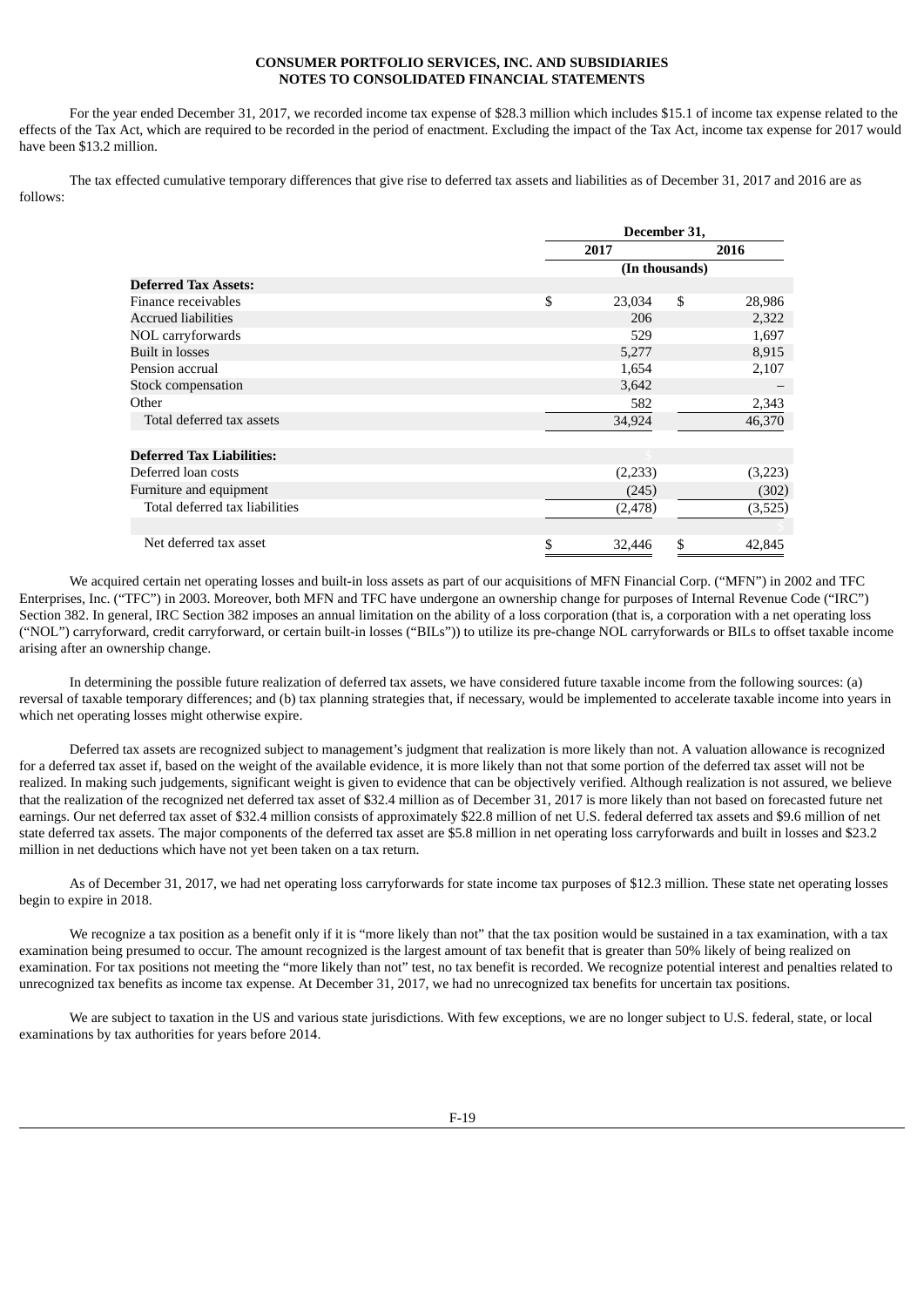### *(10) Related Party Transactions*

In December 2007, one of our directors purchased a \$4.0 million subordinated renewable note pursuant to our ongoing program of issuing such notes to the public. The note was purchased through the registered agent and under the same terms and conditions, including the interest rate, that were offered to other purchasers at the time the note was issued. As of December 31, 2017, \$4.0 million remains outstanding on this note.

### *(11) Commitments and Contingencies*

### *Leases*

The Company leases its facilities and certain computer equipment under non-cancelable operating leases, which expire through 2025. Future minimum lease payments at December 31, 2017, under these leases are due during the years ended December 31 as follows:

|                              | <b>Amount</b>  |
|------------------------------|----------------|
|                              | (In thousands) |
| 2018                         | \$<br>6,493    |
| 2019                         | 6,790          |
| 2020                         | 6,710          |
| 2021                         | 6,858          |
| 2022                         | 5,465          |
| Thereafter                   | 1,616          |
|                              |                |
| Total minimum lease payments | \$<br>33,932   |

Rent expense for the years ended December 31, 2017, 2016 and 2015, was \$6.3 million, \$5.2 million and \$4.1 million, respectively.

Our facility leases contain certain rental concessions and escalating rental payments, which are recognized as adjustments to rental expense and are amortized on a straight-line basis over the terms of the leases.

### *Legal Proceedings*

*Consumer Litigation.* We are routinely involved in various legal proceedings resulting from our consumer finance activities and practices, both continuing and discontinued. Consumers can and do initiate lawsuits against us alleging violations of law applicable to collection of receivables, and such lawsuits sometimes allege that resolution as a class action is appropriate.

For the most part, we have legal and factual defenses to consumer claims, which we routinely contest or settle (for immaterial amounts) depending on the particular circumstances of each case.

*Department of Justice Industry Inquiry.* In January 2015, we were served with a subpoena by the U.S. Department of Justice (the "DOJ") directing us to produce certain documents relating to our and our subsidiaries' and affiliates' origination and securitization of sub-prime automobile contracts since 2005, in connection with an investigation by the DOJ in contemplation of a civil proceeding for potential violations of the Financial Institutions Reform, Recovery, and Enforcement Act of 1989. The DOJ in its investigation requested information relating, among other matters, to the underwriting criteria used to originate these automobile contracts and to the representations and warranties relating to those underwriting criteria that were made in connection with the securitization of the automobile contracts. We are among several other securitizers of sub-prime automobile receivables who received such subpoenas in 2014, 2015 and 2016. We have provided the required information, and we were advised by the DOJ in February 2018 that no further information is required of us and that no enforcement action is recommended.

Although the inquiry commenced January 2015 is thus completed as to us, no assurance can be given as to whether some other government agency may commence inquiries into or actions against us, nor as to whether the DOJ may recommence its investigation, any of which hypothetical proceedings might materially and adversely affect us.

*In General*. There can be no assurance as to the outcomes of the matters described or referenced above. We record at each measurement date, most recently as of December 31, 2017, our best estimate of probable incurred losses for legal contingencies, including each of the matters described or referenced above. The amount of losses that may ultimately be incurred cannot be estimated with certainty. However, based on such information as is available to us, we believe that the total of probable incurred losses for legal contingencies as of December 31, 2017 is immaterial, and that the range of reasonably possible losses for the legal proceedings and contingencies we face, including those described or referenced above, as of December 31, 2017 does not exceed \$1 million.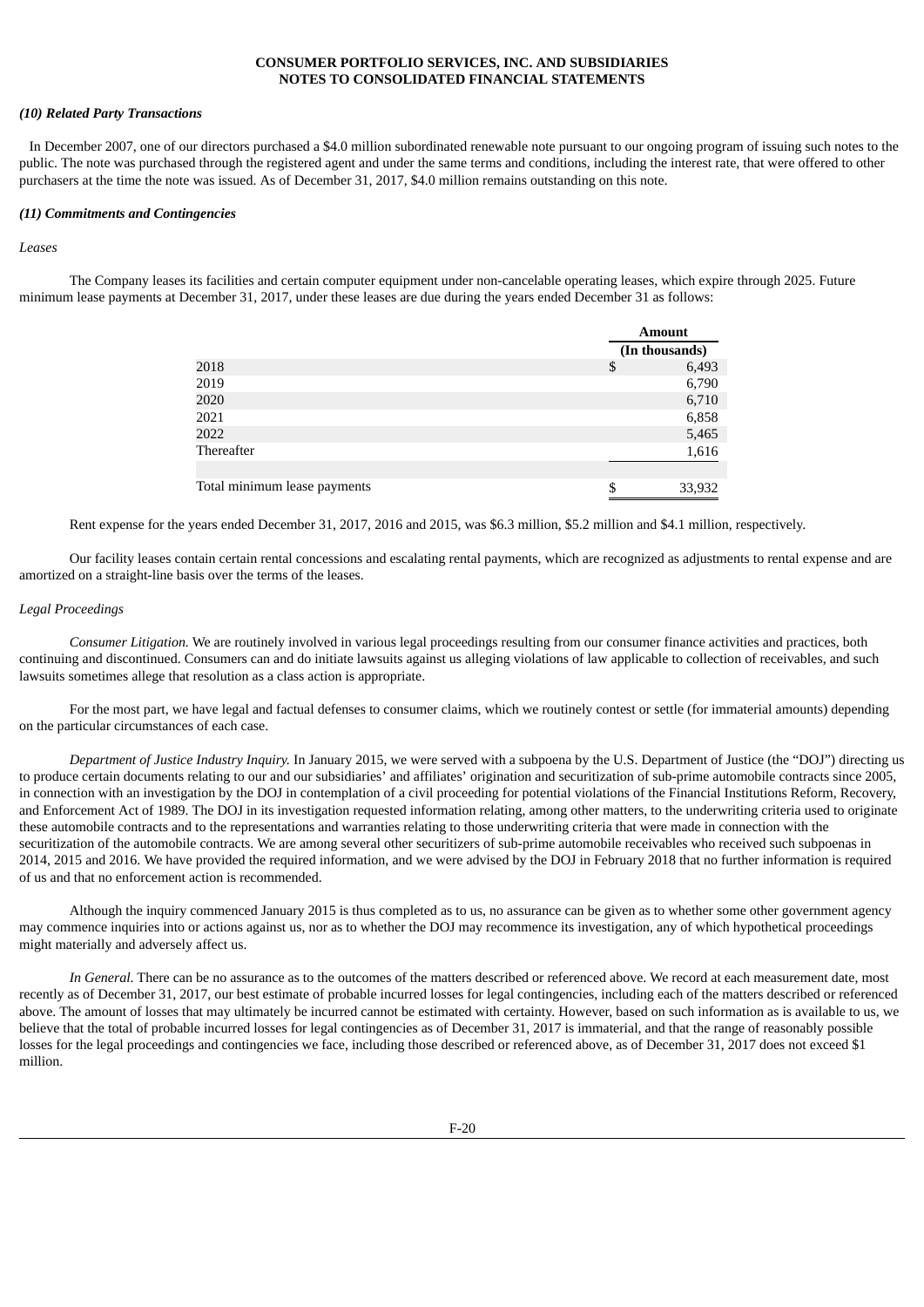Accordingly, we believe that the ultimate resolution of such legal proceedings and contingencies should not have a material adverse effect on our consolidated financial condition. We note, however, that in light of the uncertainties inherent in contested proceedings, the wide discretion vested in the DOJ and other government agencies, and the deference that courts may give to assertions made by government litigants, there can be no assurance that the ultimate resolution of these matters will not be material to our operating results for a particular period, depending on, among other factors, the size of the loss or liability imposed and the level of our income for that period.

# *(12) Employee Benefits*

We sponsor a pretax savings and profit sharing plan (the "401(k) Plan") qualified under Section 401(k) of the Internal Revenue Code. Under the 401(k) Plan, eligible employees are able to contribute up to the maximum allowed under the law. We may, at our discretion, match 100% of employees' contributions up to \$2,000 per employee per calendar year. Our matching contributions to the 401(k) Plan were \$1.2 million, \$929,000, and \$838,000, respectively, for the years ended December 31, 2017, 2016 and 2015.

We also sponsor a defined benefit plan, the MFN Financial Corporation Pension Plan (the "Plan"). The Plan benefits were frozen on June 30, 2001.

The following tables represents a reconciliation of the change in the plan's benefit obligations, fair value of plan assets, and funded status at December 31, 2017 and 2016:

|                                                 | December 31, |                |    |                   |
|-------------------------------------------------|--------------|----------------|----|-------------------|
|                                                 |              | 2017           |    | 2016              |
|                                                 |              | (In thousands) |    |                   |
| <b>Change in Projected Benefit Obligation</b>   |              |                |    |                   |
| Projected benefit obligation, beginning of year | \$           | 21,515         | \$ | 21,385            |
| Service cost                                    |              |                |    |                   |
| Interest cost                                   |              | 855            |    | 882               |
| Assumption changes                              |              | 1,535          |    | 95                |
| Actuarial (gain) loss                           |              | (298)          |    | 89                |
| <b>Settlements</b>                              |              |                |    | $\qquad \qquad -$ |
| Benefits paid                                   |              | (1,045)        |    | (936)             |
| Projected benefit obligation, end of year       | \$           | 22,562         | \$ | 21,515            |
| <b>Change in Plan Assets</b>                    |              |                |    |                   |
| Fair value of plan assets, beginning of year    | \$           | 16,243         | \$ | 16,374            |
| Return on assets                                |              | 1,508          |    | 1,031             |
| <b>Employer contribution</b>                    |              |                |    |                   |
| <b>Expenses</b>                                 |              | (260)          |    | (226)             |
| <b>Settlements</b>                              |              |                |    |                   |
| Benefits paid                                   |              | (1,045)        |    | (936)             |
| Fair value of plan assets, end of year          | \$           | 16,446         | \$ | 16,243            |
| <b>Funded Status at end of year</b>             | \$           | (6, 116)       | \$ | (5,272)           |

## *Additional Information*

Weighted average assumptions used to determine benefit obligations and cost at December 31, 2017 and 2016 were as follows:

|                                                                          | December, 31 |       |  |
|--------------------------------------------------------------------------|--------------|-------|--|
|                                                                          | 2017         | 2016  |  |
| Weighted average assumptions used to determine benefit obligations       |              |       |  |
| Discount rate                                                            | 3.50%        | 4.05% |  |
|                                                                          |              |       |  |
| Weighted average assumptions used to determine net periodic benefit cost |              |       |  |
| Discount rate                                                            | 4.05%        | 4.20% |  |
| Expected return on plan assets                                           | 7.25%        | 7.50% |  |

Our overall expected long-term rate of return on assets is 7.25% per annum as of December 31, 2017. The expected long-term rate of return is based on the weighted average of historical returns on individual asset categories, which are described in more detail below.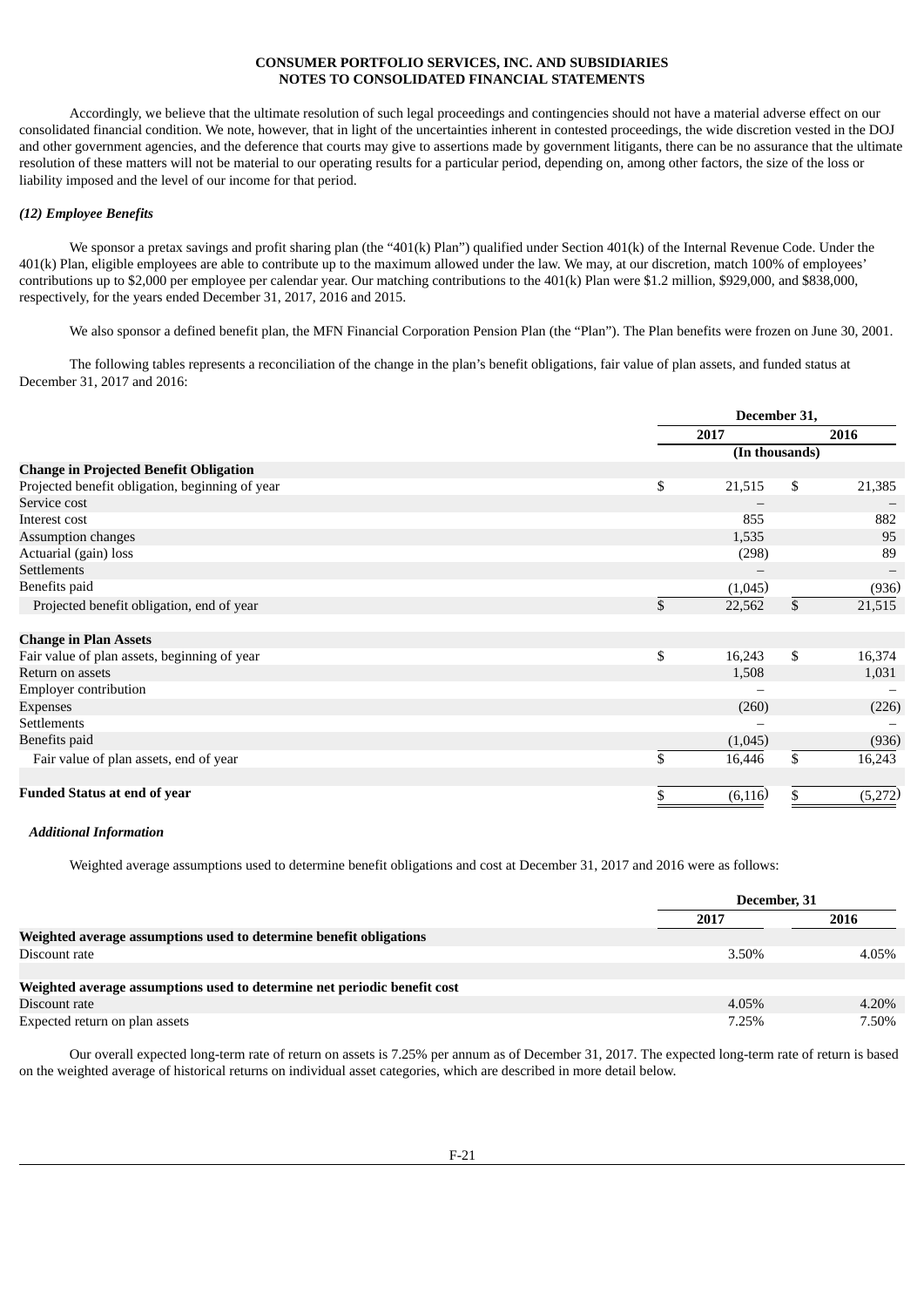|                                                                           | December 31, |                          |    |                          |    |         |  |
|---------------------------------------------------------------------------|--------------|--------------------------|----|--------------------------|----|---------|--|
|                                                                           |              | 2017                     |    | 2016                     |    | 2015    |  |
|                                                                           |              |                          |    | (In thousands)           |    |         |  |
| <b>Amounts recognized on Consolidated Balance Sheet</b>                   |              |                          |    |                          |    |         |  |
| Other assets                                                              | \$           | $\overline{\phantom{0}}$ | \$ | $\overline{\phantom{0}}$ | \$ |         |  |
| Other liabilities                                                         |              | (6, 116)                 |    | (5,272)                  |    | (5,011) |  |
| Net amount recognized                                                     | \$           | (6, 116)                 | \$ | (5,272)                  | \$ | (5,011) |  |
| Amounts recognized in accumulated other comprehensive loss consists of:   |              |                          |    |                          |    |         |  |
| Net loss                                                                  | \$           | 11,350                   | \$ | 10,618                   | \$ | 10,592  |  |
| Unrecognized transition asset                                             |              |                          |    |                          |    |         |  |
| Net amount recognized                                                     | \$           | 11,350                   | \$ | 10,618                   | \$ | 10,592  |  |
| <b>Components of net periodic benefit cost</b>                            |              |                          |    |                          |    |         |  |
| Interest cost                                                             | \$           | 855                      | \$ | 882                      | \$ | 843     |  |
| Expected return on assets                                                 |              | (1, 149)                 |    | (1,199)                  |    | (1,508) |  |
| Amortization of transition asset                                          |              |                          |    |                          |    |         |  |
| Amortization of net loss                                                  |              | 405                      |    | 553                      |    | 349     |  |
| Net periodic benefit cost                                                 |              | 111                      |    | 236                      |    | (316)   |  |
| Settlement (gain)/loss                                                    |              |                          |    |                          |    |         |  |
| Total                                                                     |              | 111                      | \$ | 236                      |    | (316)   |  |
| <b>Benefit Obligation Recognized in Other Comprehensive Loss (Income)</b> |              |                          |    |                          |    |         |  |
| Net loss (gain)                                                           | \$           | 732                      | \$ | 25                       | \$ | 2,615   |  |
| Prior service cost (credit)                                               |              |                          |    |                          |    |         |  |
| Amortization of prior service cost                                        |              |                          |    |                          |    |         |  |
| Net amount recognized in other comprehensive loss (income)                | \$           | 732                      | \$ | 25                       | \$ | 2,615   |  |

The estimated net loss that will be amortized from accumulated other comprehensive income into net periodic benefit cost in 2018 is \$443,000.

The weighted average asset allocation of our pension benefits at December 31, 2017 and 2016 were as follows:

|                                                      | December 31, |       |  |  |  |
|------------------------------------------------------|--------------|-------|--|--|--|
|                                                      | 2017         | 2016  |  |  |  |
| <b>Weighted Average Asset Allocation at Year-End</b> |              |       |  |  |  |
| <b>Asset Category</b>                                |              |       |  |  |  |
| <b>Equity securities</b>                             | 83%          | 85%   |  |  |  |
| Debt securities                                      | 17%          | 15%   |  |  |  |
| Cash and cash equivalents                            | $0\%$        | $0\%$ |  |  |  |
| Total                                                | 100%         | 100%  |  |  |  |

Our investment policies and strategies for the pension benefits plan utilize a target allocation of 75% equity securities and 25% fixed income securities (excluding Company stock). Our investment goals are to maximize returns subject to specific risk management policies. We address risk management and diversification by the use of a professional investment advisor and several sub-advisors which invest in domestic and international equity securities and domestic fixed income securities. Each sub-advisor focuses its investments within a specific sector of the equity or fixed income market. For the sub-advisors focused on the equity markets, the sectors are differentiated by the market capitalization, the relative valuation and the location of the underlying issuer. For the sub-advisors focused on the fixed income markets, the sectors are differentiated by the credit quality and the maturity of the underlying fixed income investment. The investments made by the sub-advisors are readily marketable and can be sold to fund benefit payment obligations as they become payable.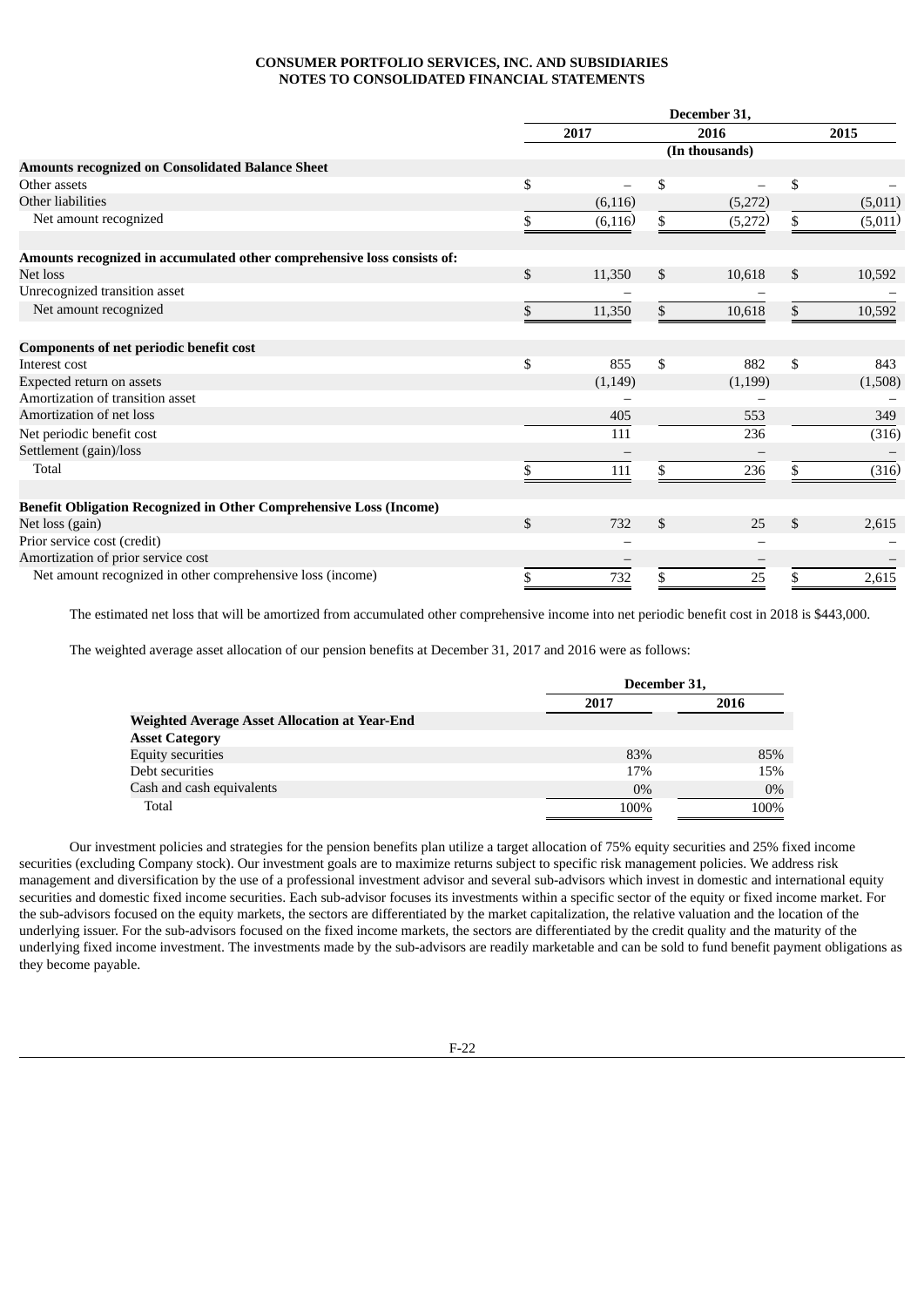## **Cash Flows**

| <b>Estimated Future Benefit Payments (In thousands)</b> |   |       |
|---------------------------------------------------------|---|-------|
| 2018                                                    | S | 822   |
| 2019                                                    |   | 854   |
| 2020                                                    |   | 895   |
| 2021                                                    |   | 936   |
| 2022                                                    |   | 981   |
| Years 2023 - 2027                                       |   | 5,449 |
|                                                         |   |       |
| Anticipated Contributions in 2018                       | S |       |

The fair value of plan assets at December 31, 2017 and 2016, by asset category, is as follows:

|                                 | <b>December 31, 2017</b> |                          |    |                |          |                                 |    |              |
|---------------------------------|--------------------------|--------------------------|----|----------------|----------|---------------------------------|----|--------------|
|                                 |                          | Level $1(1)$             |    | Level $2(2)$   |          | Level $3(3)$                    |    | <b>Total</b> |
| <b>Investment Name:</b>         |                          |                          |    | (in thousands) |          |                                 |    |              |
| <b>Company Common Stock</b>     | \$                       | 3,633                    | \$ |                | <b>S</b> | $\overline{\phantom{0}}$        | \$ | 3,633        |
| Large Cap Value                 |                          |                          |    | 2,324          |          |                                 |    | 2,324        |
| Mid Cap Index                   |                          | $\overline{\phantom{m}}$ |    | 654            |          | $\hspace{0.1mm}-\hspace{0.1mm}$ |    | 654          |
| Small Cap Growth                |                          |                          |    | 657            |          | $\overline{\phantom{0}}$        |    | 657          |
| Small Cap Value                 |                          | $\overline{\phantom{m}}$ |    | 647            |          |                                 |    | 647          |
| Large Cap Blend                 |                          |                          |    | 661            |          |                                 |    | 661          |
| Growth                          |                          | $\overline{\phantom{m}}$ |    | 2,313          |          |                                 |    | 2,313        |
| <b>International Growth</b>     |                          |                          |    | 2,683          |          |                                 |    | 2,683        |
| Core Bond                       |                          | $\overline{\phantom{m}}$ |    | 1,870          |          |                                 |    | 1,870        |
| High Yield                      |                          |                          |    | 373            |          |                                 |    | 373          |
| <b>Inflation Protected Bond</b> |                          | $\overline{\phantom{m}}$ |    | 505            |          | $\qquad \qquad -$               |    | 505          |
| <b>Money Market</b>             |                          |                          |    | 126            |          |                                 |    | 126          |
| Total                           |                          | 3,633                    | \$ | 12,813         |          |                                 |    | 16,446       |

|                                 | <b>December 31, 2016</b>        |    |                |     |                                 |    |              |
|---------------------------------|---------------------------------|----|----------------|-----|---------------------------------|----|--------------|
|                                 | Level $1(1)$                    |    | Level $2(2)$   |     | Level $3(3)$                    |    | <b>Total</b> |
| <b>Investment Name:</b>         |                                 |    | (in thousands) |     |                                 |    |              |
| <b>Company Common Stock</b>     | \$<br>4,581                     | \$ |                | \$. | $\qquad \qquad -$               | \$ | 4,581        |
| Large Cap Value                 |                                 |    | 2,238          |     |                                 |    | 2,238        |
| Mid Cap Index                   |                                 |    | 625            |     |                                 |    | 625          |
| Small Cap Growth                |                                 |    | 621            |     |                                 |    | 621          |
| Small Cap Value                 | $\hspace{0.1mm}-\hspace{0.1mm}$ |    | 687            |     | $\hspace{0.1mm}-\hspace{0.1mm}$ |    | 687          |
| Focus Value                     |                                 |    | 676            |     | —                               |    | 676          |
| Growth                          | $\overline{\phantom{m}}$        |    | 1,980          |     | $\qquad \qquad \qquad$          |    | 1,980        |
| <b>International Growth</b>     |                                 |    | 2,392          |     |                                 |    | 2,392        |
| Core Bond                       |                                 |    | 1,644          |     |                                 |    | 1,644        |
| High Yield                      |                                 |    | 356            |     |                                 |    | 356          |
| <b>Inflation Protected Bond</b> | $\overline{\phantom{m}}$        |    | 433            |     | $\qquad \qquad \qquad$          |    | 433          |
| Money Market                    |                                 |    | 10             |     |                                 |    | 10           |
| Total                           | 4,581                           | ፍ  | 11,662         |     |                                 |    | 16,243       |
|                                 |                                 |    |                |     |                                 |    |              |

(1) Company common stock is classified as level 1 and valued using quoted prices in active markets for identical assets.

(2) All other plan assets in stock, bond and money market funds are classified as level 2 and valued using significant observable inputs.

(3) There are no plan assets classified as level 3 in the fair value hierarchy as a result of having significant unobservable inputs.

F-23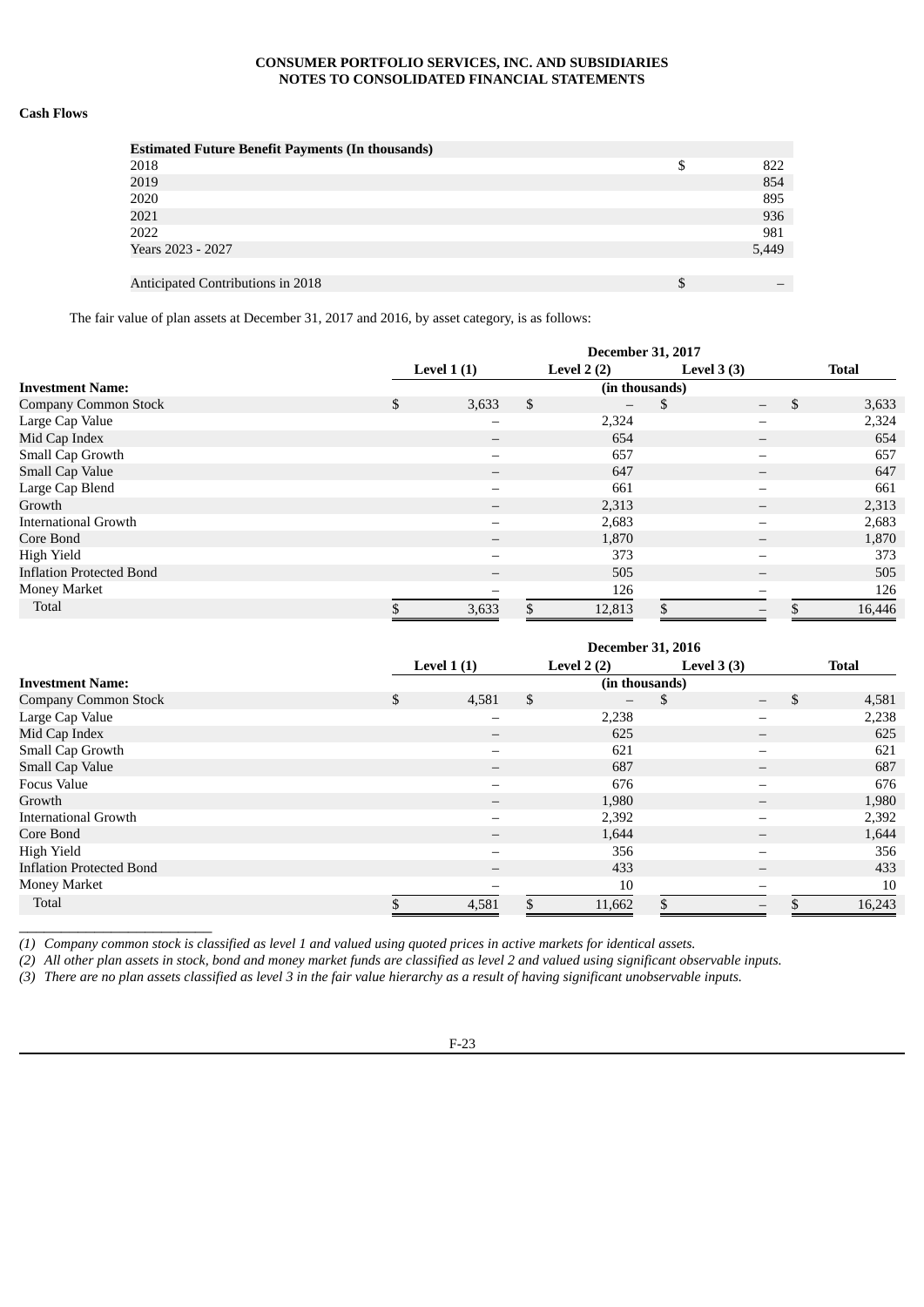### *(13) Fair Value Measurements*

ASC 820, "Fair Value Measurements" clarifies the principle that fair value should be based on the assumptions market participants would use when pricing an asset or liability and establishes a fair value hierarchy that prioritizes the information used to develop those assumptions. Under the standard, fair value measurements are separately disclosed by level within the fair value hierarchy.

ASC 820 defines fair value, establishes a framework for measuring fair value, establishes a three-level valuation hierarchy for disclosure of fair value measurement and enhances disclosure requirements for fair value measurements. The three levels are defined as follows: level 1 - inputs to the valuation methodology are quoted prices (unadjusted) for identical assets or liabilities in active markets; level 2 – inputs to the valuation methodology include quoted prices for similar assets and liabilities in active markets, and inputs that are observable for the asset or liability, either directly or indirectly, for substantially the full term of the financial instrument; and level 3 – inputs to the valuation methodology are unobservable and significant to the fair value measurement.

Repossessed vehicle inventory, which is included in Other assets on our consolidated balance sheet, is measured at fair value using level 2 assumptions based on our actual loss experience on sale of repossessed vehicles. At December 31, 2017, the finance receivables related to the repossessed vehicles in inventory totaled \$33.7 million. We have applied a valuation adjustment, or loss allowance, of \$24.0 million, which is based on a recovery rate of approximately 29%, resulting in an estimated fair value and carrying amount of \$9.7 million. The fair value and carrying amount of the repossessed inventory at December 31, 2016 was \$11.1 million after applying a valuation adjustment of \$28.9 million.

There were no transfers in or out of level 1 or level 2 assets and liabilities for 2017 and 2016. We have no level 3 assets or liabilities that are measured at fair value on a non-recurring basis.

The estimated fair values of financial assets and liabilities at December 31, 2017 and 2016, were as follows:

|                                 |          |                |    |                                       |    | As of December 31, 2017  |     |                |    |              |
|---------------------------------|----------|----------------|----|---------------------------------------|----|--------------------------|-----|----------------|----|--------------|
| <b>Financial Instrument</b>     |          | (In thousands) |    |                                       |    |                          |     |                |    |              |
|                                 | Carrying |                |    | <b>Fair Value Measurements Using:</b> |    |                          |     |                |    |              |
|                                 |          | <b>Value</b>   |    | <b>Level 1</b>                        |    | <b>Level 2</b>           |     | <b>Level 3</b> |    | <b>Total</b> |
| <b>Assets:</b>                  |          |                |    |                                       |    |                          |     |                |    |              |
| Cash and cash equivalents       | \$       | 12,731         | \$ | 12,731                                | \$ | $\overline{\phantom{0}}$ |     | -              | \$ | 12,731       |
| Restricted cash and equivalents |          | 111,965        |    | 111,965                               |    | $\qquad \qquad$          |     | —              |    | 111,965      |
| Finance receivables, net        |          | 2,195,797      |    |                                       |    |                          |     | 2,171,846      |    | 2,171,846    |
| Accrued interest receivable     |          | 46,753         |    | $\qquad \qquad$                       |    |                          |     | 46.753         |    | 46.753       |
| <b>Liabilities:</b>             |          |                |    |                                       |    |                          |     |                |    |              |
| Warehouse lines of credit       | \$       | 112,408        | \$ | $\overline{\phantom{m}}$              | \$ |                          | \$. | 112,408        | \$ | 112,408      |
| Accrued interest payable        |          | 4.212          |    | $\overline{\phantom{m}}$              |    |                          |     | 4.212          |    | 4.212        |
| Securitization trust debt       |          | 2,083,215      |    | $\hspace{0.1mm}-\hspace{0.1mm}$       |    |                          |     | 2,089,678      |    | 2,089,678    |
| Subordinated renewable notes    |          | 16,566         |    |                                       |    |                          |     | 16,566         |    | 16,566       |

## F-24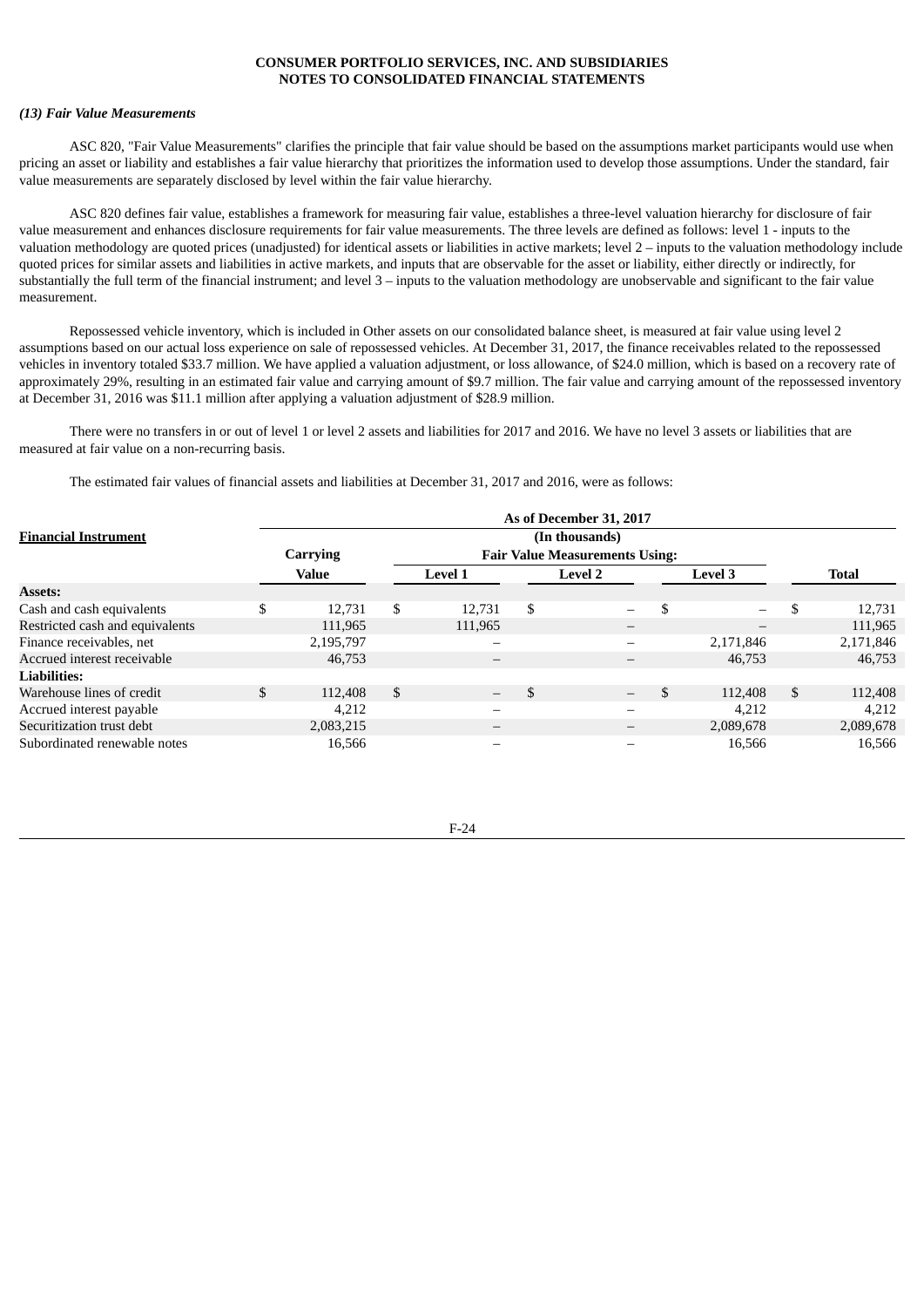|                                 | As of December 31, 2016 |                |    |                                       |    |                          |                |           |              |           |
|---------------------------------|-------------------------|----------------|----|---------------------------------------|----|--------------------------|----------------|-----------|--------------|-----------|
| <b>Financial Instrument</b>     |                         | (In thousands) |    |                                       |    |                          |                |           |              |           |
|                                 | <b>Carrying</b>         |                |    | <b>Fair Value Measurements Using:</b> |    |                          |                |           |              |           |
|                                 |                         | <b>Value</b>   |    | <b>Level 1</b>                        |    | <b>Level 2</b>           | <b>Level 3</b> |           |              | Total     |
| <b>Assets:</b>                  |                         |                |    |                                       |    |                          |                |           |              |           |
| Cash and cash equivalents       | \$                      | 13.936         | \$ | 13,936                                | \$ |                          |                |           |              | 13,936    |
| Restricted cash and equivalents |                         | 112,754        |    | 112,754                               |    | $\overline{\phantom{0}}$ |                |           |              | 112,754   |
| Finance receivables, net        |                         | 2,172,365      |    | $\overline{\phantom{a}}$              |    |                          |                | 2,104,503 |              | 2,104,503 |
| Accrued interest receivable     |                         | 36,233         |    | $\hspace{0.1mm}-\hspace{0.1mm}$       |    |                          |                | 36.233    |              | 36.233    |
| <b>Liabilities:</b>             |                         |                |    |                                       |    |                          |                |           |              |           |
| Warehouse lines of credit       | \$.                     | 103.358        | \$ | $\qquad \qquad -$                     | \$ |                          |                | 103,358   | $\mathbb{S}$ | 103,358   |
| Accrued interest payable        |                         | 3,715          |    | $\overline{\phantom{0}}$              |    |                          |                | 3,715     |              | 3,715     |
| Securitization trust debt       |                         | 2,080,900      |    | $\qquad \qquad -$                     |    |                          |                | 2,138,892 |              | 2,138,892 |
| Subordinated renewable notes    |                         | 14,949         |    |                                       |    |                          |                | 14.949    |              | 14.949    |

The following summary presents a description of the methodologies and assumptions used to estimate the fair value of our financial instruments. Much of the information used to determine fair value is highly subjective. When applicable, readily available market information has been utilized. However, for a significant portion of our financial instruments, active markets do not exist. Therefore, significant elements of judgment were required in estimating fair value for certain items. The subjective factors include, among other things, the estimated timing and amount of cash flows, risk characteristics, credit quality and interest rates, all of which are subject to change. Since the fair value is estimated as of December 31, 2017 and 2016, the amounts that will actually be realized or paid at settlement or maturity of the instruments could be significantly different.

*Cash, Cash Equivalents and Restricted Cash and Equivalents*

The carrying value equals fair value.

### *Finance Receivables, net*

The fair value of finance receivables is estimated by discounting future cash flows expected to be collected using current rates at which similar receivables could be originated.

### *Accrued Interest Receivable and Payable*

The carrying value approximates fair value.

### *Warehouse Lines of Credit, Residual Interest Financing, and Subordinated Renewable Notes*

The carrying value approximates fair value because the related interest rates are estimated to reflect current market conditions for similar types of secured instruments.

## *Securitization Trust Debt*

The fair value is estimated by discounting future cash flows using interest rates that we believe reflect the current market rates.

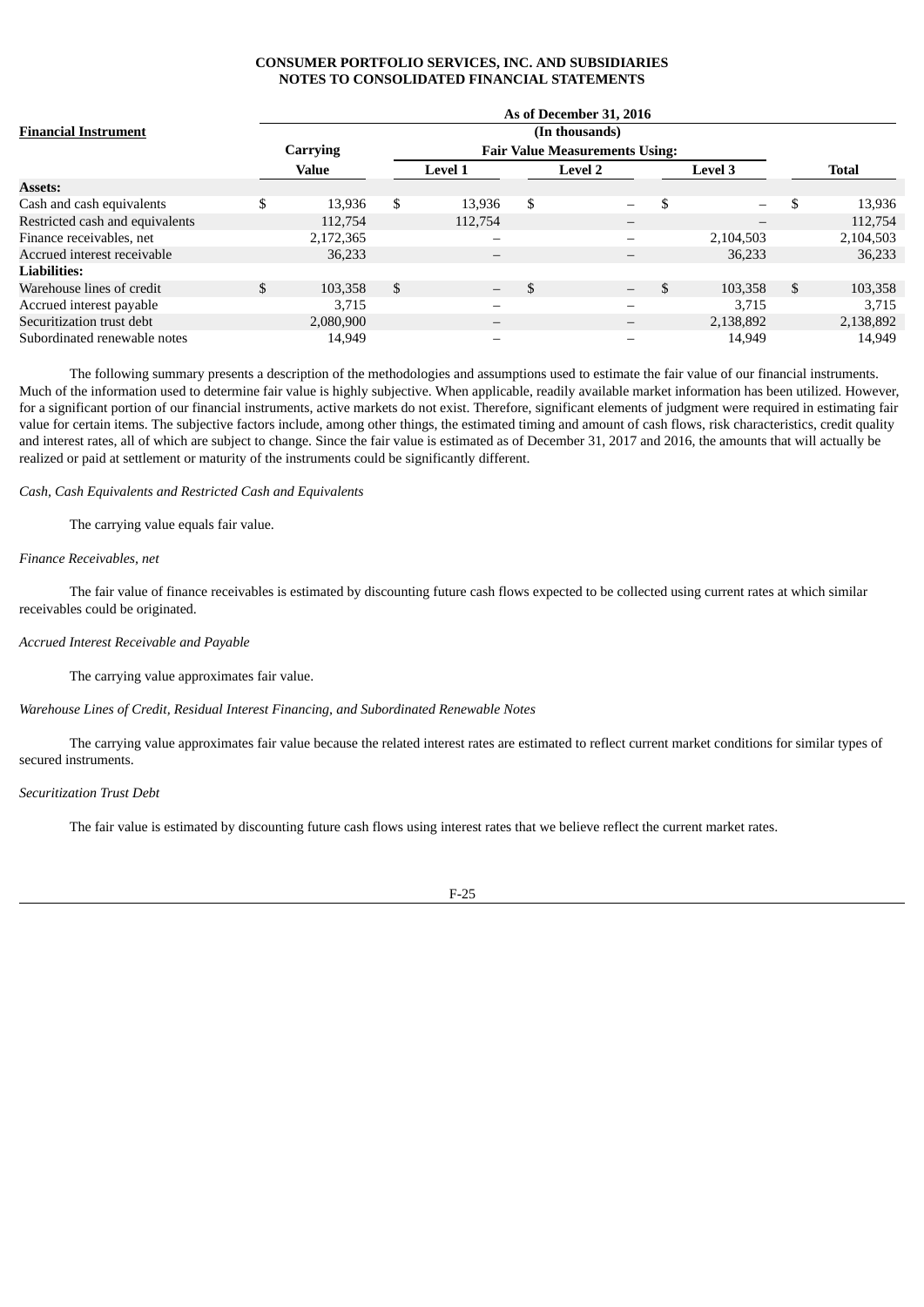## **CONSUMER PORTFOLIO SERVICES, INC. AND SUBSIDIARIES NOTES TO CONSOLIDATED FINANCIAL STATEMENTS**

## *(14) Quarterly Financial Data (unaudited)*

|                                  | <b>Quarter Ended</b> |                 |                                       |               |         |              |         |
|----------------------------------|----------------------|-----------------|---------------------------------------|---------------|---------|--------------|---------|
|                                  | March 31,            | <b>June 30,</b> |                                       | September 30, |         | December 31, |         |
|                                  |                      |                 | (In thousands, except per share data) |               |         |              |         |
| 2017                             |                      |                 |                                       |               |         |              |         |
| Revenues                         | \$<br>107,598        | \$              | 110,072                               | \$            | 109,488 | \$           | 107,225 |
| Income before income tax expense | 7,792                |                 | 7,952                                 |               | 8,109   |              | 8,217   |
| Net income (loss)                | 4,480                |                 | 4,572                                 |               | 4,663   |              | (9,951) |
| Earnings (loss) per share:       |                      |                 |                                       |               |         |              |         |
| <b>Basic</b>                     | \$<br>0.19           | \$              | 0.20                                  | \$            | 0.21    | \$           | (0.46)  |
| Diluted                          | 0.16                 |                 | 0.17                                  |               | 0.17    |              | (0.46)  |
| 2016                             |                      |                 |                                       |               |         |              |         |
| Revenues                         | \$<br>100,649        | \$              | 104,933                               | \$            | 108,516 | \$           | 108,183 |
| Income before income tax expense | 12,229               |                 | 12,325                                |               | 12,455  |              | 12,651  |
| Net income                       | 7,214                |                 | 7,272                                 |               | 7,348   |              | 7,465   |
| Earnings per share:              |                      |                 |                                       |               |         |              |         |
| <b>Basic</b>                     | \$<br>0.29           | \$              | 0.30                                  | \$            | 0.31    | \$           | 0.31    |
| Diluted                          | 0.24                 |                 | 0.25                                  |               | 0.26    |              | 0.26    |
|                                  |                      |                 |                                       |               |         |              |         |
| 2015<br>Revenues                 | \$<br>85,989         | \$              | 88,361                                | \$            | 93,991  | \$           | 95,308  |
| Income before income tax expense | 14,749               |                 | 15,200                                |               | 15,649  |              | 15,783  |
| Net income                       |                      |                 |                                       |               |         |              |         |
|                                  | 8,333                |                 | 8,537                                 |               | 8,843   |              | 8,967   |
| Earnings per share:              |                      |                 |                                       |               |         |              |         |
| <b>Basic</b>                     | \$<br>0.33           | \$              | 0.33                                  | \$            | 0.34    | \$           | 0.35    |
| Diluted                          | 0.26                 |                 | 0.27                                  |               | 0.28    |              | 0.29    |

#### *(15) Subsequent Events*

On January 16, 2018 we executed our first securitization of 2018. In the transaction, qualified institutional buyers purchased \$190.0 million of assetbacked notes secured by \$193.6 million in automobile receivables purchased by us. The sold notes, issued by CPS Auto Receivables Trust 2018-A, consist of five classes. Ratings of the notes were provided by Standard & Poor's, and DBRS and were based on the structure of the transaction, the historical performance of similar receivables and our experience as a servicer. The weighted average yield on the notes is approximately 3.46%.

The 2018-A transaction has initial credit enhancement consisting of a cash deposit equal to 1.00% of the original receivable pool balance. The final enhancement level requires accelerated payment of principal on the notes to reach overcollateralization of the lesser of 6.80% of the original receivable pool balance, or 18.50% of the then outstanding pool balance. The transaction utilizes a pre-funding structure, in which CPS sold approximately \$121.3 million of receivables on January 16, 2018 and sold \$72.3 million of additional receivables on February 9, 2018. The transaction was a private offering of securities, not registered under the Securities Act of 1933, or any state securities law.

In January 2018 the Company adopted the fair value method of accounting for finance receivables acquired after 2017. Under fair value, direct originations cost will not be deferred and there will be no allowance for credit losses associated with these receivables. The Company will make estimates regarding expected finance charge revenue, and the timing and magnitude of credit losses, to establish the fair value of the receivables on a quarterly basis, with changes in fair value recorded through the statement of income. In addition, the fair value may be impacted by market conditions.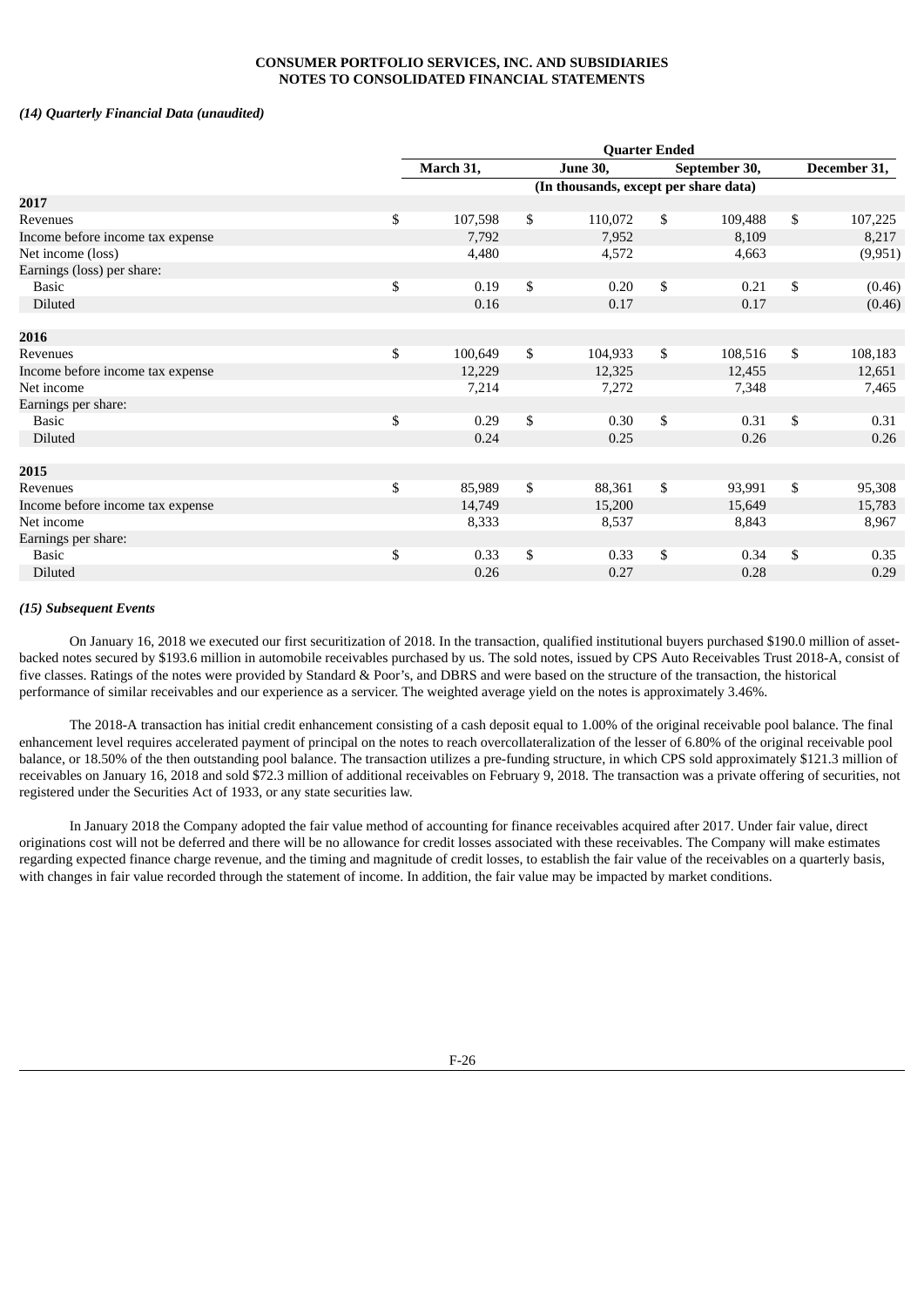# Exhibit 21

Registrant Consumer Portfolio Services, Inc.

Subsidiaries of the Registrant

| Name                        | Jurisdiction of Organization |
|-----------------------------|------------------------------|
|                             |                              |
| CPS Receivables Five LLC    | Delaware                     |
| Page Six Funding LLC        | Delaware                     |
| Page Seven Funding LLC      | Delaware                     |
| Page Nine Funding LLC       | Delaware                     |
| Folio Residual Holdings LLC | Delaware                     |

Other subsidiaries, which would not constitute a significant subsidiary if considered collectively as a single subsidiary, are omitted.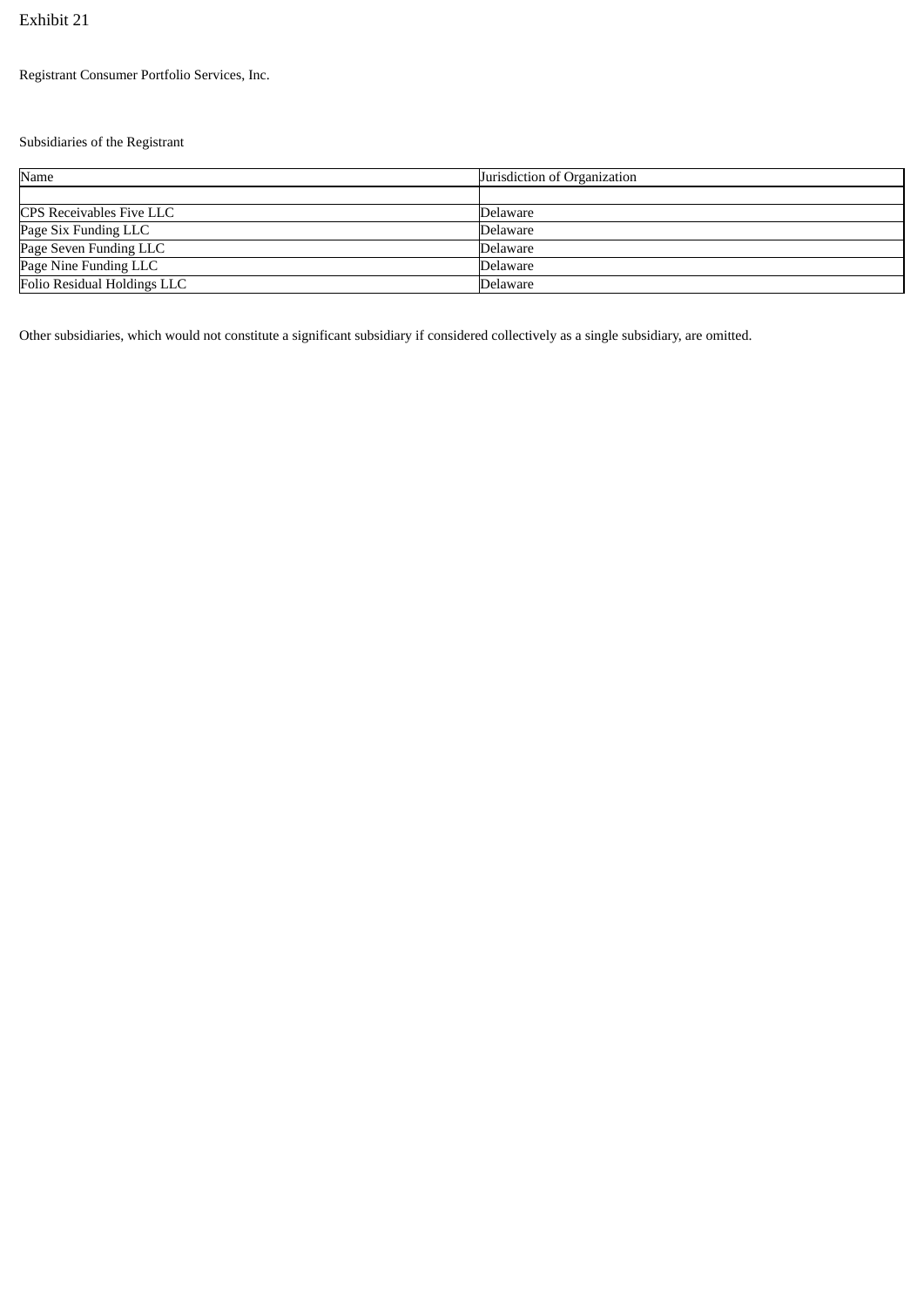## **CONSENT OF INDEPENDENT REGISTERED PUBLIC ACCOUNTING FIRM**

We consent to the incorporation by reference in Registration Statement Nos. 333-190766 and 333-168976 on Form S-1, Nos. 333-152969 and 333-204492 on Form S-3, and Nos. 333-58199, 333-35758, 333-75594, 333-115622, 333-135907, 333-161448, 333-166892, and 333-193926 on Form S-8 of Consumer Portfolio Services, Inc. of our report dated March 7, 2018 relating to the financial statements and effectiveness of internal control over financial reporting, appearing in this Annual Report on Form 10-K.

> /s/ Crowe Horwath LLP CROWE HORWATH LLP

Costa Mesa, California March 7, 2018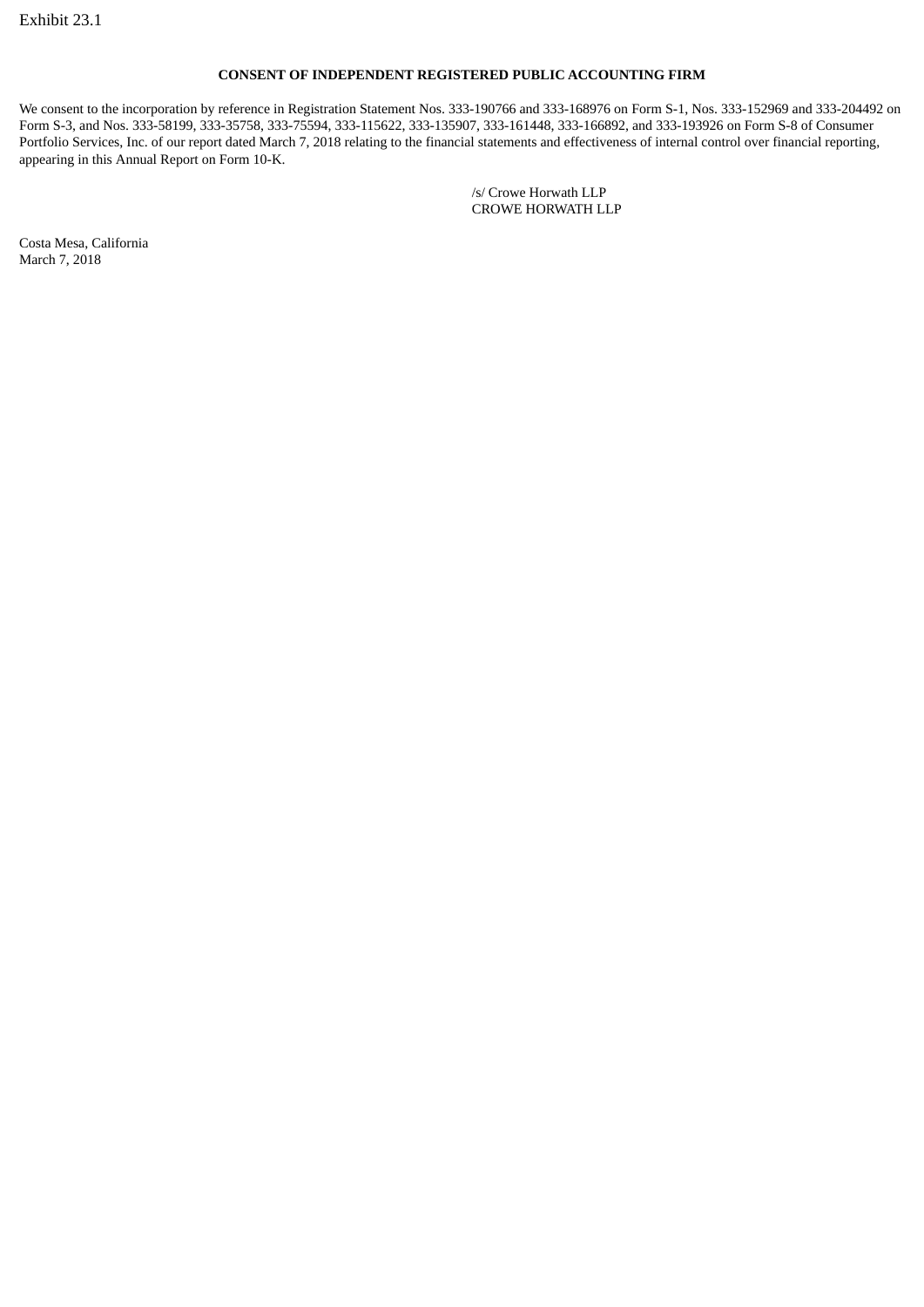#### EXHIBIT 31.1

## CERTIFICATION PURSUANT TO RULE 13a-14(a) OF THE SECURITIES EXCHANGE ACT OF 1934 AS ADOPTED PURSUANT TO SECTION 302 OF THE SARBANES-OXLEY ACT OF 2002

I, Charles E. Bradley, Jr., certify that:

- 1. I have reviewed this Annual Report on Form 10-K for the fiscal year ended December 31, 2017 of Consumer Portfolio Services, Inc.;
- 2. Based on my knowledge, this report does not contain any untrue statement of a material fact or omit to state a material fact necessary to make the statements made, in light of the circumstances under which such statements were made, not misleading with respect to the period covered by this report;
- 3. Based on my knowledge, the financial statements, and other financial information included in this report, fairly present in all material respects the financial condition, results of operations and cash flows of the registrant as of, and for, the periods presented in this report;
- 4. The registrant's other certifying officer(s) and I are responsible for establishing and maintaining disclosure controls and procedures (as defined in Exchange Act Rules 13a-15(e) and 15d-15(e)) and internal control over financial reporting (as defined in Exchange Act Rules 13a-15(f) and 15d-15(f)) for the registrant and have:
- (a) Designed such disclosure controls and procedures, or caused such disclosure controls and procedures to be designed under our supervision, to ensure that material information relating to the registrant, including its consolidated subsidiaries, is made known to us by others within those entities, particularly during the period in which this report is being prepared;
- (b) Designed such internal control over financial reporting, or caused such internal control over financial reporting to be designed under our supervision, to provide reasonable assurance regarding the reliability of financial reporting and the preparation of financial statements for external purposes in accordance with generally accepted accounting principles;
- (c) Evaluated the effectiveness of the registrant's disclosure controls and procedures and presented in this report our conclusions about the effectiveness of the disclosure controls and procedures, as of the end of the period covered by this report based on such evaluation; and
- (d) Disclosed in this report any change in the registrant's internal control over financial reporting that occurred during the registrant's most recent fiscal quarter (the registrant's fourth fiscal quarter in the case of an annual report) that has materially affected, or is reasonably likely to materially affect, the registrant's internal control over financial reporting; and
- 5. The registrant's other certifying officer(s) and I have disclosed, based on our most recent evaluation of internal control over financial reporting, to the registrant's auditors and the audit committee of the registrant's board of directors (or persons performing the equivalent functions):
- (a) All significant deficiencies and material weaknesses in the design or operation of internal control over financial reporting which are reasonably likely to adversely affect the registrant's ability to record, process, summarize and report financial information; and
- (b) Any fraud, whether or not material, that involves management or other employees who have a significant role in the registrant's internal control over financial reporting.

Date: March 7, 2018

/s/ Charles E. Bradley, Jr.

Charles E. Bradley, Jr. Chairman, President and Chief Executive Officer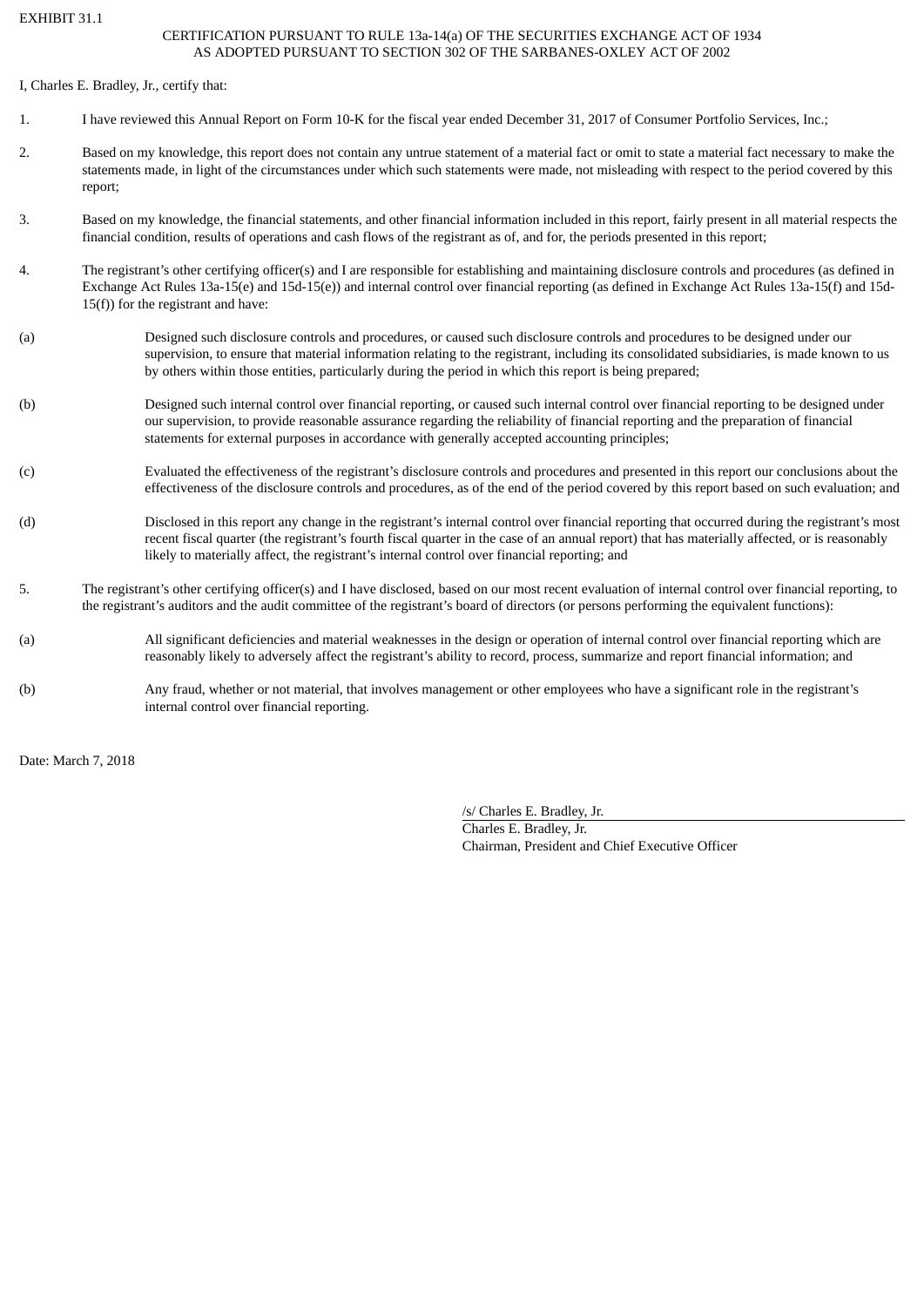## EXHIBIT 31.2

### CERTIFICATION PURSUANT TO RULE 13a-14(a) OF THE SECURITIES EXCHANGE ACT OF 1934 AS ADOPTED PURSUANT TO SECTION 302 OF THE SARBANES-OXLEY ACT OF 2002

I, Jeffrey P. Fritz, Jr., certify that:

- 1. I have reviewed this Annual Report on Form 10-K for the fiscal year ended December 31, 2017 of Consumer Portfolio Services, Inc.;
- 2. Based on my knowledge, this report does not contain any untrue statement of a material fact or omit to state a material fact necessary to make the statements made, in light of the circumstances under which such statements were made, not misleading with respect to the period covered by this report;
- 3. Based on my knowledge, the financial statements, and other financial information included in this report, fairly present in all material respects the financial condition, results of operations and cash flows of the registrant as of, and for, the periods presented in this report;
- 4. The registrant's other certifying officer(s) and I are responsible for establishing and maintaining disclosure controls and procedures (as defined in Exchange Act Rules 13a-15(e) and 15d-15(e)) and internal control over financial reporting (as defined in Exchange Act Rules 13a-15(f) and 15d-15(f)) for the registrant and have:
- (a) Designed such disclosure controls and procedures, or caused such disclosure controls and procedures to be designed under our supervision, to ensure that material information relating to the registrant, including its consolidated subsidiaries, is made known to us by others within those entities, particularly during the period in which this report is being prepared;
- (b) Designed such internal control over financial reporting, or caused such internal control over financial reporting to be designed under our supervision, to provide reasonable assurance regarding the reliability of financial reporting and the preparation of financial statements for external purposes in accordance with generally accepted accounting principles;
- (c) Evaluated the effectiveness of the registrant's disclosure controls and procedures and presented in this report our conclusions about the effectiveness of the disclosure controls and procedures, as of the end of the period covered by this report based on such evaluation; and
- (d) Disclosed in this report any change in the registrant's internal control over financial reporting that occurred during the registrant's most recent fiscal quarter (the registrant's fourth fiscal quarter in the case of an annual report) that has materially affected, or is reasonably likely to materially affect, the registrant's internal control over financial reporting; and
- 5. The registrant's other certifying officer(s) and I have disclosed, based on our most recent evaluation of internal control over financial reporting, to the registrant's auditors and the audit committee of the registrant's board of directors (or persons performing the equivalent functions):
- (a) All significant deficiencies and material weaknesses in the design or operation of internal control over financial reporting which are reasonably likely to adversely affect the registrant's ability to record, process, summarize and report financial information; and
- (b) Any fraud, whether or not material, that involves management or other employees who have a significant role in the registrant's internal control over financial reporting.

Date: March 7, 2018

/s/ Jeffrey P. Fritz Jeffrey P. Fritz Executive Vice President and Chief Financial Officer